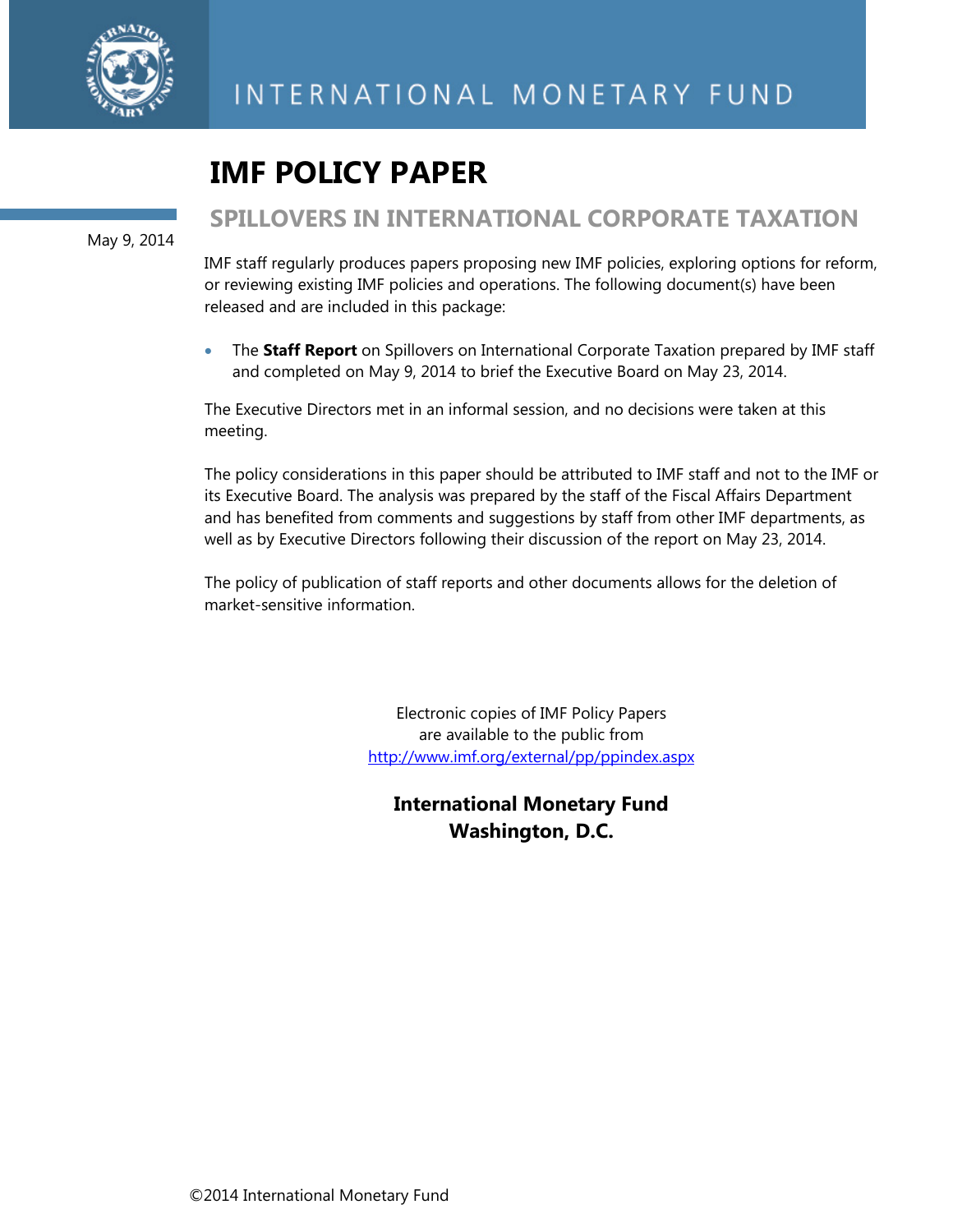

# May 9, 2014

# **SPILLOVERS IN INTERNATIONAL CORPORATE TAXATION**

# **EXECUTIVE SUMMARY**

**This paper explores the nature, significance and policy implications of spillovers in international corporate taxation—the effects of one country's rules and practices on others.** It complements current initiatives focused on tax avoidance by multinationals, notably the G20-OECD project on Base Erosion and Profit shifting (BEPS). The paper draws on the IMF's experience on international tax issues with its wide membership, including through technical assistance (TA), and on its previous analytical work, to analyze spillovers and how they might be addressed. In doing so, it goes beyond current initiatives to look at a wide set of possible responses.

**These spillovers can matter for macroeconomic performance.** Capital account data are impossible to understand without referring to taxation, and there is considerable evidence that taxation powerfully affects the behavior of multinational enterprises.

**New results reported here confirm that spillover effects on corporate tax bases and rates are significant and sizable**. They reflect not just tax impacts on real decisions but, and apparently no less strongly, tax avoidance.

**The analysis also finds that spillovers are especially marked and important for developing countries.** These countries typically derive a greater proportion of their revenue from corporate tax; TA experience provides many examples in which the sums at stake in international tax issues are large relative to their overall revenues; and the empirics reported here suggest that spillovers are especially strong for them.

**Limiting adverse spillovers on developing countries requires not just capacity building, but also addressing weaknesses in domestic law and international arrangements.** The paper makes specific suggestions in areas that Fund TA has found to be especially problematic for developing countries. Sight must not be lost, however, of the need for capacity building and reform in less high profile but critical tax areas.

**Wider reforms to the international tax system that have been proposed address some spillovers under current arrangements, but would bring their own difficulties.** 'Formula apportionment' for instance, which has been widely canvassed, involves significant risk of distortion, and may not benefit developing countries.

**The institutional framework for addressing international tax spillovers is weak.** As the strength and pervasiveness of tax spillovers become increasingly apparent, the case for an inclusive and less piecemeal approach to international tax cooperation grows.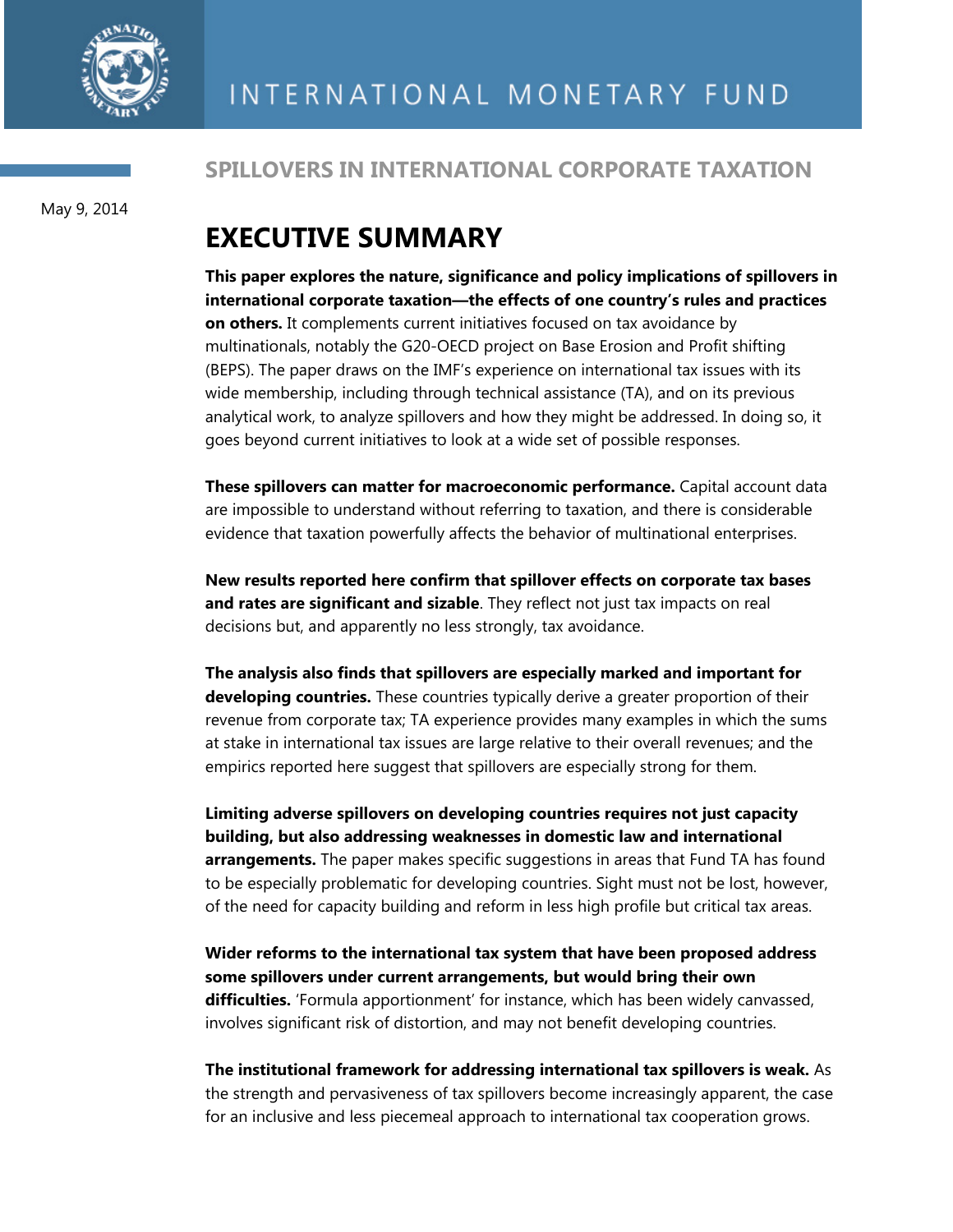# Approved By **Sanjeev Gupta**

Prepared by a staff team from the Fiscal Affairs Department comprising Michael Keen, Victoria Perry, Ruud de Mooij, Thornton Matheson, Roberto Schatan, Peter Mullins, and Ernesto Crivelli. Production assistance was provided by Liza Prado, research assistance by Kelsey Moser, and editorial assistance by Linda Long.

# **CONTENTS**

| GLOSSARY NATIONAL CONTRACT CONTRACT OF THE CONTRACT OF THE CONTRACT OF THE CONTRACT OF THE CONTRACT OF THE CONTRACT OF THE CONTRACT OF THE CONTRACT OF THE CONTRACT OF THE CONTRACT OF THE CONTRACT OF THE CONTRACT OF THE CON |   |
|--------------------------------------------------------------------------------------------------------------------------------------------------------------------------------------------------------------------------------|---|
|                                                                                                                                                                                                                                | 5 |
| CONSIDERING INTERNATIONAL CORPORATE TAXATION ___________________________________8                                                                                                                                              |   |
|                                                                                                                                                                                                                                | 9 |
|                                                                                                                                                                                                                                |   |
|                                                                                                                                                                                                                                |   |
| A. Quantification 15                                                                                                                                                                                                           |   |
| B. Welfare Implications 23                                                                                                                                                                                                     |   |
|                                                                                                                                                                                                                                |   |
|                                                                                                                                                                                                                                |   |
|                                                                                                                                                                                                                                |   |
|                                                                                                                                                                                                                                |   |
|                                                                                                                                                                                                                                |   |
|                                                                                                                                                                                                                                |   |
|                                                                                                                                                                                                                                |   |
|                                                                                                                                                                                                                                |   |
| <b>BOXES</b>                                                                                                                                                                                                                   |   |
|                                                                                                                                                                                                                                |   |
|                                                                                                                                                                                                                                |   |
|                                                                                                                                                                                                                                |   |
|                                                                                                                                                                                                                                |   |
|                                                                                                                                                                                                                                |   |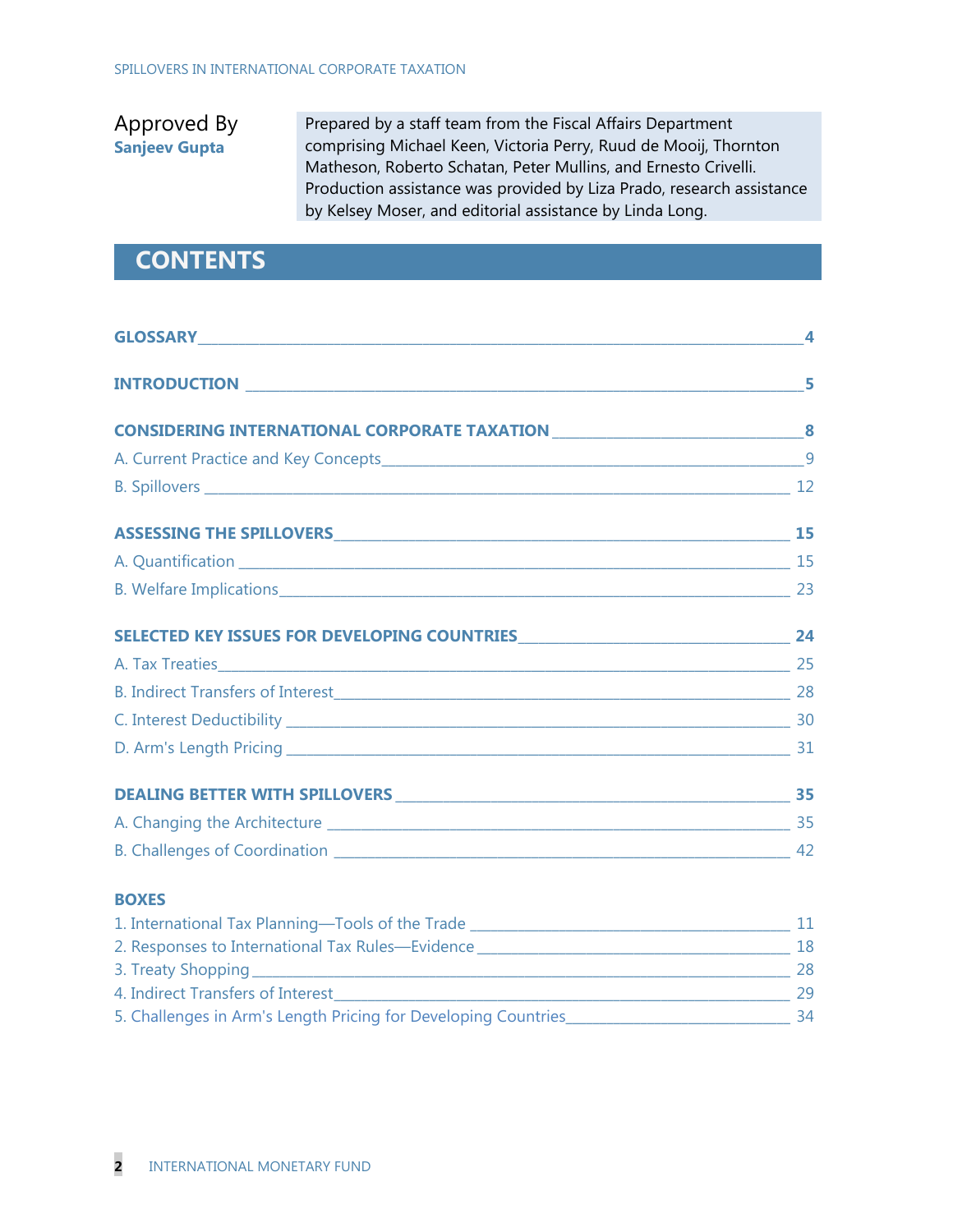## **FIGURES**

| 1. Revenue from the Corporate Income Tax in Percent of Total Revenue   |    |
|------------------------------------------------------------------------|----|
| 2. Corporate Income Tax Rates, 1980-2013                               | 22 |
| 3. Numbers of BTTs and TIEAs, 1975-2013                                | 26 |
| 4. Reallocation of Taxable Income U.S. MNEs, Using Alternative Factors | 40 |

## **TABLES**

| 1. FDI stocks relative to GDP-The Top Ten (2012)                             | 6  |
|------------------------------------------------------------------------------|----|
| 2. Top 10 Destinations and Sources of FDI, Selected G20 Countries, 2012      | 16 |
| 3. Top 5 Sources of Inward FDI, Selected Non-OECD Countries, 2012            | 16 |
| 4. Simulated Impact on a Country's CIT Base of a Change in Foreign CIT Rates | 22 |

## **APPENDICES**

| I. Consultations_                                                      | 45 |
|------------------------------------------------------------------------|----|
| II. Taxation and the 'Digital Economy'________                         | 48 |
| III. Estimating Spillovers from International Corporate Taxation _____ | 51 |
| IV. Using Gross Operating Surplus to Explore Spillovers                | 61 |
| V. Tax Treaties and Withholding Tax Rates-Evidence                     | 67 |
| VI. Gains on Transfers of Interest                                     | 70 |
| VII. Guiding Principles for International Tax Design                   | 72 |
| VIII. Formula Apportionment: Details Underlying Figure 4               | 74 |

### **APPENDIX TABLES**

| 1. Base Spillovers with Alternative Weighting Matrices                | 55 |
|-----------------------------------------------------------------------|----|
| 2. Base Spillovers by Income Level, 'Haven'-Weighted_                 | 56 |
| 3. Strategic Spillovers with Alternative Weighting Matrices           | 57 |
| 4. Countries in the Sample                                            | 58 |
| 5. Descriptive Statistics_                                            | 60 |
| 6. Fixed Effects Regressions of CIT Efficiency on CIT Rate            | 64 |
| 7. The Evolution of WHT Rates                                         | 69 |
| 8. Reallocation of Taxable Income from Alternative Factors, U.S. MNEs | 75 |

## **APPENDIX FIGURES**

| 1. Trends in CIT Efficiency_      | 63 |
|-----------------------------------|----|
| 2. Mean CIT Efficiency, 2001-2012 | 66 |
|                                   |    |
| <b>References</b>                 | 76 |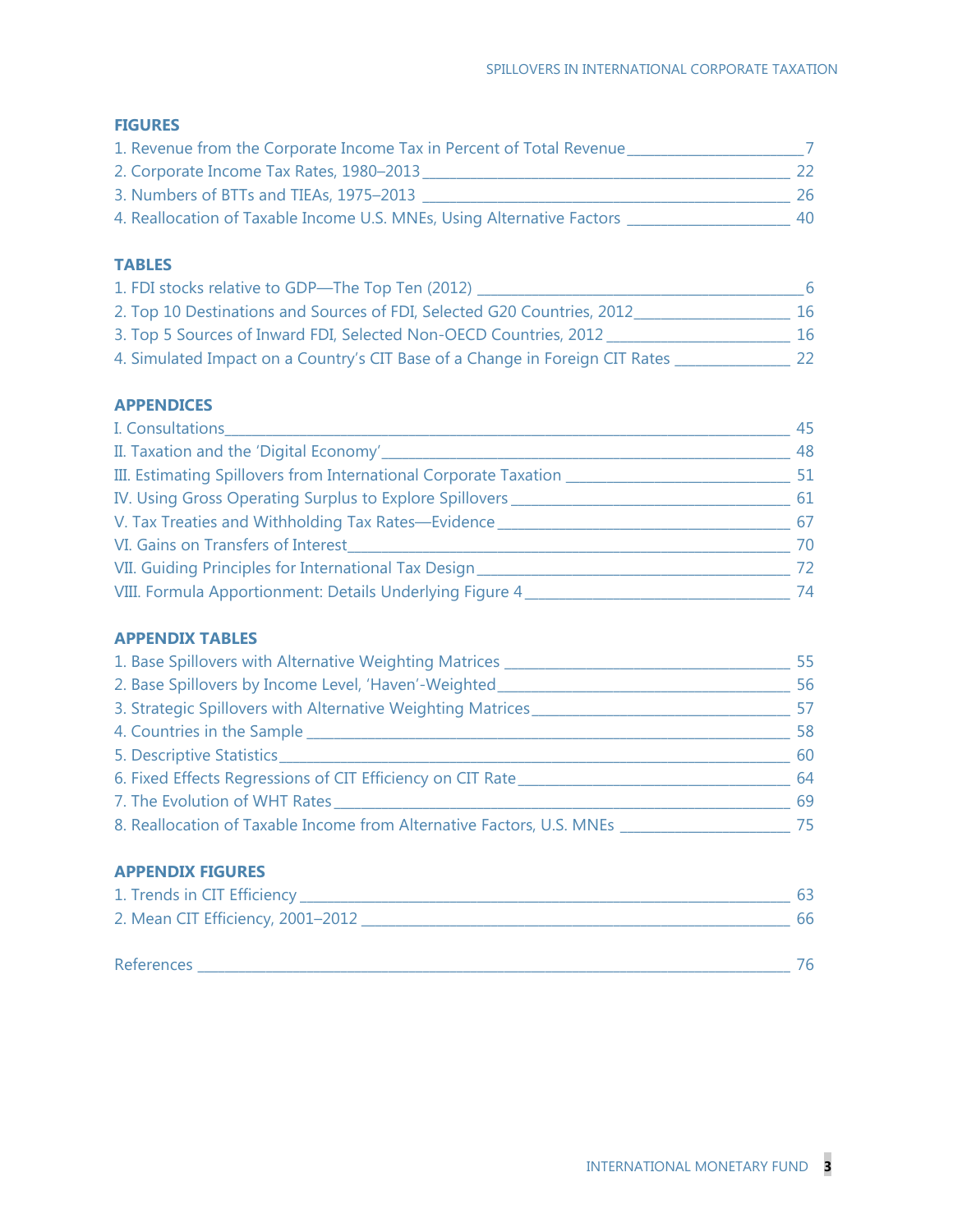# **Glossary**

| ALP          | Arm's Length Pricing                   |
|--------------|----------------------------------------|
| <b>BEPS</b>  | Base Erosion and Profit Shifting       |
| <b>BTT</b>   | <b>Bilateral Tax Treaty</b>            |
| <b>CCCTB</b> | Common Consolidated Corporate Tax Base |
| <b>CEN</b>   | Capital Export Neutrality              |
| <b>CFC</b>   | Controlled Foreign Corporation         |
| <b>CIN</b>   | <b>Capital Import Neutrality</b>       |
| <b>CIT</b>   | Corporate Income Tax                   |
| <b>CON</b>   | Capital Ownership Neutrality           |
| CSO          | Civil Society Organization             |
| EOI          | Exchange of Information                |
| <b>FA</b>    | Formula Apportionment                  |
| <b>FDI</b>   | Foreign Direct Investment              |
| <b>FTC</b>   | Foreign Tax Credit                     |
| <b>GAAR</b>  | General Anti-Avoidance Rule            |
| <b>GMM</b>   | <b>Generalized Method of Moments</b>   |
| GOS          | <b>Gross Operating Surplus</b>         |
| IP           | <b>Intellectual Property</b>           |
| <b>LOB</b>   | <b>Limitation of Benefits</b>          |
| <b>MNEs</b>  | <b>Multi-National Enterprises</b>      |
| МT           | Minimum Tax                            |
| PE.          | Permanent Establishment                |
| <b>RPS</b>   | <b>Residual Profit Split</b>           |
| <b>TA</b>    | <b>Technical Assistance</b>            |
| <b>TIEA</b>  | Tax Information Exchange Agreement     |
| <b>VAT</b>   | Value Added Tax                        |
| <b>WHT</b>   | Withholding Tax                        |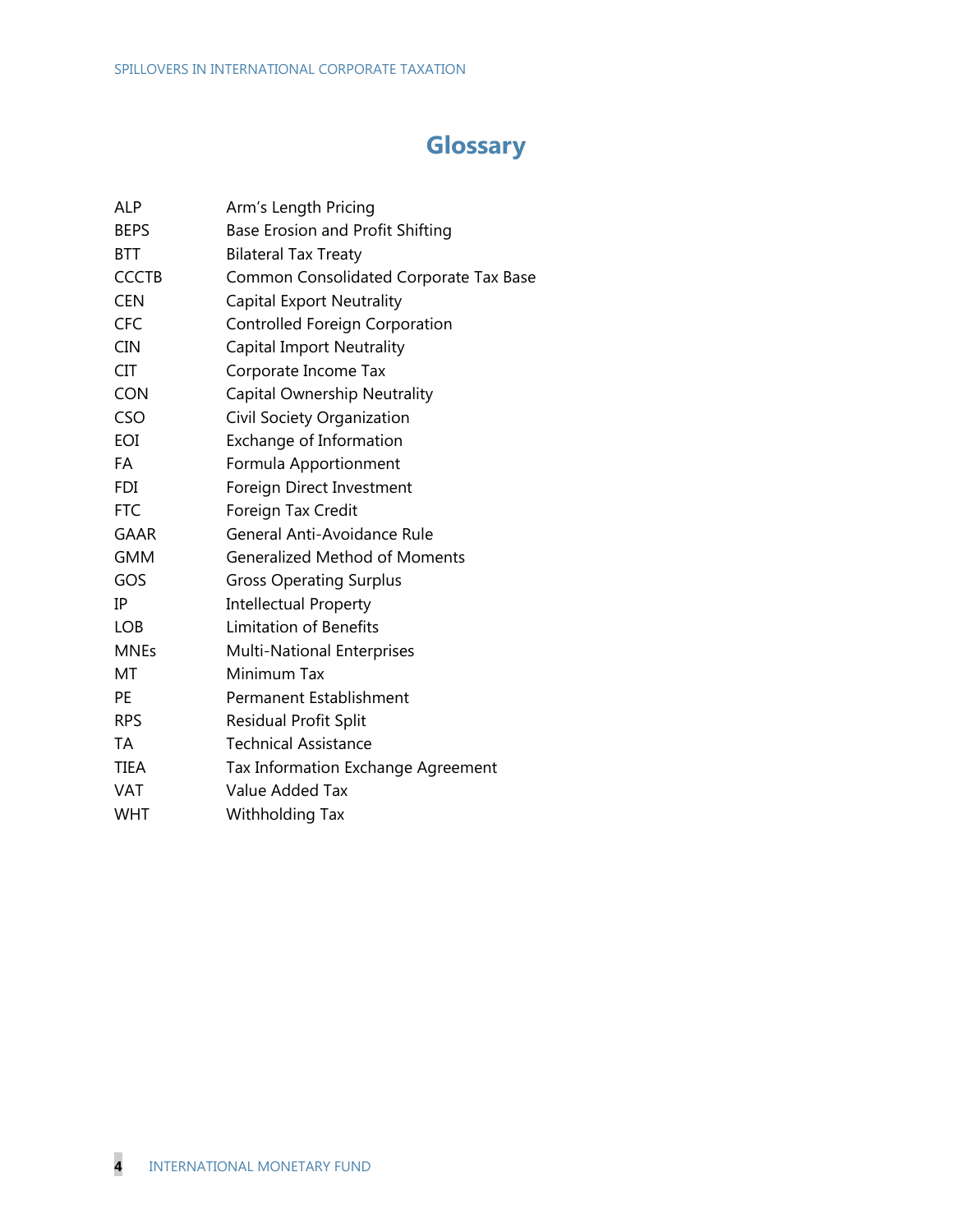# **INTRODUCTION**

**1. International aspects of corporate taxation, which have long arisen in IMF technical assistance, have come to prominence in public debate.** Revenue concerns are now prominent around the world, reflecting the need for consolidation while protecting spending in many advanced economies, and the need to support spending for poverty alleviation and growth in developing<sup>1</sup> countries. In this context, the relatively low amounts of tax that, as a result of cross-border tax planning (Box 1), many multinational enterprises (MNEs) pay has given rise to significant public disquiet.<sup>2</sup> The underlying issues themselves are not new. For many years, corporate tax design has had to pay close attention to international issues, and—as documented in IMF (2013a)—these issues have featured prominently in the technical assistance (TA) work of the Fund. These long-standing problems—including the concern sometimes expressed that the system allocates too little tax base to developing countries—have now come to a head.

**2. The G20-OECD project on base erosion and profit shifting (BEPS) is an ambitious and constructive effort to strengthen the international corporate tax system.** Building on the central role that the OECD has played in developing and maintaining that system, and the unique expertise this has given it, the BEPS Action Plan (OECD, 2013a) aims to make progress on 15 areas by the latter part of 2015. This is an unprecedented effort to address major avoidance opportunities that arise under current international tax arrangements, and one that is already having some effect on national tax policies and, perhaps, the behavior of MNEs. The European Commission is also active on a range of issues bearing on tax spillovers in the context of the single market, through its Code of Conduct on harmful tax practices and proposals on corporate taxation (discussed later), and having, for example, recently issued recommendations on aggressive tax planning.<sup>3</sup>

**3. Drawing on the IMF's TA expertise, macroeconomic perspective and engagement with its near-universal membership, this paper complements current initiatives<sup>4</sup>** by identifying and analyzing macro-relevant spillovers arising through international aspects of corporate taxation. It does this not only for the current, but also for possibly reformed, international corporate tax arrangements. A core task of the paper is to begin unpacking these 'spillovers' (by which is meant

 $1$  "Developing countries" refers in this paper to countries other than advanced economies, and so comprises both low-and middle-income countries.

 $2$  This disquiet begs some fundamental questions, concerning for instance the extent to which the real burden of corporate taxation falls on labor—one of several reasons why the link between these issues and inequality concerns is not straightforward—and, ultimately, the proper role and design of the corporate tax (often regarded as, potentially, a particularly inefficient form of taxation). This paper steps back from these questions, so far as possible, taking as given the objective of at least preserving revenue from corporate taxes structurally much like the present.

<sup>&</sup>lt;sup>3</sup> European Commission (2012).

 $<sup>4</sup>$  The paper does not address issues related purely to exchange of tax information, which, as described in</sup> IMF (2013a), are the subject of much current international attention; nor does it go deeply into issues related to transparency in the context of MNE tax avoidance—notably, the question of "country-by-country reporting" on which the G20-OECD project focuses.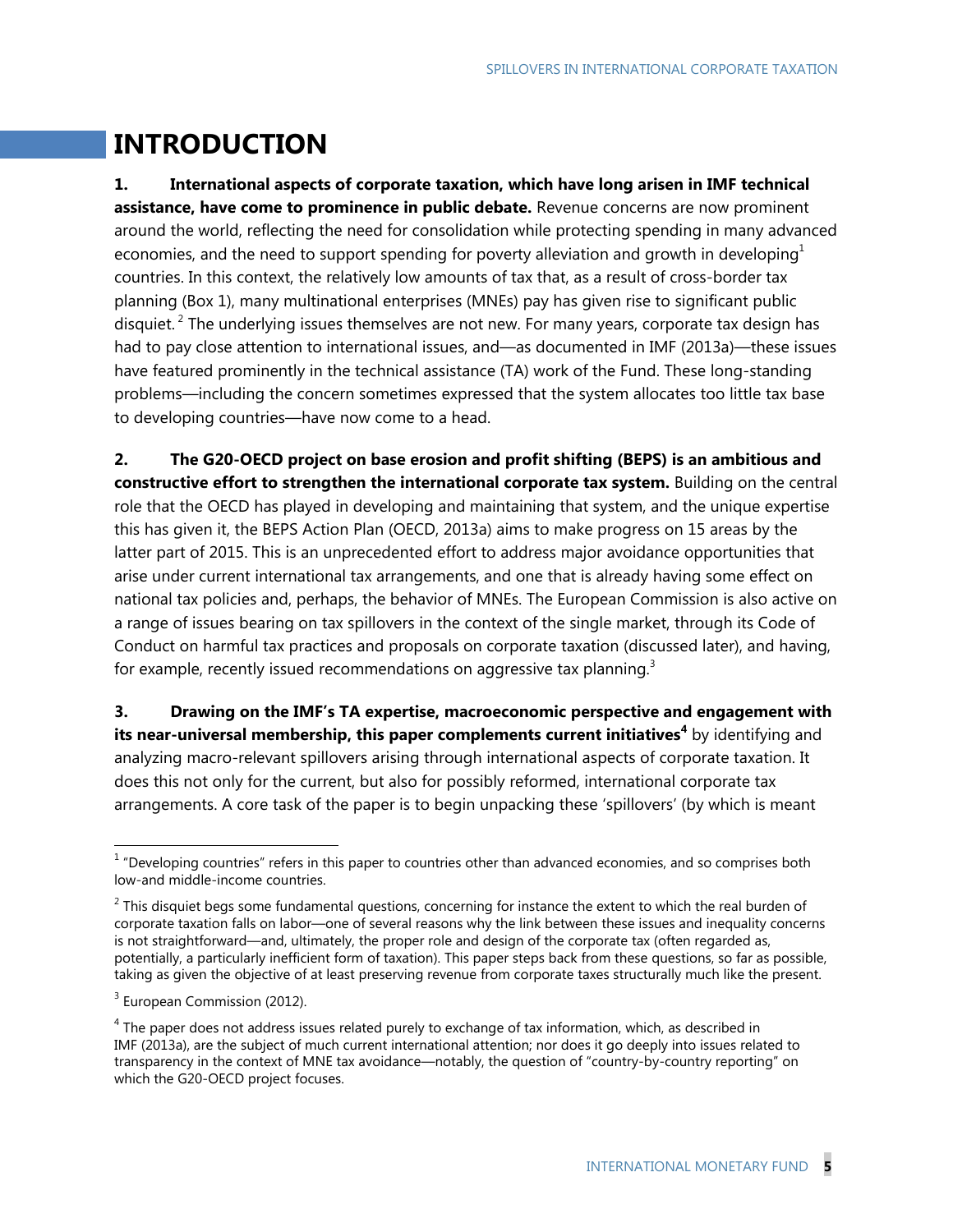the impact that one country's international tax practices has on others), both conceptually and empirically, and to assess how they are shaped by actual and potential policy decisions. Two broad and related sets of questions run through the discussion.

**4. One set of questions concerns whether international corporate tax spillovers matter for macroeconomic performance.** For capital movements, at least, it seems clear that they do. Table 1, showing characteristics of the ten countries with the highest FDI stocks relative to GDP,<sup>5</sup> suggests that patterns of FDI are impossible to understand without reference to tax considerations (though these of course are not the only explanation). And the point is significant not only for some individual countries (accounting for a stock of FDI extremely high relative to their GDP) but globally (with relatively small countries accounting for a very large share of global FDI). The potential economic implications of international tax spillovers thus go well beyond tax revenue, with wider implications for the broader level and distribution of welfare across nations. The paper explores these and other dimensions of spillovers.

| Country            | FDI in percent of<br>GDP | Share of<br>world FDI (%) | Share of<br>world GDP (%) |
|--------------------|--------------------------|---------------------------|---------------------------|
| Luxembourg         | 4,710                    | 10.2                      | 0.07                      |
| <b>Mauritius</b>   | 2,504                    | 1.1                       | 0.01                      |
| <b>Netherlands</b> | 530                      | 15.4                      | 0.91                      |
| Hong Kong SAR      | 409                      | 4.1                       | 0.31                      |
| Cyprus             | 252                      | 0.2                       | 0.03                      |
| Ireland            | 171                      | 1.4                       | 0.25                      |
| Hungary            | 170                      | 0.8                       | 0.15                      |
| Switzerland        | 148                      | 3.6                       | 0.75                      |
| Malta              | 101                      | 0.0                       | 0.01                      |
| Belgium            | 100                      | 1.8                       | 0.57                      |

Note: Figure shown is average of outward and inward positions. Singapore and Mongolia (for which outward data are unavailable) would enter the top ten if only inward positions were considered.

**5.** A second set of questions concerns the impact on developing countries. Since the early 1980s, the stock of inward FDI in developing countries relative to their GDP has roughly tripled, to about 30 percent—making its tax treatment increasingly germane to these countries' wider fiscal performance. The amounts at stake in a single tax planning case now quite routinely run into tens or hundreds of millions of dollars. These sums may be small relative to total tax revenue in sizable

<sup>&</sup>lt;sup>5</sup> As explained later, FDI data need to be interpreted with caution.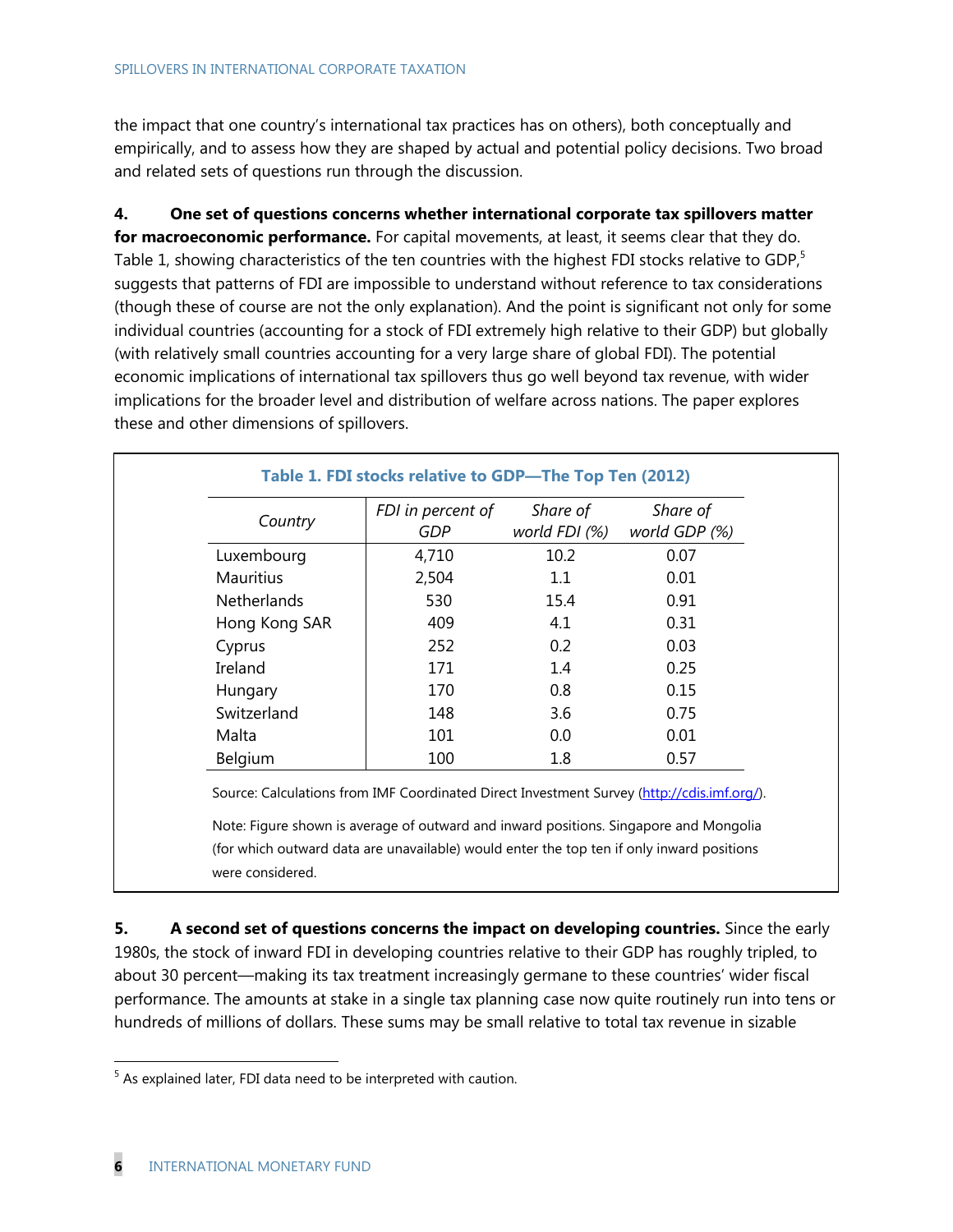advanced economies, but are large for the developing countries that are increasingly involved in such cases—especially, but not only, in the extractive industries.<sup>6</sup> And substantial revenue effects can of course arise from the accumulation of individually modest ones. Moreover, the pervasiveness of the tax incentives that the IMF and others have long stressed as significantly undermining revenue in developing countries<sup>7</sup> may to a large extent be a spillover reaction to policies pursued in other countries: a clear instance of tax competition. As a share of all revenue, the corporate income tax (CIT) is actually more important in low and upper middle income countries than in advanced (Figure 1),<sup>8</sup> so that their overall fiscal performance is more vulnerable to pressures on these receipts.<sup>9</sup> Mindful of these risks, the paper pays particular attention to both the quantification of spillovers on developing countries and specific aspects of current international tax arrangements that IMF TA and surveillance have found to be of particular concern to them.



four equal-size groups.

 A forthcoming IMF book addresses international tax issues for the extractive industries, which are also touched on in IMF (2012a).

 $^7$  See for instance, Dethier and Madies (2010), IMF (2011), Keen and Mansour (2010) and Abbas and Klemm (2013).

 $^8$  Indeed there is something of a puzzle as to why CIT revenues in developing countries have proved so robust, see IMF (2013b).

 Even if any reduction in CIT revenue were to be made up from other sources, a welfare loss is presumably suffered since otherwise those sources would be used already.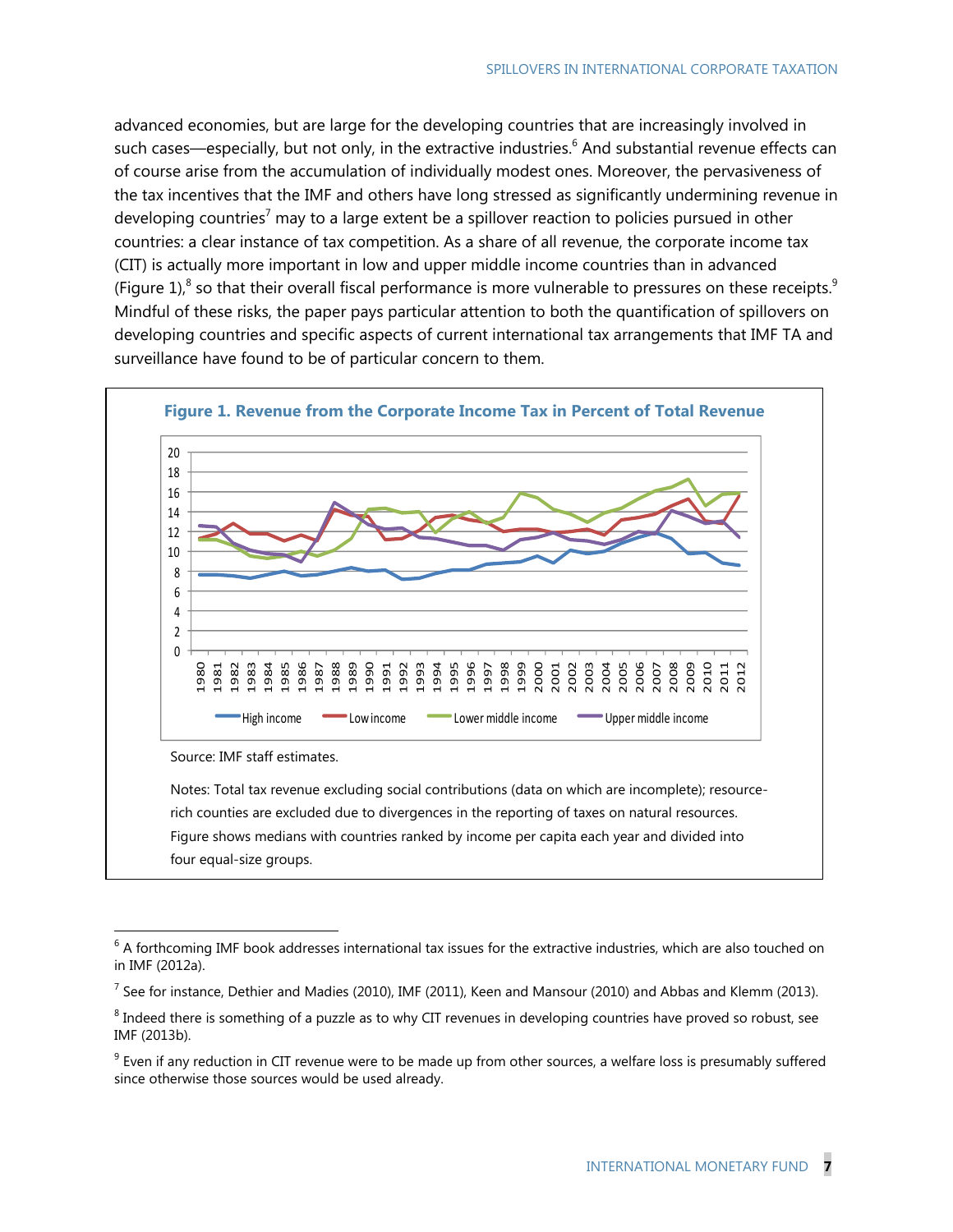## **6. The plan of the paper—which has benefited from extensive consultation10—is as**

**follows**. The next section provides background on current international tax arrangements and the nature of associated spillovers. This is followed by an assessment of the quantitative importance and welfare effects of these spillovers, after which the paper takes up selected issues of particular importance to developing countries. The final section considers a variety of proposals, beyond those considered in the current OECD BEPS project, that have attracted interest from government officials, academics and civil society; and assesses the case for and obstacles to enhanced coordination in international tax matters. Each section begins with a short summary of its main messages.

# **CONSIDERING INTERNATIONAL CORPORATE TAXATION**

#### **Key Messages**

- Current international tax arrangements rest on concepts of companies' 'residence' and the 'source' of their income, both of which globalization has made increasingly fragile (some would say meaningless).
- The appropriate balance of taxing rights between residence and source countries, long contentious, has lately become an even more focal question. Traditional tax arrangements that are felt to result in unfair allocation of the tax base may increasingly—if not addressed—give rise to unilateral actions that further undermine the coherence of the international system.
- There is a distinction between *worldwide* tax systems, under which a country taxes the income of companies resident there wherever that income arises, but gives a credit for taxes paid abroad, and *territorial* systems, under which the residence country exempts business income of resident companies arising abroad—but, in practice, there is a spectrum between these extremes.
- MNEs have many devices—often highly complex, interlocking, and very effective—by which to reduce their total tax bills.
- The paper focuses on two broad types of fiscal externalities, or 'spillovers': 'base spillovers,' by which one country's actions directly affect others' CIT bases; and 'strategic spillovers,' by which they induce changes in other countries' tax policies.
- Such spillovers potentially give rise to a collective loss of revenue and welfare—but not all countries are necessarily losers.

 $10$  Staff have participated in discussions and meetings with civil society organizations, business representatives, country authorities and leading academic economists and lawyers in the area. An invitation to submit comments online received a lively response. Appendix I provides a list of interlocutors and an overview of the views they expressed.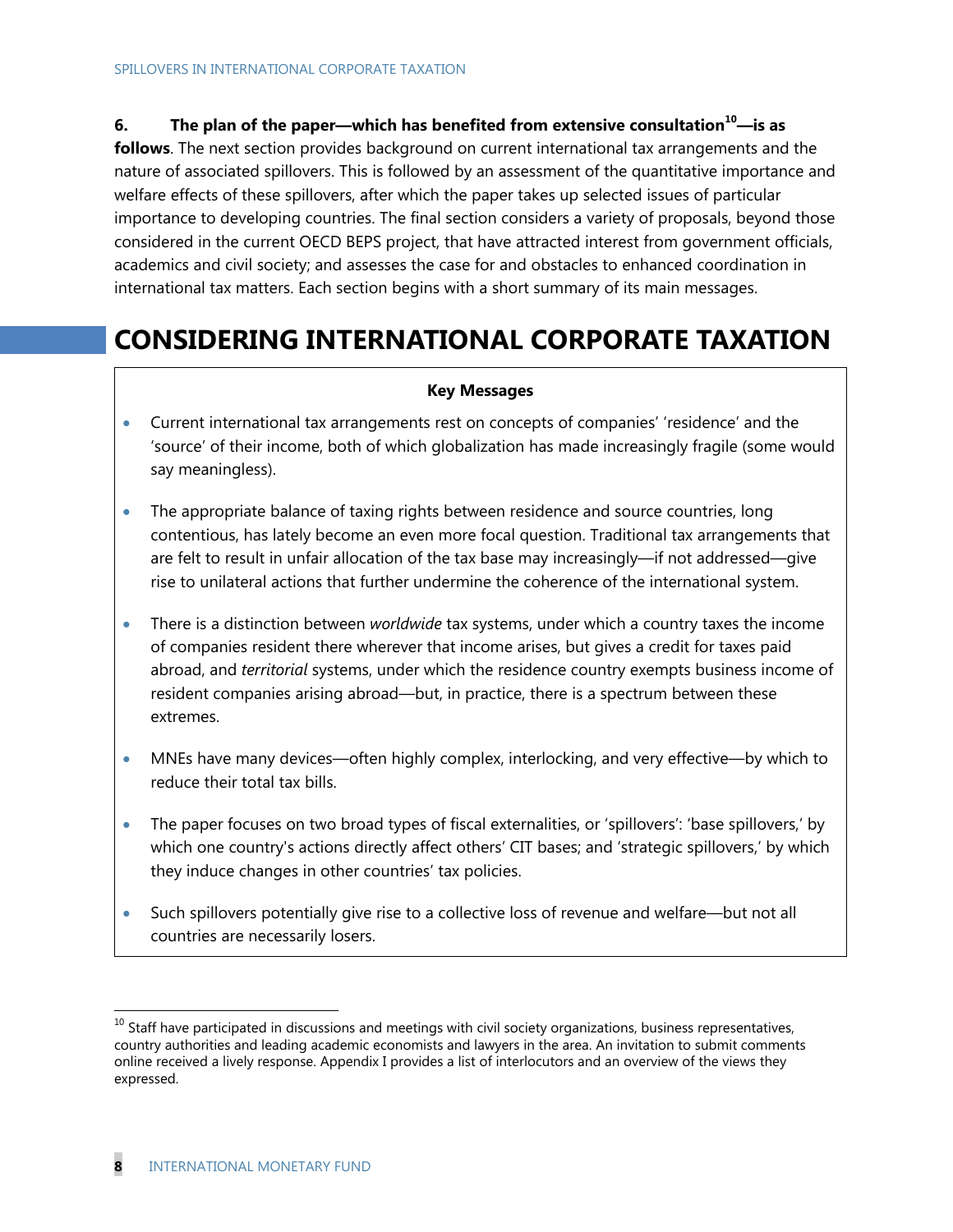# **A. Current Practice and Key Concepts**

-

## **7. The present international corporate tax framework is defined by the interplay of**

**domestic laws and tax treaty obligations.** There is no comprehensive architecture comparable, for example, to that which regulates international trade. Instead, current arrangements that define and divide the international corporate tax base have evolved over the last century or so with little explicit coordination (other than through bilateral treaties that touch only a subset of relevant matters).<sup>11</sup>

**8. Taxing rights over business profits are based on identifying, on the one hand, the 'source' of profits…***Source* refers—very loosely—to where investment is made and production takes place, and is traditionally determined largely by the physical presence of labor and/or capital. Certain thresholds of contact (proxies for the creation of value)—said to create a *permanent establishment* (PE)—must be met for a foreign company to become liable to pay tax to the country deemed the 'source' of profit. Importantly, the location of 'sales' (in the sense of the country into which the goods or services produced are sold) is not, under this long-standing architecture, taken to give rise to a place of 'source,' nor, thus, as triggering any liability for income taxation. Under territorial taxation (more often referred to in Europe as the *exemption* method), tax on business profits is levied only in the source country.

**9. …and on the other, on identifying the 'residence' of corporate taxpayers,** since the right to tax profits is under the traditional architecture retained legally by the *residence* country unless it is given up by that country through domestic or treaty rules (which establish, for instance, what will be considered to constitute a PE abroad by that country). Residence means the place where the company receiving the income is deemed to have its primary location, with common tests for this being where the company is incorporated (applicable for example in the U.S.) or from where it is effectively managed (in most countries). Assertion in domestic law of the right to tax profits from any geographic source based on a company's domestic residence is generally referred to as *worldwide taxation*. The *double taxation*<sup>12</sup>—taxation, that is, by both source and residence countries—that would then otherwise arise is typically avoided by the residence country granting a *foreign tax credit*<sup>13</sup> against its own tax on the same profits taxed by the source country. This is done either or both in domestic law and/or in applicable bilateral treaties. The result is that the residence tax is limited to the excess of the residence country's effective tax rate over that in the source country.

 $11$  These bilateral treaties are informed by guidelines produced by the OECD and, with somewhat less impact, the UN. Further, some regional agreements also have considerable effect, notably in the EU, where directives and decisions of the Court of Justice reflecting the principle of non-discrimination among member states continue to have a major impact.

 $12$  While the rhetoric commonly abhors 'double taxation', what investors presumably care about (compliance costs aside) is not how many times they are taxed but how much.

 $13$  A credit directly reduces tax payable; a deduction, in contrast, reduces the base on which tax is charged.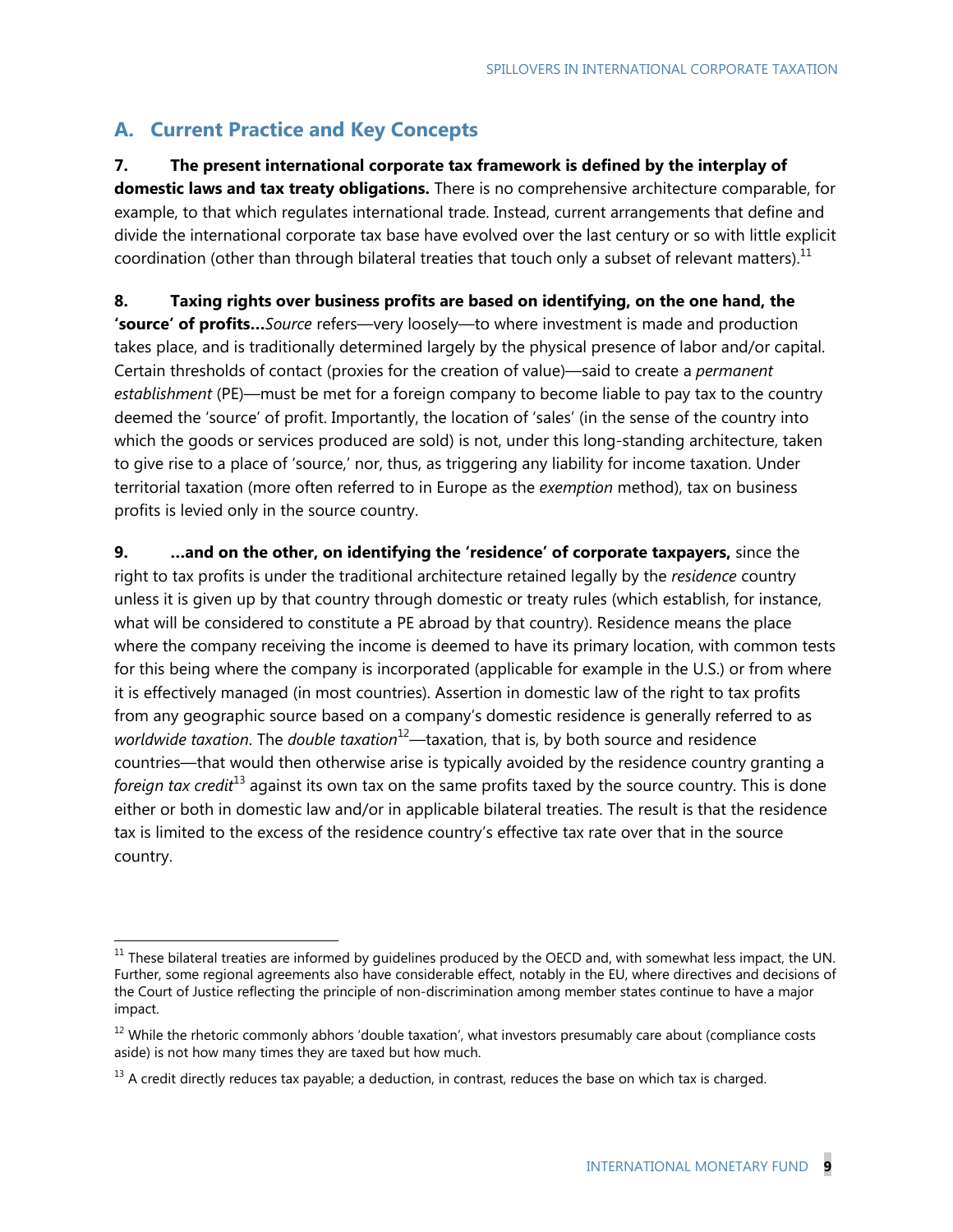**10. In practice, neither worldwide nor territorial taxation is found in pure form**. Importantly:

- *'Worldwide' basis countries generally provide for deferral of tax on active business profits earned elsewhere, not levying tax until earnings are repatriated to the residence country* which brings the system in effect closer to source taxation for *active business income* (by which is meant, broadly, income arising directly from some commercial activity entered into directly or controlled by the company in question).
- **Controlled Foreign Corporation (CFC) rules play a prominent role**. These vary significantly across countries, but are in essence (complex) provisions that bring immediately into tax *passive income*—the complement of active business income—arising abroad that has not paid tax there of at least some minimum amount. For worldwide countries, CFC rules in principle provide some protection against tax avoidance through deferral; for territorial countries, they typically simply ensure that only active—not passive—income is exempt in the residence country. CFC rules make the distinction between passive and active income arguably the most critical one for modern tax planning, since they normally apply only to the former.

There is thus a spectrum between worldwide and territorial systems, movements along which—as have recently occurred in some large countries—can have major effects on the tax bases of other countries. This trend is taken up later.

**11. Identifying the country that is the 'source' of income—critical for applying the current architecture—is increasingly problematic.** It has been made more difficult, conceptually and practically, by the increased importance of intra-firm transactions (about 42 percent of the value of U.S. goods trade in 2012,<sup>14</sup> for instance) and, more recently, of intangible assets of various kinds patents, trademarks, other intellectual property (IP)—which can be much more easily relocated than can the bricks-and-mortar facilities of the world for which the current framework was initially built. The digitalization of economic activity also raises issues for which the present system was not designed (discussed in OECD (2014d); see also Appendix II). Nor is the notion of residence entirely clear cut, in the sense that—however defined—companies can change it; and, moreover, the increasing disconnect between a company's country of residence and that of its shareholders makes even the relevance of the concept less clear. The main issues of this kind, and the planning devices to which they lead—of which Box 1 gives a flavor—are the primary focus of the OECD BEPS project**.** 

**12. Once the source of profits and residence of companies have been determined, fundamental issues arise in determining the appropriate balance between source and residence taxation.** At its core, a key issue in assessing any international tax arrangement is how it divides the rights to tax between source and residence countries. The existing system worked fairly

 $14$  U.S. Census Bureau (2013).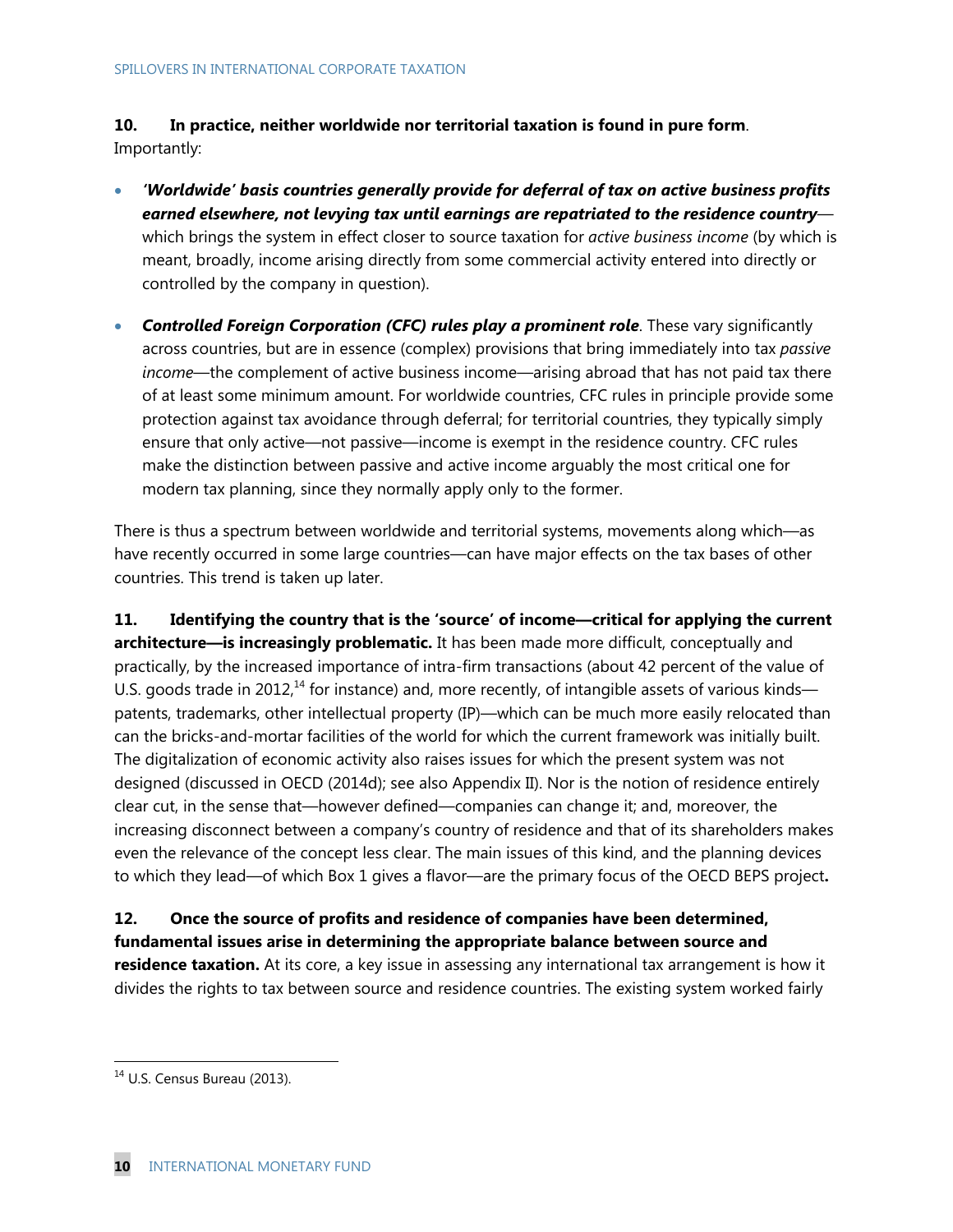### **Box 1. International Tax Planning―Tools of the Trade**

The essential aim of tax planning schemes is of course to shift taxable income to low tax jurisdictions. Precisely how this is done is driven by specific features of national tax systems and treaty networks,<sup>15</sup> but common strategies (some of which are looked at more closely below) include:

- **Abusive transfer pricing** (stretching, violating or exploiting weaknesses in the arm's length principle) is often raised as a concern, ranging from potential mispricing of natural resources to the transfer of IP rights to low tax jurisdictions early in their development, when they are hard to value verifiably.
- **Taking deductions in high-tax countries**…—by, for example, borrowing there to lend to affiliates in lower-tax jurisdictions;
- **…and as many times as possible**—passing on funds raised by loans through *conduit companies* (ones, that is, serving solely as intermediaries within a corporate group) may enable *double dipping*—taking interest deductions twice (or more), without offsetting tax on receipts—leading to *thin capitalization* (high debt ratios).
- **Risk transfer**—conducting operations in high tax jurisdictions on a contractual basis, so limiting the profits that arise there.
- **Exploiting mismatches—**tax arbitrage opportunities can arise if different countries classify the same entity, transaction, or financial instrument differently (the U.S. 'check the box' rules<sup>16</sup> being a prime example of a provision with major unintended consequences in this regard);
- **Treaty shopping**—treaty networks can be exploited to route income so as to reduce taxes (discussed further below);
- **Locating asset sales in low jurisdictions**—to avoid capital gains taxes (a particular concern in the context of recent resource discoveries in some low tax countries, and also explored further later).
- **Deferral**—companies resident in countries operating worldwide systems can defer home taxation of business income earned abroad by delaying paying it to the parent.
- **'Inversion'**—companies may be able to escape repatriation charges or CFC rules by changing their residence.

Schemes commonly combine several of these devices, turn on quite fine legal distinctions and span several countries and tax systems. They are often extraordinarily complex.<sup>17</sup>

smoothly when capital movements were essentially a matter of relatively balanced bilateral flows among industrialized countries: ex ante, any country could be assumed to be sometimes 'source' and sometimes 'residence.' The allocation of rights is especially important for low-income countries, however, as flows are for them commonly very asymmetric—they are essentially 'source' countries,

 $^{15}$  Excellent accounts are in OECD (2013b) and Mintz and Weichenreider (2010).

 $16$  Issued by the U.S. Treasury in 1996, these essentially allow businesses to elect—for themselves and for each of their foreign and domestic subsidiaries, and within certain parameters—whether to be taxed as a corporation or treated as transparent for tax purposes (a 'disregarded entity'). Intended as a simplification, the rules gave rise to major tax planning opportunities, including—among others—the easier avoidance of CFC rules.

 $17$  Box 5 of IMF (2013b) provides one relatively comprehensible illustration.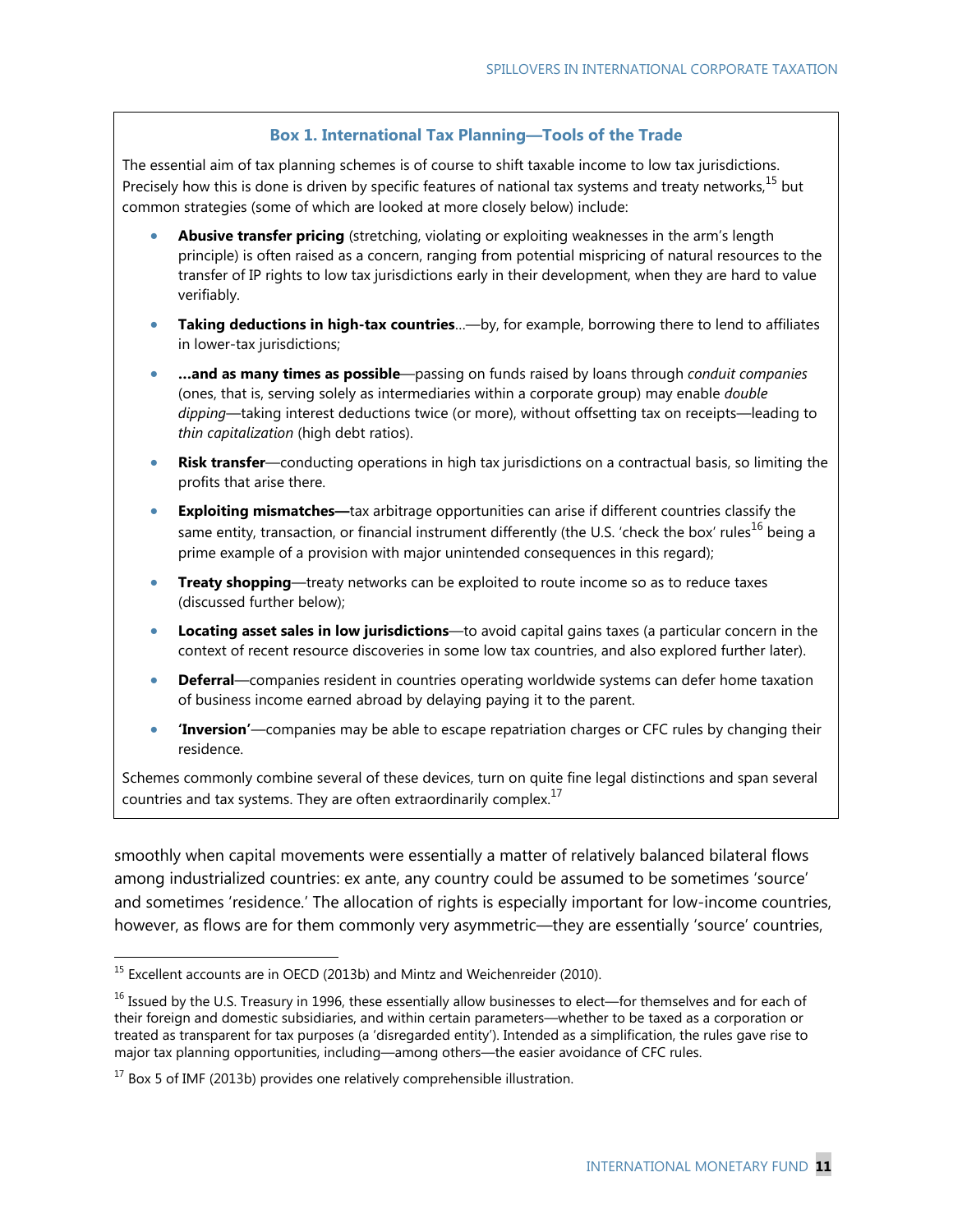the recipients of capital inflows and the site of production, not investors in business activities outside their borders. Since the current architecture allocates taxing rights to the source country through rules regarding PEs, for example, it might seem to favor them. Looking deeper, however, the network of bilateral double taxation treaties based on the OECD model<sup>18</sup> significantly constrain the source country's rights (as discussed later). And, determining 'source' itself relies on allocating earnings to particular entities within corporate groups. The core allocation rule for this purpose is the *arm's length principle* of valuing transactions within MNEs at the prices that would be agreed by unrelated parties—which leaves considerable scope for manipulation by MNEs to shift their tax base away from high tax (often source) countries. $19$  At issue here are deeper notions as to the 'fair' international allocation of tax revenue and powers across countries (which current initiatives do not address). Arrangements that seem to contradict broad perceptions of fairness, even if those are imperfectly articulated, may increasingly give rise to unilateral domestic measures to change them with a consequent risk of uncoordinated defensive measures even further undermining the coherence of the international tax system.

## **B. Spillovers**

-

**13. By 'spillover' is meant here the impact that one jurisdiction's20 tax rules or practices has on others.** 'Fiscal externalities' of this kind can arise from many aspects of national tax systems, including purely domestic ones: changes in the excise taxes on the consumption of particular commodities, for instance, can have powerful effects on foreign producers of those commodities. The focus here, however, is on cross-border effects arising through taxation at the corporate level. This perspective sets aside important issues regarding taxation at personal level of the income earned by multinationals,  $^{21}$  but captures the core concern with the level and cross-country allocation of corporate tax payments.

**14. Spillovers can have macro-relevant effects through several channels.** One country's international tax decisions may affect other countries by their impact on:

 *Real and financial flows*, with potential impacts, through FDI and corporate financing arrangements, on growth and macroeconomic stability.

 $18$  The UN model allocates somewhat more rights to the source country, in, for instance, not prescribing maximum withholding tax rates and providing for source taxation of royalties. Lennard (2009), Lennard and Yaffar (2012), and Lang and Owens (2014) elaborate on the differences between the two models.

 $19$  Further, the definition of PE may be limited in domestic law as well as treaties, to raise the bar on what contacts with a jurisdiction will cause it to be deemed the 'source' of profits.

<sup>&</sup>lt;sup>20</sup> Reference is made to 'jurisdictions' here and elsewhere as several important players in international tax context are territories or dependencies.

 $21$  Higher taxes at shareholder level could in principle offset reduced corporate tax payments resulting from international tax gaming, but would imply a very different cross-country allocation of tax revenue. Analytically, the working assumption here is that personal tax arrangements do not affect the tax incentives implied by the CIT alone (such as the bias towards debt finance discussed later). This will be so, for instance, in the important case in which shareholders are tax exempt: IMF (2009) discusses further.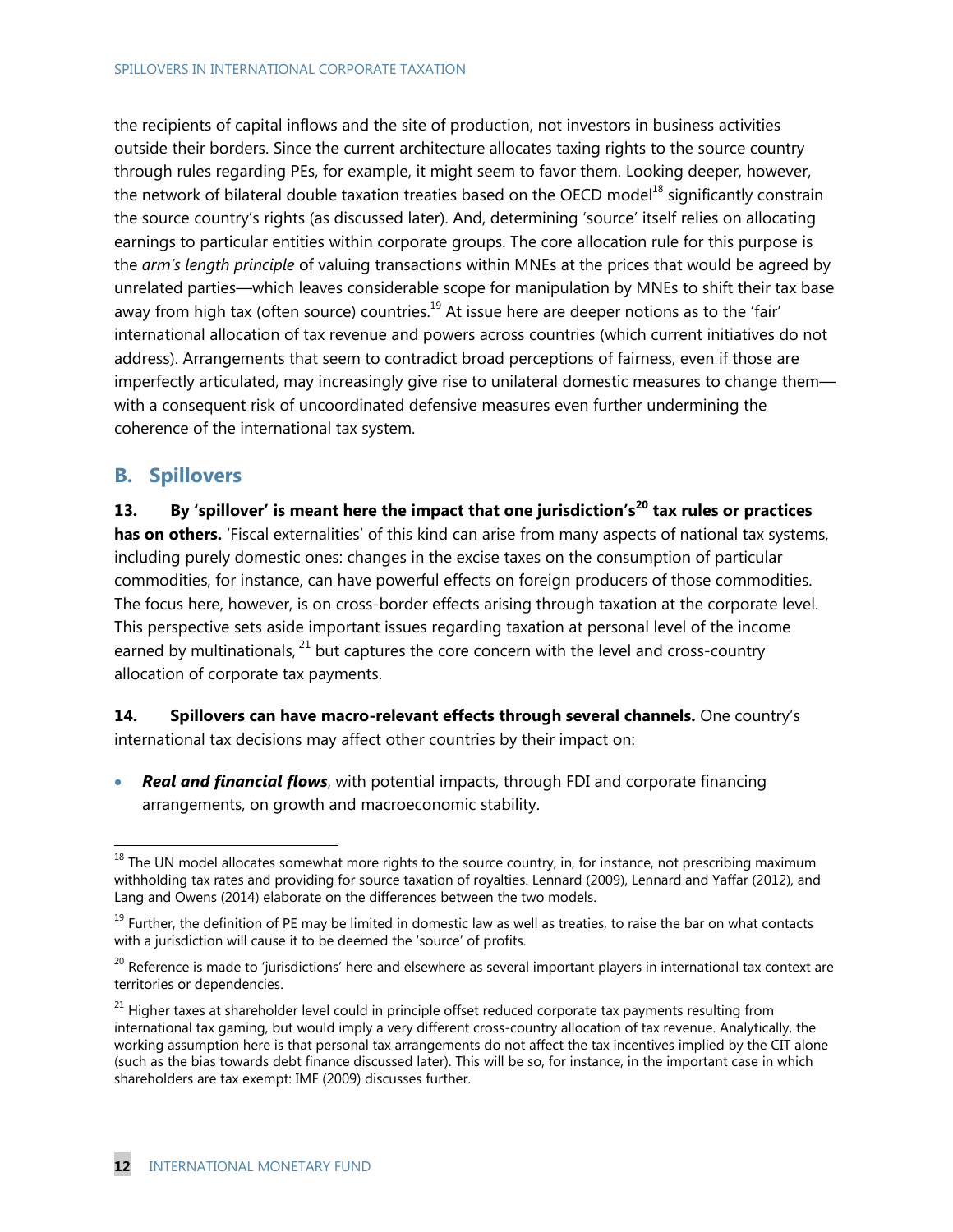- The **corporate tax base**, as taxable profits change in reflection of both real responses (through investment and the like) and profit-shifting responses (affecting, loosely speaking, only where profits are booked for tax purposes). This channel of effect, holding constant the tax policy of the affected country, is referred to here as *base spillover*.
- *Tax-setting incentives*, since the best response to tax changes abroad may be to change national tax rules too. These are *strategic spillovers*—'tax competition' in its broadest sense most obviously in the potential form of a 'race to the bottom,' as countries respond to lower CIT rates elsewhere by reducing their own rates. $^{22}$  The focus below will be on direct strategic spillovers of this kind—changes in corporate taxation at home in response to changes abroad but there can also be important indirect strategic effects. In particular, pressures to reduce the CIT rate create pressures to reduce the top personal income tax rate too, to prevent avoidance of the latter through incorporation.
- *World prices*, as significant tax-induced changes in investment and saving behavior may generate, for instance, changes in world interest rates and/or, to the extent that corporate taxes ultimately fall on labor, in wages. These are pecuniary externalities (that is, they operate through prices), so will affect global efficiency only to the extent that they interact with other distortions: a tax-induced reduction in the world interest rate, for instance, could amplify the adverse effect of taxes that reduce private incentives to save.

**15. These effects are closely related**, Decisions on the location of real activities, for instance, may be influenced by the associated opportunities for profit shifting; and awareness of an ability to affect world prices can create its own tax-setting incentives (analogous to the familiar optimal tariff).<sup>23</sup> There are other potentially important spillover effects too: on, for instance, companies' choice of organizational form. The focus here, however, is on the first three spillovers above—and especially on base and strategic spillovers, these being the most directly fiscal.

**16. Spillovers can arise from several aspects of national tax policies, and reflect complex interactions between them**. Most obviously, spillovers can arise from differences in 'headline' statutory rates of corporate taxation, since these create incentives to shift taxable profits between countries. So too do more narrowly-defined *preferential regimes* that offer special treatment for particular types of income—a topical example being the 'IP boxes' that charge reduced rates of tax

<sup>&</sup>lt;sup>22</sup> Theory does not unambiguously predict, however, that tax rates are 'strategic complements' in the sense that the best response to a lower tax rate abroad is to cut one's own tax rate, and matters are still more complex given the wide range of rate and base parameters countries may set. Related, countries may also have incentives to set tax rates 'too high' from the collective perspective, rather than too low (for instance, where foreign ownership is large). See the review in Keen and Konrad (2013).

 $23$  A large capital exporting country, for instance, has an incentive to set a low source tax in order to increase domestic demand for capital, driving up the world interest rate and hence the return on its investments abroad.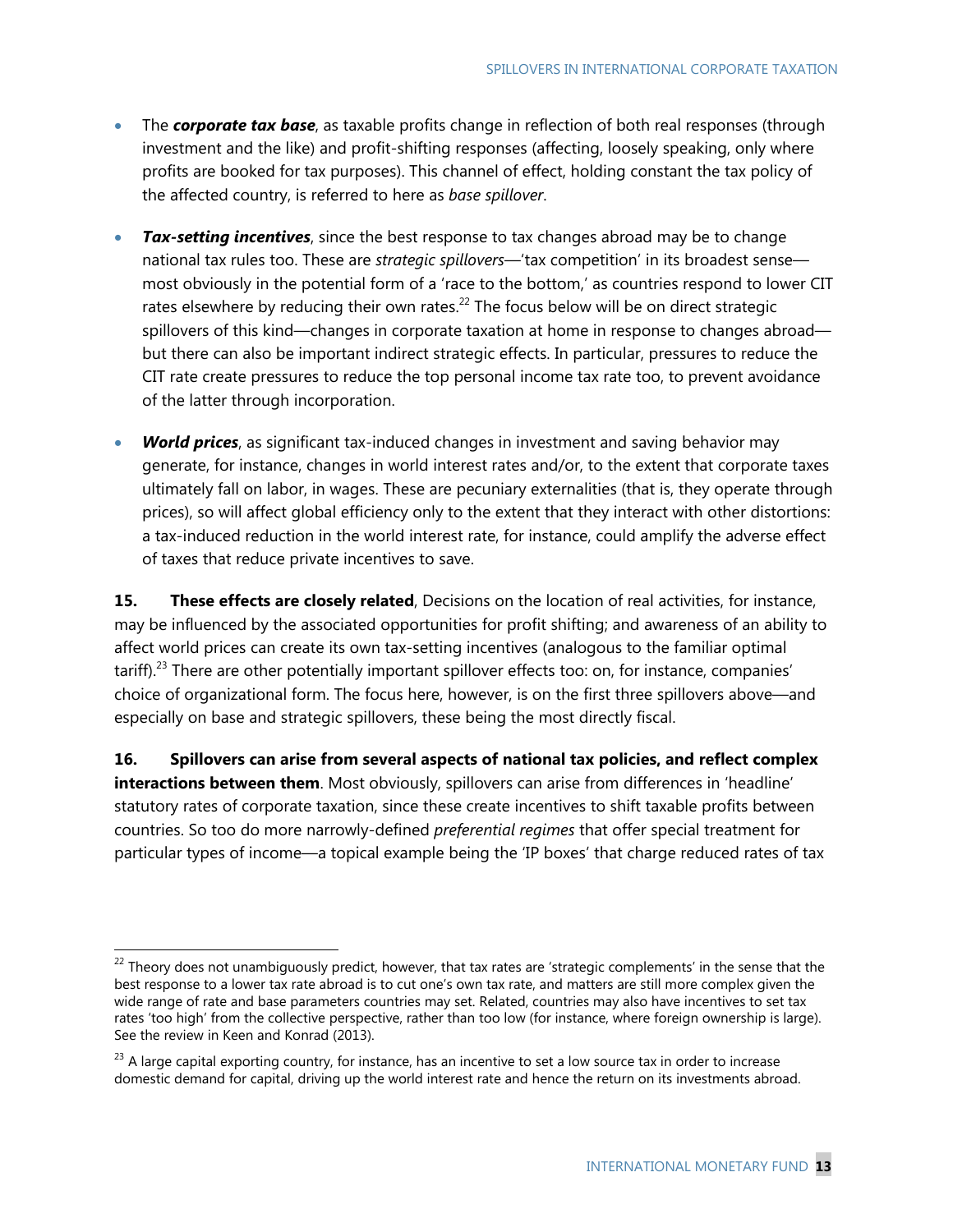on income from patents and other forms of intellectual property.<sup>24</sup> But spillovers can arise from other than these core parameters of the corporate tax. For example:

- *Network externalities* can arise within the system of double tax treaties: if country A, having a treaty with country B, signs a treaty with country C, it may in effect create a treaty between B and C (see Box 3 and related discussion below).
- *Mismatches* in national rules can also create spillovers. These can arise, for instance, in terms of how financial instruments are treated: one country may regard an instrument as debt, for example, and so allow an interest deduction, while the country in which payments are received regards it as equity, and so imposes no or little tax. Or the mismatch may be in terms of the characterization of business entities (as corporations or otherwise).
- *Tighter CFC rules, raising the effective tax rate on funds placed in low tax jurisdictions, can* indirectly affect other countries by raising the tax cost of investing there.

**17. The form and severity of spillovers depend on the structure of the international tax framework.** The rate of tax levied in source countries would not matter for corporate decisions, for instance, under a pure system of worldwide taxation in which such income was fully subject to tax, without deferral, by the residence country: the company would then simply pay the residence country rate on all its earnings, wherever they arose. Addressing spillover problems thus inevitably raises issues concerning not just particular tax arbitrage opportunities under current arrangements, but the wider architecture itself.

**18. The effects of spillovers are not zero sum, but can create a collective inefficiency—and national interests can diverge sharply.** This is clearest in relation to profit shifting: moving taxable income from a high tax jurisdiction to a low tax one so as to reduce total tax payments. Since the company's purpose in doing so is to reduce its total tax payments, the collective revenue of the countries affected must fall. But revenue in the low tax country can only increase. And similar effects arise more broadly than from such straightforward income shifting techniques. Non-cooperative policy making in the presence of externalities can result in outcomes that, from the collective perspective, are inefficient but from which some countries or jurisdictions nonetheless gain. In a very much second best world it may be, however, that non-cooperative tax policymaking eases other distortions. This complex set of issues is taken up in the final section.

<sup>&</sup>lt;sup>24</sup> These schemes, which have spread rapidly over the last decade or so, are described and assessed in Evers and others (2013).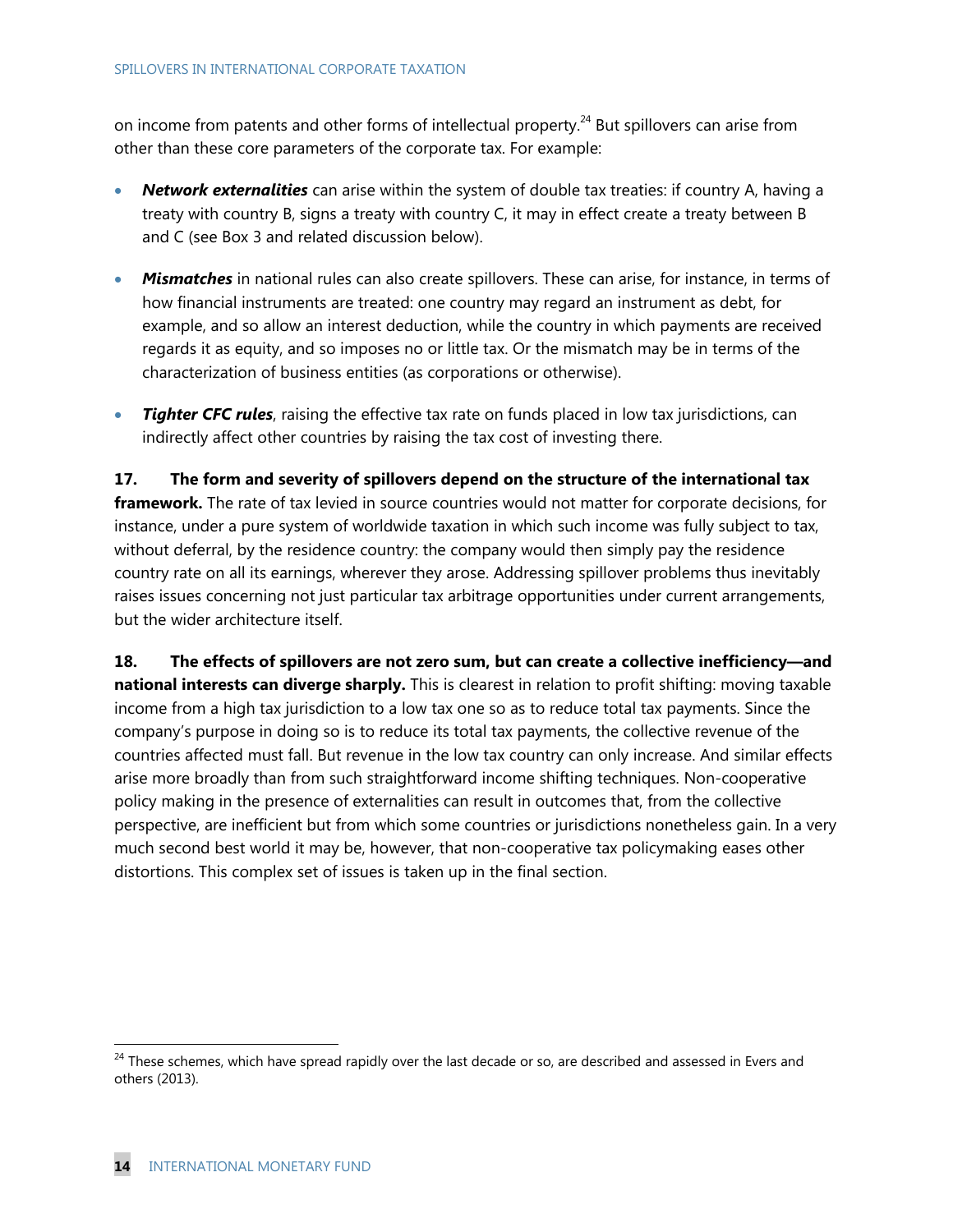# **ASSESSING THE SPILLOVERS**

### **Key Messages**

- There is substantial evidence that tax considerations significantly affect FDI and a wide range of other corporate decisions—but estimating aggregate revenue effects remains elusive.
- New evidence for a large panel of countries assessed here suggests that:
	- Both base and strategic spillovers are significant and large.
	- Base spillovers arise at least as much from profit shifting as from effects on real activities.
	- These spillover effects are especially strong for developing countries.
- Assessing the welfare effects of tax spillovers remains problematic:
	- While spillovers are presumptively a source of inefficiency, low tax rates on the most mobile activities ease economic distortions from the corporate tax.
	- A small observed collective revenue loss associated with spillovers (from profit shifting, for instance) does not imply a small efficiency loss, as the overall level of taxation could be too low.

# **A. Quantification**

This section assesses evidence on the nature and importance of the first three types of spillovers identified above.

## **Real and Financial Flows**

-

**19. Aggregate international investment positions and behavior are strongly marked by tax considerations.** Tables 2 and 3 show for, respectively, selected G20 and developing countries, where their outward investment immediately goes to and /or their inward investment immediately comes from: 16 percent of outward investment from Brazil, for instance, goes (as least initially) to the Cayman Islands. Such lists—and the countries selected are not in this respect atypical—confirm the impression from Table 1 that taxation plays a key role in shaping the structure of international capital flows: jurisdictions known for attractive tax regimes and extensive treaty networks commonly feature prominently as 'conduits' through which investments pass.<sup>25</sup> There is some direct evidence

<sup>&</sup>lt;sup>25</sup> Some of these flows, no doubt, reflect 'round tripping': investing through an entity abroad to obtain (legally or not) more favorable treatment than is available by investing directly at home.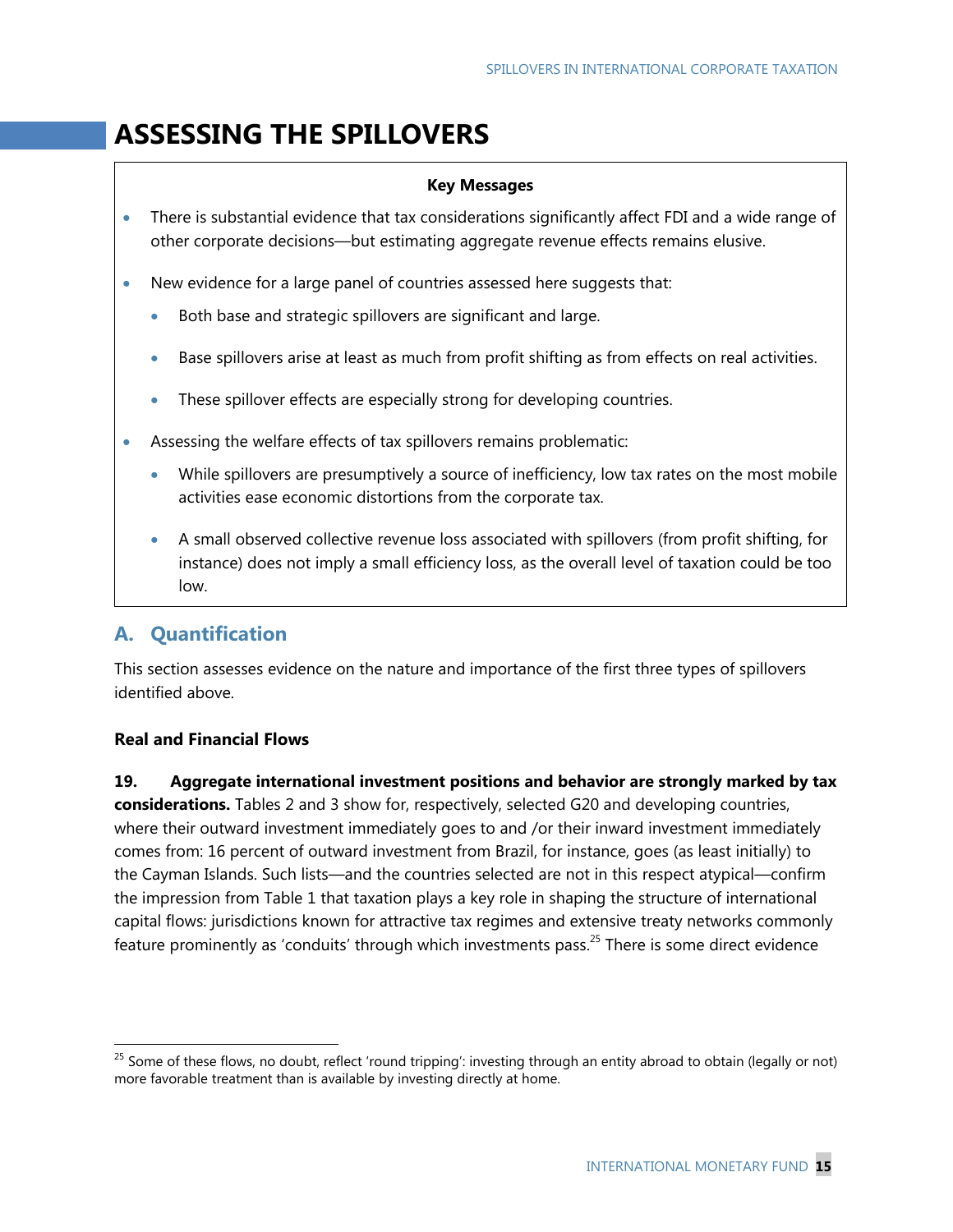| <b>Outward FDI</b>   |                    |                     | <b>Inward FDI</b>                     |                 |                     |
|----------------------|--------------------|---------------------|---------------------------------------|-----------------|---------------------|
| <b>United States</b> | <b>Russia</b>      | <b>Brazil</b>       | China                                 | India           | <b>South Africa</b> |
| Netherlands (14)     | Cyprus (37)        | Austria (28)        | Hong Kong SAR (46)                    | Mauritius (26)  | U.K. (45)           |
| U.K. (13)            | Netherlands (16)   | Cayman Isl (16)     | Br. Virgin Isl (15)                   | U.K. (16)       | Netherlands (19)    |
| Luxembourg (9)       | Br. Virgin Is (11) | Br. Virgin Isl (10) | Japan (6)                             | U.S. (15)       | United States (7)   |
| Canada (8)           | Switzerland (3)    | U.S. (10)           | Singapore (4)                         | Singapore (8)   | Germany (5)         |
| Bermuda (7)          | U.S. (3)           | Spain (8)           | U.S. (3)                              | Japan (7)       | China $(3)$         |
| Cayman Isl (5)       | U.K. (2)           | Bahamas (7)         | Korea (2)                             | Germany (6)     | Japan (3)           |
| Ireland (5)          | Luxembourg (2)     | Netherlands (7)     | Germany (2)                           | Switzerland (5) | Switzerland (2)     |
| Singapore (3)        | Germany (2)        | Luxembourg (6)      | Cayman Isl (2)<br>Taiwan, Province of | Netherlands (5) | Luxembourg (1)      |
| Japan (3)            | Austria (2)        | Argentina (3)       | China(1)                              | France (2)      | Malaysia (1)        |
| Australia(3)         | Bahamas (1)        | Peru (1)            | Samoa (1)                             | Korea (1)       | France (1)          |

1/ Main destinations/sources of FDI from/to country in bold; percent of total in parentheses.

#### **Table 3. Top 5 Sources of Inward FDI, Selected Non-OECD Countries, 2012/1**

| Uganda           | <b>Botswana</b>   | <b>Philippines</b> | Mongolia         | <b>El Salvador</b> | Peru           |
|------------------|-------------------|--------------------|------------------|--------------------|----------------|
|                  |                   |                    |                  |                    |                |
| Australia (36)   | Luxembourg (67)   | Netherlands (22)   | Netherlands (57) | U.S. (32)          | U.S. (24)      |
| U.K. (17)        | South Africa (15) | Japan $(17)$       | Singapore (11)   | Panama (29)        | Canada (12)    |
| Netherlands (11) | U.K. (5)          | U.S. (17)          | U.K. (7)         | Mexico (9)         | Spain $(10)$   |
| Mauritius (10)   | Namibia (2)       | Singapore (10)     | China (5)        | Br Virgin Isl (6)  | Panama (7)     |
| Kenya (8)        | Zimbabwe (2)      | Hong Kong S. (7)   | Hong Kong S. (4) | Spain $(3)$        | Cayman Isl (7) |

Source: Coordinated direct investment survey (http://cdis.imf.org).

1/ Percent of total in parentheses.

too that tax changes can have significant capital account effects.<sup>26</sup> Reviewing a large econometric literature on investment effects, the meta analysis of De Mooij and Ederveen (2008) suggests that a 10 percentage-point reduction in a country's effective average tax rate<sup>27</sup> increases its stock of FDI, on average and in the long run, by over 30 percent. Not all of this FDI, it should be noted, represents the development of new productive capacity (so-called 'greenfield' investment). Estimates suggest that more than half may reflect mergers and acquisitions. There are some indications though that

 $26$  An early example is the analysis of Sinn (1985); Keen and Syed (2006) also find, more generally, that own CIT rate changes have significant effect on net exports, with quite complex dynamics.

 $27$  By an 'effective' tax rate is meant one that reflects not just the statutory rate but depreciation allowances and other elements of the tax base.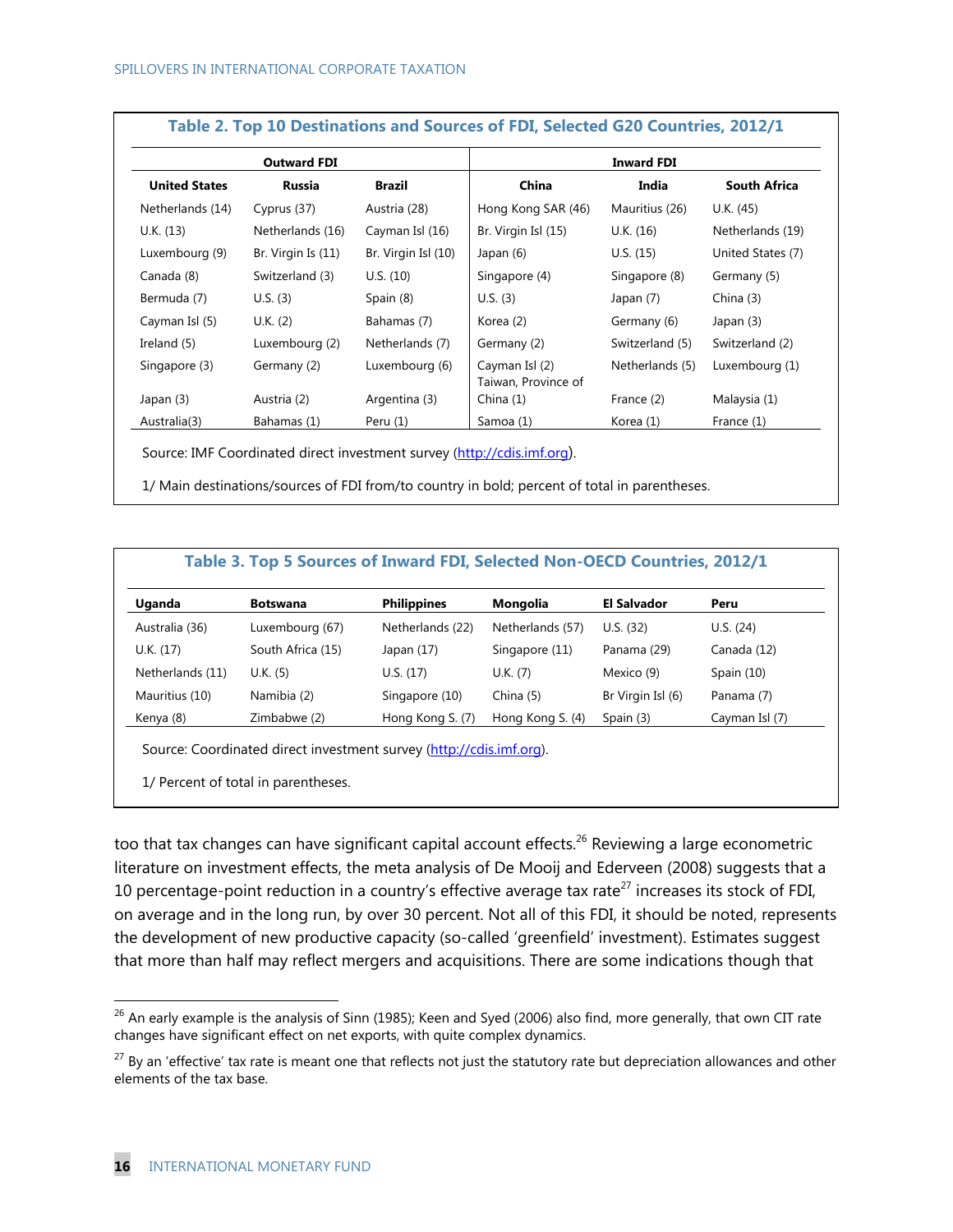greenfield investments –which, are presumably more likely to generate the benefits for which inward investment is often sought, such as additions to employment—are a larger proportion of total FDI in lower income countries than in more advanced economies.<sup>28</sup>

## **Base Effects**

**20. One country's tax policy can impact others' CIT bases by affecting either real activities or the shifting of paper profits.** Effects on real investment of the kind just noted would be expected to feed through to corporate tax bases.<sup>29</sup> Pure (paper) profit shifting might be regarded in a quite different and (even) more negative light, being seen as undermining the traditional notion that profits be taxed in geographic line with the activities that generate them (though, as stressed above, quite where that location is can be very unclear).

21. There is strong evidence of extensive profit shifting... It is highly suggestive, for instance, that more than 42 percent of the net income earned by U.S. majority-owned affiliates is earned in 'tax havens',<sup>30</sup> while less than 15 percent of their value added is created there;<sup>31</sup> and that the presence of an additional 'tax haven' subsidiary reduces the consolidated tax liability of a corporate group by 7.4 percent of total assets.<sup>32</sup> And more granular evidence increasingly confirms the longstanding but largely anecdotal impression that the opportunities for profit shifting indicated in the previous section are indeed used extensively (Box 2).

**22. …but it is very difficult to arrive at 'bottom line' numbers for the overall sums at stake.**  Many attempts have been made to arrive at a single estimate of the extent of profit shifting. For the U.S., one estimate points to a revenue loss of \$60 billion—about 25 percent (at that time) of CIT revenue.<sup>33</sup> For non-advanced countries, Christian Aid (2008) arrives at an aggregate annual loss from trade mispricing alone of USD 160 billion. Estimates such as the latter, however, have been forcefully criticized.<sup>34</sup> In assessing these and other estimates it is also important to remember that they often look at only one side of the story: one country's revenue loss may be offset, though only partly, by other countries' revenue gains.

<sup>&</sup>lt;sup>28</sup> UNCTAD (2013).

 $^{29}$  Effects through this route will have potentially complex dynamics. For example, both the return on investment that will be taxed and investment-related deductions and allowances to be granted will be affected.

 $30$  The otherwise unhelpful and ill-defined term 'tax haven' is used in this paper only to refer to specific lists of jurisdictions used in the literature cited.

 $31$  Dharmapala (2014).

<sup>32</sup> Maffini (2009).

 $33$  Gravelle (2013).

 $34$  Fuest and Riedel (2009) reviewing this and several other studies, conclude that "...most existing estimates of tax revenue losses in developing countries due to evasion and avoidance are not based on reliable methods and data."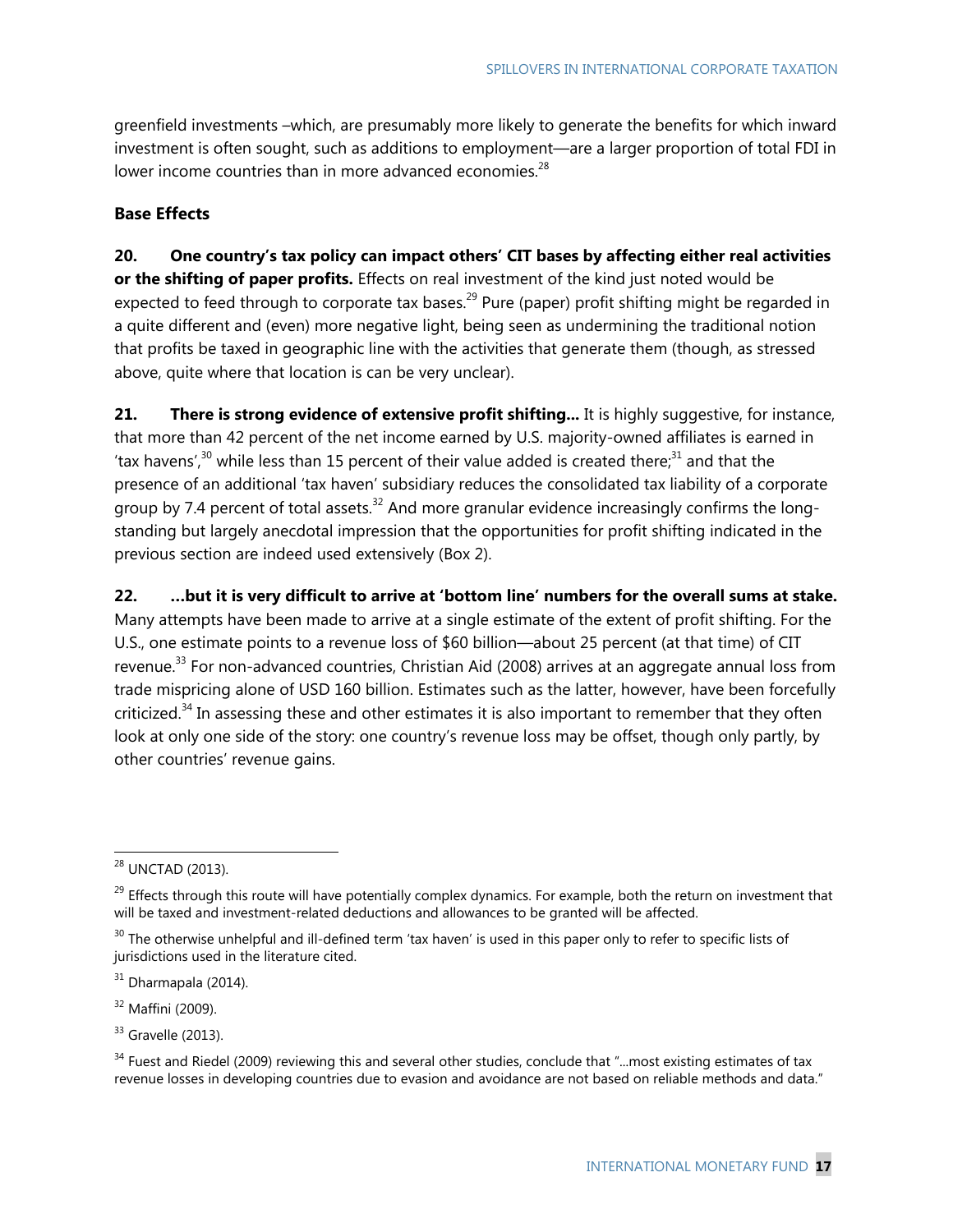#### **Box 2. Responses to International Tax Rules—Evidence**

There is a large and growing literature, exploiting firm level data (available in usable quantities only for advanced economies) tending to confirm that the planning opportunities outlined in Box 1 do have significant effects on corporate behavior:

- **Transfer pricing abuse**. Direct empirical evidence is scarce, and does not unequivocally point to large effects. Clausing (2003) finds signs of significant tax-motivated transfer pricing abuse of intracompany trades by U.S. multinationals; and Heckemeyer and Overesch (2013) attribute about two-thirds of their consensus spillover effect to transfer pricing abuse. Swenson (2001), on the other hand, reports responses of transfer prices with respect to cross-country differences in tax rates that are very small. It seems likely that the potential for abusive transfer pricing in advanced countries occurs not so much for trade in tangible goods—as it may for developing countries, which often lack appropriate information on comparable prices even for these transactions—as for transactions for which even advanced countries may lack comparables, such as intangibles, risk premia or management services.
- **Location of intangible assets.** CIT rates appear to have large negative effects on the number of patents filed by a subsidiary (Karkinsky and Riedel, 2012) and on the magnitude of intangible assets reported on a company's balance sheet (Dischinger and Riedel, 2011). This is consistent with profit shifting and indeed there is evidence that profit shifting activities are larger in MNEs with high IP holdings and R&D intensities (Grubert, 2003).
- **Intra-company debt shifting.** There is substantial evidence that taxation induces intracompany borrowing to reduce tax payments in high-tax locations (De Mooij, 2011). Effects are larger for affiliates located in developing economies than for those in developed economies (Fuest and others, 2011); and are found to be important also for multinational banks (Gu and others, 2014).
- **Mismatches and other devices.** For the U.S., Altshuler and Gruber (2008) find that 'check-the-box' rules in the U.S. (by which such mismatches can be exploited) created a revenue loss for the U.S. treasury of \$7 billion between 1997 and 2002.
- **Treaty shopping**. Tables 2 and 3 above, and similar, provide quite compelling prima facie evidence for extensive use of *conduit countries*. 35 Using firm-level data, Mintz and Weichenrieder (2010) find strong effects for German MNEs, while Weyzig (2014) documents a significant impact of Dutch Special Purpose entities on the routing of FDI.
- **Inversion.** Between 1997 and 2007 about 6 percent of all MNEs relocated their headquarters. Voget (2011) finds that a 10 percentage point higher tax on repatriations increases the probability of such relocation by more than one third. Huizinga and Voget (2009), moreover, estimate that if the U.S. were to eliminate worldwide taxation, the number of parent companies that would choose residence in the U.S. after a cross-border merger would increase by 5 percentage points.
- **Deferral.** When the U.S. tax rate on repatriated dividends was reduced from 35 percent to 5.25 percent for one year in 2005, corporations repatriated \$312 billion, much of which was distributed as dividends to U.S. shareholders (Marples and Gravelle, 2011; Dharmapala and others, 2011). Studies by the Joint Committee on Taxation and the U.S. Treasury estimate that eliminating deferral would yield an annual revenue gain in the U.S. of between \$11 and \$14 billion (Gravelle, 2013), allowing a revenue-neutral reduction of the CIT rate to around 28 percent (Altshuler and Grubert, 2008).

 $35$  The term 'conduit country' is used widely, but with little precision. As used in this paper, it simply refers to countries that are widely perceived as attractive intermediate destinations in the routing of investments—whether for tax or other reasons.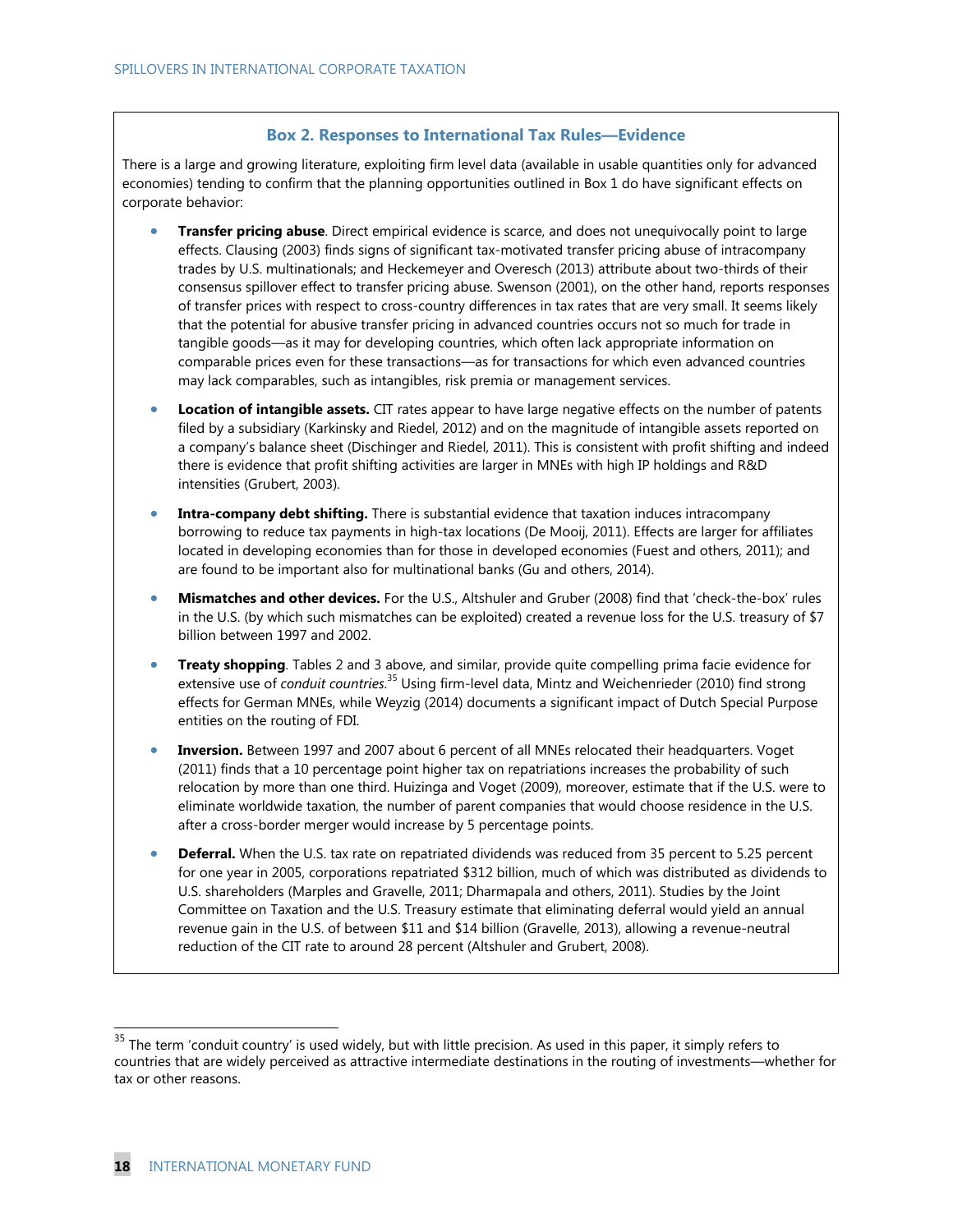**23. Panel data analysis points to marked base spillover effects, from both real activities and profit shifting.** Much of the literature has focused on how a country's tax system affects its own tax base (to identify, for instance, revenue-maximizing tax rates). The spillovers that are the focus here, however, have received much less attention. Appendix III develops an empirical approach for assessing base spillovers, relating (proxies of) the corporate tax base in 103 countries, over the period 1980-2013, to both their own statutory CIT rate and the rates of others.<sup>36</sup> This approach is in important respects simplistic: many jurisdictions are attractive for tax purposes not because their statutory rate is especially low, for instance, but because of special regimes not captured in this data. The wide country and time coverage, however, provides some offsetting analytical benefits. Several suggestive conclusions emerge: $37$ 

- **Spillover base effects through real activities are significant and large**. Theory suggests that the base spillover effects felt by any particular country will reflect a weighted average of tax rate changes elsewhere, but with weights that differ depending on the channel of the spillover. If it is only through real activities, then tax rates set by (broadly speaking) larger countries should matter more: intuitively, this is because one would in this case expect that the tax base of a large advanced economy would not be much affected by the statutory rate of a small island. Weighting other countries' tax rates by GDP to capture this idea, the (short run) semi-elasticity of the implicit corporate tax base<sup>38</sup> with respect to statutory CIT rates abroad is around 3.7; that is, a one point reduction in the statutory CIT rate in all other countries reduces the typical country's corporate tax base by 3.7 percent. With corporate tax rates having fallen, on average, by 5 points or so over the last 10 years, this implies a sizable effect.
- *Spillover base effects through profit shifting are also large—and no less significant*. If, on the other hand, effects are through shifting of paper profits, it is simply cross-country differences in statutory tax rates that matter, together with the ease with which they can be exploited: in this case, the tax policy of a small island could well matter for a large economy. To explore this, not having any direct measure of the ease of profit shifting, two weighting structures are considered in the empirical exercise: the simple average of all tax rates elsewhere, and the average only across 'haven' jurisdictions. These 'haven-weighted' effects prove to be marked; indeed spillovers from this group imply as large an effect as is found using GDP weights—and one estimated with greater confidence.

 $36$  Changes in the tax base may also be policy responses to changes in tax rates elsewhere; in this sense the results reported here potentially conflate base and strategic spillovers as defined above.

<sup>&</sup>lt;sup>37</sup> The own tax base effect—the focus of most other studies—that emerges implies a short-run semi-elasticity of between −1 and −2, which is fairly high, relative to the wider literature. The results in the appendix also suggest that spillovers have become more marked over time.

 $38$  This is CIT revenue divided by the main statutory rate of CIT.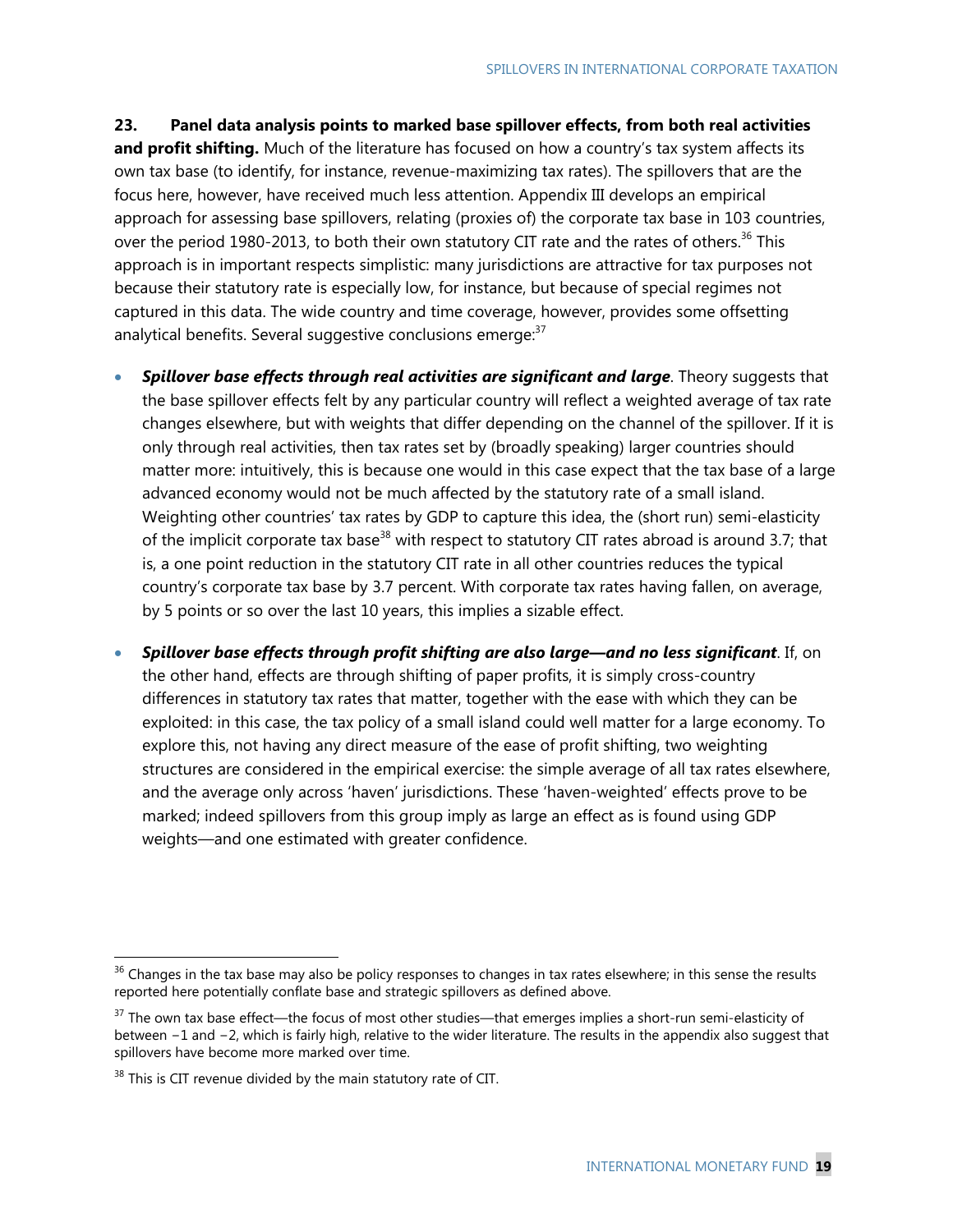## **24. There is also evidence that tax base spillovers are especially pronounced for low-**

**income countries.**<sup>39</sup> IMF TA has encountered several instances in which single cases account for a significant part of all revenue. Many of the most spectacular relate to the extractive industries: a gold mining sector in which USD 100 billion has been invested over the last decade, but which is almost entirely debt financed; a potential loss from effective elimination of withholding taxes on a single project equivalent to around 15 percent of total revenue;<sup>40</sup> and further, especially striking examples related to indirect transfers of ownership interests (Appendix VI). But the issues are not confined to the extractive industries: there are cases, for example, of telecom companies in Africa often among the most profitable enterprises—being almost entirely debt financed. Civil society has also drawn attention to cases in which substantial sums are at stake for developing countries in the proper application of international tax rules.<sup>41</sup> Less anecdotally, the econometric evidence reported in Appendix III points to particular macro-relevance of tax spillovers for these countries, suggesting that:

- *The spillover base effect is largest for developing countries*. Compared to OECD countries, the base spillovers from others' tax rates are two to three times larger, and statistically more significant.
- *The apparent revenue loss from spillovers, relative to a benchmark akin to source taxation, is also largest for developing countries*. A separate and very preliminary exercise (outlined in Appendix IV) derives estimates of 'apparent spillovers' by comparing actual CIT revenue with that which would be collected were the base simply proportional to gross operating surplus (GOS) —a very crude approximation to a form of source-based taxation. Data limitations mean that this can be done only for a relatively small sample of countries, $42$  and one that excludes, moreover, the conduit countries that the evidence above suggested to be an especially important source of spillovers. So the exercise cannot capture profit shifting involving such countries. There are other caveats too: as explained in the appendix, apparent gains from spillovers will be higher, for instance, in countries with relatively few exemptions and for those implementing worldwide taxation. For all these reasons, country-specific estimates can be highly misleading. The broad impression, nonetheless, is instructive. And what is notable is that the spillover impacts which emerge from this exercise are more than twice as large in non-OECD as in OECD countries. These losses are in many cases substantial: more than 50 percent of current CIT revenue in several cases. The (unweighted) average revenue loss across all countries in the sample is about 5 percent of current CIT revenue—but almost 13 percent in the non-OECD

 $39$  Results reported in the Appendix III also suggest that spillovers have increased over time. Dharmapala (2014), reviewing the literature, reports evidence for increasing firm-level elasticities over time in the US, but declining elasticities in Europe. Still, even with smaller responses at the micro level, the macro elasticities explored here may have grown in light of the increasing importance of MNEs and the growth of intangibles.

 $40$  Some care is needed with this and other examples, however, which compare the present value of a stream of foregone revenue with an annual revenue flow.

 $41$  As for example Action Aid (2010); on which see also Schatan (2012).

<sup>&</sup>lt;sup>42</sup> Listed in Appendix IV.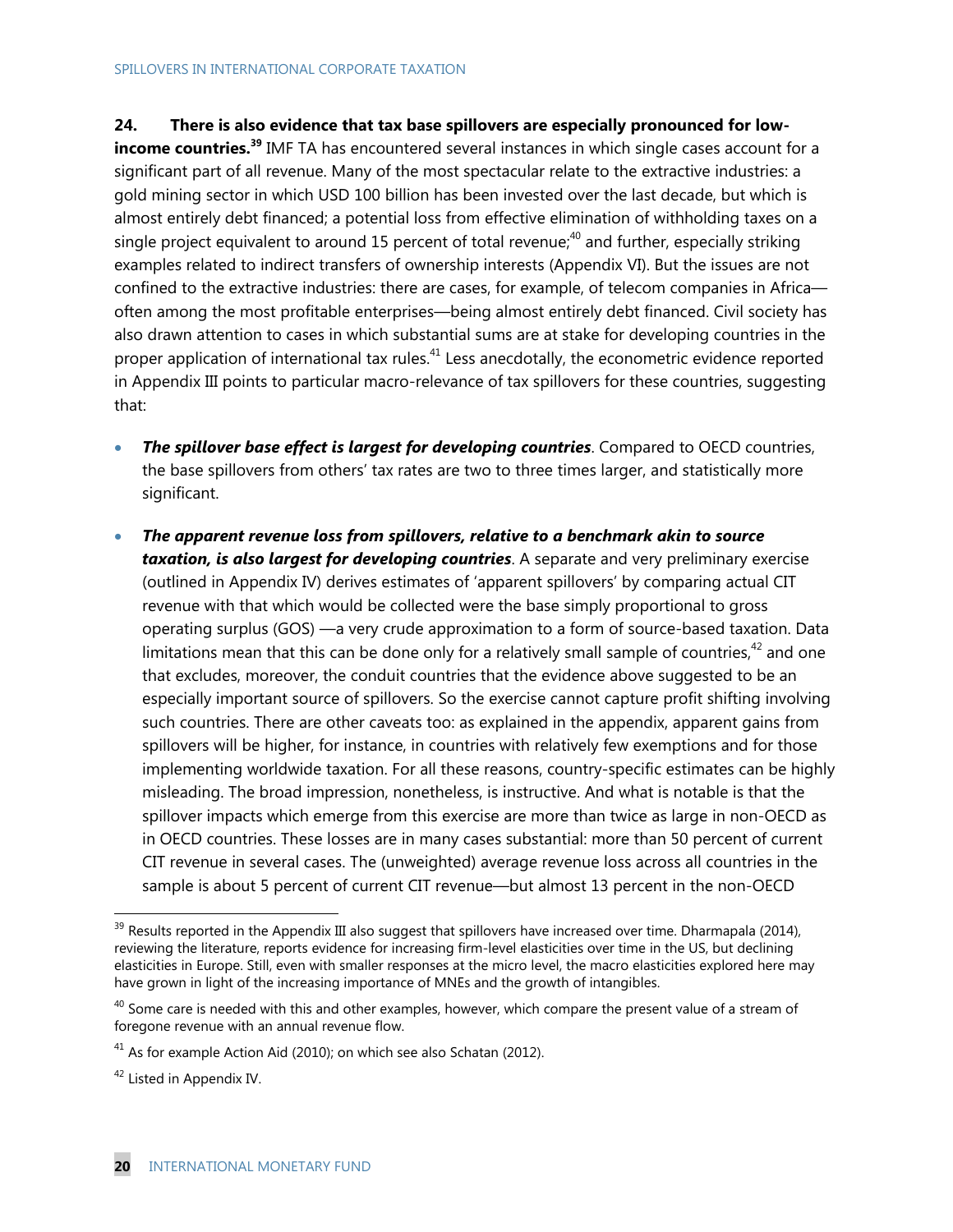countries. While there is considerable scope to refine the methodology, the results are, nonetheless, suggestive of broad patterns, and broadly consistent with the direct econometric analysis of base spillovers above.

### **Strategic Spillovers**

**25. There is increasingly strong evidence of strategic interactions in tax setting...** The dramatic worldwide decline in statutory CIT rates over the last three decades is well-known: most significant in Europe and Central Asia, somewhat less in Sub-Saharan Africa and Latin America—and perhaps now leveling off (Figure 2). The recent spread of IP boxes, noted earlier, is also highly suggestive of strong strategic spillovers, which one would indeed expect to be most marked for the most mobile elements of tax base. And the econometric evidence increasingly confirms that, as policymakers' rhetoric often suggests, this reflects deliberate competition. For OECD countries, Devereux and others (2008) find that a one percentage point decrease in the statutory CIT rates of others generates, on average, a cut of 0.7 percentage points in response. For developing countries too, there is evidence that their setting of incentives responds to the incentives available in neighboring countries; and that a race to the bottom has become evident among special regimes most notably in Africa where tax burdens under these regimes have fallen to almost zero.<sup>43</sup>

**26. …including for the panel data used here**. Appendix III finds a significant strategic tax response of statutory CIT rates (using either GDP or 'haven' weights') of around unity. Results on strategic responses in terms of *effective* corporate tax rates, which take account not only of statutory tax rates but also depreciation allowances and other considerations that will matter for real but not for paper transactions, tend on the other hand to find insignificant strategic effects.<sup>44</sup> This greater sensitivity to statutory than to effective tax rates thus suggests—tentatively, as for most conclusions in this area—that tax competition is driven at least as much by profit-shifting concerns, including in relation to 'havens', as by the desire to attract real investments.

**27. Strategic responses diminish the direct revenue effect of base spillovers, but do not eliminate it.** The results above imply, for instance, that, holding its own tax rate constant, a one percentage point reduction in statutory rates in all other countries—again, a relatively small cut in terms of historical experience—reduces the typical country's CIT base by (in the long run) about 6.5 percent (Table 4). But they also imply that the country will not hold its rate constant, but rather cut it by, on average, 0.5 points. This increases its CIT base by 4 percent, leaving a net base loss of 2.5 percent. And the proportional revenue loss will be larger than the proportional base reduction, of course, since the rate cut reduces revenue across the entire base.<sup>45</sup>

<sup>&</sup>lt;sup>43</sup> Klemm and van Parys (2012) and Abbas and Klemm (2013).

<sup>&</sup>lt;sup>44</sup> Leibrecht and Hochgatterer (2012).

 $45$  With possible further revenue loss, not explored here, to the extent of any indirect strategic consequence of a reduction in the top personal income tax rate.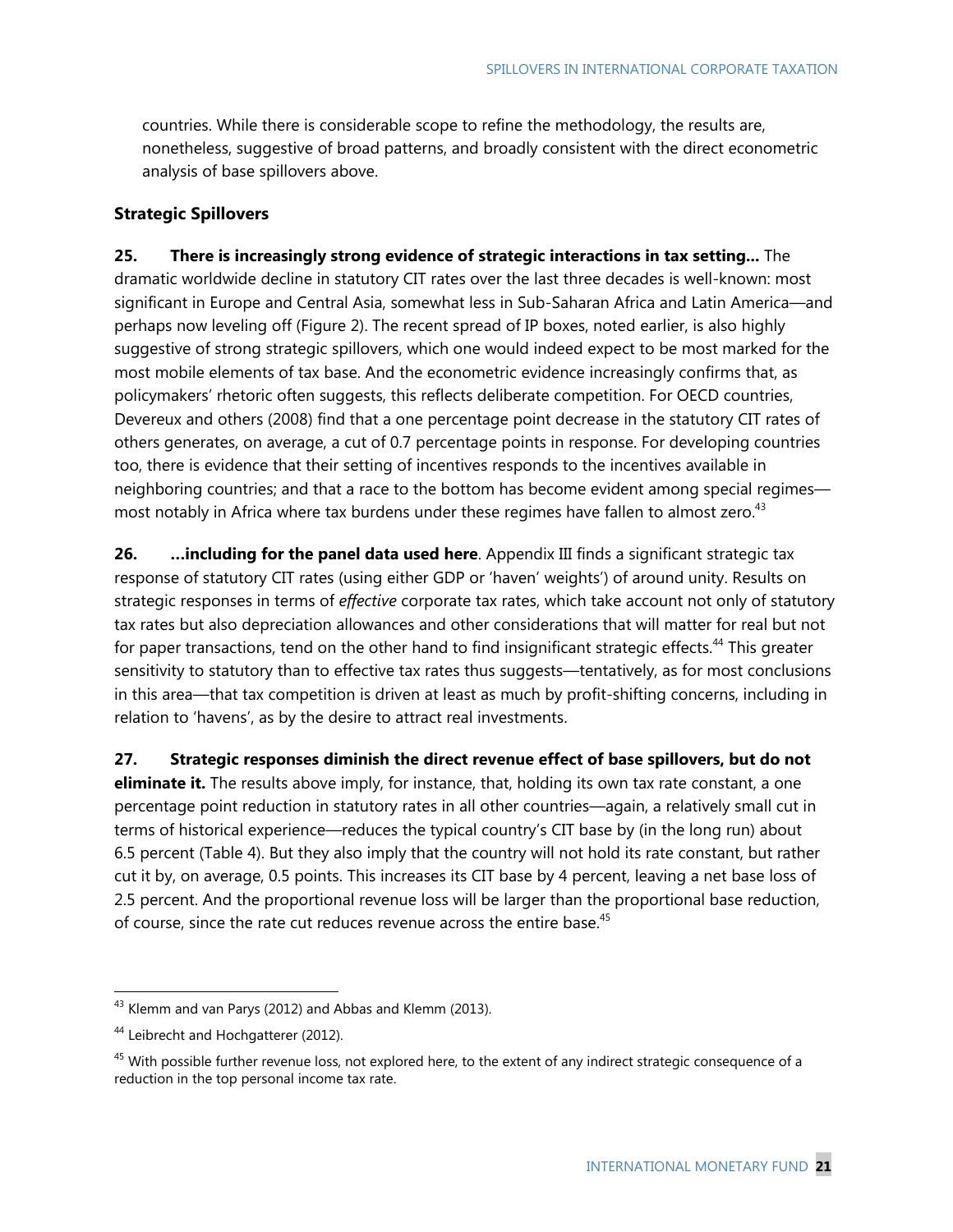

Note: Figure shows medians with countries ranked by income per capita each year and divided into four equal sized groups.

## **Table 4. Simulated Impact on a Country's CIT Base of a Change in Foreign CIT Rates**

|                                                                          | simple average | GDP-weighted |
|--------------------------------------------------------------------------|----------------|--------------|
| 1. All countries $j \neq i$ reduce own CIT rate by 1 percentage<br>point |                |              |
| Spillover Effect on country i's tax base (in percent)                    | $-6.5$         | $-12.8$      |
| 2. Estimated reaction of country i's own CIT rate                        | $-0.5$         | $-1.0$       |
| <b>Own-tax rate Effect on country i's tax base (in</b>                   |                |              |
| percent)                                                                 | 4.0            | 7.0          |
| Net effect on country i's tax base                                       | $-2.5$         | $-5.8$       |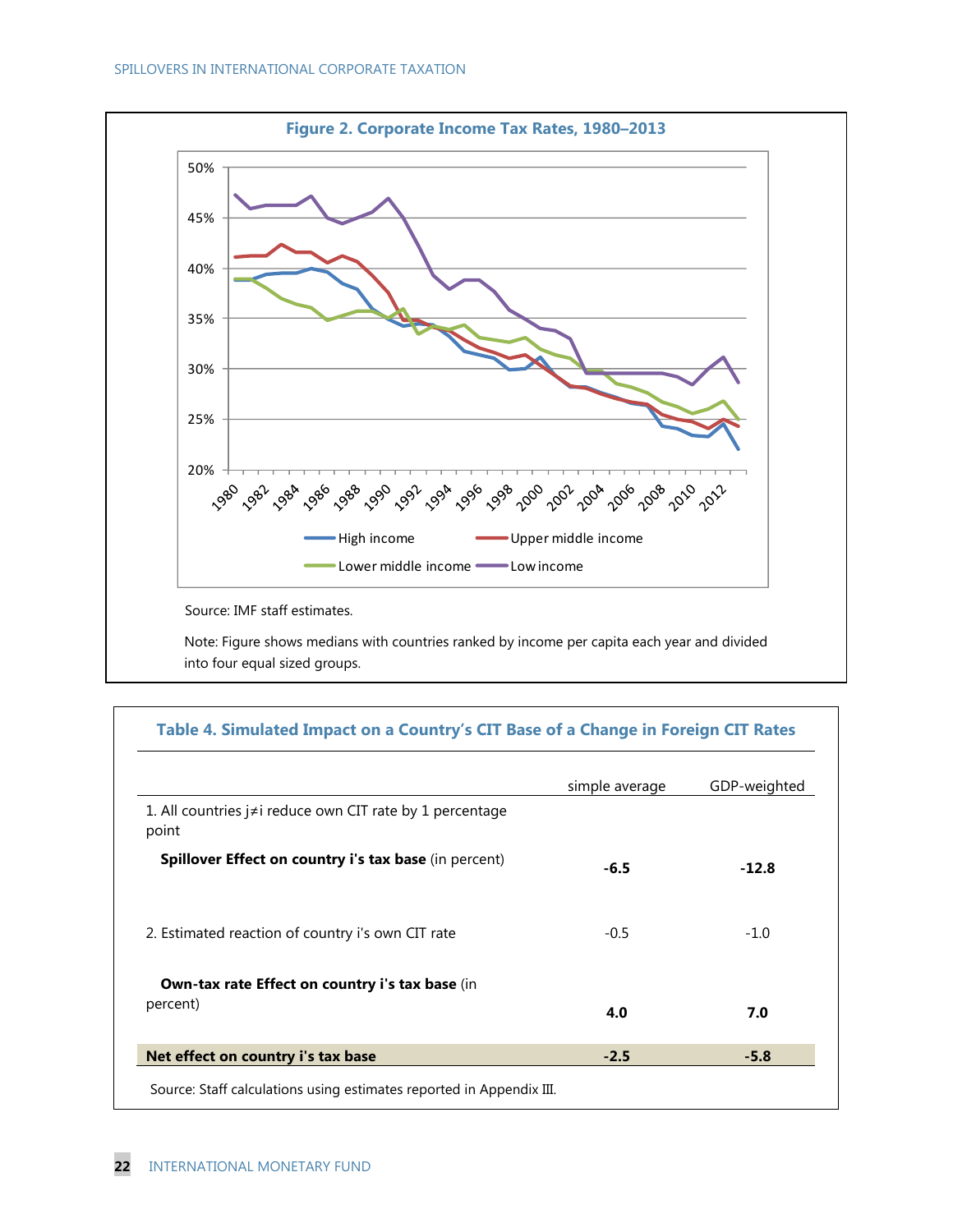# **B. Welfare Implications**

# **28. If there are no other distortions, spillovers are presumptively sources of collective**

**inefficiency—with the revenue impact itself, however, saying little about their scale.** A fundamental difficulty in assessing the potential inefficiencies which, as noted above, spillovers can create, is that the proximate revenue losses (whether collective or national) are not directly informative of the associated welfare loss. If all tax rates were competed to zero, for instance, there would be no profit–shifting or revenue loss actually observed, but there would be a collective loss from inefficiently low taxation nonetheless. At best, measured revenue losses provide a lower bound indication of the inefficiencies involved.

29. The effects are potentially very different in different countries. Theory suggests,<sup>46</sup> for example, that small countries can be winners in tax competition games—because they have relatively little to lose from reducing taxation of their small domestic bases, but much to gain from attracting large bases from abroad.

## **30. Interactions with other distortions may be important**. Two are prominent:

- Some see tax competition as welcome in *counteracting a political bias* towards excessive public expenditure.<sup>47</sup> Such arguments have become less prominent, however, with the needs for fiscal consolidation now felt in many countries; and perhaps too with recognition that fiscal rules may better address such concerns.
- Spillovers may also *ease distortions from the corporate tax itself***,** by, for instance, reducing marginal effective tax rates on investment. More subtly, to the extent that avoidance opportunities are more easily exploited by—perhaps even targeted by policymakers to—firms whose assets or activities are more mobile internationally, this can result in a more efficient tax system (consistent with standard tax policy prescriptions) by taxing more elastic tax bases at lower rates. In this respect, low tax and conduit countries can improve the efficiency with which capital is allocated.<sup>48</sup>

These considerations generate heated dispute, but remain essentially uninformed by empirical knowledge.

## **31. Tax planning through intra-group borrowing amplifies (unconsolidated) leverage, but may pose few financial stability risks**. Such borrowing affects the apparent allocation of risk within

 $^{46}$  This and other aspects of the theory of tax competition referred to in this paper are reviewed in Keen and Konrad (2013).

 $47$  The classic argument is Brennan and Buchanan (1980).

 $^{48}$  As is argued, for instance, by Hong and Smart (2010). Desai, Foley and Hines (2006) also discuss potential social benefits from 'haven' operations.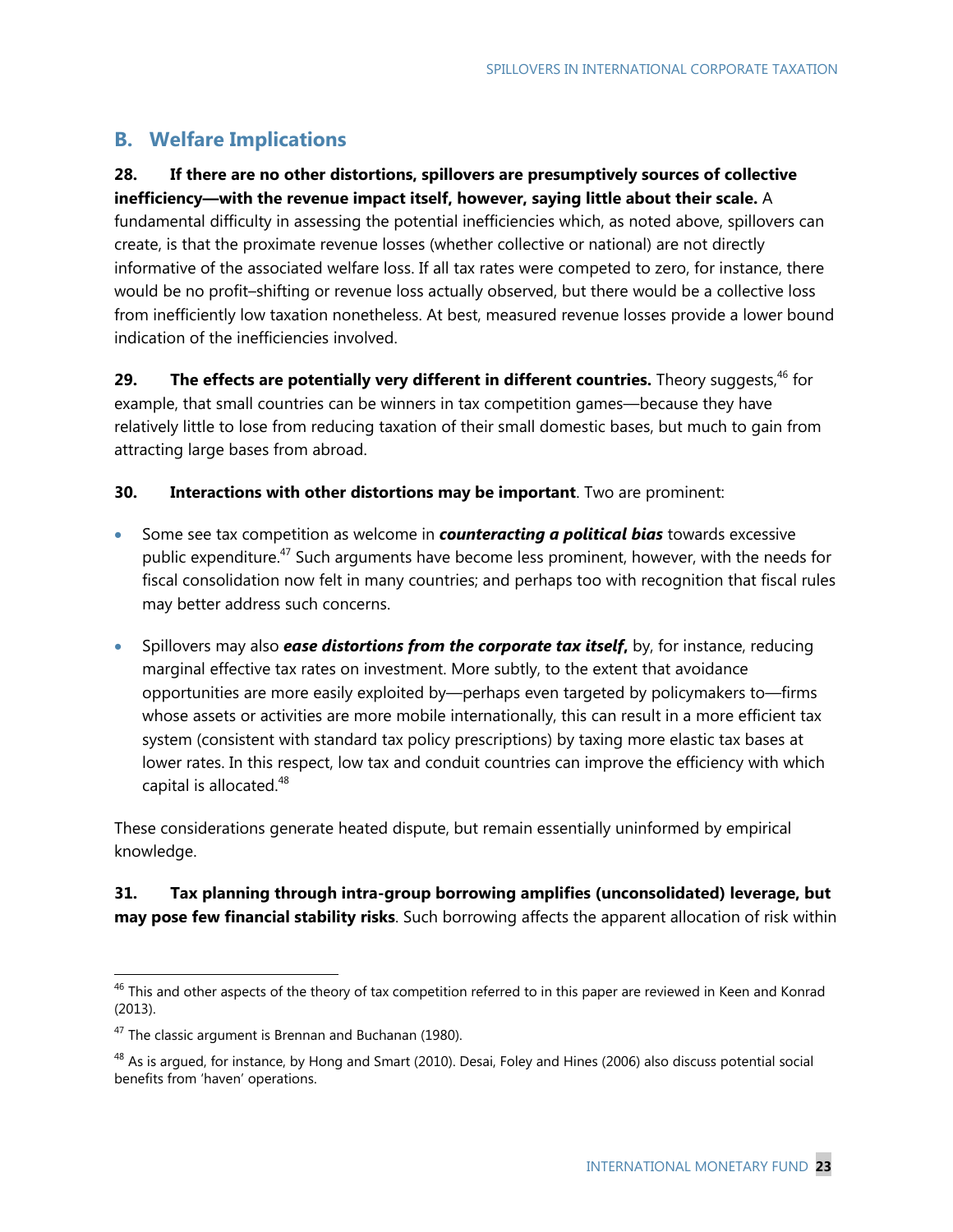the group, but, implicitly if not explicitly, risk is likely borne at the group level, so that lending to affiliates is akin—in all but tax terms—to an equity investment.

**32. The potential significance of spillover effects may warrant discussion in Article IV consultations**, consistent with the integrated surveillance decision.<sup>49</sup> Related, in a report to the Development Working Group of the G20, jointly with the OECD, UN and World Bank, staff have suggested that it would be appropriate for G20 members to assess any spillover effects on developing countries of major tax reforms proposed.<sup>50</sup>

# **SELECTED KEY ISSUES FOR DEVELOPING COUNTRIES**

#### **Key Messages**

- 'Treaty shopping'—the use of tax treaty networks to reduce tax payments—is a major issue for many developing countries, which would be well-advised to sign treaties only with considerable caution.
- Many developing countries also need to be better protected against the avoidance of tax on capital gains on natural resources and some other assets in their jurisdiction by the realization of these gains (i.e., the transfer of ownership) in low tax jurisdictions.
- Many developing countries also still lack effective provisions to guard against the use of borrowing to shift profits to lower tax jurisdictions.
- Addressing the challenges of transfer pricing requires not just capacity building, but clearer and appropriately simplified rules and guidance.
- Important though it is for developing countries to cope better with the challenges of international taxation, this should not distract from wider and more fundamental tax reform objectives.

**33. Addressing avoidance by MNEs can discourage investment—but the revenue concern is often paramount in developing countries.** To the extent that tax avoidance reduces firms' cost of capital,<sup>51</sup> it tends to make investment more attractive—and, conversely, measures to reduce avoidance opportunities make it less so. This is a real concern: as seen above, taxes can indeed matter for inward FDI. But other factors—infrastructure and labor costs—often matter more. And the impact on investment in any particular country will be less the wider is the set of countries participating in adopted anti-avoidance measures. With that in mind, this section explores some of

<sup>&</sup>lt;sup>49</sup> And indeed one aspect of such spillovers was addressed in the 2013 consultation with the U.S. (IMF, 2013c).

<sup>&</sup>lt;sup>50</sup> IMF, OECD, UN and World Bank (2011).

 $51$  If it simply increases after-tax rents, this will have no effect on investment incentives.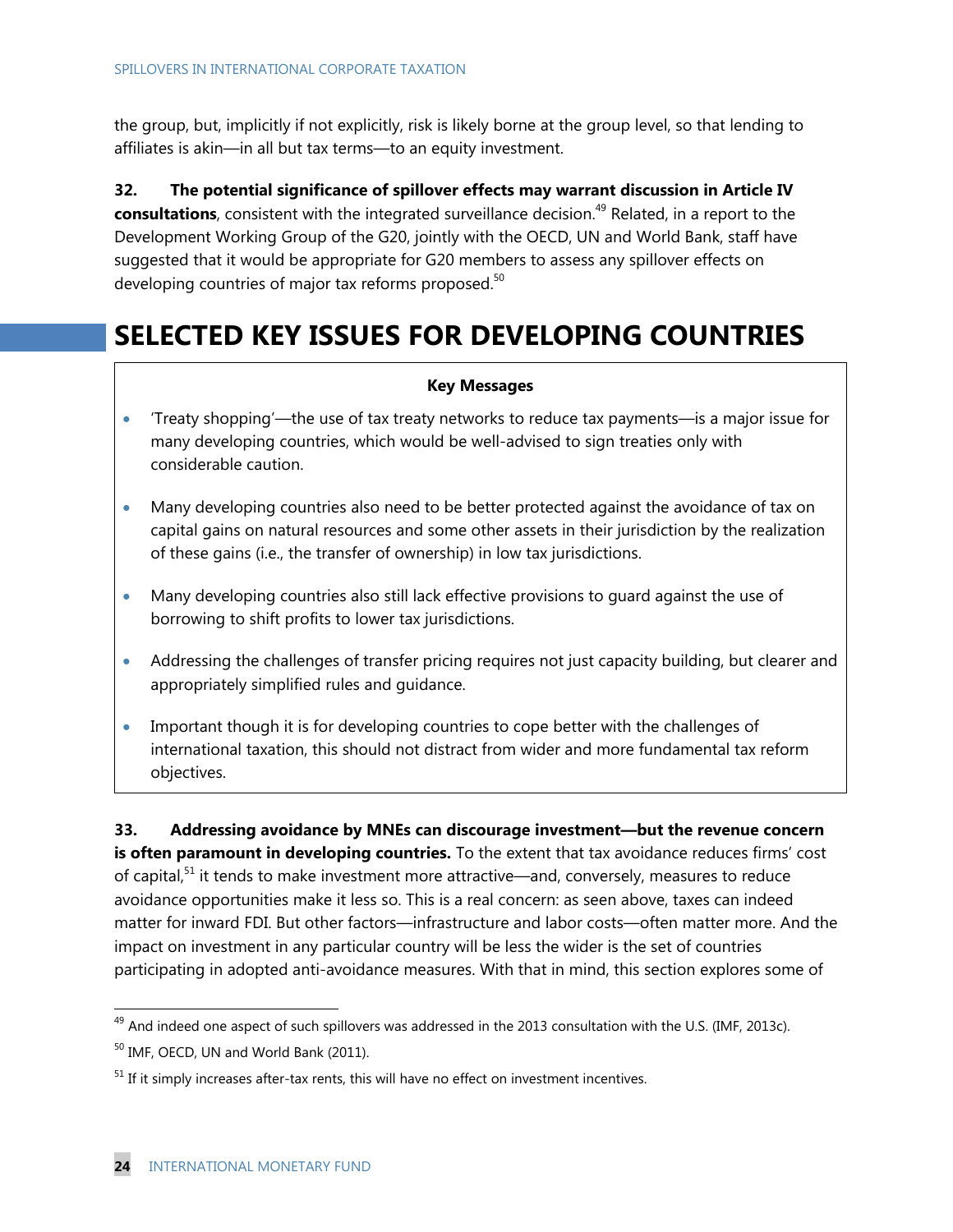the issues that IMF TA and other experience suggest are of particular importance for developing countries.

# **A. Tax Treaties**

-

**34. Bilateral tax treaties (BTTs) make more certain, and set limits to, the taxation of crossborder investments**. They set out the allocation of taxing rights between source and residence countries. To this end one key set of provisions specifies maximum rates of withholding tax (WHT) on interest, dividends, royalties and other payments from source countries—generally below those otherwise applicable by domestic law. As with the CIT itself, rates of WHT have been trending down, in both treaties and domestic law (Appendix V) but remain a significant concern for investors. BTTs also generally provide: agreed PE definitions; specification of taxes for which foreign tax credits will be provided;<sup>52</sup> non-discrimination rules; and dispute resolution procedures.<sup>53</sup> BTTs may also include provisions for exchange of taxpayer information (EOI), though this may also be provided for in stand-alone *tax information exchange agreements* (TIEAs) or by acceding to the 1988 Council of Europe/OECD Convention of Mutual Administrative Assistance in Tax Matters. Treaties differ, but building on a framework first established by the League of Nations—are strongly guided by models developed by the OECD and UN, along with associated commentaries.

**35. There has been a proliferation of BTTs over the last twenty years—driven by an increasing number that involve developing countries** (Figure 3). Initially, almost all BTTs were between advanced economies. The tripling of the number of treaties since the early 1990s, however, almost entirely reflects an increase in the number to which at least one party is a non-OECD country—many of which, of course, will have few capital exports. Overall, there are now around 3,000 BTTs: a large number, but only a small fraction of the number of potential bilateral relationships. Figure 3 also shows the dramatic increase in the number of TIEAs over the last few years, reflecting the renewed focus on EOI following the 2009 Pittsburgh Summit and the work of the Global Forum on Transparency and Information Exchange.

**36. Whether a capital importing country benefits from signing a BTT depends on whether it realizes sufficient gains from increased FDI to offset any revenue loss.** The primary benefit that developing countries seek from signing a BTT is increased inward investment—an important policy objective for many countries, given the perception of significant associated external benefits—as a result of both increased certainty and lighter taxation. Against this, however, by committing to reduced WHT rates countries that are primarily capital importers forego revenue (at any given level of inward investment); and in the process they also incur far from trivial costs of

 $52$  This can be particularly important in relation to the special resource-rent taxes applied by many countries, as discussed in Mullins (2010).

<sup>&</sup>lt;sup>53</sup> Investment agreements do not reduce tax rates or address possibilities of double taxation.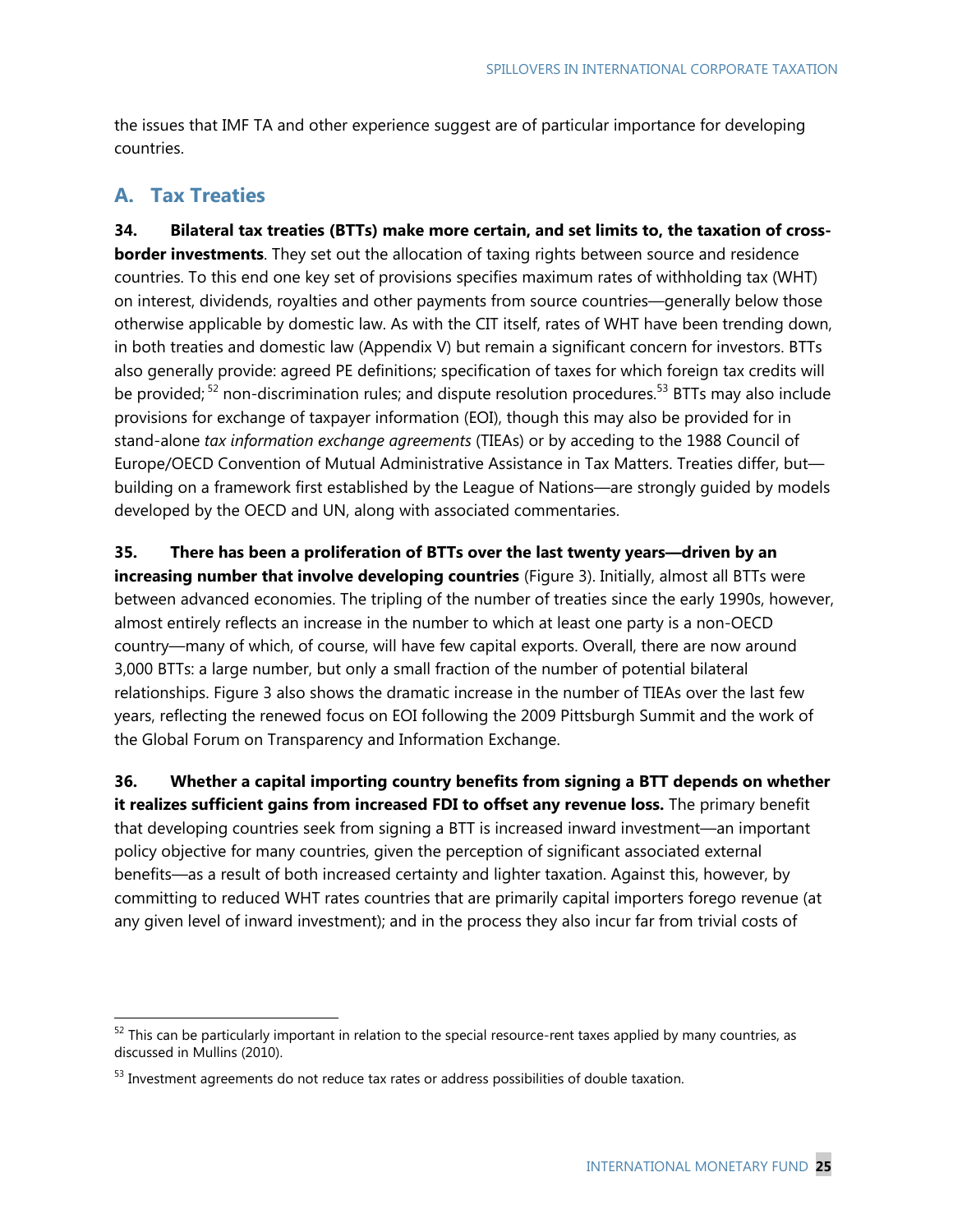

treaty negotiation—which is heavy on the time of skilled staff.<sup>54</sup> (The EOI aspects of BTTs, however, run in the other direction: they may increase source country revenue at unchanged behavior and, by the same token, could discourage inward investment).

**37. The empirical evidence on the investment effects of treaties is mixed**….(Appendix V). Identifying causality is inherently problematic, since treaties may precede investment not because they spur the latter but because they may be concluded only when there is an expectation of such investment. (This can be a deliberate feature of treaty policy, as it traditionally has been in the U.S.). Studies using macro-level data indeed find a wide range of effects, though perhaps with some signs that a positive effect on FDI is most likely for middle-income countries. Work using firm-level data finds a significant impact on firms' entry into a particular country, though not on the level of their investment once they are present.

**38. ...while the potential revenue loss, especially to developing countries—including through 'treaty shopping'—has caused increasing concern.** With a treaty in place, the MNE's incentive is to extract income in forms that attract a low or zero WHT rate, which may be ones management fees, for instance, or royalties—that the host authorities find particularly difficult to value. The opportunities for this are amplified by the possibility of *treaty shopping*: constructing

<sup>&</sup>lt;sup>54</sup> Multilateral treaties can reduce these (Thuronyi; 2001) and several regional treaties have been negotiated (as, for instance, in the Arab Maghreb Union (1990) and WAEMU).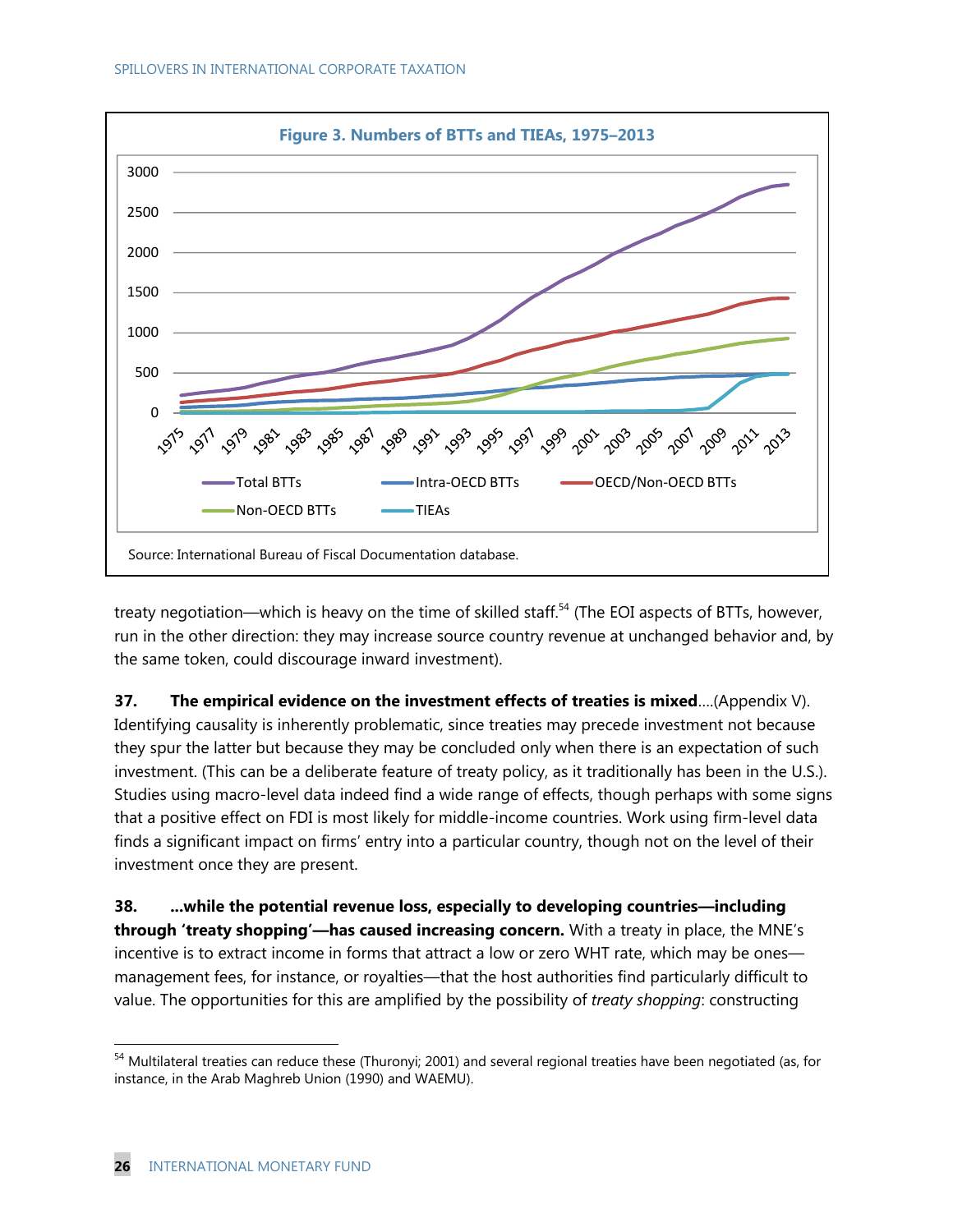advantageous routing by linking bilateral tax treaties, typically through low tax conduit countries.<sup>55</sup> (Box 3). In effect, a treaty with one country can become a treaty with the rest of the world, and the network externalities noted earlier arise. Examples of base erosion arising from treaty structures have frequently arisen in IMF TA, as with the 2004 Mongolia-Netherlands treaty (IMF, 2012b). And the effects can be very sizable. One estimate, for instance, is that treaties with the Netherlands led to foregone revenue for developing countries of at least EUR 770 million in 2011;<sup>56</sup> similar, very rough, calculations suggest that U.S. tax treaties cost their non-OECD country counterparts perhaps \$1.6 billion in 2010.<sup>57</sup> Treaties are rarely cancelled, particularly by developing countries, so it is indicative of the level of current concerns—and the wider pressures on the international tax system—that both Mongolia and Argentina have done so since 2011.

**39. 'Limitation of benefit' (LOB) provisions can provide important protection…** These stipulate that reduced withholding rates and other treaty provisions apply only to companies that meet specific tests of having some genuine presence in the treaty country (such as a minimum share of ownership by its residents or a minimum level of income from conducting an active trade or business there). LOB provisions have not, however, been the norm in treaties other than those of the U.S.<sup>58</sup> There are, though, welcome signs that anti-abuse provisions are spreading: India and Japan have been moving in this direction; a recent OECD discussion document<sup>59</sup> recommends inclusion of LOB provisions; and the Netherlands has taken the very positive step of indicating an intention to approach all developing countries with which it has (or is negotiating) a tax treaty with a view to strengthening anti-abuse provisions. LOB provisions are, however, often complex and are not selfexecuting: where capacity is weak and access to information limited, verifying that the pre-requisites for treaty benefits are met can be difficult.

**40. …but, more fundamentally, considerable caution is needed in entering into any BTT.** A critical decision for any primarily capital-importing country is whether it can achieve more by signing a treaty than it can simply through its own domestic law.<sup>60</sup> The reciprocal benefits that a treaty could provide to such a country may actually be of relatively little value, except perhaps for the EOI aspects—but those can in principle be achieved through a TIEA or by signing the Convention on Mutual Administrative Assistance. And key provisions regarding, for instance, WHT rates and the PE definition, can be provided in domestic law. Treaties are, moreover, inherently discriminatory as between partners and others. The main or even only advantage that a BTT can offer may then be one of signaling, acting as a strong commitment device for the tax assurances given to foreign

 $55$  And/or jurisdictions that offer low WHT rates even without a treaty.

<sup>&</sup>lt;sup>56</sup> McGauran (2013). These estimates do not include revenue foregone on royalties.

<sup>&</sup>lt;sup>57</sup> Taking into account dividends and interest only.

<sup>&</sup>lt;sup>58</sup> Treaties sometimes include anti-abuse provisions in the form of more general 'beneficial ownership' rules—though these normally apply only to withholding provisions and not to entire treaties, and are subject to much more interpretation by the source country.

<sup>59</sup> OECD (2014a, 2014b).

 $60$  Easson (2000) remains the classic treatment.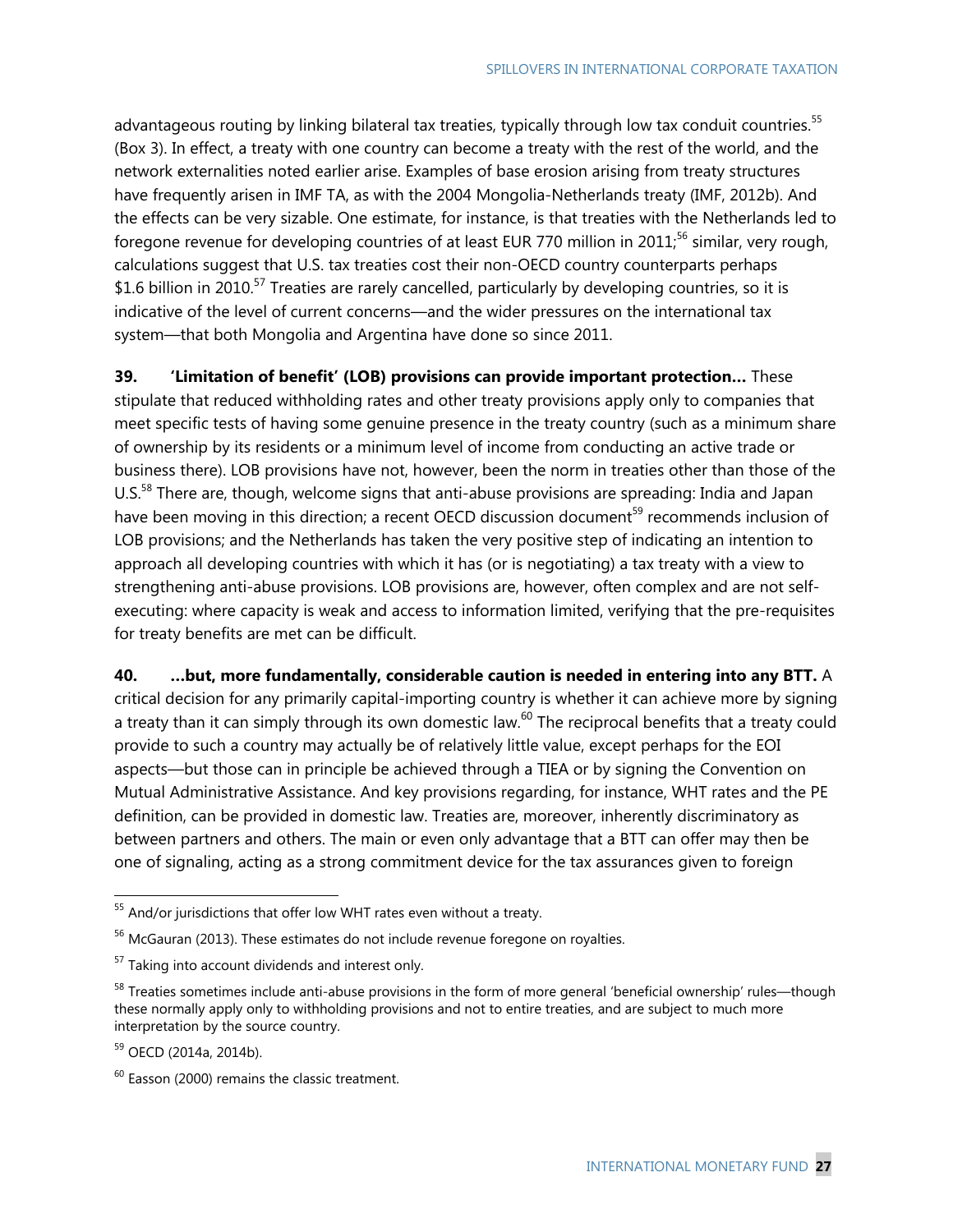

Country A has a treaty with B, but not with C, so that residents of C investing directly in A face the relatively high WHT rates specified in A's domestic law. If C has a treaty with B, however, investors there may be able to benefit from A's treaty-reduced WHT rates by investing though an affiliate in B. which acts as a *conduit*. It may, moreover, be that B has a treaty with some country D that taxes such income at a low rate; receipts can then be further passed there, without (unless C applies CFC rules) attracting any further immediate liability in C.

An LOB provision in the A-B treaty would aim to address this by providing the benefits of the A-B treaty only to those undertaking substantial activity in B.

investors. But that in turn may become less needed as countries build up a credibility in tax policy making they may not have had some years back. Some would simply advise developing countries not to sign BTTs, and at a minimum, to include some form of LOB clause if they do, while also providing for LOB in domestic law.<sup>61</sup> What is clear is that countries should not enter treaties lightly all too often this has been done largely as a political gesture—but with close and well-advised attention to the risks that may be created.

# **B. Indirect Transfers of Interest**

**41. The tax treatment of gains on indirect transfers of interests in assets is a controversial issue—and one of particular importance to many developing countries.<sup>62</sup>** At issue is the possibility that the owners of some asset with respect to which a capital gain arises can avoid tax in the country to which that asset—perhaps a telecom or mineral license—inherently relates, by holding it through a chain of companies and then selling the claim in a low tax jurisdiction (Box 4). Such transactions can involve the host country receiving little or no revenue when substantial gains are realized on assets located there. Over the last few years, including in the context of resource

 $61$  Given the vast network of treaties, many or most of which do not include LOB clauses, such action in domestic law may not eliminate existing opportunities for treaty shopping. Issues of treaty override also arise.

 $62$  This issue does not appear to be addressed in the G20-OECD BEPS Action Plan.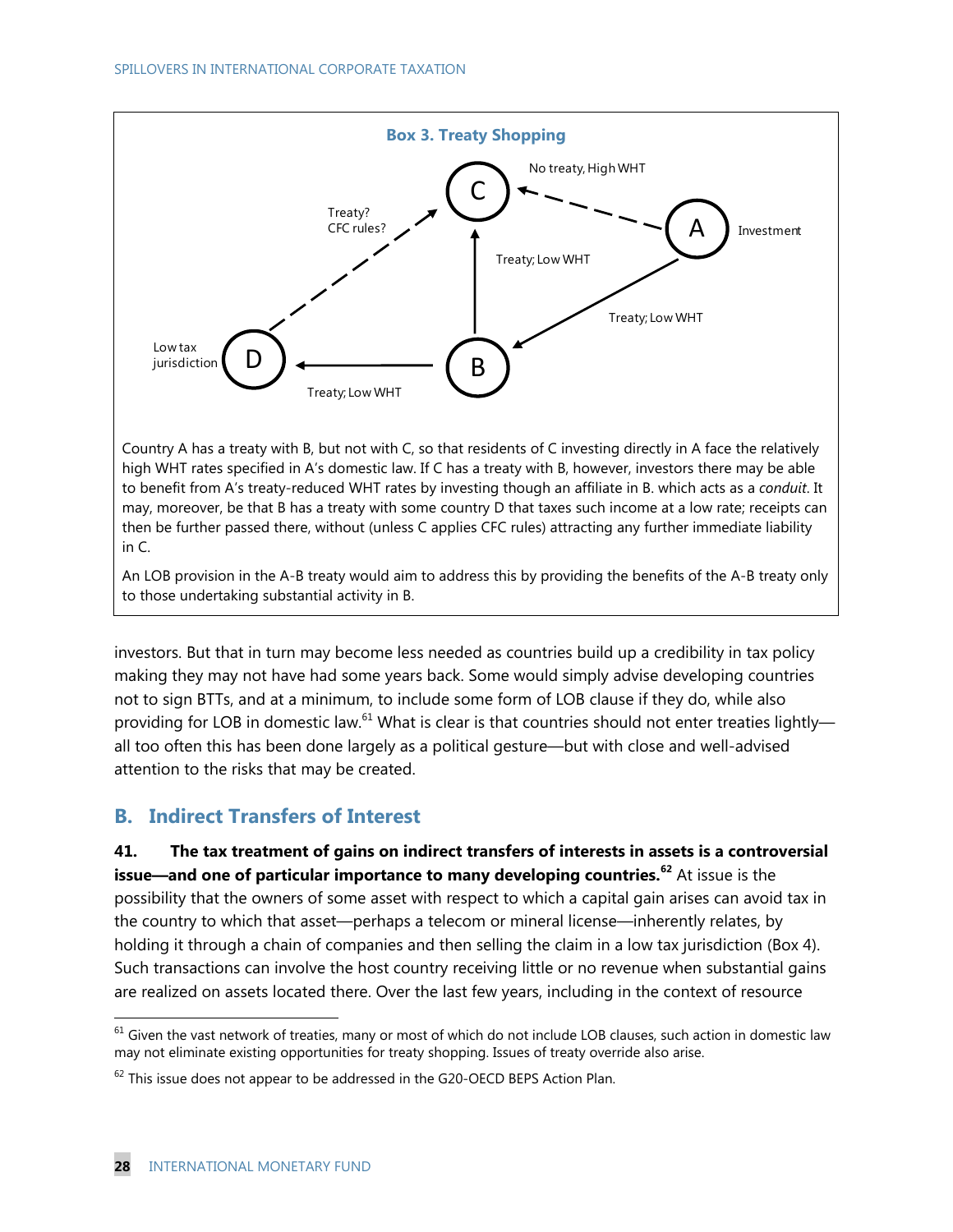

discoveries, this has emerged as a macro-relevant concern in several low income countries (Appendix VI).

**42. The laws of many developing countries need strengthening if they are to tax gains on such indirect transfers.** Conceptually, there are arguments as to whether or not it is appropriate to tax such gains at all: they presumably reflect accumulated and expected earnings, so it may not be necessary or appropriate to tax them if those earnings have been, or will be, adequately taxed in other ways.<sup>63</sup> Nonetheless, most countries do aim to tax such capital gains, and the non-taxation of indirect transfers can then raise serious equity and political concerns. Domestic tax laws need to provide an adequate basis if indirect transfers are to be brought into tax: by ensuring, for instance, that 'immovable property' is defined clearly and broadly (including for treaty purposes); and extending taxing rights sufficiently far into multi-tiered corporate structures. Tax treaties can protect

 $63$  On these grounds Norway, for instance, does not tax such transfers—but that is exceptional.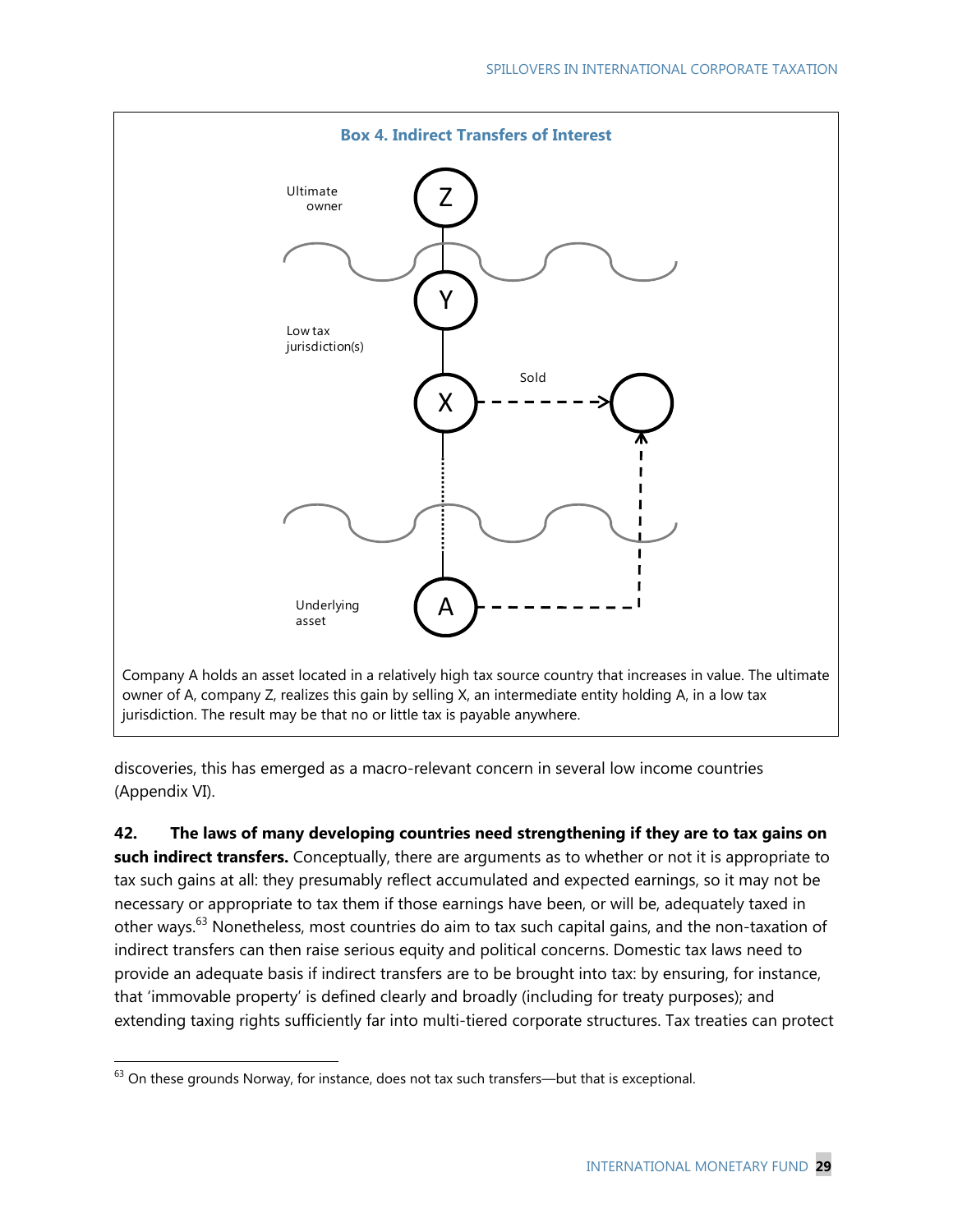and clarify the source country's rights, but in practice, many existing treaties do not make clear provision on the issue (or define source rights narrowly).<sup>64</sup>

## **43. Implementation, however, can be problematic—especially for developing countries.**

Challenges arise in both discovering the transactions and collecting the tax due. It can be difficult for a tax administration to know about offshore transactions. Possible mechanisms to address this include requiring that relevant authorities be notified of any indirect disposal and the sharing of tax information between countries. And once a gain is identified, it can be difficult to collect the tax from a non-resident: some countries address this by requiring a resident to be liable and/or imposing non-tax penalties (such as withdrawal of a mining license) for non-payment. Appendix VI elaborates on the rules and procedures that can be used to bring indirect transfers into tax.

## **C. Interest Deductibility**

**44. Debt shifting through intra-group loans—a common method of profit-shifting—is a significant concern in many developing countries.** With interest deductible under the CIT, and low or no withholding taxes, an obvious way to shift profits out of high tax jurisdictions is by lending to them through low tax ones. In itself, this problem is much the same for all countries,  $65$  but its importance for developing countries bears emphasis: examples from IMF TA abound.

**45. Restrictions on interest deductibility, which can be relatively straightforward, have considerable potential for addressing avoidance through debt shifting.**66 It is reasonable to ask why, in principle, any deduction at all should be given for interest paid to related parties. Certainly, many countries have started to take measures to address the issue. The rules used take different forms: some are based on debt/equity ratios, others on net interest payments; some apply only to intracompany debt, others apply to all debt.<sup>67</sup> Restrictions are generally limited to larger companies, and banks are often specially treated. Recently, several countries have adopted comprehensive *earnings stripping* rules that restrict deductions for interest payments exceeding some specified proportion of a company's income. These measures are relatively easy to apply, and can be especially attractive for developing countries in protecting their tax base from base erosion. Many countries, however, continue to be made vulnerable by the absence of such provisions.

 $64$  Burns and others (forthcoming 2014) provide a comprehensive treatment of the complex issues in this area; Krever (2010) discusses the range of approaches used and the reasons countries have adopted them.

 $65$  And are the subject of the G20-OECD BEPS Action Plan item 4.

<sup>&</sup>lt;sup>66</sup> Blouin and others (2014).

 $67$  This is an important distinction: restrictions that apply to all debt address (imperfectly) the wider and conceptually distinct problem of 'debt bias' that arises from the deduction of interest but not of return to equity (IMF (2009) and de Mooij (2012)).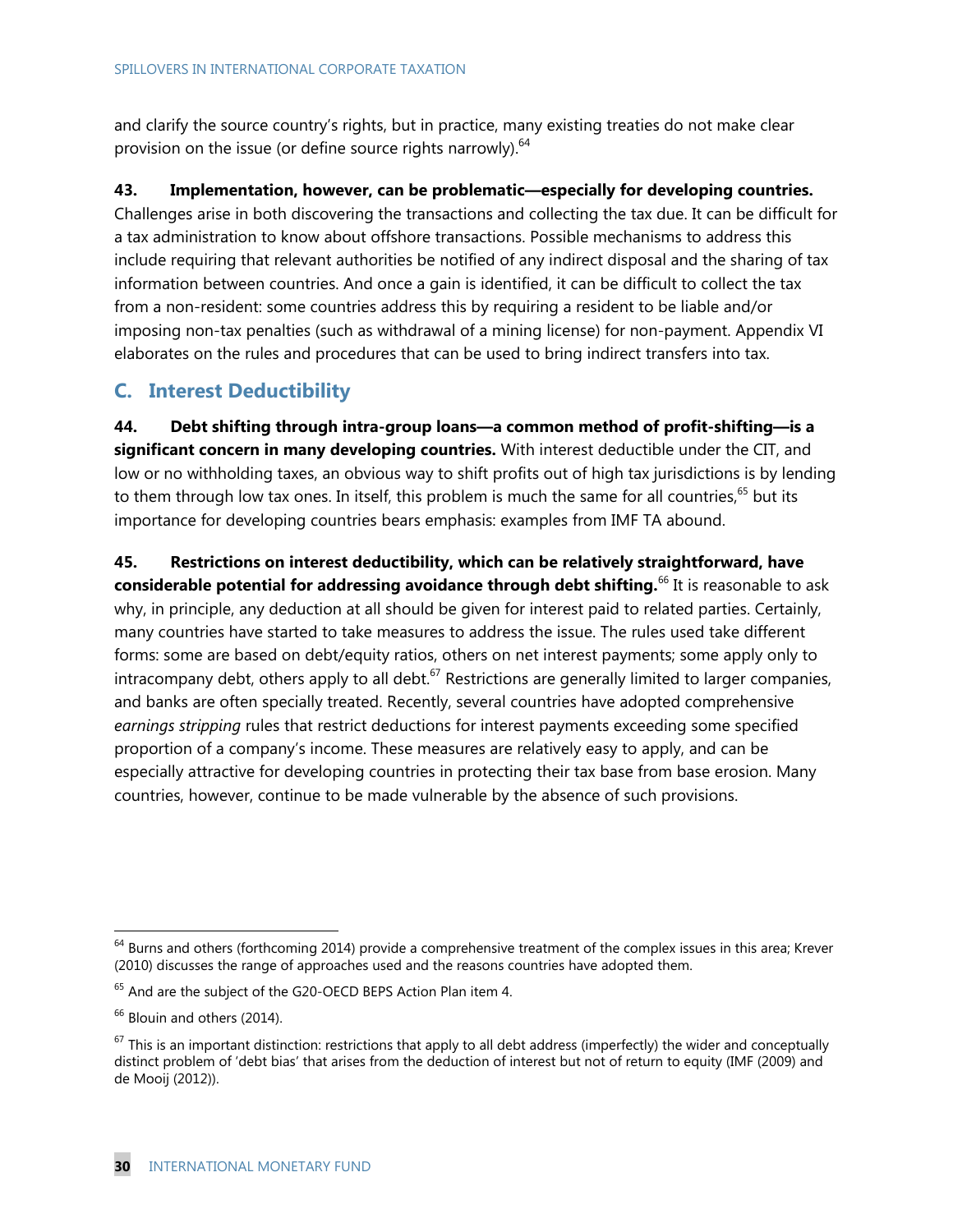# **D. Arm's Length Pricing**

-

**46. The Arm's Length Principle (ALP)—valuing intra-firm transactions at the prices that unrelated parties would reach68—is at the heart of current international tax arrangements...**<sup>69</sup> The underlying rationale is that use of ALP to allocate income across members of a corporate group, and hence countries, preserves neutrality between MNEs and independent operations while also defining the tax base on which countries can exercise their primary taxing rights. Following conventional CIT practice, the ALP is self-assessed; taxpayers have to document that their internal *transfer prices* correspond to arm's length prices, and tax authorities can challenge this. Close comparability with independent transactions between unrelated parties is crucial for establishing that prices satisfy the ALP. Verifying this requires reviewing the functions performed, assets used and the risks genuinely assumed by the entities within an MNE—all of which depends very heavily on the facts and circumstances of each case.

**47. …but is seen by many as having become too complex and permissive,** allowing in practice a massive concentration of corporate profits in a few low tax jurisdictions. The empirical evidence on profit shifting through transfer pricing, discussed in the previous section, reaches no consensus on precise magnitudes, but few doubt that the sums at stake in applying the ALP are very considerable. Reflecting this, the ALP has come under increasing pressure—and criticism—both conceptually and in application.

**48. Some conceptual criticisms of the ALP are misplaced.** The most common theoretical criticism is that, following the classic discussion in Coase (1937), MNEs exist precisely as a more efficient alternative to market transactions, so that market prices cannot provide an appropriate benchmark. But Coase's is a theory of the *size* of the firm, a key implication of his argument being that MNEs expand up to the point at which they are no more efficient than the market—in which case market prices are, at the margin, just as relevant for them as for independent parties. In this view, Coase's argument does not undercut the ALP but, to the contrary, rationalizes it. There may be cases, however, in which MNEs undertake, for non-tax reasons, operations that are very hard to conceive of unrelated parties entering into. They may, for instance, exist to overcome 'hold up' problems. MNEs may also enter transactions for which there is no unique price at which one would expect unrelated parties to arrive. Guidelines for applying the ALP implicitly recognize this, by including a methodology—the 'residual profit split method' (RPS)—that attributes the total profit associated with a transaction among transacting entities according to their respective contributions to the value created—often in a way that is quite formulaic.<sup>70</sup>

 $68$  See, more precisely, Article 9 of the current OECD tax model convention. The principle is explained and developed for operational purposes in the OECD Transfer Pricing Guidelines. The UN Committee of Tax Experts recently drafted a complementary transfer pricing manual focused on its application in developing countries.

 $69$  The ALP was formally adopted with the multilateral tax treaty drafted by the League of Nations in 1928.

 $70$  RPS differs from the formula apportionment and related systems dicussed in the next section: it attributes the residual profit on specific transactions—consistent with standard interpretations of the ALP—not (as do the methods below) on a group-level basis.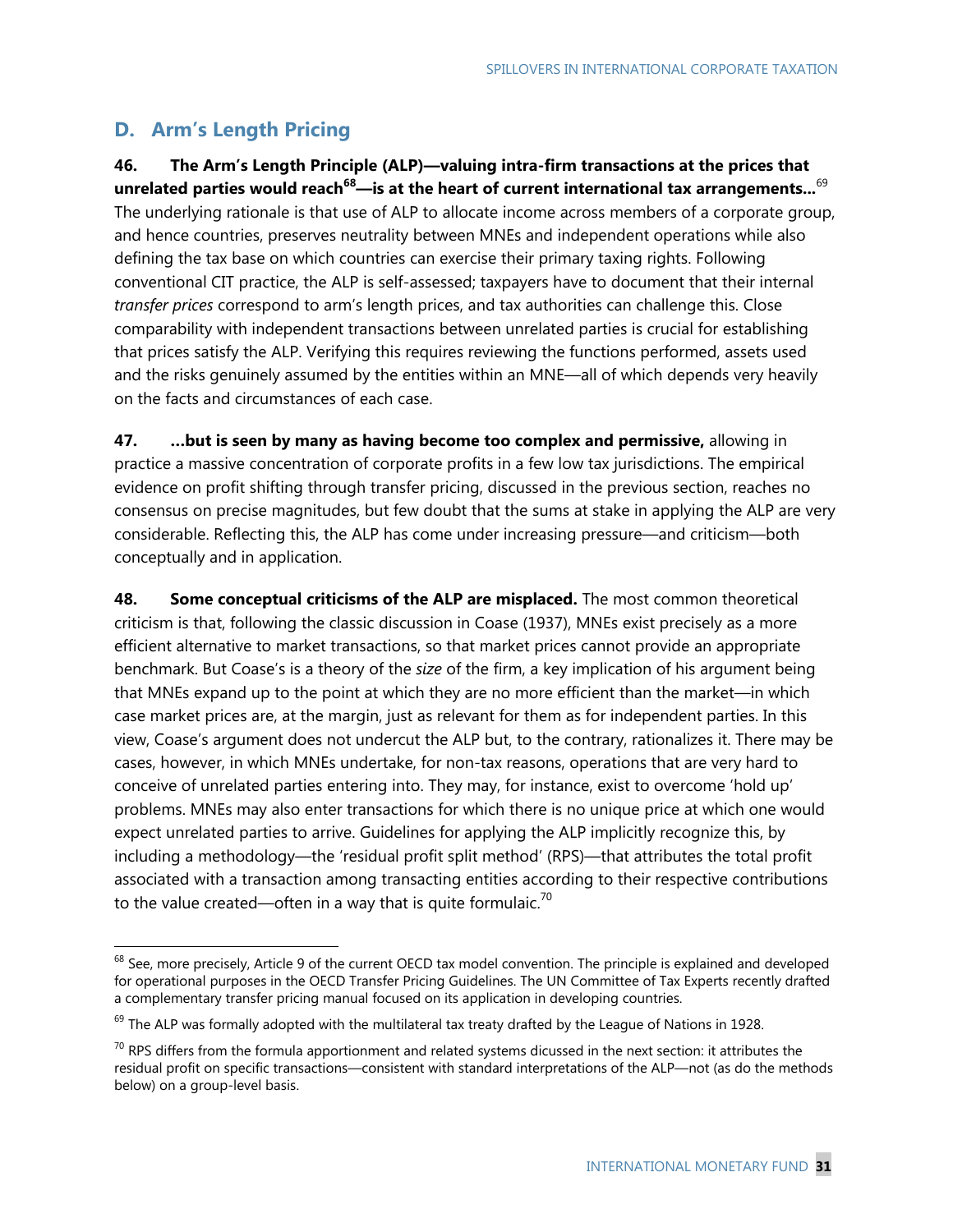**49. But significant issues of principle arise because intra-group transactions may occur only because of MNEs' ability to exploit cross-border tax differentials.** Prominent examples include:

- The *transfer of intangible assets* within a corporate group at an early stage in their development (to low tax jurisdictions, where the subsequent return will then accrue) can raise severe valuation problems given the inherent absence of comparables—and is evidently subject to significant issues of asymmetric information.<sup>71</sup>
- *Risk transfer* among affiliates has become standard practice in MNEs, including for many operations in developing countries. It is achieved by contractual arrangements that, in effect, provide implicitly some (potentially quite complex) degree of insurance between affiliates. Risks can, for instance, be stripped from one (highly taxed) entity and assigned to another (low taxed) affiliate by converting the former into a routine operation with correspondingly low profit margins. The allocation of risk within a group may of course be driven by commercial considerations, and is not in itself problematic. The question for transfer pricing purposes is how to value the transactions by which such risk transfers are achieved. A fundamental issue here is that, since a pure reallocation of risk within the group cannot affect the risk borne by the group as a whole—to the extent, at least, that it is hard for all other group members to step away from the failure of any affiliate—there is inherently no comparable price between unrelated parties on which to draw; and the bundling of such risk transfers with changes in function whose substance can be hard to judge adds further difficulty. Companies may be able to secure reduction in taxation by exploiting these difficulties of pricing.

The current methodological framework is inadequate for fending off such schemes because it asks what independent parties would do in such a situation—but with no comparables to use, as none could exist. The ALP under such circumstances allows re-characterizing transactions so as to ignore for tax purposes those deemed artificial, but this potentially introduces discretion, uncertainty and complexity.<sup>72</sup>

### **50. The practical difficulties in applying the ALP are substantial—as is widely recognized**.

The burden on companies of justifying, and on the authorities of verifying, that transfer prices used correspond to ALP is widely recognized to be substantial. And they will increase: as businesses become more knowledge-intensive and technology driven, management becomes more geographically diffuse, and intra-group operations become easier to transfer and more difficult to price. This does not mean that other arrangements would be any simpler—but is cause for legitimate concern.

 $71$  This issue though is unlikely to be significant for most low income countries, where relatively little R&D is undertaken.

 $72$  In this respect the ALP is akin to a General Anti-Avoidance Rule (GAAR), which would apply to the generality of transactions. Indeed a GAAR can be helpful in addressing international tax issues more broadly—but with the same weaknesses.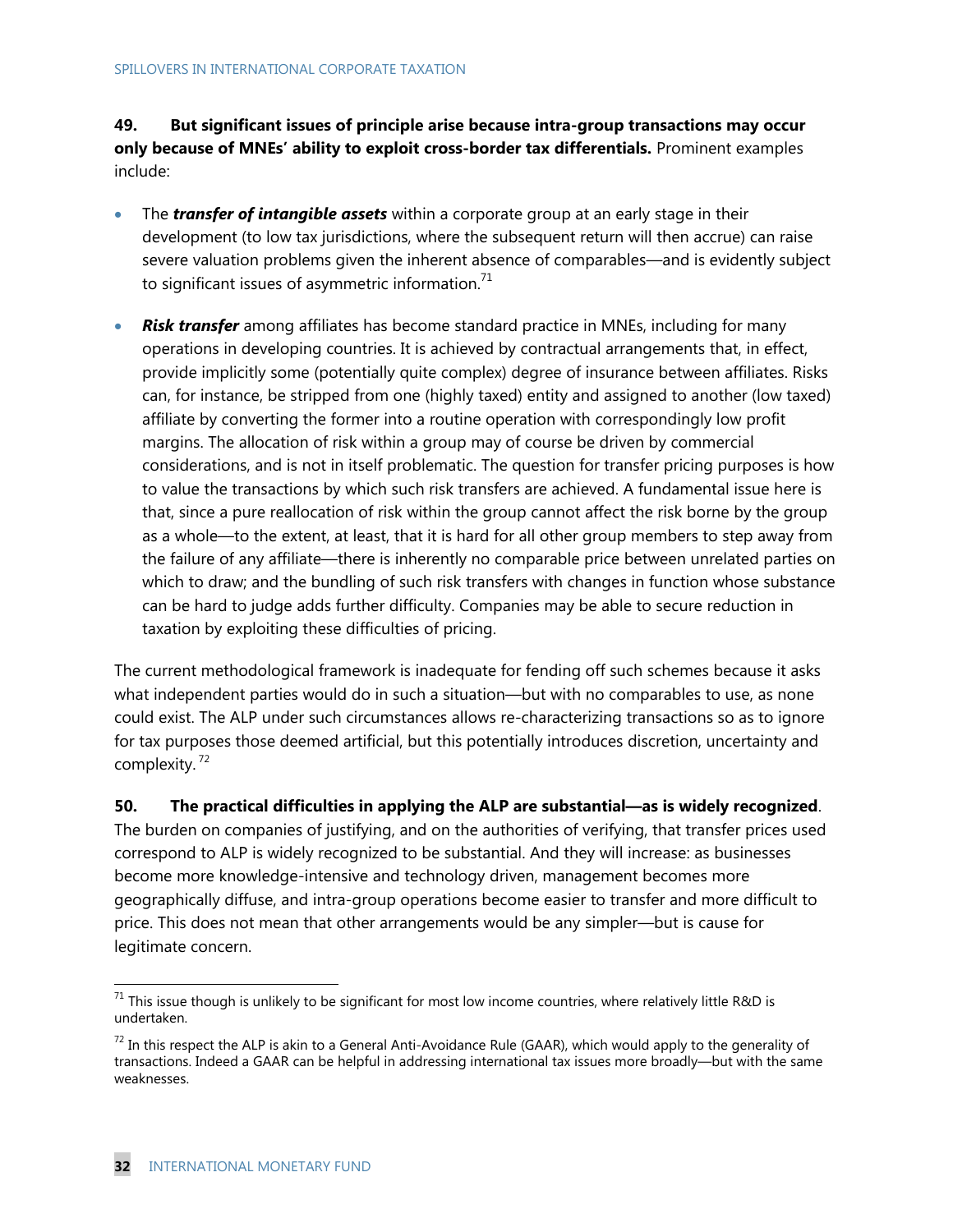## **51. Developing countries face particular challenges—with capacity building**

**important...**The inherent complexities of applying the ALP are especially challenging where administrative capacity is weak. Strengthening it—including by improving access to information needed $73$ —will be key to progress.

**52.** ... but not all that is needed. The ALP is very sensitive to the facts and circumstances in which controlled transactions take place, and many situations that are more significant to or common in developing countries receive relatively little attention in existing transfer pricing guidance. For example, a large proportion of non-natural resource based multinational businesses located in developing countries are organized as low risk, routine, light manufacturing or commercial ventures, rewarded with accordingly low profit rates. It is common, under the application of transfer pricing methods, to assign these operations a fixed rate of return for tax purposes, under which productivity gains rarely translate themselves into higher local profit margins. A risk in introducing such simplified schemes, despite their attractions for administration, is that they thus may not respond to changing commercial circumstance, and can perpetuate inappropriately low fixed profit rates in developing countries.

**53. A specific agenda for developing countries is needed to protect and expand their corporate tax bases in the face of challenges in applying the ALP.** This means, first, having appropriate transfer pricing rules in place—including, not least, for domestic transactions as well as cross border:<sup>74</sup> Incentives, such as tax holidays, can create significant profit shifting opportunities even among domestic companies. It also means making the best use of the existing tools based on the ALP: much tax planning by MNEs in developing countries appears to be perceived by at least some observers not just to stretch ALP concepts but flout them.<sup>75</sup> Countering this aggressiveness would be greatly facilitated by developing concrete guidance where it is lacking and repudiating perverse interpretations of the ALP (commonplace and often tacitly accepted), such as condoning risk stripping and other arrangements that provide no documented productivity gain for the MNE. Carefully designed safe harbors that apply a fixed mark up to certain costs can play a greater role than generally recognized—though subject to the caveats above.<sup>76</sup>

## **54. Transitionally, to protect their tax bases developing countries' may have to rely more heavily on even simpler anti-avoidance measures.** These might include, for instance, withholding

 $74$  India, for example, has specifically included domestic transactions of various sorts within its transfer pricing rules.

 $73$  Public availability of information is critical, as taxpayers can only apply the ALP with publicly accessible data. Documentation requirements (discussed in OECD (2014a, 2014b) relate to compliance procedures which do not directly address this.

 $75$  See for instance Schatan (2012).

 $76$  Brazil has taken a much-noted and somewhat controversial approach in this regard: "Brazil does not follow the OECD guidelines, rather imposes unique standards for evaluating transfer prices…with related parties and [other] companies located in low-tax jurisdictions…" (KPMG, 2013). The rules involve minimum gross profit margins, very specific rules based upon indices for commodities transactions, limitations on intracompany export transactions as a total of net export transactions, and strict limitations on interest expense deductions based upon sovereign bond rates. No "profit based" methods are allowed, and functional and risk analyses may not be used.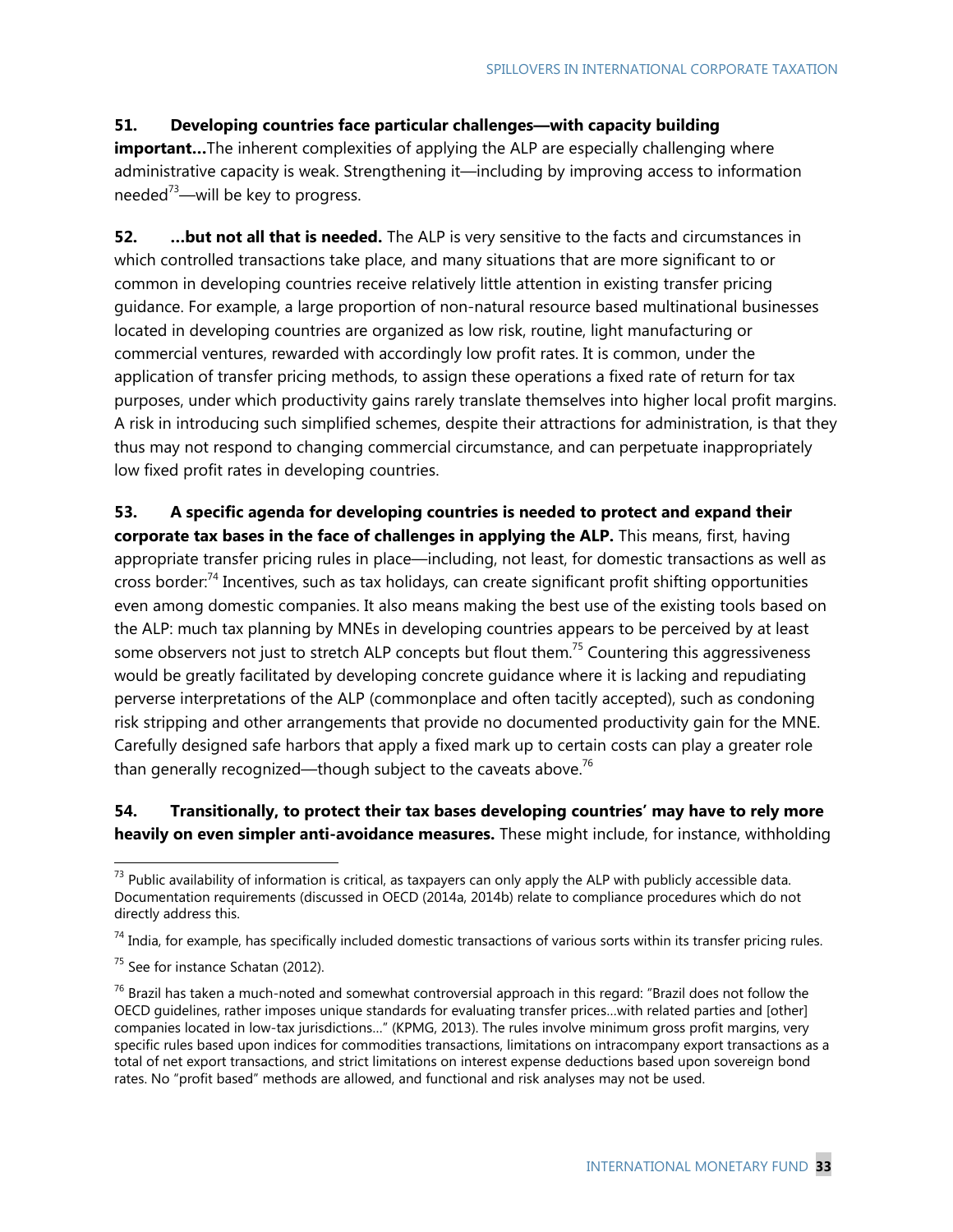taxes on payments for services; restricting allowable deductions for some types of expense, such as those related to services provided by the parent company headquarters, and limitations on interest deductions along the lines discussed above, perhaps particularly targeting operations with low tax jurisdictions.

**55. A coherent agenda for addressing transfer pricing challenges in developing countries would thus rest on four pillars**: introducing appropriate anti-avoidance rules; developing more detailed guidance on how the ALP should be applied in concrete situations that concern them very specifically (Box 5); improving public data availability for comparability studies; and capacity building.<sup>77</sup>

#### **Box 5. Challenges in Arm's Length Pricing for Developing Countries**

**Geographical adjustments**. In the absence of public data on market transactions in developing countries, taxpayers will resort to foreign operations in advanced economies to price their controlled transactions. But market prices (or profit margins) in developed countries may not be directly applicable to the circumstances of developing countries, and there is no guidance on how such geographical adjustments should be made. This would involve adjusting for market structure differences**,** appropriate interest rates, and country risk differences.

**Location savings**. The notion that MNEs profit globally from locating their subsidiaries in LDCs has led to the suggestion that this benefit should somehow be shared between the host economy and headquarters. In the absence of generally accepted guidance on this, some countries have devised some quite arbitrary ways to do so.

**Non-competitive business arrangements**. The preferred reference in the application of the ALP is a comparable transaction in a reasonably competitive market. However, it is common for intra-MNE arrangements rather to mimic a situation in a non-competitive market among independents. Independent parties solve these problems by bargaining, and a range of solutions is possible. No guidance is given as to how the ALP should apply in those circumstances, and developing countries are particularly ill-placed to conduct such bargaining with other competent authorities, or to apply adjustments to taxpayers using knowledge of such market structures.

**Asymmetric approaches**. Some transfer pricing methods determine the profit associated with the 'routine' (thus easier to value) activities performed by one of the parties participating in the transaction, with the residual profit of the controlled transaction allocated by default to the other party—the one with the more complex functions, which are typically located outside developing countries. This risks missing functions in developing countries that contribute value beyond the limited routine activity; without sufficient guidance, it can be applied to their disadvantage.

**Risk transfer**. Current transfer pricing guidelines do not explain how an MNE could benefit from shifting risks within the group, so cannot help developing countries apply ALP to the risk transfer itself.

 $^{77}$  OECD (2014a, 2014b) address informational difficulties in applying the ALP in developing countries—a positive contribution to the debate, though some way from full 'country by country reporting' as originally envisaged by CSOs and others (Bennet and others, 2011).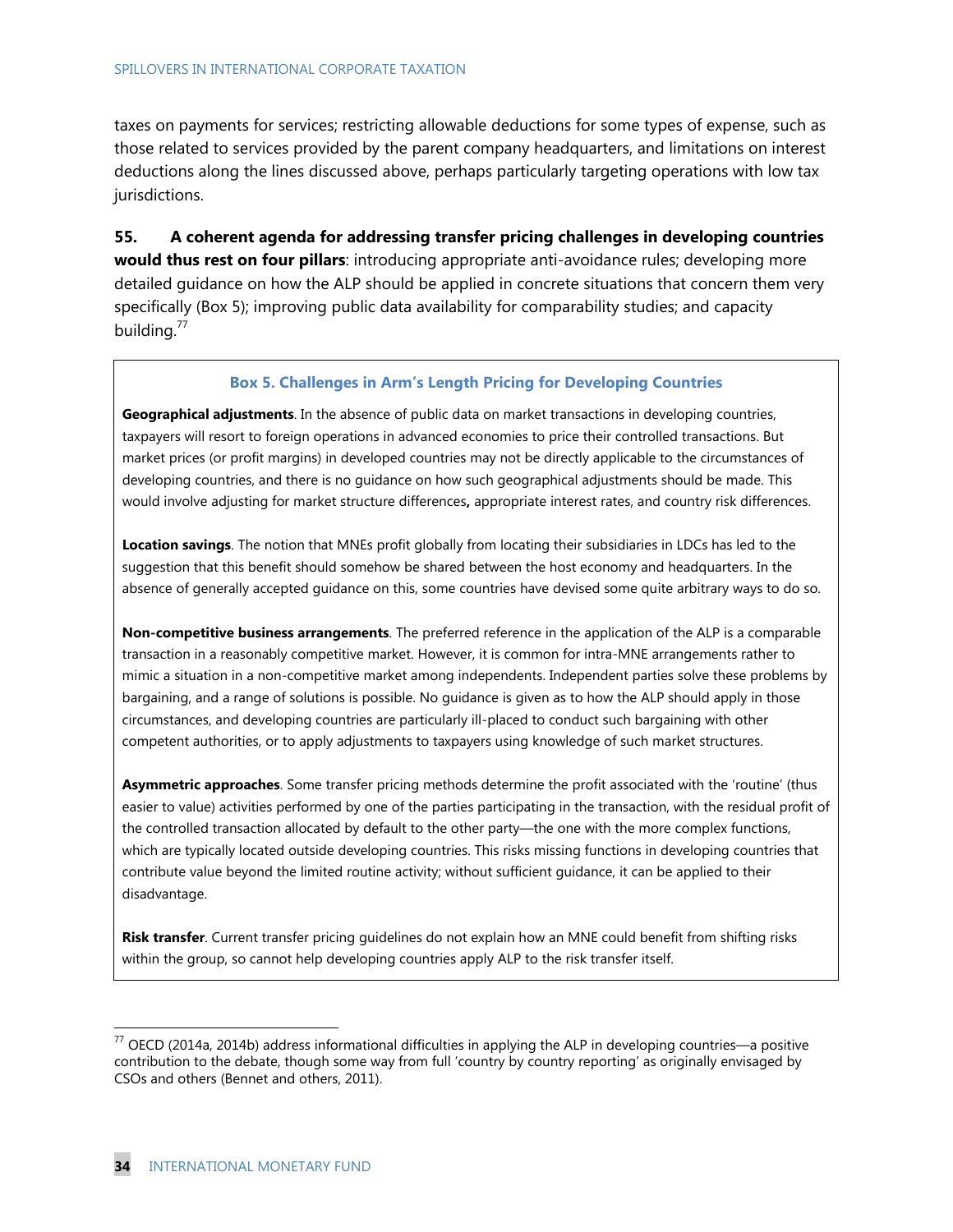# **56. It is important, however, that addressing ALP and other international tax challenges more effectively in developing countries, not detract from core efforts to strengthen domestic tax systems**. The prospective revenue gains to them from better implementation of ALP, for example, should not be overstated. The tough and unglamorous work of strengthening domestic taxation—by, for instance, building the effective personal income tax that many developing countries still lack—must remain a priority.

# **DEALING BETTER WITH SPILLOVERS**

### **Key Messages**

- Current initiatives, which operate within the present international tax architecture, will not eliminate spillovers.
- Unlike many other areas of tax policy, in international taxation there is little consensus as to the practicable principles that should guide efficient tax design.
- Among alternative frameworks that have been proposed, which differ in the degree to which they depart from current arrangements:
	- Minimum taxes can in some cases be useful in protecting the revenue derived from inward investments.
	- Strengthening worldwide taxation may help limit tax competition, but would put more pressure on fragile and increasingly arbitrary notions of corporate residence.
	- 'Formula apportionment,' which has attracted much attention, would limit conventional transfer pricing problems, but would create new difficulties around the factors used to apportion profits across jurisdictions, and would not necessarily shift tax base towards developing countries.
	- Hybrid schemes that combine straightforward ALP methods and a formulaic allocation of profits not easily allocated by these means merit closer study, as do more radical proposals for destination –based corporate taxes.
- The obstacles to effective and inclusive action on adverse international tax spillovers are both political and conceptual, and are substantial.

# **A. Changing the Architecture**

## **57. The nature and extent of spillovers depend on features of international tax**

**arrangements beyond those addressed in current initiatives**. Eliminating avoidance would not eliminate spillovers. These arise from the incentives that tax rules imply for both business decisions and tax setting by governments, with the form of those incentives depending on the wider international tax architecture. These incentives will be seen, for instance, to be very different under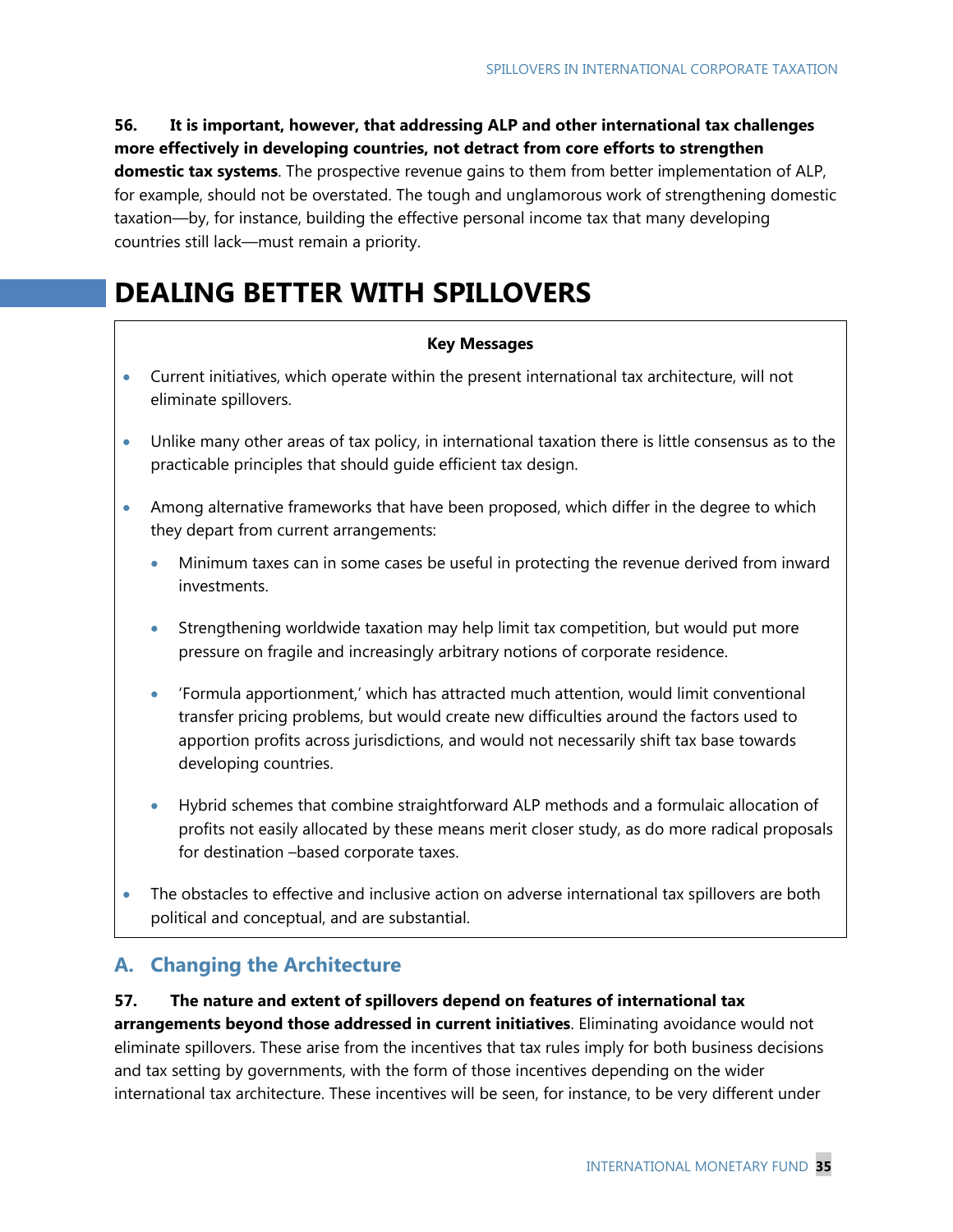#### SPILLOVERS IN INTERNATIONAL CORPORATE TAXATION

worldwide and territorial taxation—a distinction that current initiatives do not address. Differing arrangements might mitigate (or worsen) the adverse spillovers that now arise, and recognition of this has led to significant interest, among CSOs and academics, in deeper reforms of that architecture.

**58. This section reviews proposals that have been made for alternative international tax**  arrangements. These differ substantially in how far they diverge from current practice.<sup>78</sup> While a significant change in direction may well be impractical for the immediate future, considering the direction in which the international tax architecture could usefully evolve is important for informing choices made now.

### **59. There are few accepted principles to guide the design of collectively efficient**

**international tax structures.** In other areas of tax policy, there are generally accepted guidelines (albeit qualified) for efficient design: there is widespread agreement, for instance, on the desirability of moving away from tariffs, or towards carbon pricing. The literature has not, however, produced guiding principles for international taxation sufficiently compelling to leave a strong mark on the policy debate (Appendix VII). Proposed alternatives to the present international tax framework are commonly framed as responding to perceived difficulties and/or furthering implicit judgments on the fairness of the allocation of tax base<sup>79</sup> rather than being grounded in well-articulated efficiency and cross-country equity goals.

## **Minimum Domestic Taxation**

**60. One possible approach to bolstering the CIT base in developing countries is through some form of** *minimum tax* **(MT).** An MT aims to protect revenue by charging tax on something commonly turnover, book earnings or assets—that is less subject to manipulation than is taxable income, with overall tax payment then being the larger of liability under MT and under the standard CIT. Corporate MTs are already found in over 30 countries. Schemes differ quite widely, and can lead to considerable complexity and significant distortion: a charge on net assets, for instance, can reinforce debt bias, while one on gross assets may introduce distortions between firms with differing capital structures. Nonetheless, MTs have proved both useful and practicable in protecting domestic tax bases, and might also be addressed to combating aggressive international tax planning in relation to inward investment. They could, for example, address in a simplified, aggregate way the need for increased limitations on deductibility of certain cross border payments flowing from developing countries, that is seen by many observers.

 $^{78}$  They likely differ too in the incentives for unilateral adoption. This though has been little studied, and the focus here—consistent with the emphasis on spillovers—is on collective efficiency.

 $^{79}$  The rhetoric of the debate often refers to ideas such as those of taxing 'where value is created', or ensuring a 'fair share' for lower income countries—leaving unclear exactly what that means.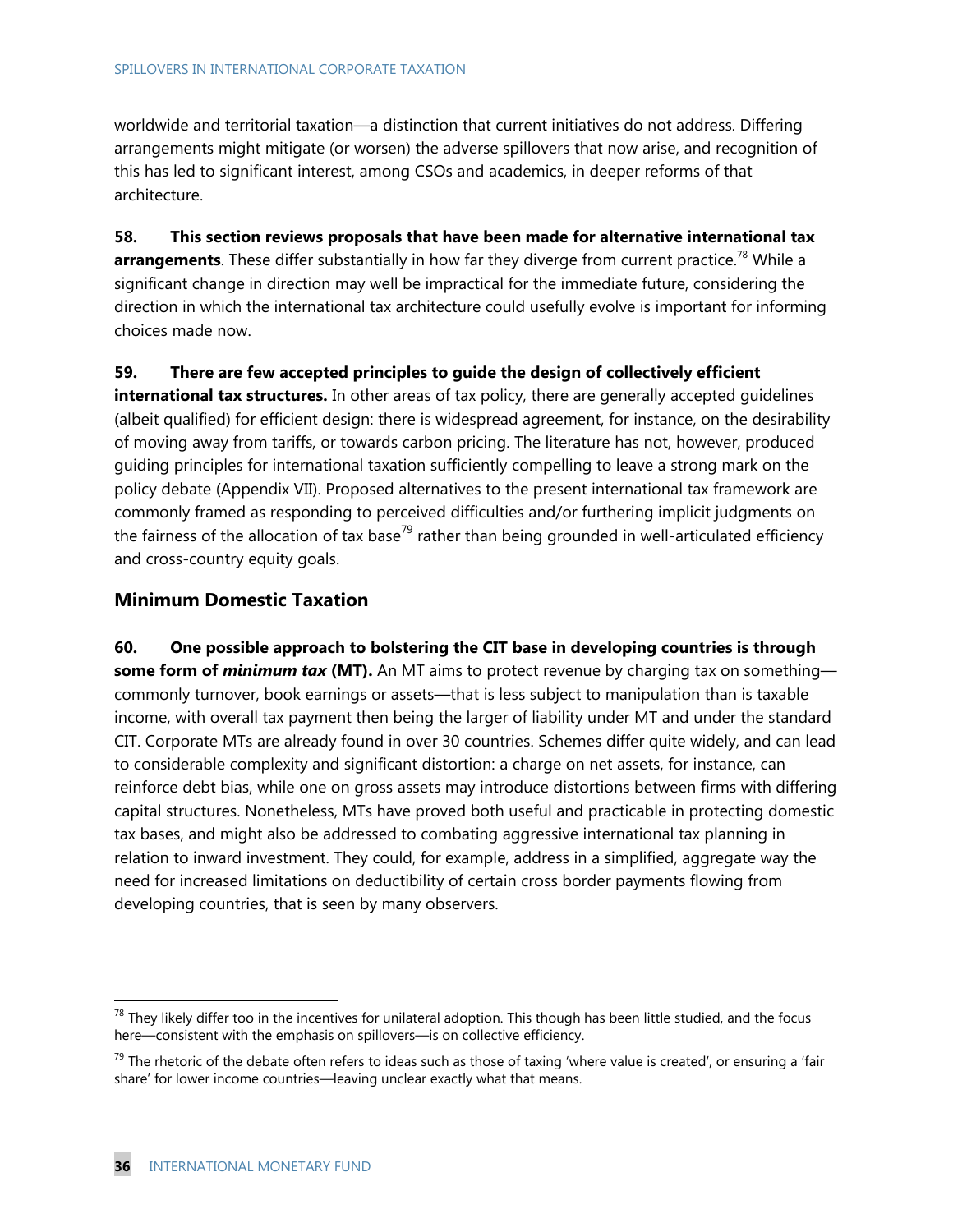## **Strengthening Elements of Worldwide Taxation**

## **61. Recent years have seen a trend along the spectrum away from worldwide and towards**

**territorial systems.** Seventeen OECD countries have moved significantly towards territoriality since the 1990s, and territorial countries now export about twice as much capital as do countries that tax on a worldwide basis.<sup>80</sup> The U.S. is now the only large OECD country applying a worldwide system, although many large emerging markets, including the BRICs, do so. Nominally territorial regimes differ widely, however: the hallmark is exemption of dividends from abroad, but some also exempt capital gains arising abroad and there are differences too in the strength of CFC provisions.

## **62. This trend reflects a variety of concerns, from the perspective of capital exporters, in applying worldwide taxation**. 81 These include:

- A perception that firms resident in such countries are at a *competitive disadvantage abroad* this in line with notions of *capital import neutrality* as an efficiency criterion (Appendix VII), but at odds with the view that home country taxes in countries applying worldwide taxation are substantially avoided by deferral.
- A *revenue risk from inversion*—essentially, moving the tax residence of a company to another country. Legislation can discourage this,<sup>82</sup> though views differ on how effectively.
- Recognition that *foreign tax credit arrangements can create opportunities for base erosion***<sup>83</sup>**—though territoriality creates its own different opportunities for profit shifting.
- The *apparent disincentive for earnings repatriation* created by deferral (Box 2). There is no doubt that U.S. companies, for instance, retain significant amounts abroad: on one estimate, \$1.4 trillion.<sup>84</sup> But this may not be an inherent consequence of deferral. So long as repatriation must occur at some point in order for shareholders to attach any value to the underlying income, taxes on repatriation must be faced either now or later; and so, if the tax rate is expected to remain unchanged, they should not influence current repatriation decisions.<sup>85</sup> On this view, the accumulation of funds abroad is fundamentally a reflection of the expectation of

 $80$  Reflecting in part the importance of conduit countries, which are generally territorial.

 $81$  The debate on possible movement to territoriality in the U.S. remains very active, most recently with the proposals of Senator Camp (http://waysandmeans.house.gov/taxreform/ ). See also Altshuler and Grubert (2010), IMF (2013c) and Mullins (2006)

 $82$  Non-discrimination rules, however, preclude EU member states from preventing inversion into others.

<sup>&</sup>lt;sup>83</sup> Grubert (2001) argues that, behavioral effects aside, the ability to claim foreign tax credits in respect of royalty and service income under worldwide taxation may offset the revenue gained from taxing dividends.

 $84$  Kleinbard (2011).

 $85$  This argument, due to Hartman (1985), is analogous to the 'new view' that dividend taxes do not affect payout decisions: equity within the company is 'trapped,' in that dividend taxes cannot be entirely escaped (since they must be paid either now or later). What may be affected, however, is the incentive to inject new equity into subsidiaries abroad, since these are not already inside the repatriation 'trap.'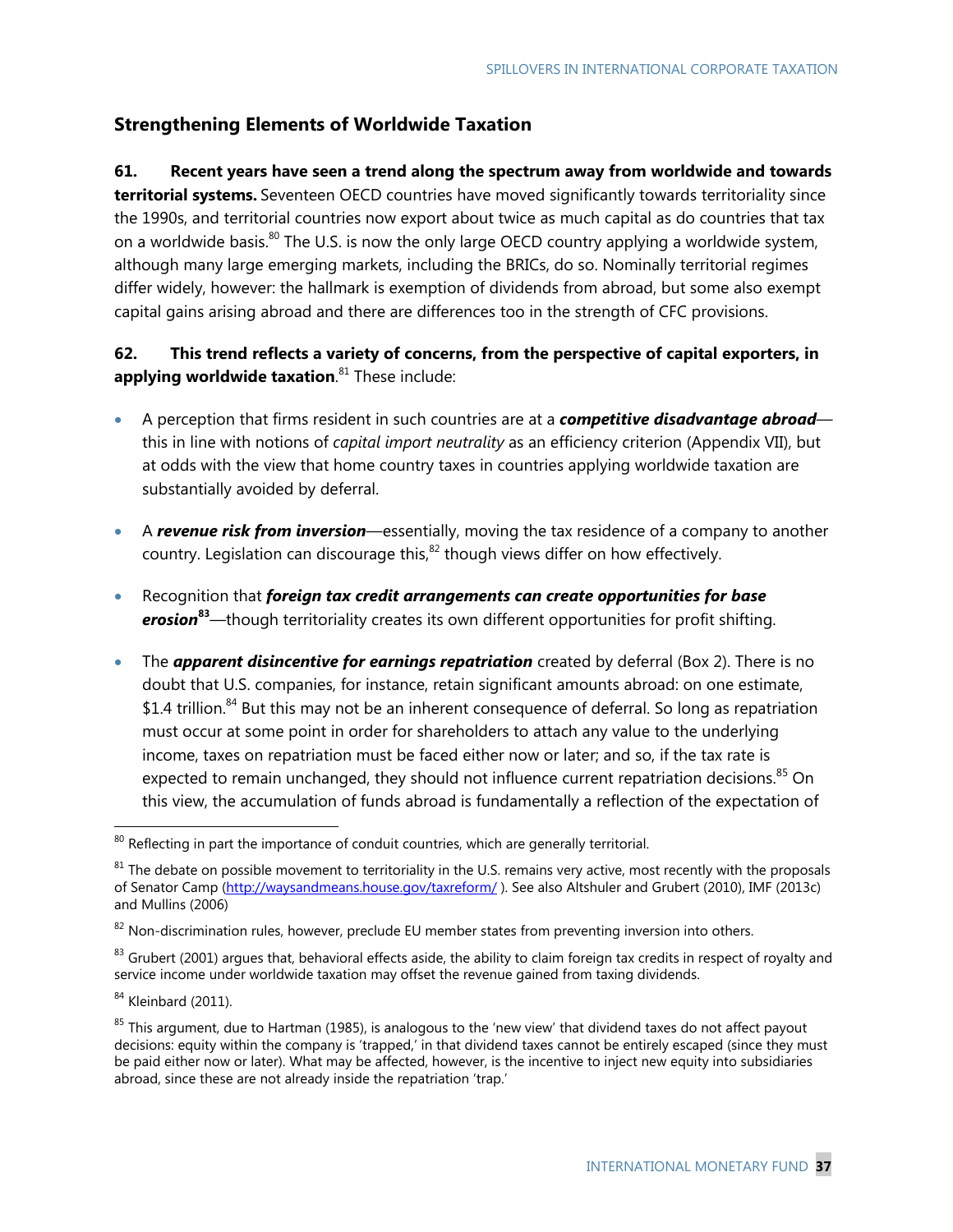future holidays on repatriations. Studies have found significant effects of repatriation holidays (in the U.S.) and of shifts toward territoriality (in the U.K. and Japan) on dividend repatriations;  $86$ but this—at least in the holiday instance—is likely due at least partly to the explicitly temporary nature of the policy changes. Nor is it entirely clear why delayed repatriation should be a significant policy concern; undistributed foreign earnings are generally available to the home economy, at least with sufficient tax planning, and indeed are often invested in home-country financial assets.<sup>87</sup>

 Considerable *practical complexities* can arise from, for instance, the operation of foreign tax credits: perhaps 40 percent of the compliance costs of U.S. MNEs relate to international aspects<sup>88</sup>—though whether these costs would be lower under territoriality is unclear.

**63. Territoriality can, however, amplify profit shifting and intensify tax competition—a particular concern for developing countries.** Shifting profits to, or investing in, low tax countries becomes more attractive if the income generated there becomes less heavily taxed in the parent's residence country. And there is significant evidence of such effects in practice. For instance, foreign acquisitions by U.K. and Japanese corporations increased following these countries' 2009 shift to exempting foreign business profits;<sup>89</sup> and U.K. outward FDI became more sensitive to source country CIT rates. $90$  By the same token, this increased sensitivity to effective tax rates in source countries can lead to more intense competition to attract investment: tax holidays and other tax breaks become more attractive to investors if the tax saved in source countries is no longer offset by increased taxation in their residence country. The point is especially important for developing countries, with CIT bases often substantially weakened already by incentives. But it can reverberate on others too: one explanation that has been given for why large capital exporting countries have, historically, implemented worldwide taxation is precisely their expectation that doing so will bolster the tax rates imposed by others, and hence protect their own tax bases. $91$ 

**64. Spillovers would likely be less under worldwide taxation without deferral—or, as a close substitute, territoriality with tough CFC rules**. Such a structure would not eliminate spillovers: a higher tax rate abroad, for instance, will reduce revenue in the residence country. But it would likely dampen strategic spillovers, mitigating pressures to cut tax rates simply to protect tax bases.

 $^{86}$  Hasegawa and Kiyota (2013), Egger and others (2012), and Dharmapala, Foley and Forbes (2011).

 $87$  U.S. Senate Permanent Subcommittee on Investigations (2011).

<sup>88</sup> Blumenthal and Slemrod (1995). These results are dated, though it is notable that even then the average cost for Fortune 500 companies was around USD 1 million.

 $89$  Feld and others (2013).

<sup>&</sup>lt;sup>90</sup> Matheson and others (2013).

<sup>&</sup>lt;sup>91</sup> Gordon (1992).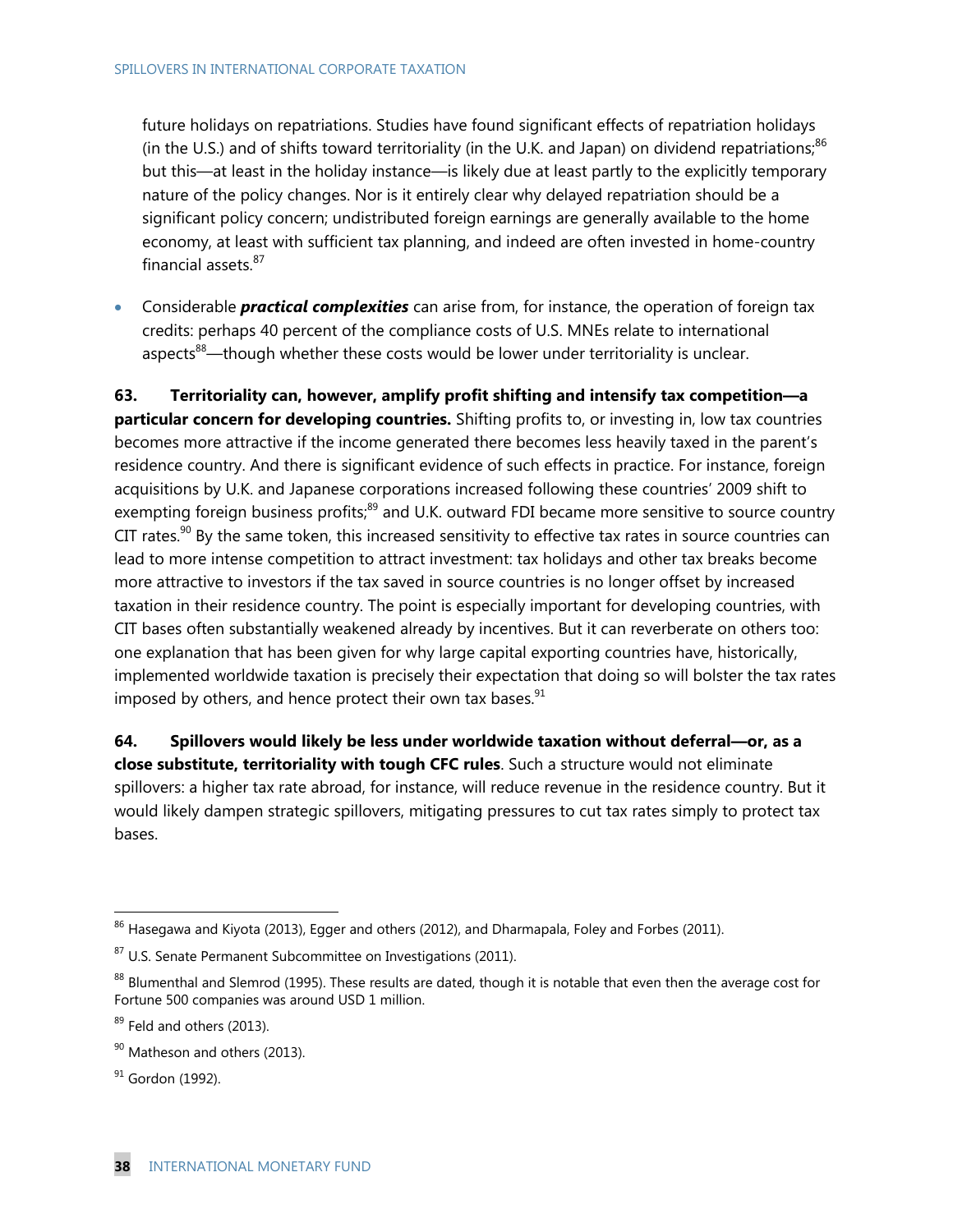**65. Such a system does, however, put increased pressures on notions of residence**, since that is what would ultimately define liability. This can be a source of difficulty, both practically given the possibility of inversion and conceptually in that the formal tax residence of a multinational is increasingly removed from the arguably more fundamental realities of its complex, inter-related and global activities and ownership.

## **Formula Apportionment**

**66. The use of 'formula apportionment' (FA) to allocate tax base across jurisdictions is long-established at subnational level,92 and proposed for the EU by the European Commission**  as a 'Common Consolidated Corporate Tax Base' (CCCTB).<sup>93</sup> FA establishes a multijurisdictional enterprise's tax base on a 'unitary' basis—that is, consolidated across the entire corporate group<sup>94</sup> and allocates this total across jurisdictions, which then apply their own rate of tax on a formulaic basis, according to varying combinations of the shares of sales, assets, payroll and/or employees located in each.

**67. The current debate has intensified interest in FA as a way to ease difficulties with the ALP and perceived misallocations of tax base…**The primary appeal of FA is in dispensing with the need to value intra-group transactions, so eliminating direct opportunities to shift profits through transfer pricing and other devices. And by then allocating the base using proxies to substantial activities, it holds the prospect of aligning tax payments more closely with economic fundamentals. That this approach, rather than one based on ALP, is so common at subnational level—indeed there seems to be no subnational CIT that does not use some form of FA—suggests that it has at least some merit in taxing firms operating across highly integrated economies.

**68. …and, in the view of some, as especially attractive for developing countries,**<sup>95</sup> because their capacity limitations leave them especially vulnerable to profit shifting.

**69. Significant issues arise, however, in relation to the weights used in the formula:** 

 The *cross-country allocation of revenue96 is highly sensitive to the choice of apportionment factors…*This emerges clearly from early work on the CCCTB, which also showed that the effects could be very large for some countries: up to 50 percent of current CIT revenue. Data limitations prevent similar calculations for developing countries, but rough estimates can be made of the

 $92$  In various forms, FA is used at subnational level in Canada, Germany, Japan, Switzerland and the United States.

<sup>&</sup>lt;sup>93</sup> European Commission (2011).

 $94$  Though perhaps only up to a 'water's edge', in the sense of excluding activities outside participating jurisdictions.

<sup>&</sup>lt;sup>95</sup> See several papers produced by the International Centre for Tax and Development (www.ictd.ac), including notably Durst (2013).

 $96$  A separate set of questions (arising from consolidation across group members, not FA itself) concerns the impact on aggregate revenue; unitary taxation in itself tends to reduce this, since consolidation allows greater offset of losses in one part of a corporate group against profits in others (Devereux and Loretz, 2008).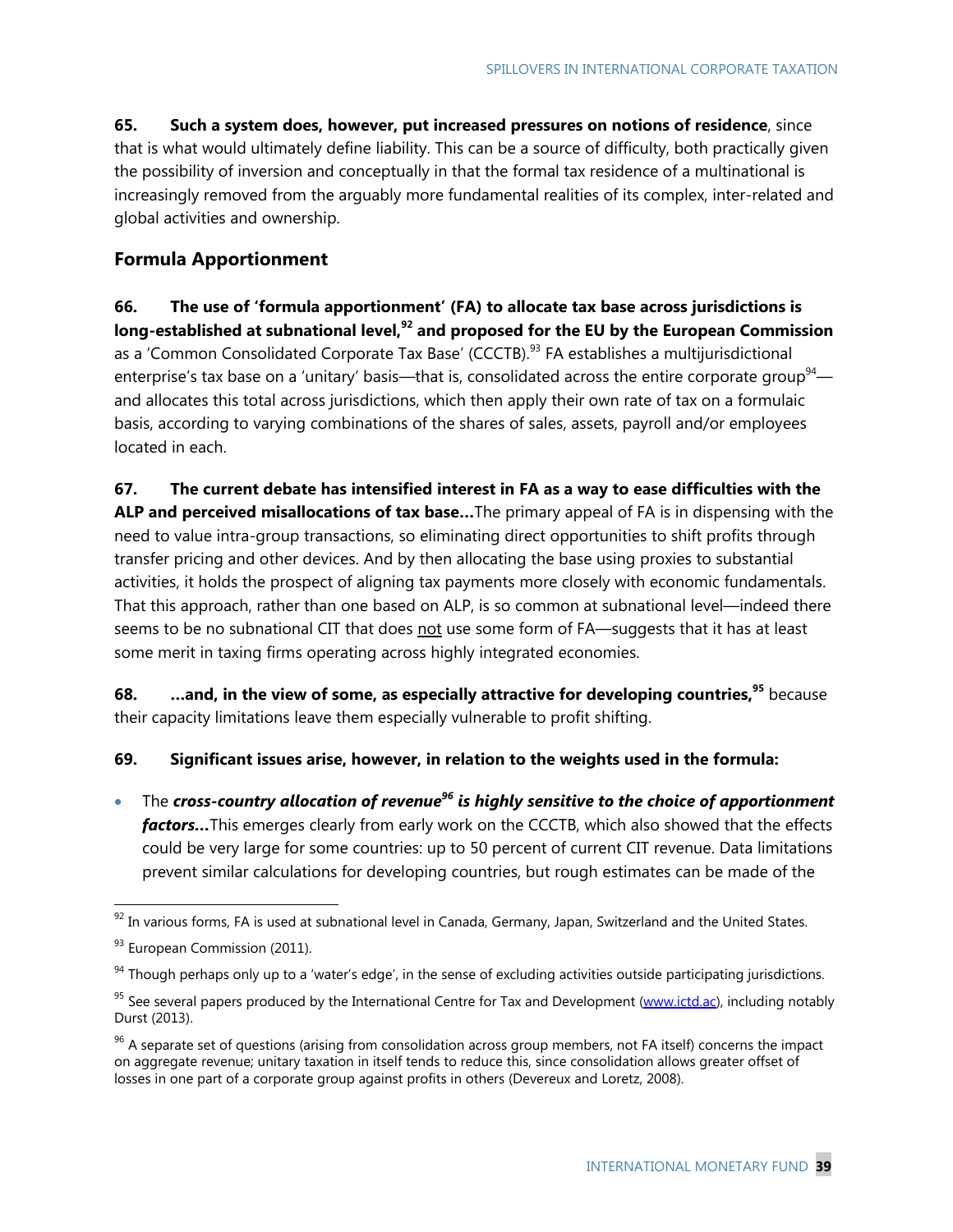impact for some countries of reallocating the taxable income of U.S. multinationals using the factors commonly discussed: sales, assets, payroll, and employees (Figure 4).<sup>97</sup> These are no more than illustrative, but point to large and systematic effects. Advanced economies generally gain tax base whichever factor is used, while substantial tax base moves out of conduit countries; emerging and developing economies clearly gain base only if heavy weight is placed on employment.



 *…with precise definitions critical*. It matters a great deal, for instance, whether sales are measured on a destination basis (that is, by residence of the purchaser) or an origin basis (residence of the seller), and whether they include or—more in the spirit of the unitary approach, but further from accounting practice—exclude sales to other members of the corporate group. For reasons of data availability, Figure 4 uses sales by origin and includes intra-group sales. This is likely to be the notion of sales most favorable to lower income countries (where sales for final consumption and to third parties are likely to be relatively modest), so that the gain shown for them for allocation by 'sales' in Figure 4 is likely to be a generous upper bound on what would arise under other sales concepts (which, indeed, might plausibly be quite negative). Note too that if sales are defined to exclude those to other members of the group, then where the first sale out of a country is within a corporate group, none of the sales—whether on a destination or

 $97$  Data and methods are described in Appendix VIII, which also provides the country-specific results.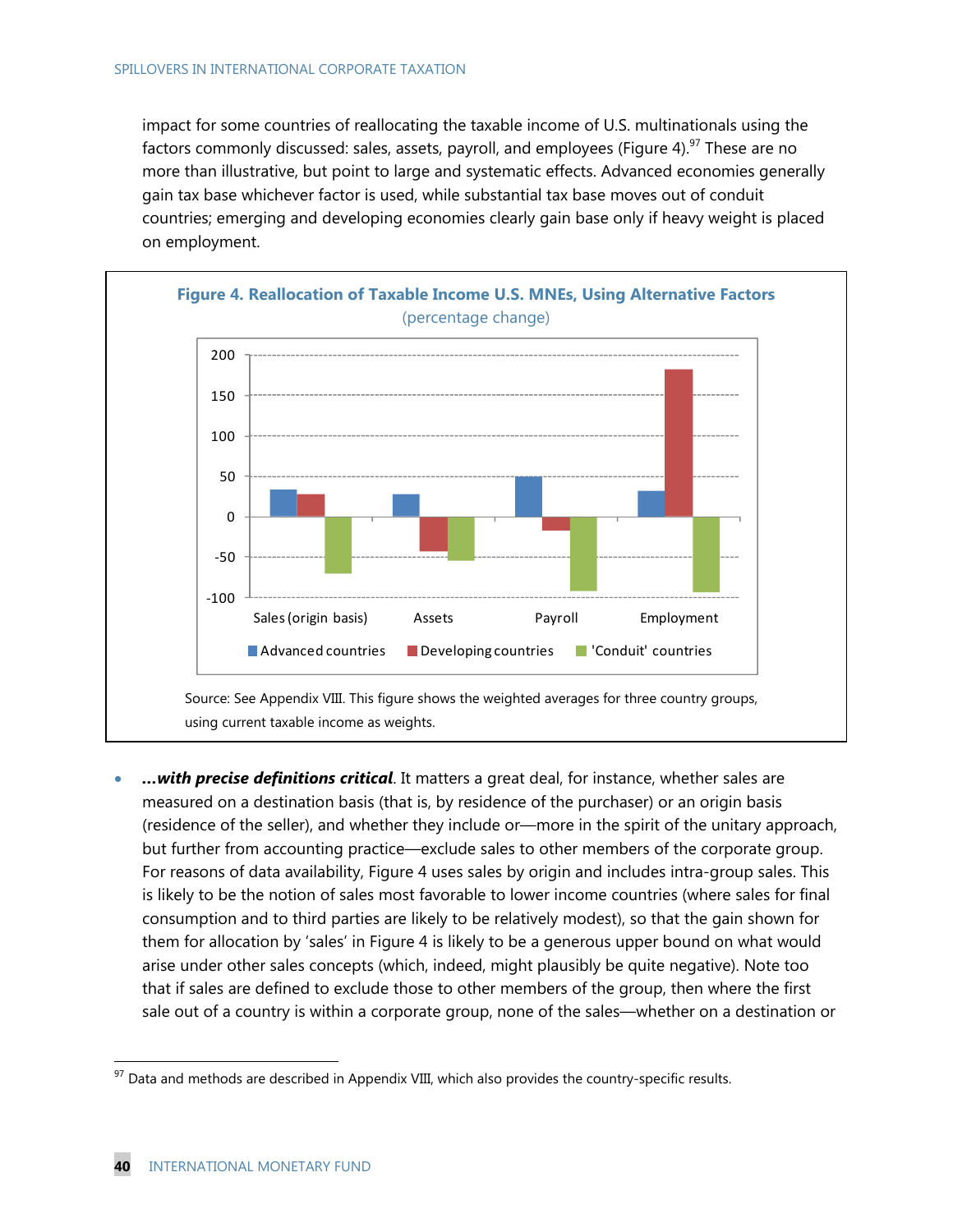an origin basis—will allocate profits to that country. Reflecting this, some resource-rich states within the U.S. include a special factor relating to the production of natural resources.

- *Valuation and avoidance issues remain…*The calculations above assume unchanged corporate behavior. But FA would present firms with very different real and profit-shifting effects, now focused on the factors entering the apportionment rule rather than on local profitability and intra-group transactions. If a destination-based measure of sales is used, for instance, there is an incentive to route sales through low-tax jurisdictions (as is easy to do); and if employment is used, the firm has an incentive to hire more low paid workers in low tax jurisdictions then it otherwise would. All this creates evident scope for production inefficiency.
- *…and so do issues of strategic tax-setting.* Countries have an incentive under FA to attract whatever factors are given high weight in the formula—and this incentive may be strong, since the revenue gain from attracting such factors is not from a marginal increase in some local tax base—as it is, for instance, under territoriality—but from the greater share of the group's overall profit that is brought into tax. Tax competition can, for this reason, become even more severe. under FA than even under territorial taxation.<sup>98</sup>

**70. Practical issues also make FA less simple than it may seem**. Definitions of the corporate group are required, for instance; and traditional forms of allocation will remain necessary (with all the problems that now entails) if FA applies only up to some water's edge. Distinct forms of distortion can also arise, with the potential for artificial incentives to merge or spin off. <sup>99</sup> Whether these difficulties are greater than those under present arrangements is unclear—but nor are they trivial.

**71. Whatever its merits in principle, prospects for adoption of international FA seem remote.** A substantial legal and institutional infrastructure has been built around current arrangements, so that movement towards international FA would likely involve considerable disruption.<sup>100</sup> That might change if a major capital exporter were to move in this direction. But there is little immediate sign of that—with significant resistance within the EU, for instance, to the CCCTB**.**

## **Formulary Profit Split**

**72. There may be scope for more systematic but partial use of formulaic approaches—as**  with the 'formulary profit split' (FPS) method. Current transfer pricing arrangements already envisage, and regard as consistent with the ALP, the splitting of profits on a the transactional RPS basis. One hybrid approach,<sup>101</sup> combining both formulaic and ALP-based methods, would be to

 $98$  See for instance Nielsen and others (2010); Bettendorf and others (2010).

 $99$  Gordon and Wilson (1986).

 $100$  Difficulties might also arise as in relation to compatibility with existing BTT commitments, though Avi-Yonah and Benshalom (2010) dispute this.

 $101$  Developed most prominently by Avi-Yonah, Clausing and Durst (2009).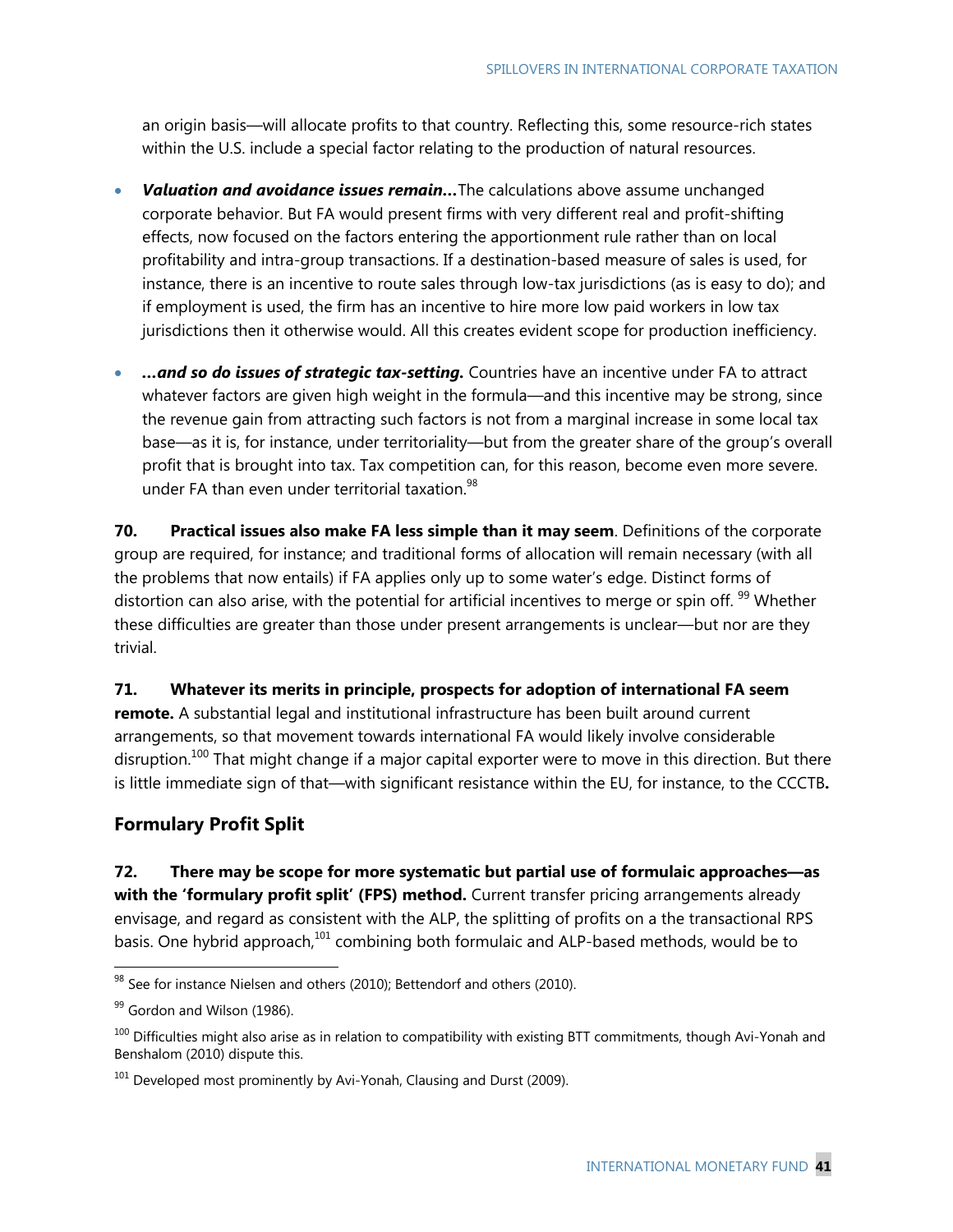#### SPILLOVERS IN INTERNATIONAL CORPORATE TAXATION

calculate the tax base on a unitary basis, applying simple ALP methods where their application is evidently straightforward (for transactions with third parties, most obviously) and using some FA-like formula to allocate not aggregate group profits, but the 'residual' profit that remains after accounting for arm's-length transactions.

**73. FPS has the merit of building on the strengths of present arrangements while remedying some of its defects.** Some of the properties and implications of FPS are familiar—those relating to the choice of apportionment factor(s) for allocating residual profit, for instance. Some are problematic—a group might have an aggregate loss, for instance, but face a strictly positive tax liability. Some may be attractive—preliminary analysis suggests that spillovers may be weaker under FPS than under either separate accounting or FA.

## **Destination based corporate taxation**

**74. One radical proposal is to shift corporate taxation to a destination basis<sup>102</sup>**—meaning that exports are excluded from the base, and no deduction provided for imports. In its simplest form, the tax would be levied on a cash flow basis: no deduction for interest or other financial costs, and all investment spending immediately deductible against tax (rather than depreciated over some years). Since value added is cash flow profit plus wages, this would be broadly equivalent to the combination of a VAT and labor subsidy at the same rate. While there are a number of unresolved issues—in the treatment of services, and consistency with the WTO prohibition<sup>103</sup> on direct tax equivalents of export subsidies, for instance—this approach has the very strong appeal that, as with the VAT, cross-country spillovers would be expected to be minimal.<sup>104</sup> There would be no tax benefit, for instance, in under-pricing sales from a high tax country to a low tax one, since the export attracts no tax and the import attracts no relief. The effect of moving towards a destination-based corporate tax would be to shift the tax base towards countries in which sales are concentrated—so having some of the adverse impact on developing countries noted above for at least some forms of sales-based FA. But the attractions of such an approach may be implicit in the emphasis on increasing reliance on the VAT and reducing labor taxes apparent in recent years. More fundamentally still, this proposal raises in stark form deeper issues concerning the role of the CIT that the current debate has set aside.

## **B. Challenges of Coordination**

**75. Substantial coordination to address spillovers in international taxation has proved very difficult to achieve**. Some see little if any case for coordination, for political economy reasons

 $102$  Auerbach, Devereux and Simpson (2010) and Auerbach and Devereux (2013).

 $103$  Except for the least developed countries.

<sup>&</sup>lt;sup>104</sup> With labor immobile, a cash flow destination based tax inherits the trade and other neutrality properties associated with the VAT (the most general treatment of which is in de Meza, Lockwood, and Myles (1994)).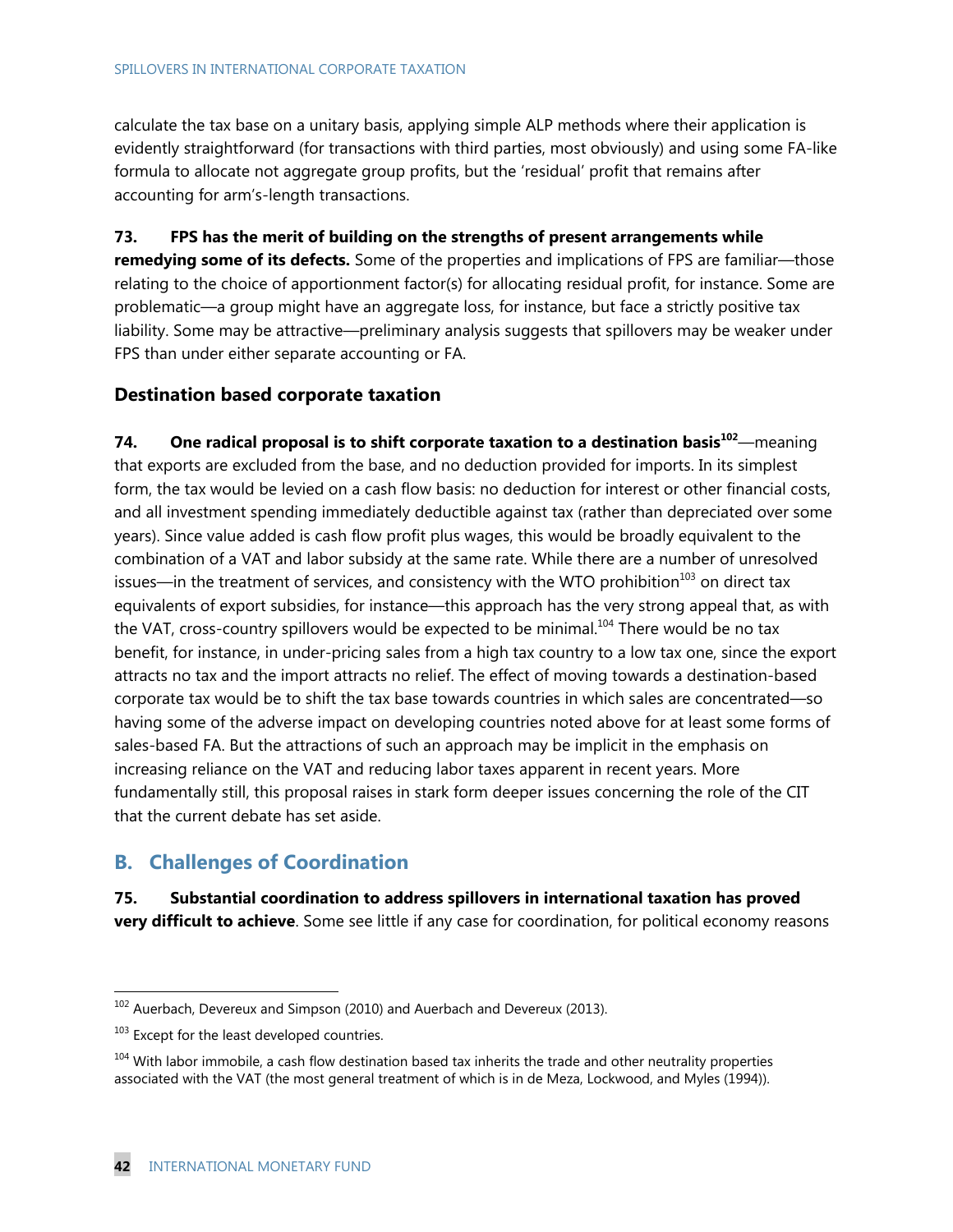touched on above. But even if it were agreed that spillovers cause collective harm, identifying and securing agreement on appropriate measures of coordination is likely to be highly problematic.

**76. Countries' interests diverge widely,** most obviously between low and high tax countries, but in other respects too. Countries that are primarily capital exporting, for instance, are likely to be more sensitive to the interests of the residence country, while resource-rich countries may attach more importance to source rights. This diversity of interest need not preclude identifying mutually advantageous forms of coordination. Minimum effective tax rates, for instance, can prove beneficial even for low tax countries initially below the minimum, since an enforced increase in their own tax rates may lead to an induced increase in tax rates elsewhere from which they can benefit. But diversity clearly does make securing agreement on coordination measures harder.

**77. …and there is no institutional framework comparable to that regulating international** 

**trade.** BTTs provide an important structure, but touch only a subset of corporate tax design issues. While some have argued for a 'World Tax Organization' to serve as a tax analogue to the World Trade Organization, prospects are very remote—in part reflecting the absence of guiding principles with the force of arguments for free trade.<sup>105</sup> In sharp contrast to the trade context, moreover, in tax matters smaller countries can have a major impact, making widespread participation in any agreement especially important. The OECD has come to play a powerful and constructive role in the area, drawing on the technical expertise of its member countries and beyond, and has taken an inclusive approach to its current BEPS project. Drawing too on the long-standing expertise of the UN on treaty and transfer pricing issues in particular, and on the wide membership and experience of other international organizations, as well as on regional organizations, current initiatives may ultimately lead to a more coherent framework for managing international tax relations.

### **78. In designing specific measures, the notion of 'harmful tax practices' remains ill**

**defined**. Attempts have been made to identify particular sources of tax spillover as being distinctively 'harmful.' These have largely focused on preferential regimes as potentially harmful, as for instance in the European Union's Code of Conduct for Business Taxation. Even this, however, is problematic: aggressive competition for very mobile parts of the tax base may be preferable to less intense competition over a wider base. The literature points to various margins of behavior on which this issue turns, but in practical terms the issue is unresolved. $106$ 

<sup>&</sup>lt;sup>105</sup> The WTO export subsidy rules, however, have likely had a powerful and positive effect in discouraging CIT incentives for export promotion.

 $106$  Empirically, some handle on the issues can be gained by asking whether countries that offer preferential regimes, presumably intended to attract the most mobile forms of tax base, tend also to have higher general rates of CIT, presumably applying to less mobile tax base. There is some very tentative evidence that they do:; for the same data set as used in the spillover analysis above, 'havens' tend to have higher CIT rates, conditional on their size (GDP or population) and other features, than do non-havens.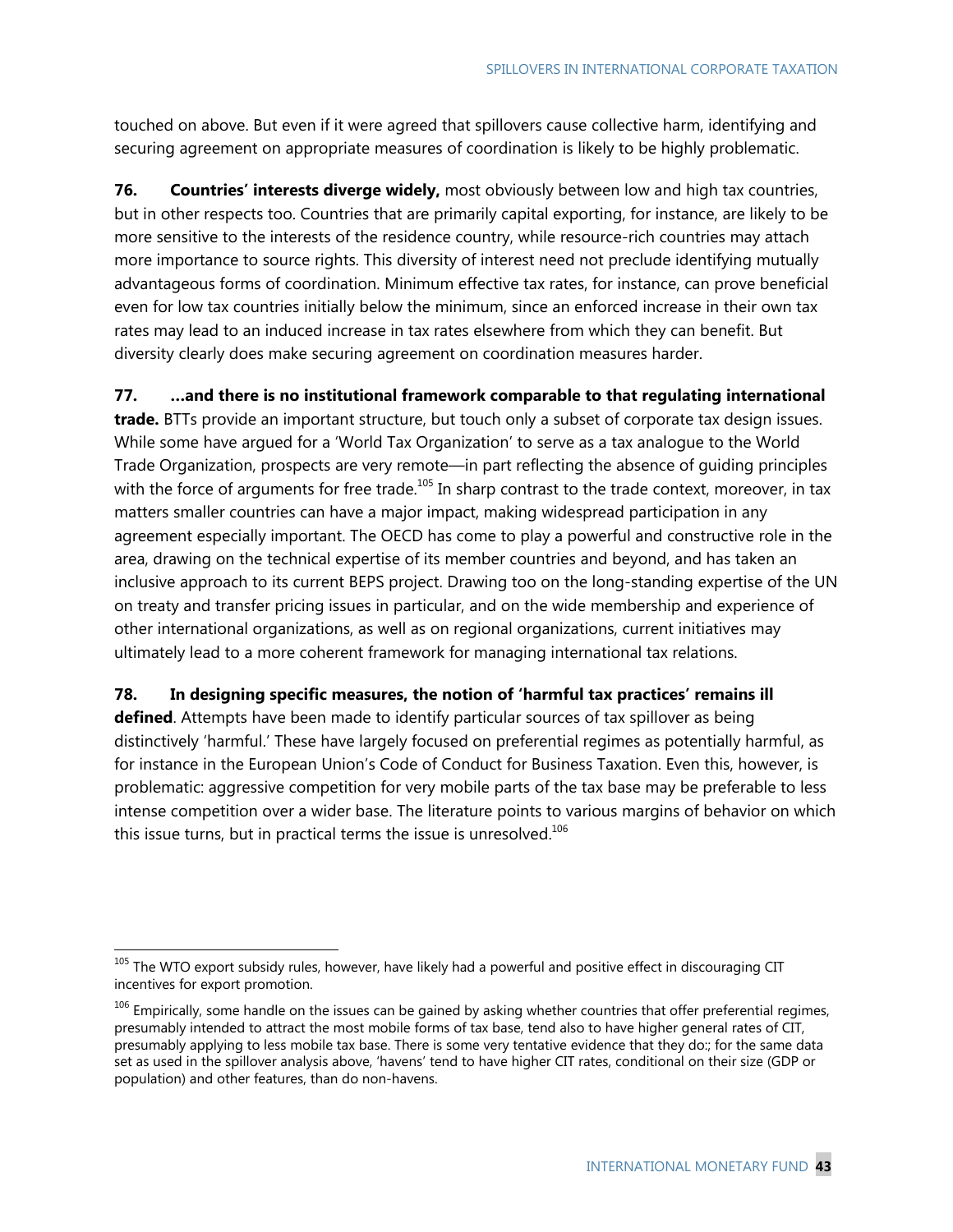### **79. Partial coordination can be problematic:**

- Coordination among only a *subset of countries*, perhaps on a regional basis may be relatively practicable (though experiences in Europe, West Africa<sup>107</sup> and elsewhere show that it can be far from easy). There is, however, some risk that such coordination can make participating countries more vulnerable to pressures from lower tax jurisdictions elsewhere.<sup>108</sup> This does not mean that participants are harmed by coordination, and the IMF continues to support such regional efforts—but points to the potential benefit from negotiating with leading non-participants, as the EU has in several cases done.
- Coordinating only on a *subset of instruments* can worsen distortions by putting more pressure on those not coordinated.109 Making treaty abuse more difficult, for instance, might in itself simply lead to more aggressive use of transfer pricing or intra-group borrowing as profit shifting devices. This makes it important for instance, to view the elements of the BEPS Action Plan as a package; and, more generally, to avoid a piecemeal approach to identifying and addressing spillovers in international taxation.

<sup>&</sup>lt;sup>107</sup> Mansour and Rota Graziosi (2012).

<sup>&</sup>lt;sup>108</sup> See Konrad and Schelderup (1999); de Mooij and Vrijburg (2010) show, however, that this is sensitive to the form of strategic interaction between countries. Simulations in Sørensen (2004) and Parry (2003) suggest that participants' gains from regional coordination can be modest.

<sup>109</sup> Keen (2001).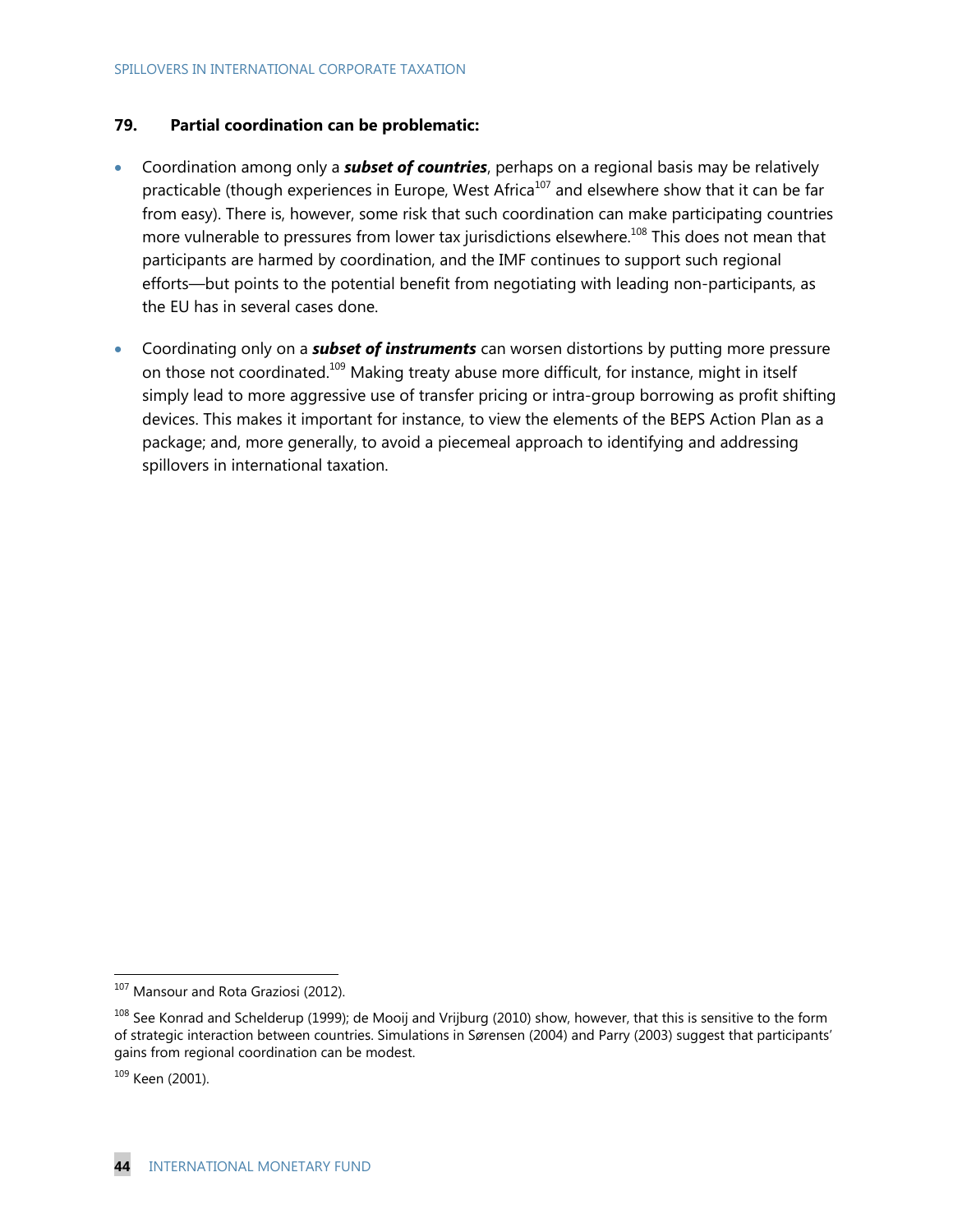## **Appendix I. Consultations**

#### **Consultation process**

In preparing this paper, staff held: several discussions with civil society organizations, including in both small groups and in an open, large panel discussion at the 2014 IMF-World Bank Spring Meetings; a conference call with international business, including six major corporations, organized through the Confederation of British Industry (CBI); and meetings with academic economists and lawyers expert in the area.

Staff also participated actively in two consultations held with developing countries by the OECD Center for Tax Policy and Administration in connection with the G20-OECD BEPS project (a regional event in Colombia and a global meeting in Paris). Staff have also been providing input into the OECD's Tax and Development working group report to the G20 development working group on these consultations and related issues.

Many submissions were also received in response to an online invitation for views, posted on the IMF's external website.

### **Key issues raised**

*Civil society* expressed the views that….

- **International inequities** exist in the corporate tax take, particularly with respect to developing countries who suffer capacity constraints. The misalignment of taxation and value creation is a major flaw in the current architecture. Several highlighted the impact of 'non-inclusive' international processes with the development of international standards in fora composed only of developed country/G20 members.
- **Tax treaties**, with significant risk to developing countries from treaty shopping and the lowering/abolition of withholding taxes. The benefits of treaties in terms of investment are doubtful; and treaties systematically favor developed countries over developing countries.
- **Tax havens**, as vehicles for profit shifting are responsible for significant revenue losses in developed and developing countries. The latter could undertake more action, requiring more transparency and disregarding transactions if there is no economic substance involved.
- **The ALP** might have reached its limits due to practical problems and conceptual flaws. A fundamental review of allocation rules is needed to better align profit to economic activity. Simplified approaches (such as fixed margins, profit split methods and cost caps) may be useful for developing countries.
- **Tax competition** is generally seen as harmful, and especially problematic in developing countries, where tax competition is often in the form of tax incentives, such as tax holidays,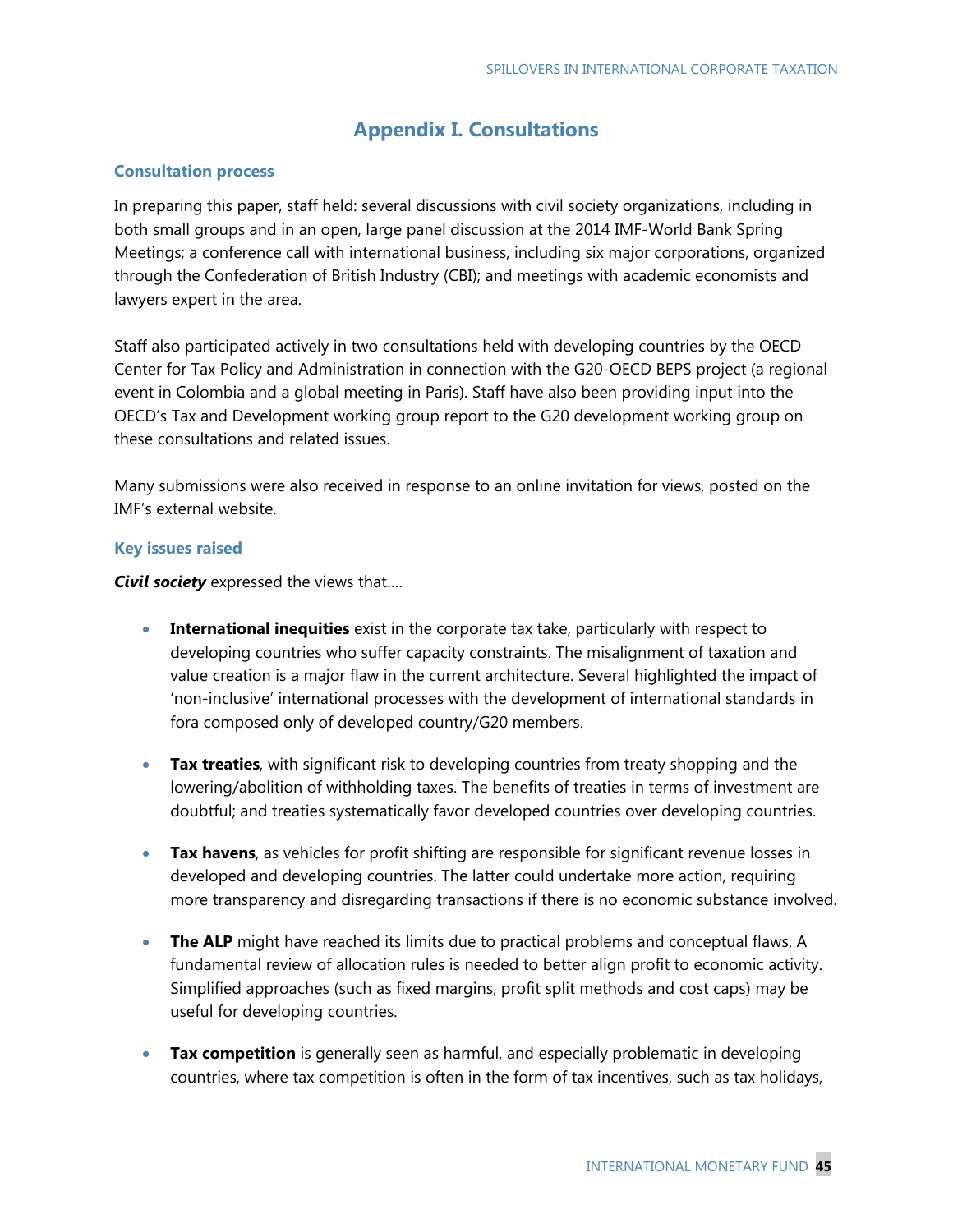which have doubtful benefits for these countries. Such tax competition raises coordination issues that go beyond simple tax avoidance.

… and proposed steps in the following directions:

- **Systematic analysis of spillovers** to help identify the need for and the appropriate type of policy action, and to ensure coherence in policy responses.
- **Limitation of interest deductions** in broader more effective ways.
- **Better data**, to understand the quantitative importance of spillovers.
- **Further research** in areas such as (i) unitary taxation with formula apportionment (which some saw as a logical response to globalization, with smaller risk of spillovers and a fairer distribution of tax revenue); (ii) a multilateral treaty approach; (iii) global harmonization of accounting standards. Some comments went beyond calling for more research, to urge action in these directions.
- **Greater transparency** to better identify profit shifting risk and take proper actions. Many called for (publicly disclosed) country-by-country reporting by MNEs; others emphasized automatic exchange of information between tax authorities—although limitations on potential use and capacity constraints are important in this regard, especially for developing countries.

### *Business* made the points that:

- **There is risk of conflict over tax take**, with new rules potentially allowing for extensive interpretation by individual tax authorities that could end up in a battle between (advanced) countries in claiming part of the tax base. It could lead to double taxation, increased tax uncertainty and rising litigation.
- **Country-by-country reporting** could significantly raise the compliance burden for MNEs.
- **Unitary taxation** with formula apportionment has little merit in an international context, as agreement on the formula will be virtually impossible.
- **Residual profit split** runs the risk of increased uncertainty, as two governments negotiate about the tax take.
- **Tax incentives** are not a major factor in the location choice of businesses; and discretionary incentives can also deter investment by creating uncertainty.
- **Digital economy** transactions should be subject to common rules and laws based on the same principles as applied elsewhere, not subject to special treatment.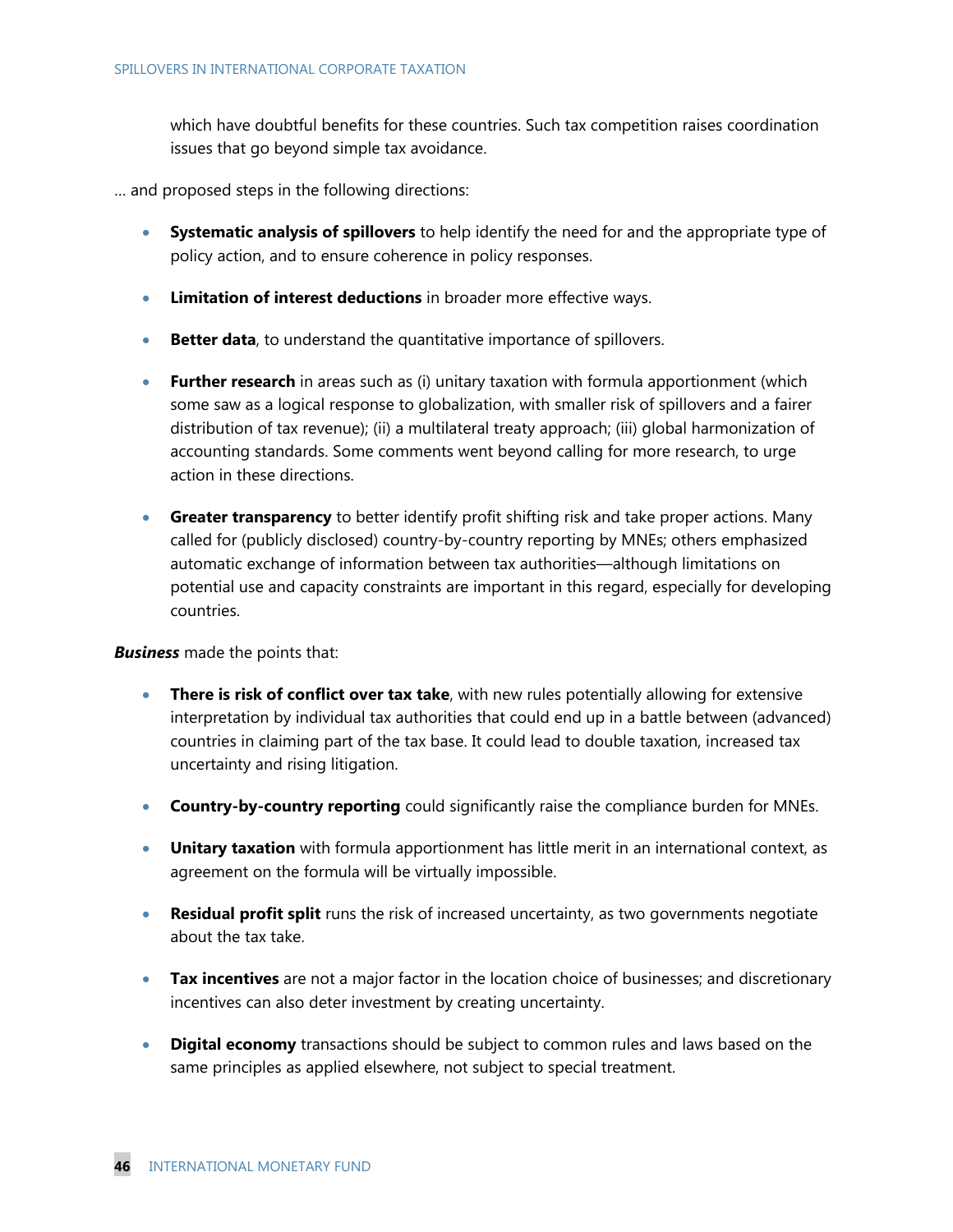### *Developing country representatives* drew attention to:

- **The difficulties they have had in tackling specific cases of tax planning.**
- **Particular areas of difficulty**, including among others, the extensive use of service charges by headquarters, under differing names; and the assignment of low value-added functions to subsidiaries, with no relation to the overall operation of the MNE.
- **A need to revise the allocation of taxing rights across countries**, not just tackling avoidance, which was seen by some as much-needed.
- **The harm that developing countries suffer from tax competition**, including especially through the proliferation of incentives.

### *Individual submissions* raised many points, including:

- **The development of multi-lateral tax treaties** will be necessary in the medium to longer term.
- **Tax competition is a major problem**, including among developing countries.
- **Strengthened CFC regimes, restrictions on interest deductibility, and increased and invigorated withholding taxes would** *in combination* help greatly in reducing tax avoidance and base erosion.
- **The arm's length method** must be adjusted to give less deference to contractual arrangements.
- **Formulary apportionment** would offer a reasonable way forward, but will be feasible only after considerable policy and administrative design work over a period of years. The IMF should participate in such work.
- **Public distrust and current negative views of the tax architecture** are at root based in a belief that the existing system does not fairly split the tax base across countries—this goes beyond solely tax avoidance, the correction of which may well leave this fundamental issue unresolved. Technology has contributed to a shift, under the existing system, of the allocation of taxing rights.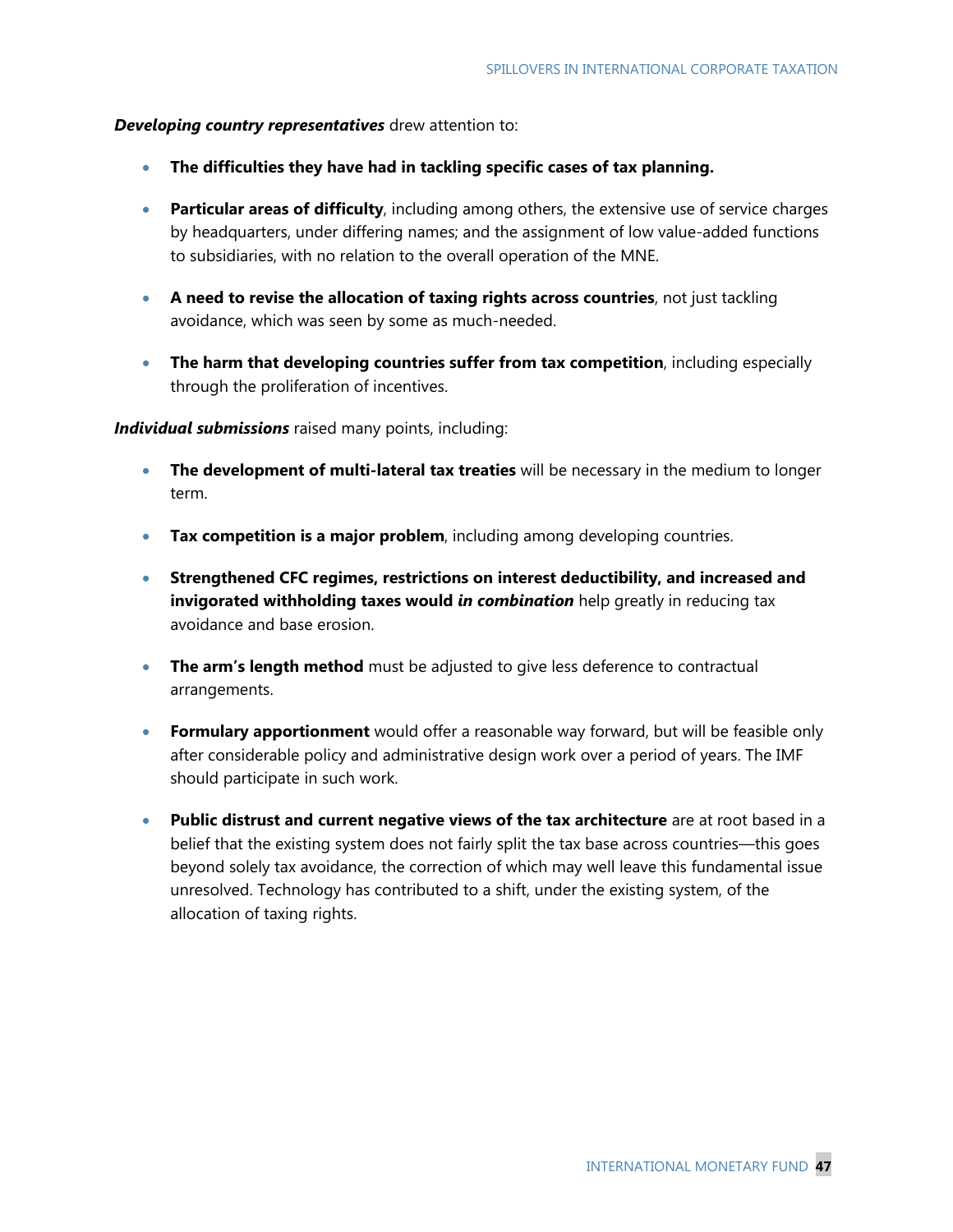## **Appendix II. Taxation and the 'Digital Economy'**

Many now prefer to use the phrase 'the digitization of the economy,' rather than 'the digital economy,' as it is increasingly recognized that the tax issues raised by the growing business use of the internet should be addressed not as specific to sectors in which the internet is integral to delivery of a service (such as the social media) but as generic to much of business activity. A collision of new business models coupled with an increasing proportion of value added arising from intangible assets, such as various forms of intellectual property, with old international rules designed to rely for the basis for taxation on some form of physical presence has created substantial gaps in the taxing model for not only major international technology players, but also for other businesses that are less wholly 'digital' in nature.

Until quite recently, most informed opinion viewed the problems created by 'digitization' as most important for indirect (that is, consumption) taxation. For example, an OECD Technical Advisory Group as recently as 10 years ago took the view that existing income tax concepts seemed sufficient to ensure tax neutral treatment across e-commerce and physical transactions.<sup>110</sup> And in the late 1990's the problems of applying consumption taxation were seen, in effect as 'urgent but not fundamental,' while the problems of corporate income taxation were seen as 'fundamental but not urgent.' The problems of digitization have since then been more fully addressed for consumption taxation. These 'e-commerce' indirect tax issues have long been the subject of work within the relevant OECD Committee on Fiscal Affairs working group on VAT, for example, and are now in the process of further study there, and in the European Commission. However, issues of corporate income taxation—which are indeed quite fundamental—have now become urgent.<sup>111</sup> These are both more complex and more controversial.

#### **Indirect Taxation issues**

The most straightforward problem is applying sales tax or VAT in the case of on-line ordering of physical goods for final consumption. Since consumption taxes are normally imposed by the jurisdiction where the goods and services are consumed (on the 'destination basis'), the issue is to develop a workable system to charge VAT with regard to such sales.<sup>112</sup> The original 'e-commerce' concern in this context arose as a result of the increased quantity of direct imports by final consumers, resulting in a practical, though not a conceptual, problem of collecting the VAT. $^{113}$ 

-

(continued)

 $110$  OECD (2005).

 $111$  The BEPS project intends to address both direct and indirect tax aspects of the digital economy (under Action 1). In parallel, the European Commission is also studying these problems, as they relate to transactions within the Union: an EC Expert Group is expected to report back to the Commission in the first half of 2014. Finally, some countries are undertaking their own studies, and in some cases (in France, for instance) proposing unilateral actions on the topic.

 $112$  In the U.S., problems regarding state sales taxes on 'distance selling' are gradually being addressed, it having been determined some years ago that it would be constitutional for states to impose their sales taxes on such sales delivered into their jurisdictions.

<sup>&</sup>lt;sup>113</sup> Recent unilateral attempts to deal with physical 'distance selling' include, for example: Russia's reported plan to impose a 30 percent customs duty on imports in excess of about USD 200 and restrictions on the number of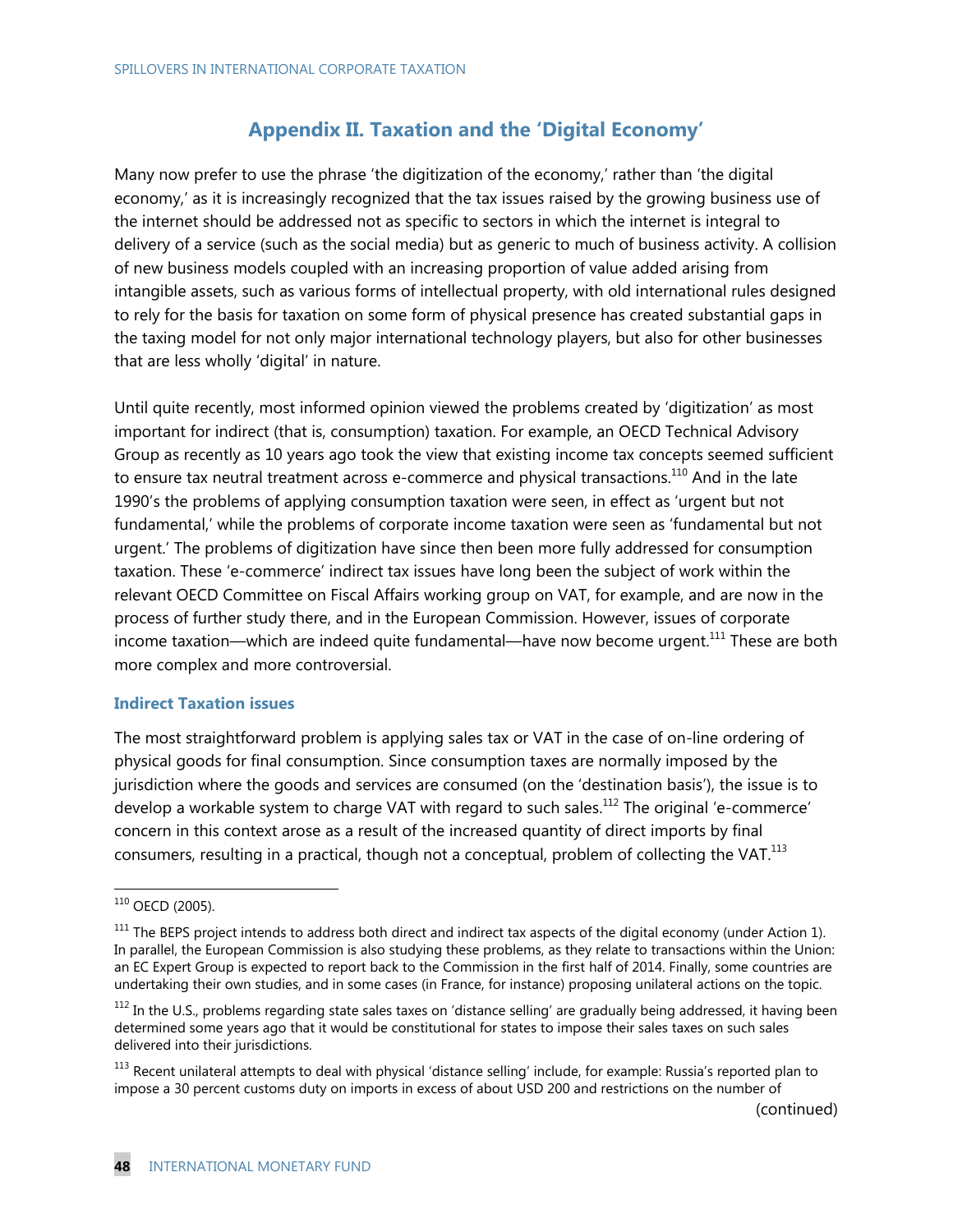The place of taxation for VAT is typically defined as the 'place of supply.' With regard to nonphysical—digital, virtual, or electronic—products that are purchased from sellers abroad, such as movie downloads, the place of supply may be less obvious than for goods but must be defined. New EU rules that are to come into effect on January 1, 2015, explicitly treat the place of supply for all purchased electronic services as being in the country where the customer is located—logical where the basis for taxation is 'destination,' the place where the consumer consumes.<sup>114</sup> Again, this is relatively straightforward conceptually, and the issue is one of administration and enforcement.<sup>115</sup> Unlike the issues in regard to CIT, the core issue is practical, not conceptual.

### **Direct Taxation Issues**

-

The issues posed by 'digitization' for direct taxation are much thornier conceptually, as well as posing practical issues—and have now risen to the fore in the international debate. Fundamentally, the questions relate to the issue of locating the 'source' of corporate profits.

There are various problems. First is the location of 'intangible' factors of production. Many modern products within the 'digital' economy tend to rely more heavily than those of a century ago on intellectual property as important contributors to their value. One aspect of tax planning revolves around strategically 'locating' these assets in low tax jurisdictions, and assigning as much value to them as possible in the production process, through the payment of high service fees, royalties, and the like from the actual place where production is occurring to the place where the asset is deemed to 'be.'<sup>116</sup>

A second problem arises because 'sales' alone do not in the standard architecture give rise to a basis for corporate income taxation in a jurisdiction. The problem is now sometimes re-framed as needing to determine where an enterprise has 'economic presence,' but not a physical or traditional tax presence—using the rationale that in some businesses, there is (relatively) little in the way of physical assets anywhere that are contributing to the formation of value and profits. Advances in technology more generally facilitate the carrying on of economic activity with little or no need for employees to be present.<sup>117</sup> There is a strong sense, for example, that providers of search engines or online movies are 'doing business' or somehow 'present' in a country where large numbers of

packages that could be imported, in an effort to protect domestic retailers; and Argentina's recent restrictions on online shopping on foreign internet sites (an attempt to protect foreign currency reserves)—though these were reportedly not directly motivated by VAT concerns.

<sup>&</sup>lt;sup>114</sup> Although in many non-OECD/EU countries, this issue will not yet have been explicitly addressed.

<sup>&</sup>lt;sup>115</sup> This is easier for business to business sales, where both parties are registered VAT taxpayers, than for business to final consumer sales.

 $116$  This can be an example of abusive transfer pricing—over-valuing the contributions that such 'intangibles' make to the final value of the product in question.

 $117$  This is sometimes called 'scale without mass.' See, for detailed discussion of the digitization of business and related tax problems, OECD (2014d).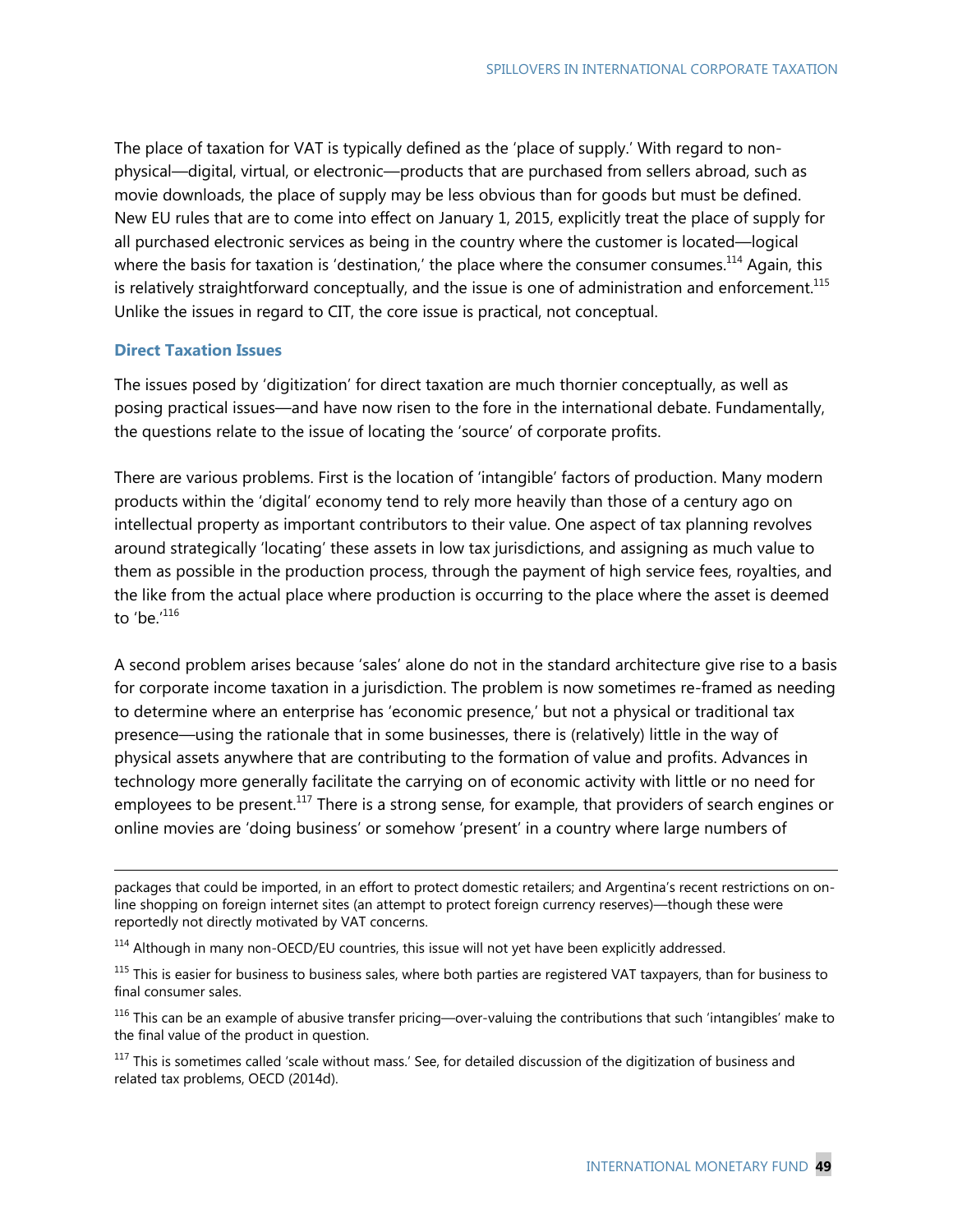#### SPILLOVERS IN INTERNATIONAL CORPORATE TAXATION

people are using their products, even if there are no hardware or employees there—but the existing tax system does not capture this sense.<sup>118</sup> In essence, the question becomes whether the traditional approach to identifying the source of profits should be altered, to move further toward, in these instances, the location of the customer base. This is partly due to the difficulty in determining the 'real location' of production activity where that activity is much less reliant upon bricks, mortar, and large numbers of production workers. If it were to be agreed that in such a case the country in question 'should' be able to capture a portion of the company's tax base, the question then arises, what rules would need to be changed to permit this?<sup>119</sup> An approach under discussion, for example, is the notion—relying on the existing tax architecture but extending it—of creating a 'virtual permanent establishment' in the country where consumers of digital services are located, or, less radically, to lower the threshold regarding what sorts of activities (such as preliminary or preparatory actions) will give rise to a PE.<sup>120</sup> In any event, there is now wide agreement that rules should apply to all enterprises, irrespective of their degree of digitalization. To the extent this results in sales themselves creating a presence that could trigger a CIT liability, the change in the current international tax architecture would be profound. $121$ 

 $118$  Early attempts to deal with this question tended to rely on the location of hardware—asking where the servers were. But this is itself already an anachronism.

 $119$  A further question, not addressed here, would then be whether such rules can be enforced.

 $120$  OECD (2014d).

 $121$  A special case that has received much attention is that in which consumers do not pay for the product, but their participation is in some way what gives the enterprise its value. The question arises whether, for example, French 'clickers' (internet searchers using a search engine, without paying for the privilege), by providing information on themselves, give rise to some of the value inherent in the enterprise—and if so, how to measure that. If the answer is deemed to be yes, should some of the corporate tax base therefore be allocated to France (the 'source' country), and if so, how? VAT issues also arise: arguably, the VAT corresponding to the value of the service provided by the search engine provider could properly be deemed offset by the VAT that should be payable on the provision by 'clickers' of valuable information about themselves.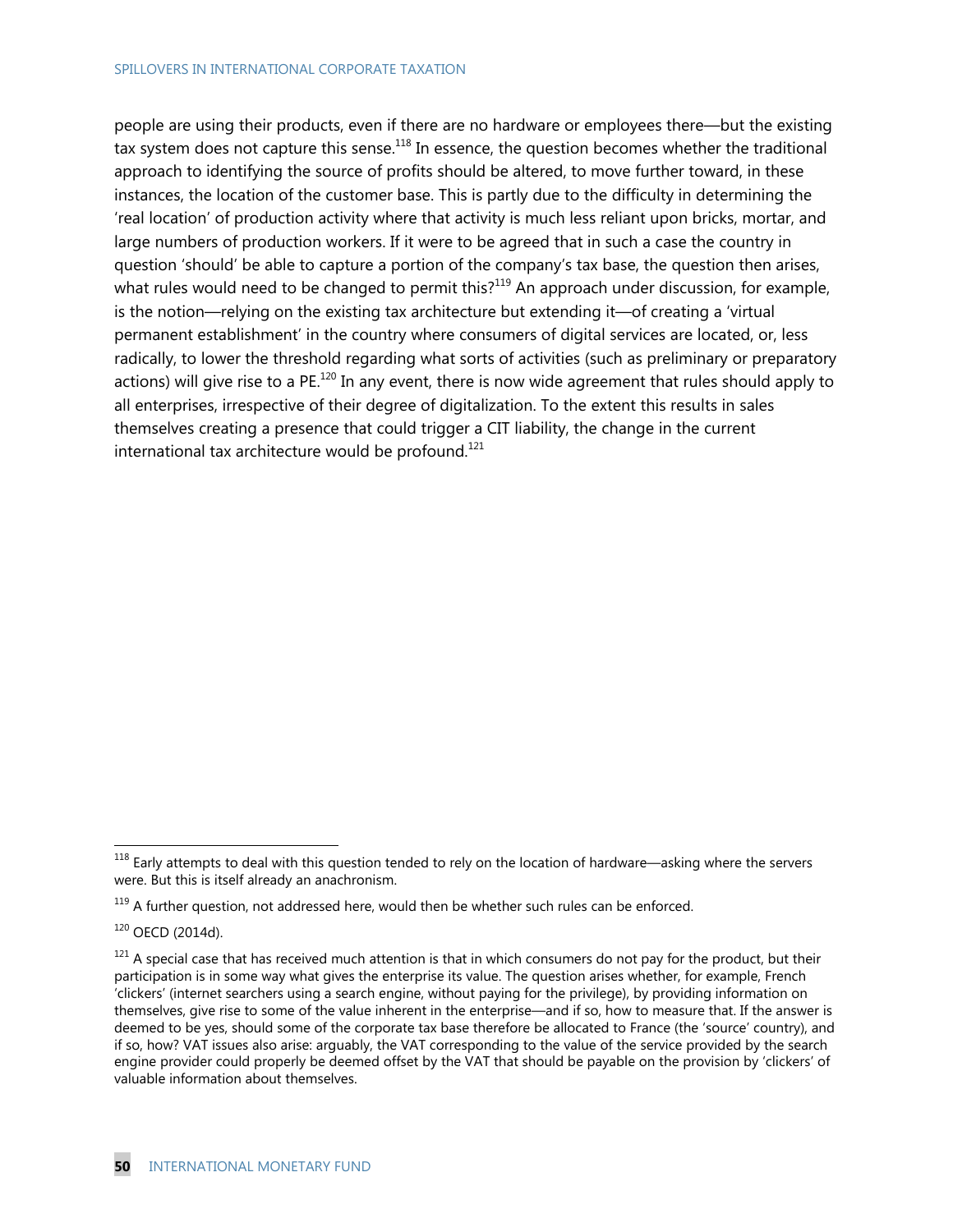## **Appendix III. Estimating Spillovers from International Corporate Taxation**

This appendix elaborates on the empirical analysis of spillovers reported in the text.

#### **Empirical Strategy**

Base spillovers are explored by estimating equations of the form

$$
B_{it} = \delta B_{it-1} + \beta \tau_{it} + \gamma W_{-i} \tau_{-it} + \zeta' X_{it} + \alpha_i + \mu_t + \varepsilon_{it} \quad , \tag{1}
$$

where  $B_i$  denotes the CIT base in country  $i = 1, \ldots, N$  at time  $t = 1, \ldots, L$ ,  $\tau_{it}$  is the domestic CIT rate in percent, and  $W_{-i}\tau_{-i}$  indicates some weighted average  $\sum_{j\neq i}^{N}\omega_j\tau_{jt}$  of the statutory tax rates in countries  $j \neq i$  (with  $\sum_{k=1}^{N} \omega_j = 1$ ),  $\bm{X}_i$  is a vector of controls, and country and time-specific effects are also included. The lagged dependent variable allows for sluggish response in the tax base to changes in tax rates.

The coefficient  $\beta$  in (1) represents the short run marginal impact of a country's own CIT rate on its CIT base, with the long run impact given by  $\theta(\beta) \equiv \beta/(1 - \delta)$ ; both are expected to be negative. The focus here, however, is on base spillover effects from tax rates set by others. This is captured by the coefficient  $\gamma$  for the short run, and by

$$
\theta(\gamma) \equiv \frac{\gamma}{1 - \delta} \tag{2}
$$

for the long run, with both expected to be positive: higher tax rates abroad would be expected to increase the tax base at home. As discussed in the text, such effects can operate by two channels: through tax effects on real investment decisions, and on profit shifting. These imply different structures for the appropriate weighting matrix in (1), which in turn provides a crude but potentially instructive way to assess the importance of each channel.

To see this, suppose first that only real decisions can respond to tax considerations. With capital mobile across borders, after-tax rates of return will be equalized in equilibrium, since otherwise investors will have an incentive to reallocate assets to wherever the after-tax return is higher. This implies that the before-tax rate of return will be higher in countries with higher tax rates, which, assuming decreasing returns to capital, means a lower capital stock than would otherwise be the case. Standard models then imply that how much capital will flow between countries in response to a change in the foreign tax rate—the magnitude of the spillover term in (1)—will depend on such factors as their relative population sizes and quality of their technologies: $^{122}$  Intuitively, real investment in a large advanced economy is likely to be much more sensitive to the tax policies of other advanced economies than to those of small or poor low-income countries. As a simple way of

 $122$  This follows, for instance, from equation (3) of Keen and Konrad (2013).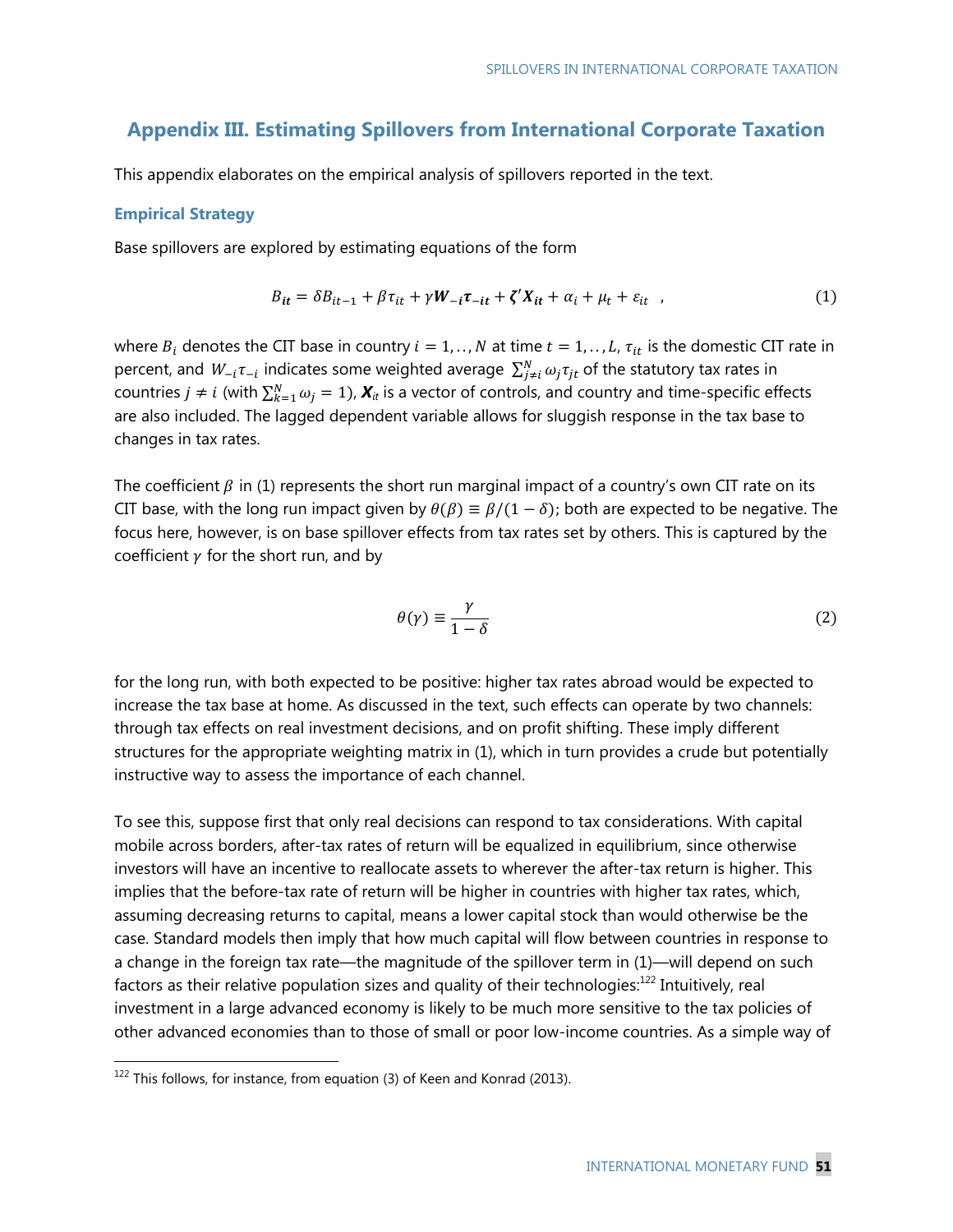capturing these considerations, we explore using as weights  $\omega_i$  in (1) each country's share of global GDP.

Spillovers through profit shifting are different. The benefit of shifting a dollar of taxable profit between countries is simply the tax saving from doing so, measured by the absolute difference in their statutory tax rates: the tax base of an advanced economy could indeed then be strongly affected by the rate set by a small, low-tax jurisdiction. More formally, theory suggests that base effects are driven by statutory tax rates in other countries weighted not by size or income but by the ease with which profits can be shifted in or out of them (reflecting other aspects of tax rules or the degree of their enforcement). To explore this possibility, we consider two other possible weighting schemes in (1): an unweighted average of statutory rates in all other countries, and a weighted average only across those jurisdictions included in a commonly-used list of 'tax havens.'

To explore strategic spillovers—the response of country *i*'s tax rate to the tax rates set by other countries—we estimate (following Devereux and others, 2008):

$$
\tau_{it} = bW_{-i}\tau_{-it} + \zeta'X_{it} + a_i + c_t + \epsilon_{it} \,. \tag{3}
$$

The same reasoning as above points to the use of the same three sets of weights: by GDP, unweighted over all countries, and unweighted across only 'havens.'

This empirical strategy has significant limitations, largely reflecting the availability of data. Crossborder real investment decisions, for instance, are likely to be driven not by the statutory rate of CIT alone but by an average effective tax rate (AETR) that also reflects depreciation and other allowances<sup>123</sup>—data on which, however, are not available for as long a period or, more particularly, for the developing countries that, for present purposes, it is important to include in the exercise. There is some comfort, however, in the strong correlation between AETRs and statutory rates, and the use of instruments below should help address the implied problem of measurement error. A further difficulty is that the attractions of tax 'havens' do not solely, or even mainly, derive from low statutory CIT rates, but from special regimes and arrangements on which data are again unavailable.<sup>124</sup> The identification of haven effects thus depends on a plausible but untested correlation between movements in their rates and special regimes. The results, for these reasons, can be no more than indicative.

<sup>&</sup>lt;sup>123</sup> Devereux and Griffith (1998).

 $124$  Their average CIT rate is around 17 percent, compared to 28 percent for the full sample. A low rate, however, is common among smaller countries. Using our sample to regress the CIT rate on country size (which in itself enters with a significant positive coefficient—as models of tax competition would predict) and tax haven status (and using other control variables of our analysis here), we find that tax-havens have, on average, a higher CIT rate than otherwise similar countries (with a coefficient of 1.2 and highly significant). Hence, tax havens indeed seem to rely on other incentives to attract tax bases than a low CIT rate.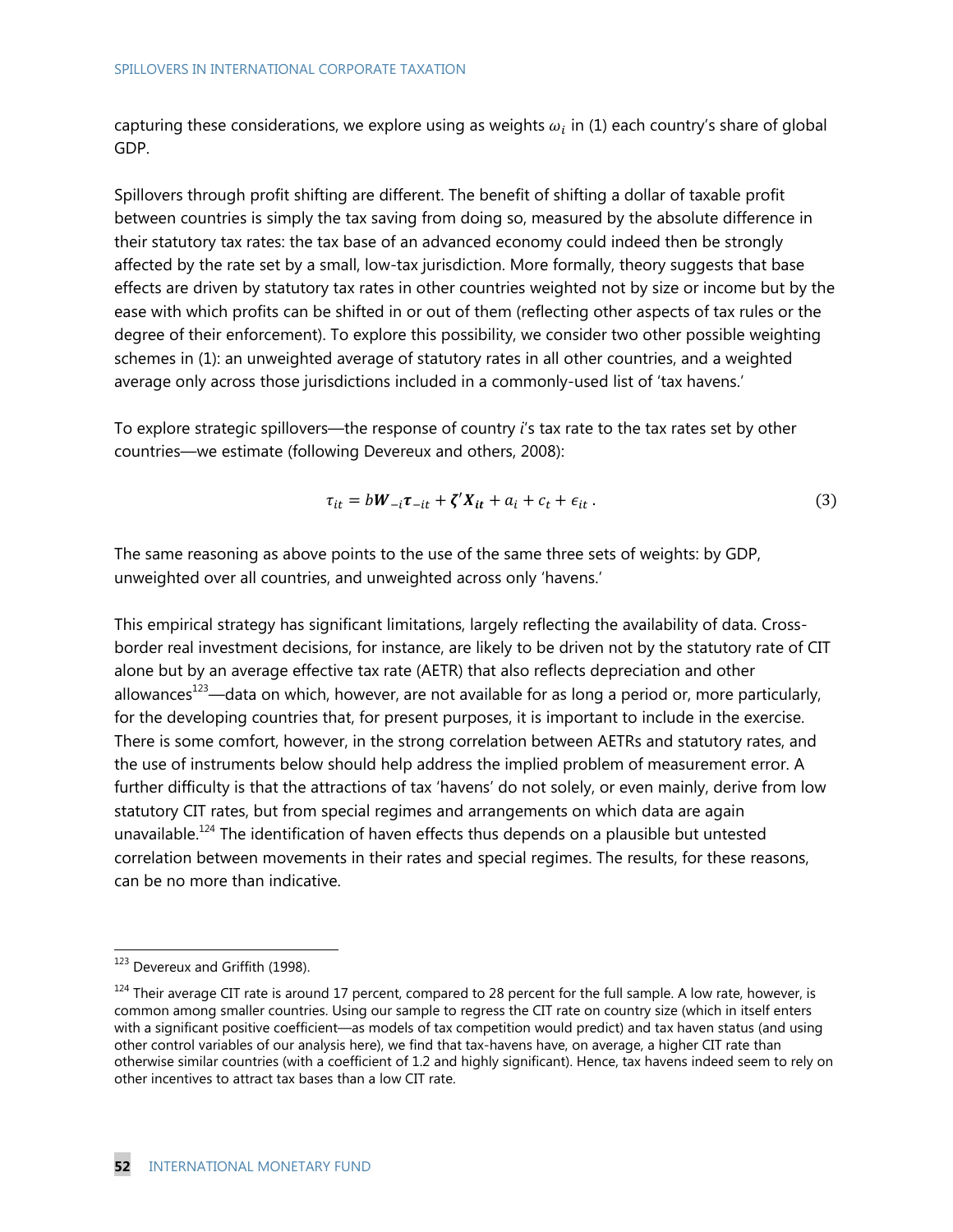#### **Data**

The sample is an unbalanced panel comprising 173 countries for the period 1980-2013. The data are taken from the IMF's Fiscal Affairs Department tax and revenue database. The country coverage of CIT rates is full, though unbalanced in the time dimension. To approximate the CIT base in percent of GDP, we divide the ratio of CIT revenue to GDP by the standard CIT rate; this is referred to as the 'implicit' corporate tax base. Unavailability of CIT revenue means, however, that this can be done for only 121 countries. The total number of observations on CIT rates (relevant for estimating strategic spillover effects) is 3,037, while for the CIT base (for base spillovers) it is 2,161. Resource-rich countries, whose CIT base will likely have distinct drivers and reflect a variety of design choices (including the use of state owned enterprises, whose profits are akin to CIT revenue, and of distinct rent-based taxes) are excluded. The countries in the sample (and those classified as 'havens'), classified by income group, are listed in Appendix Table 4; full descriptive statistics are in Appendix Table 5.

As controls, we include in both estimating equations (1) and (3) variables that have been commonly used in modeling tax revenues and rates:<sup>125</sup> the log of GDP per capita, the share of agriculture in value-added, trade openness (the sum of non resource exports plus imports, expressed relative to GDP), inflation, and oil rents. Estimation is by system-GMM (Blundell and Bond, 1998) to address endogeneity of both the lagged dependent variable and possibly  $\pmb{\tau}_{-it}$ .  $^{126}$ 

## **Estimation Results**

-

Appendix Table 1 reports the results of estimating equation (1), using in turn the three different weighting matrices discussed above: column (1) uses GDP-weighted rates; column (2) the simple average; and column (3) the simple average over tax havens. The diagnostics are satisfactory, with the Arellano and Bond (1991) test for first- and second-order serial correlation (M1 and M2) suggesting that, consistent with the underlying assumptions, the former is present and the latter is not; the Hansen statistics suggest that instrument proliferation is not a major concern.<sup>127</sup>

The impact of country *i*'s CIT rate on its own CIT base is significant and large. The short-run marginal coefficient of 0.17 in column (1), for instance, means that a 1 percentage-point increase in a country's CIT rate will reduce its CIT base by 0.17 percent of GDP; and the long run effect *θ(β)*  suggests an ultimate reduction of around 0.56 percent of GDP. The own-effects for the other weighting schemes, in columns (2) and (3), are smaller but remain statistically significant.

<sup>&</sup>lt;sup>125</sup> For a review of the literature see, for example, Benedek and others (2014) and Crivelli and Gupta (2014).

<sup>&</sup>lt;sup>126</sup> Fixed effects estimates for equation (1) are similar; a Hausman test favors fixed- over random-effects. Excluding time effects does not alter the qualitative results.

 $127$  The same is true of all results, except for uncomfortably high Hansens in Appendix Table 2.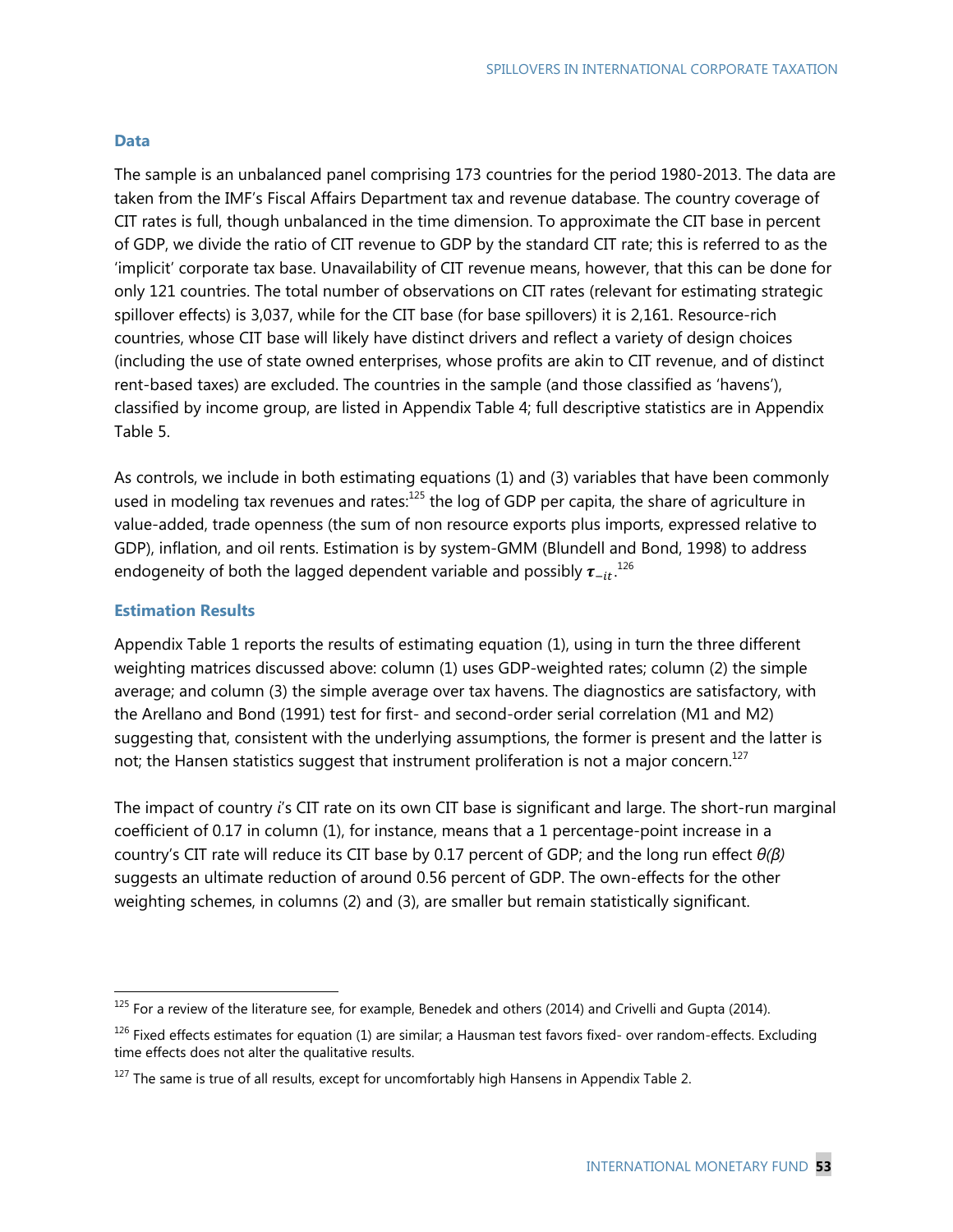#### SPILLOVERS IN INTERNATIONAL CORPORATE TAXATION

The main interest here, however, is with the spillover effects,  $\gamma$  and  $\theta(\gamma)$ . Column (1) shows a large and significant positive coefficient for the weighted average foreign tax rate, interpreted here as relating to spillovers through real capital flows: a one percentage-point reduction in the GDPweighted world average CIT rate (excluding its own rate) reduces the typical country's CIT base in the short run by 0.3 percent of GDP. This effect becomes much smaller and less significant in column (2) where foreign tax rates are not weighted by size. In column (3), however, where only statutory rates in 'havens' are included, the spillover is again 0.3, as when using the GDP-weights—and more strongly significant. The long-run spillover of the tax base is between 0.56 and 1.12 percent of GDP, with the higher figure again corresponding to both GDP- and haven-weighted rates, and more significant for the latter. These are potentially quite large effects, as viewed for instance as a share of total tax revenue. What is striking too is that both real and profit-shifting effects seem to be significant, and with a distinct haven effect emerging despite the imperfections, as noted above, with which the distinctive features of havens are captured in the data.

Appendix Table 2 explores whether spillovers vary systematically across countries at different income levels, reporting separate estimates of equation (1), using the haven weights, for: OECD countries (column (1)), non-OECD countries (column (2)), and low and middle-income countries<sup>128</sup>— (column (3)). The coefficient for the OECD sample is much smaller, and less significant, than that in Appendix Table 1: the long-run marginal impact, for instance, is now 0.27 rather than 1.1. Moreover, the estimated spillovers are substantially larger for the non-OECD and lower income groups (especially the latter) than for OECD countries.

The last column of Appendix Table 2 explores possible changes in spillover effects over time (again for the haven-weighted case) by interacting with the spillover term a dummy variable that takes the value zero for 1980-1995 and unity for 1996-2013. The results suggest that while the own-rate effect has not increased over time, spillovers have. Indeed, spillovers from havens are significant only in the latter period.

Results on strategic spillovers—countries' responses to the tax rates set elsewhere—are in Appendix Table 3. These point to strategic complementarity in tax-setting: that is, countries respond to tax rate reductions elsewhere by cutting their own tax rate. A one point CIT rate reduction in all other countries, for instance, induces a 0.5 point rate cut, with a slightly larger response to rates in 'haven' countries. The coefficient of the GDP-weighted average is both larger and more significant, however, indicating that larger countries' tax policies have a stronger effect in driving policies elsewhere.

<sup>&</sup>lt;sup>128</sup> Using the World Bank definition.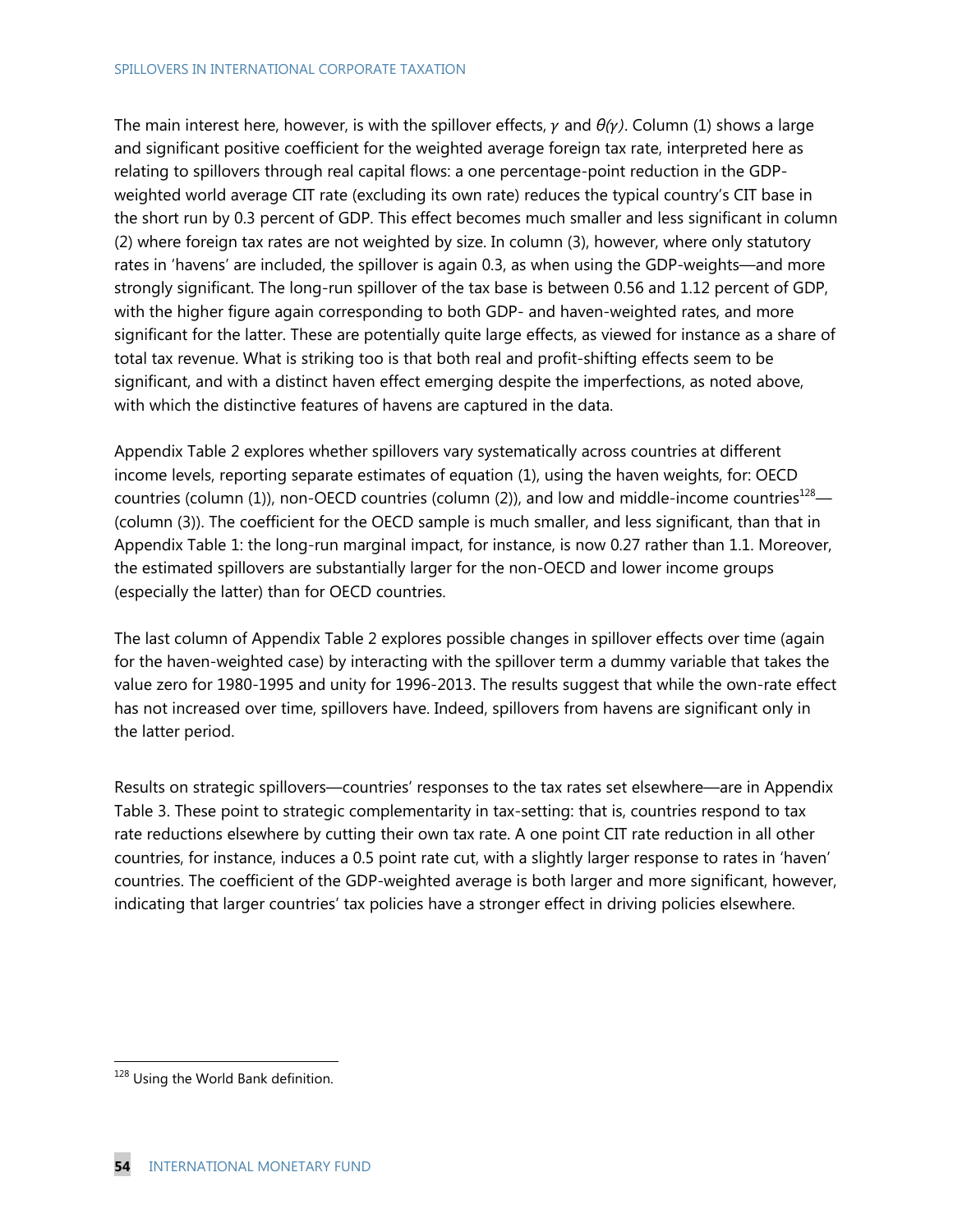|                                 | (1)          | (2)          | (3)         |
|---------------------------------|--------------|--------------|-------------|
|                                 |              |              |             |
| CIT Base, lagged                | 0.7075***    | 0.7828***    | 0.7337***   |
|                                 | (0.1452)     | (0.1084)     | (0.0908)    |
| $CIT$ rate $i$                  | $-0.1747***$ | $-0.1494***$ | $-0.0839**$ |
|                                 | (0.0552)     | (0.0514)     | (0.0439)    |
| CIT rate j, weighted GDP        | $0.3211**$   |              |             |
|                                 | (0.1693)     |              |             |
| CIT rate $j$ , simple average   |              | $0.1220*$    |             |
|                                 |              | (0.0725)     |             |
| CIT rate j, weighted tax havens |              |              | 0.2973***   |
|                                 |              |              | (0.0971)    |
| Agriculture share               | $-0.2538$    | 0.2197       | 0.0298      |
|                                 | (0.2120)     | (0.1847)     | (0.1262)    |
| GDP Per Capita (log)            | $-3.6608$    | 1.5651       | 2.4947      |
|                                 | (2.3170)     | (1.6938)     | (1.8162)    |
| <b>Trade Openness</b>           | 0.0665***    | $0.0353*$    | 0.0090      |
|                                 | (0.0248)     | (0.0211)     | (0.0139)    |
| Inflation                       | 0.0001       | $-0.0010$    | 0.0005      |
|                                 | (0.0005)     | (0.0009)     | (0.0009)    |
| $\theta(\beta)$                 | $-0.5976*$   | $-0.6881***$ | $-0.3154**$ |
|                                 | (0.3472)     | (0.2641)     | (0.1396)    |
| $\theta(Y)$                     | $1.0981*$    | $0.5622*$    | $1.116**$   |
|                                 | (0.9341)     | (0.3441)     | (0.5146)    |
| M1 (p value)                    | 0.000        | 0.003        | 0.000       |
| M2 (p value)                    | 0.303        | 0.593        | 0.860       |
| Over-identification             |              |              |             |
| Hansen (p value)                | 0.710        | 0.620        | 0.272       |
| Observations                    | 1547         | 1580         | 1570        |
| Number of instruments           | 73           | 73           | 73          |
| Number of countries             | 102          | 103          | 103         |

#### **Appendix Table 1. Base Spillovers with Alternative Weighting Matrices 1/**

Note: Dependent variable is CIT base. Full set of year dummies and control variables in all regressions. Robust standard errors, in parentheses; \*\*\*, \*\*,\* indicate significance at 1,5, 10 percent.

1/ One step, robust, system GMM with instruments based on first lag of differences in the CIT tax base (collapsed to avoid proliferation in the number of instruments) in levels equation, and second lags of their levels in the differenced equation.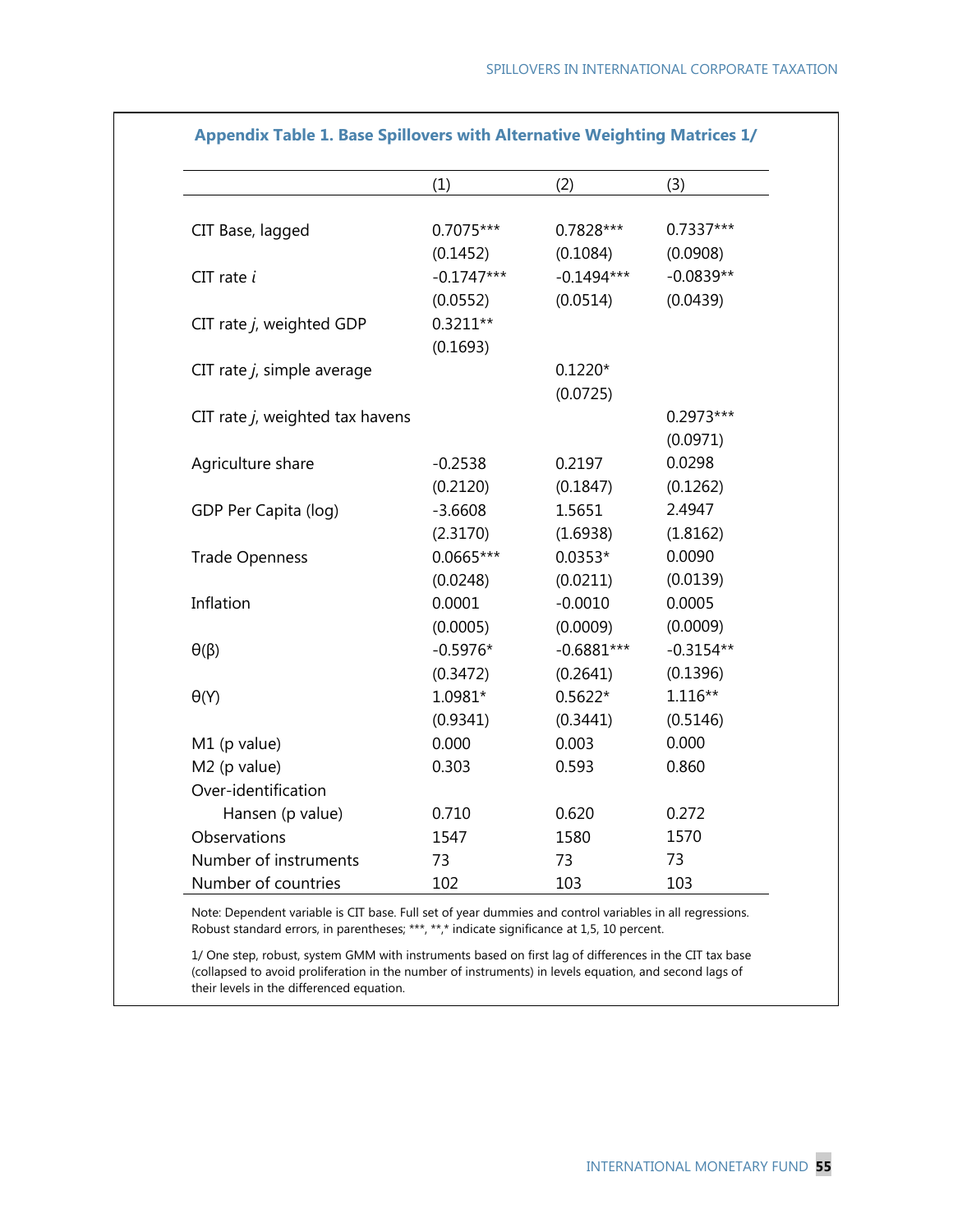|                                                   | <b>OECD</b> | Non-OECD     | Low and<br>Middle<br>Income | Pre- versus<br>post 1996<br>period |
|---------------------------------------------------|-------------|--------------|-----------------------------|------------------------------------|
|                                                   | $0.6041***$ | $0.5269***$  | $0.4037***$                 | 0.7686***                          |
| CIT Base, lagged                                  |             |              |                             |                                    |
|                                                   | (0.1164)    | (0.0805)     | (0.1415)                    | (0.0819)                           |
| $CIT$ rate $i$                                    | $-0.0747*$  | $-0.1918***$ | $-0.2348***$                | $-0.0481*$                         |
|                                                   | (0.0421)    | (0.0647)     | (0.0844)                    | (0.0307)                           |
| CIT rate $i \times$ Dummy                         |             |              |                             | $-0.0495$                          |
| $(1996 - 2013)$                                   |             |              |                             |                                    |
|                                                   |             |              |                             | (0.0506)                           |
| CIT rate $j$ , weighted tax<br>havens             | $0.1051*$   | $0.2364**$   | $0.5520**$                  | 0.0027                             |
|                                                   | (0.0620)    | (0.1374)     | (0.2857)                    | (0.1164)                           |
| CIT rate j, weighted tax<br>havens x Dummy (1996- |             |              |                             |                                    |
| 2013)                                             |             |              |                             | $0.2163**$                         |
|                                                   |             |              |                             | (0.1047)                           |
| $\theta(\beta)$                                   | $-0.1888**$ | $-0.4056***$ | $-0.3938***$                | $-0.4226**$                        |
|                                                   | (0.0935)    | (0.1140)     | (0.0990)                    | (0.2220)                           |
| $\theta(Y)$                                       | $0.2657*$   | 0.4998*      | $0.9258**$                  | $0.9236**$                         |
|                                                   | (0.1689)    | (0.3140)     | (0.4966)                    | (0.4125)                           |
| M1 (p value)                                      | 0.001       | 0.001        | 0.004                       | 0.000                              |
| M2 (p value)                                      | 0.585       | 0.770        | 0.333                       | 0.727                              |
| Over-identification                               |             |              |                             |                                    |
| Hansen p value                                    | 1.0         | 0.96         | 0.121                       | 0.578                              |
| Sargan p value                                    | 0.11        | 0.13         |                             |                                    |
| Observations                                      | 641         | 932          | 1118                        | 1626                               |
| Number of instruments                             | 61          | 76           | 57                          | 100                                |
| Number of countries                               | 28          | 73           | 83                          | 102                                |

Note: Dependent variable is CIT base. Full set of year dummies and control variables in all regressions. Robust standard errors in parentheses; \*\*\*, \*\*,\* indicate significance at 1,5, 10 percent.

1/ One step, robust system GMM with instruments based on first lag of differences in the CIT tax base (collapsed to avoid proliferation in the number of instruments) in levels equation, and second lags of their levels in the differenced equation.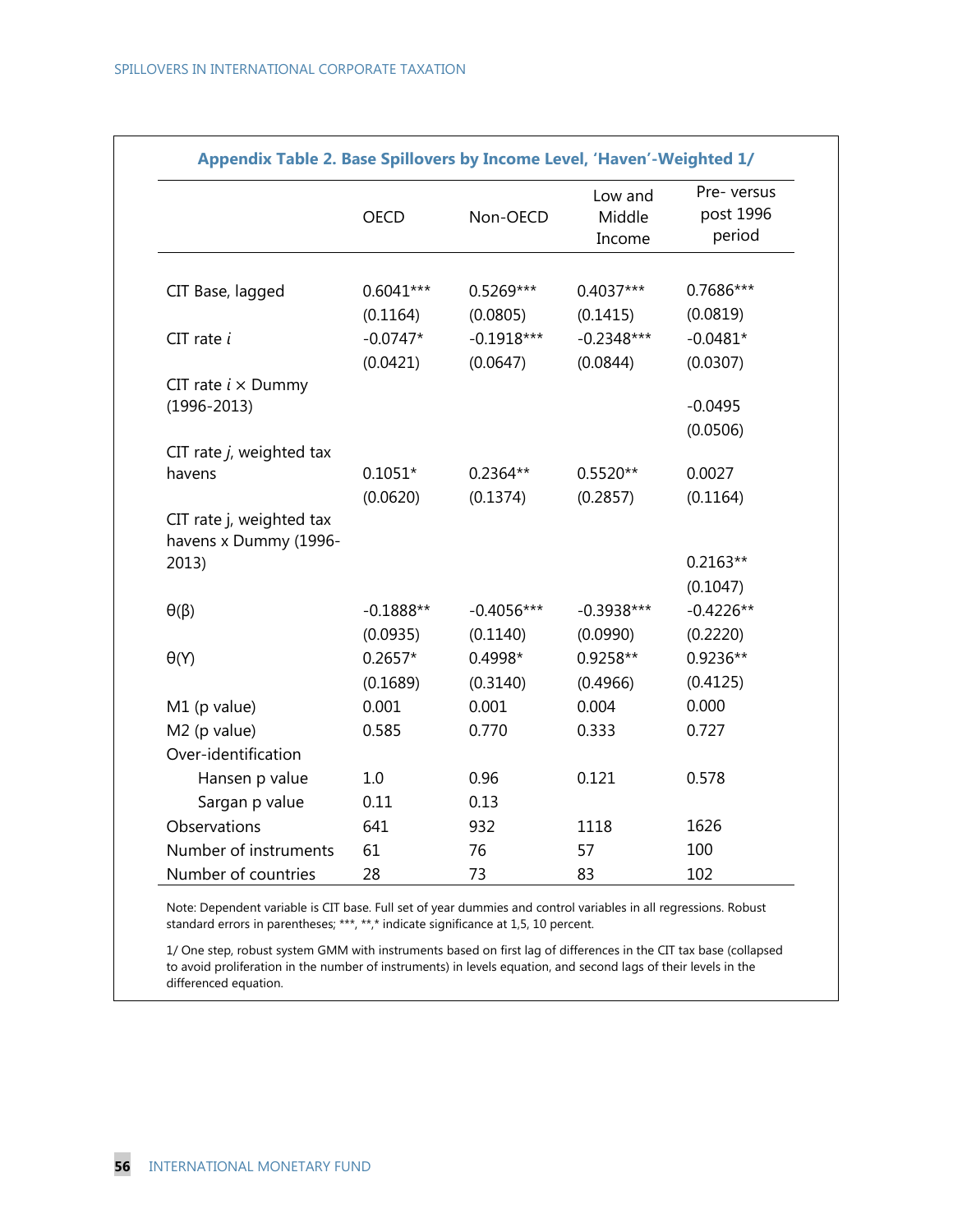|                                 | (1)       | (2)        | (3)        |
|---------------------------------|-----------|------------|------------|
| CIT rate j, weighted GDP        | 1.2908*** |            |            |
|                                 | (0.5406)  |            |            |
| CIT rate $j$ , simple average   |           | $0.4649**$ |            |
|                                 |           | (0.2197)   |            |
| CIT rate j, weighted tax havens |           |            | $0.6725**$ |
|                                 |           |            | (0.4036)   |
| M1 (p value)                    | 0.020     | 0.104      | 0.006      |
| M2 (p value)                    | 0.469     | 0.472      | 0.227      |
| Over-identification             |           |            |            |
| Hansen p value                  | 0.650     | 0.189      | 0.115      |
| Observations                    | 2401      | 2203       | 2203       |
| Number of instruments           | 44        | 45         | 44         |
| Number of countries             | 136       | 129        | 129        |

Note: Dependent variable is statutory CIT rate. Full set of year dummies and control variables in all regressions. Robust standard errors, in parentheses; \*\*\*, \*\*,\* indicate significance at 1, 5, 10 percent.

1/ One step, robust, with instruments based on first lag of differences in the own CIT rate and weighted CIT rates of other countries (collapsed to avoid proliferation in the number of instruments) in levels equation, and second lags of their levels in the differenced equation.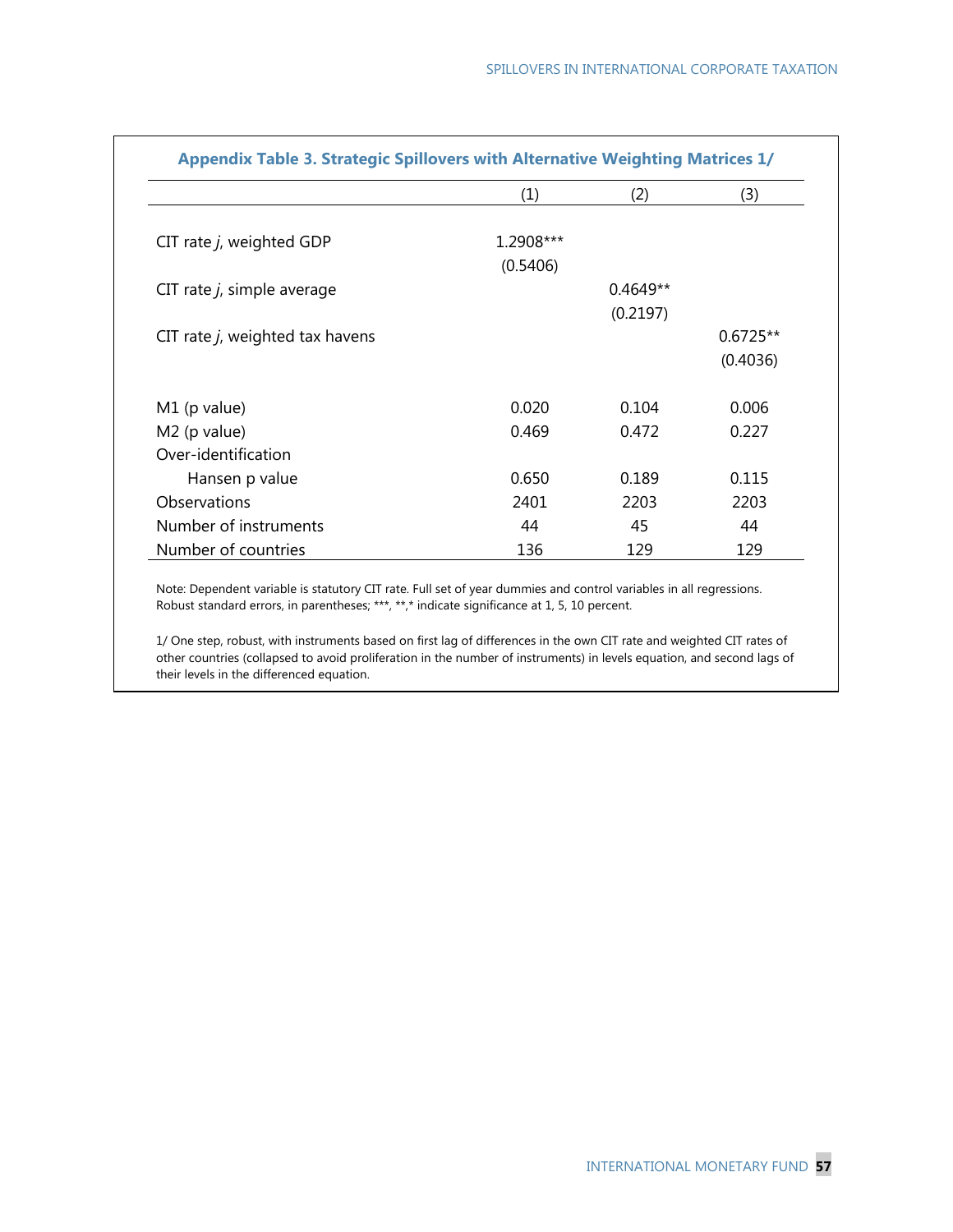| Region / Income                           | Low-Income      |                              | Middle-Income                       | High-Income          |
|-------------------------------------------|-----------------|------------------------------|-------------------------------------|----------------------|
|                                           |                 |                              |                                     |                      |
| <b>Australia and New</b><br>Zealand       |                 |                              |                                     | Australia            |
|                                           |                 |                              |                                     | New Zealand          |
|                                           |                 |                              |                                     |                      |
| <b>East Asia and Pacific</b>              |                 |                              |                                     |                      |
|                                           | Cambodia        | China                        | Philippines                         | Hong Kong SAR1/      |
|                                           | Myanmar*        | Fiji                         | Solomon Islands*                    | Japan                |
|                                           |                 | Indonesia                    | Thailand                            | Korea, Rep.          |
|                                           |                 | Lao PDR*                     | Tonga* 1/                           | Singapore 1/         |
|                                           |                 | Malaysia                     | Vanuatu* 1/                         |                      |
|                                           |                 | Mongolia*                    | Vietnam                             |                      |
|                                           |                 | Papua New Guinea             |                                     |                      |
| Eastern Europe and<br><b>Central Asia</b> |                 |                              |                                     |                      |
|                                           | Kyrgyz Republic | Albania                      | Macedonia, FYR                      | Croatia              |
|                                           | Tajikistan*     | Armenia                      | Moldova                             | Estonia              |
|                                           |                 | <b>Belarus</b><br>Bosnia and | Montenegro*                         | Poland               |
|                                           |                 | Herzegovina                  | Romania                             | Slovak Republic      |
|                                           |                 | Bulgaria                     | Russian Federation                  | Slovenia             |
|                                           |                 | Georgia                      | Serbia*                             |                      |
|                                           |                 | Hungary                      | Turkey                              |                      |
|                                           |                 | Kazakhstan                   | Turkmenistan                        |                      |
|                                           |                 | Latvia                       | Ukraine                             |                      |
|                                           |                 | Lithuania                    | Uzbekistan*                         |                      |
| Latin America and<br>the Caribbean        |                 |                              |                                     |                      |
|                                           | Haiti           | Antigua and<br>Barbuda* 1/   | Grenada* 1/                         | Bahamas, The 1/      |
|                                           |                 | Argentina                    | Guyana                              | Trinidad and Tobago* |
|                                           |                 | Barbados 1/                  | Honduras                            |                      |
|                                           |                 | Belize 1/                    | Jamaica                             |                      |
|                                           |                 | Bolivia                      | Montserrat* 1/                      |                      |
|                                           |                 | Brazil                       | Nicaragua*                          |                      |
|                                           |                 | Chile*                       | Panama 1/                           |                      |
|                                           |                 | Colombia                     | Paraguay                            |                      |
|                                           |                 | Costa Rica 1/                | Peru                                |                      |
|                                           |                 | Dominica* 1/                 | St. Kitts and Nevis* 1/             |                      |
|                                           |                 | Dominican Rep.               | St. Lucia 1/<br>St. Vincent and the |                      |
|                                           |                 | Ecuador                      | Grenadines 1/                       |                      |
|                                           |                 | 日 Salvador                   | Uruguay<br>Venezuela                |                      |

 $129$  Data on CIT rates are available for all countries. For countries denoted with \*, data on CIT revenue are not available. Countries denoted with 1/ are those labeled here, following Gravelle (2013) as 'havens.'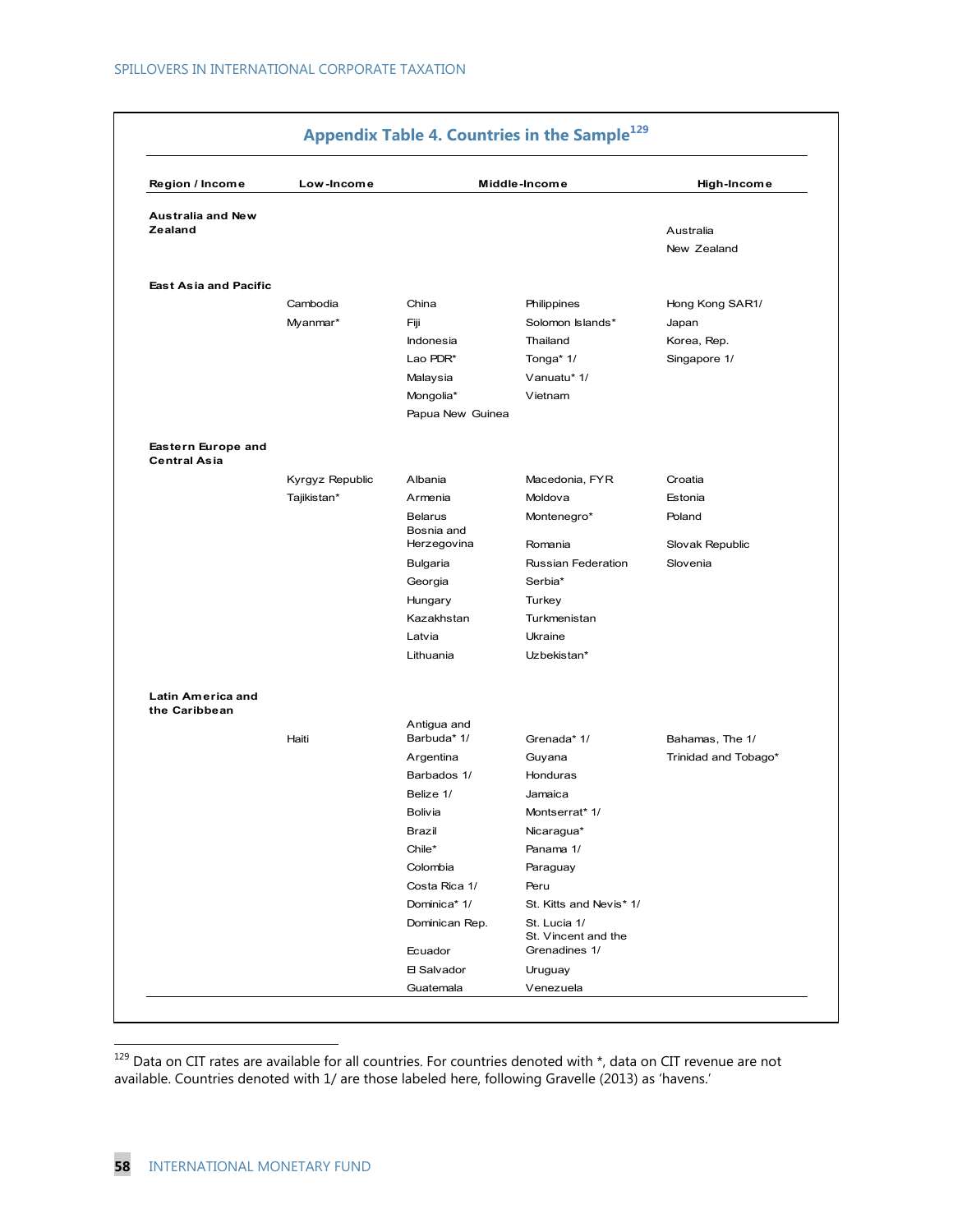| Region / Income              | Low-Income                  |                          |                    | Middle-Income    |                      | High-Income            |
|------------------------------|-----------------------------|--------------------------|--------------------|------------------|----------------------|------------------------|
|                              |                             |                          | Afghanistan*       | Lebanon* 1/      | Bahrain* 1/          |                        |
| <b>Middle East and North</b> |                             |                          | Algeria*           | Libya*           | <b>Israel</b>        |                        |
| Africa                       |                             |                          | Djibouti*          | Morocco          | Kuw ait              |                        |
|                              |                             |                          | Egypt, Arab Rep.   | Syrian Arab Rep. | Oman                 |                        |
|                              |                             |                          | Iran, Islamic Rep. | Tunisia          | Saudi Arabia*        |                        |
|                              |                             |                          | Iraq               | Yemen, Rep.      | United Arab Emirates |                        |
|                              |                             |                          | Jordan 1/          |                  |                      |                        |
| <b>North America</b>         |                             |                          |                    |                  |                      |                        |
|                              |                             |                          |                    | Mexico*          | Canada               |                        |
|                              |                             |                          |                    |                  | <b>United States</b> |                        |
| South Asia                   |                             |                          |                    |                  |                      |                        |
|                              | Bangladesh                  |                          | Bhutan*            | Pakistan         |                      |                        |
|                              | Nepal*                      |                          | India              | Sri Lanka        |                      |                        |
|                              |                             |                          | Maldives* 1/       |                  |                      |                        |
| Sub-Saharan Africa           |                             |                          |                    |                  |                      |                        |
|                              | Benin*                      | Liberia* 1/              | Botsw ana          | Namibia          |                      |                        |
|                              | Burkina Faso*               | Madagascar*              | Cameroon           | Seychelles* 1/   |                      |                        |
|                              | Burundi*<br>Central African | Malaw i                  | Cape Verde*        | Senegal          |                      |                        |
|                              | Rep.*                       | Mali*                    | Cote d'Ivoire      | South Africa     |                      |                        |
|                              | Chad*                       | Mozambique               | Gabon              | Sw aziland       |                      |                        |
|                              | Comoros*                    | Nigeria                  | Ghana              | Zambia           |                      |                        |
|                              | Congo, Rep.*                | Niger*                   | Lesotho*           |                  |                      |                        |
|                              | Equatorial Guinea*          | Rw anda*<br>Sao Tome and | Mauritania*        |                  |                      |                        |
|                              | Eritrea*                    | Principe*                | Mauritius 1/       |                  |                      |                        |
|                              | Ethiopia                    | Sierra Leone             |                    |                  |                      |                        |
|                              | Gambia, The                 | Tanzania                 |                    |                  |                      |                        |
|                              | Guinea                      | Togo*                    |                    |                  |                      |                        |
|                              | Guinea-Bissau*              | Uganda                   |                    |                  |                      |                        |
|                              | Kenya*                      | Zimbabw e                |                    |                  |                      |                        |
| Western Europe               |                             |                          |                    |                  | Austria              | Italy                  |
|                              |                             |                          |                    |                  | Belgium              | Luxembourg 1/          |
|                              |                             |                          |                    |                  | Cyprus 1/            | Malta 1/               |
|                              |                             |                          |                    |                  |                      | Czech Rep. Netherlands |
|                              |                             |                          |                    |                  | Denmark              | Norw ay                |
|                              |                             |                          |                    |                  | Finland              | Portugal               |
|                              |                             |                          |                    |                  | France               | San Marino* 1/         |
|                              |                             |                          |                    |                  | Germany              | Spain                  |
|                              |                             |                          |                    |                  | Greece               | Sw eden                |
|                              |                             |                          |                    |                  | Iceland              | Switzerland 1/         |
|                              |                             |                          |                    |                  | Ireland 1/           | United Kingdom         |

## **Appendix Table 4. Countries in the Sample (concluded)**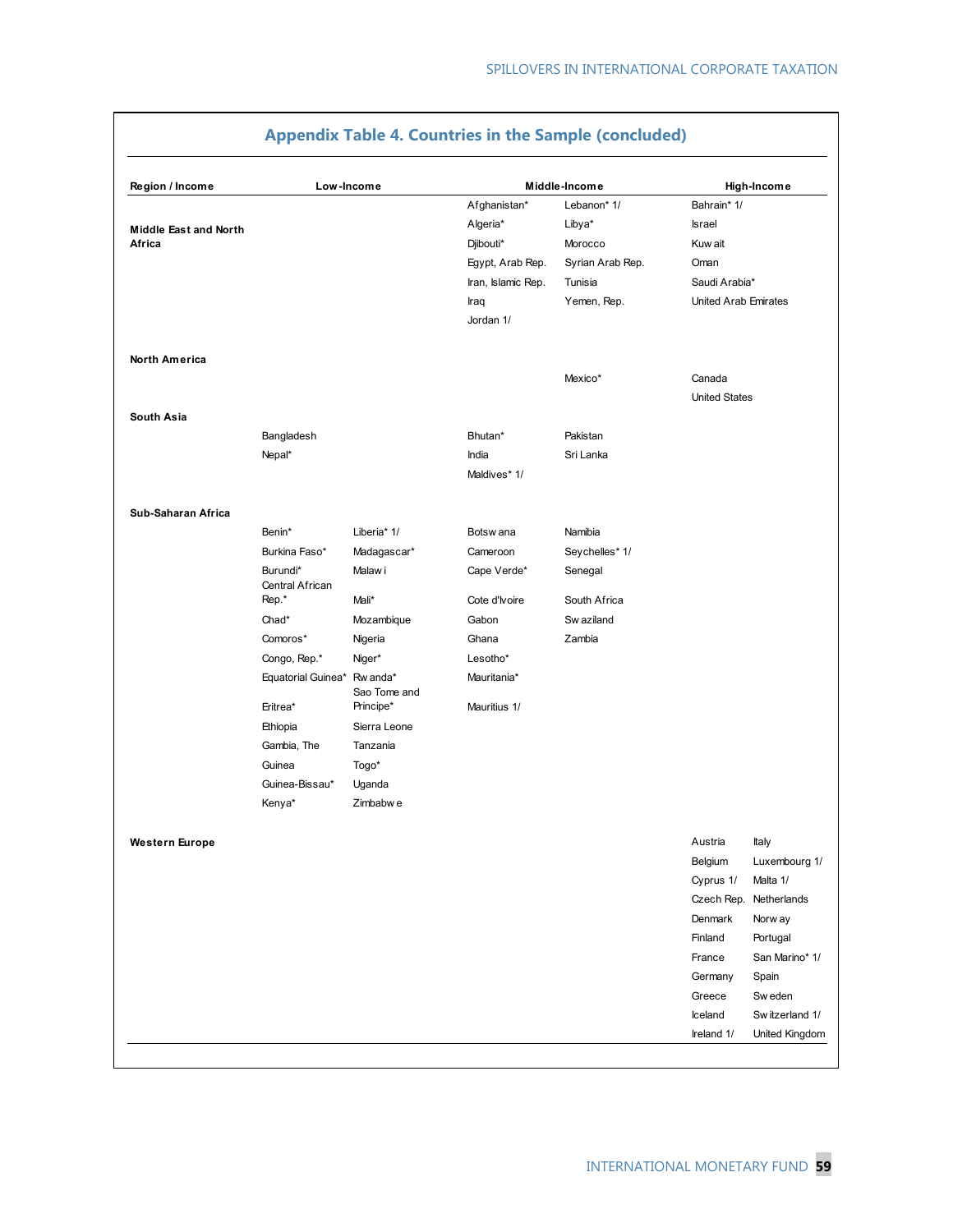|                                         | Observations | Mean  | <b>Maximum</b> | <b>Minimum</b> | Std. Dev. |
|-----------------------------------------|--------------|-------|----------------|----------------|-----------|
| Statutory CIT Rate, in percent          | 3037         | 32.15 | 61.80          | 0.00           | 10.85     |
| CIT Rate, Simple Average, in percent    | 3037         | 28.40 | 36.34          | 20.04          | 4.74      |
| CIT Rate, GDP Weighted, in percent      | 3037         | 35.79 | 42.62          | 27.21          | 3.73      |
| CIT Rate, Tax Havens, in percent        | 3037         | 17.09 | 24.46          | 11.08          | 3.55      |
| CIT Revenue, percent of GDP             | 2161         | 2.64  | 13.37          | 0.00           | 5.45      |
| CIT Base, percent of GDP                | 2161         | 8.59  | 29.99          | 0.00           | 5.45      |
| Agriculture Value-added, percent of GDP | 1817         | 11.71 | 64.05          | 0.04           | 10.80     |
| GDP per capita, 2000 USD                | 1970         | 13349 | 87716          | 126            | 15353     |
| Trade Openness, percent of GDP          | 1974         | 79.04 | 436.95         | 6.32           | 45.66     |
| Inflation, in percent                   | 1925         | 36.46 | 11749.64       | -4.47          | 368.39    |

# **Appendix Table 5. Descriptive Statistics**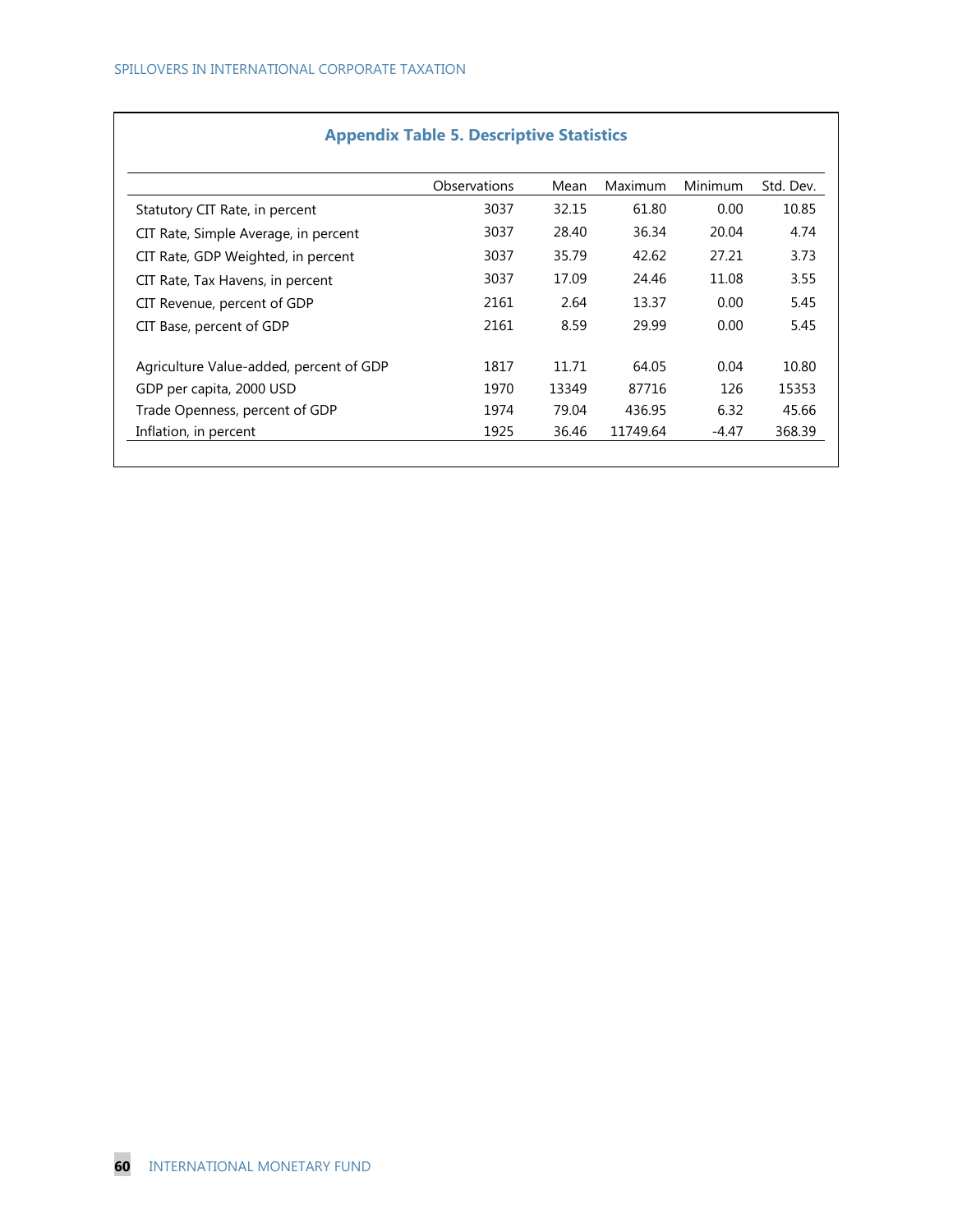## **Appendix IV. Using Gross Operating Surplus to Explore Spillovers**

This appendix uses panel data on CIT revenue, CIT rates and gross operating surplus to gauge the extent to which cross-border tax effects may affect country's CIT revenues and dissipate aggregate revenue, as reported in the text.

### **Framework and Data**

-

We define 'CIT-efficiency<sup>'130</sup> in country *i* (denoted  $E_i$ ) as the ratio of actual CIT revenue ( $R_i$ ) to some reference level of CIT revenue, with the latter computed as the standard CIT rate  $(\tau_i)$  multiplied by a reference tax base  $(G_i)$ :

$$
E_i = \frac{R_i}{\tau_i G_i} \tag{1}
$$

To the extent that the reference CIT base is larger than the actual 'implicit' CIT base  $(R_i/\tau_i)$ ,  $E_i$  will be less than unity; and the further  $E_i$  lies below unity, the less effective is the CIT in raising revenue relative to the benchmark. For a given choice of reference base, cross-country variation in  $E_i$  can be the result of differences in policies, such as the generosity of tax deductions for depreciation and interest, or of special tax incentives. But  $E_i$  might also be affected by behavioral responses, such as profit shifting, which cause the actual CIT base to deviate from its reference. The analysis below explores how variations in  $E_i$  correlate with the CIT rate, which may point to such behavioral responses.

For  $R_i$  and  $\tau_i$ , we use the data described in Appendix III. For the reference tax base,  $G_i$ , we use the Gross Operating Surplus (GOS) of corporations, from the national accounts; this is available for 93 countries, and for up to 33 years, from the UN Statistics Division.<sup>131</sup> GOS is an instructive reference base in that provides some proxy to what the base would be if profits were allocated on something broadly similar to a 'source' basis. $132$  It is close to the accounting concept of EBITDA (Earnings Before Interest, Tax, Depreciation and Amortization). Data on GOS are constructed from the national accounts as value added by corporations, minus compensation of employees.<sup>133</sup> It is broader than the standard CIT base in that depreciation allowances, interest and other specific provisions are not subtracted, Moreover, loss carry forwards can create differences between the

 $130$  This is analogous to the concept of 'C-efficiency' commonly used in assessing the performance of the VAT (Ebrill and others, 2001).

 $131$  GOS has been used to compute effective tax rates on capital income from national accounts by, for instance, Mendoza and others (1994).

 $132$  It does not capture, for instance, interest income received from foreign operations or the tax base that a residence country operating a worldwide tax system would derive from foreign source income.

<sup>&</sup>lt;sup>133</sup> In all countries, GOS is reported separately for non-financial firms and financial firms. Value added by financial firms (banks, insurance and other financials) is derived indirectly by the method of FISIM (Financial Intermediation Services Indirectly Measured).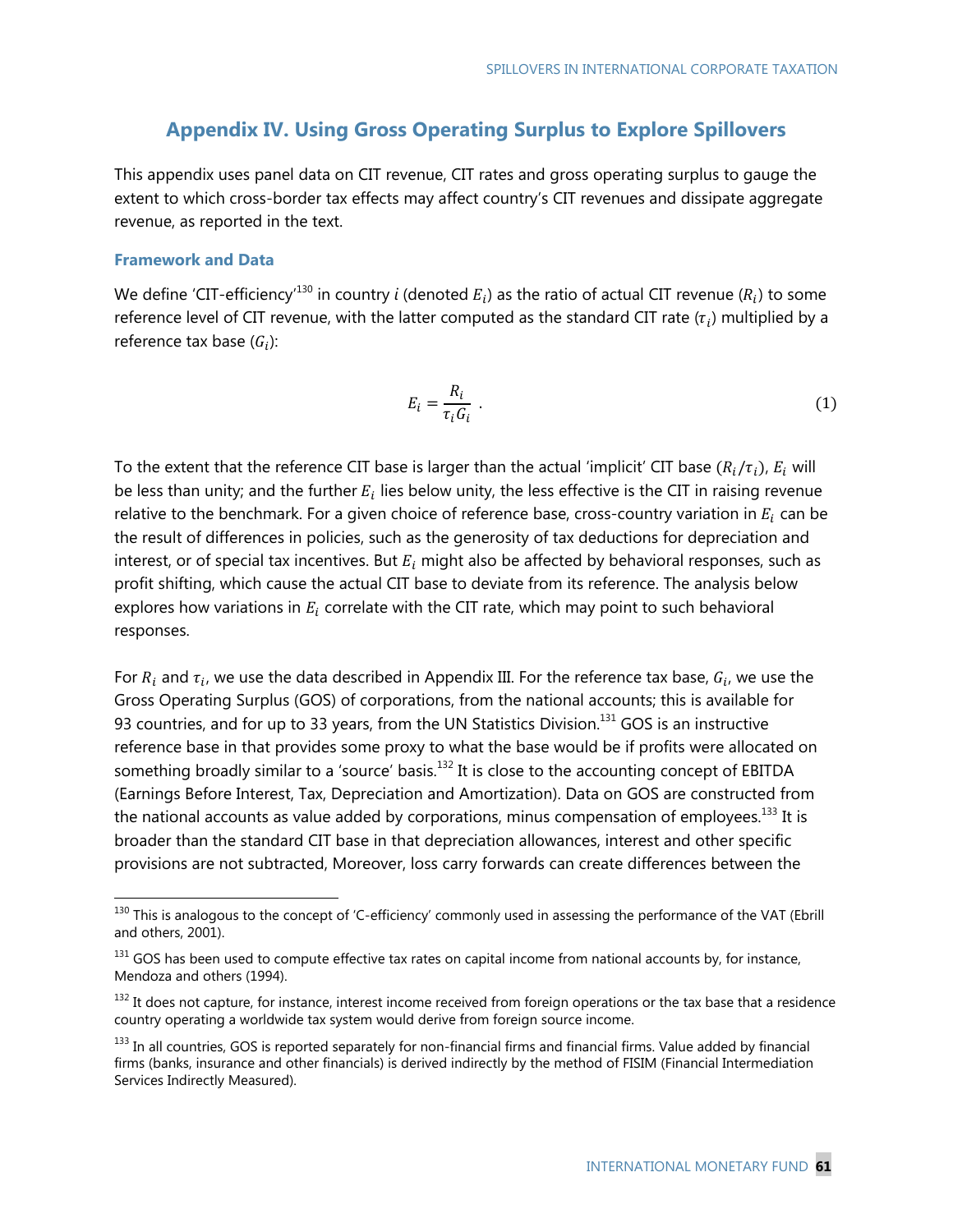#### SPILLOVERS IN INTERNATIONAL CORPORATE TAXATION

accrued GOS that appears in the national accounts and the CIT base that is relevant for tax purposes.<sup>134</sup> For these reasons, one would expect CIT-efficiency relative to this base to be less than unity.

The panel obtained from the UN national account statistics is unbalanced and—significant limitations on the present exercise—sparse in coverage of both developing and conduit countries. Overall, 59 countries appear in both tax and GOS datasets. As with the exercise in Appendix II, resource-rich countries (Norway, Kuwait, Russia, Saudi Arabia, South Africa, Venezuela, Kazakhstan and Trinidad and Tobago) are dropped. The remaining sample contains 840 observations, comprising 51 countries and a maximum of 33 years  $(1980-2012).$ <sup>135</sup>

Mean CIT-efficiency is 43 percent, with a slightly lower median: as expected, the implicit CIT base is typically much smaller than GOS. The variation is large, however, ranging from 7 percent (China in 1995) to 338 percent (Cyprus in 2008) and with a standard deviation of 29. There are large differences between country groups: the averages in the OECD and Eastern Europe and Central Asia exceed 40 percent, while those in Sub-Saharan Africa, the Middle East and Northern Africa and Asia and Pacific are noticeably lower. Notably, average  $E_i$  exceeds 100 percent for Cyprus, is also high in Ireland and Luxembourg, and is lowest in Africa. Over time, there is an upward trend in  $E_i$  (Appendix Figure 1), in both OECD and non-OECD countries,<sup>136</sup> reflecting the global trend towards lower CIT rates combined with stable or even rising CIT revenue.

### **Signs of Profit Shifting?**

-

Variations in  $E_i$  might reflect behavioral responses that affect GOS and the implicit CIT base in different ways. One obvious candidate is profit shifting, the incentives for which are determined by differences in statutory CIT rates: if a country has a relatively high CIT rate, outward profit shifting will likely cause an erosion of the tax base, without a corresponding reduction in GOS. Conversely, for a country with a relatively low CIT rate, inward profit shifting will tend to expand the implicit

 $134$  Another and possibly better reference tax base than GOS would be net operating surplus (NOS), which subtracts depreciation from GOS. NOS is close to the accounting concept of EBIT (Earnings Before Interest and Tax). However, NOS data are not widely published for emerging and developing economies. European Commission (EC, 2013) uses NOS to compute implicit tax rates on corporate income, correcting it also for net interest and some other payments. Using these EC data for 20 European countries, we find an average  $E_i$  of 86 percent: almost twice as large as the average  $E_i$  when using GOS for a wider set of countries. The correlation coefficient between  $E_i$  computed using the EC data and our GOS data for the 20 countries is 0.903. Hence, the reference CIT base according to GOS data seems roughly proportionate to that according to EC data.

<sup>&</sup>lt;sup>135</sup> The sample includes all OECD members except Australia, Canada, Chile, Iceland, Israel, Mexico, New Zealand, Norway and Turkey. Non-OECD countries include Armenia, Belarus, Bolivia, Brazil, Bulgaria, Cameroon, China, Colombia, Cote d'Ivoire, Croatia, Cyprus, Egypt, Guatemala, Honduras, India, Kyrgyzstan, Latvia, Lithuania, Malta, Tunisia and Ukraine. Botswana, Dominican Republic, Morocco and Senegal are included in the dataset, but only with observations for the 1990s. Hence, they are not included in the revenue analysis later in this appendix.

 $136$  Somewhat problematic here, however, is that country coverage varies between periods, and some countries with very low  $E_i$  are represented in early but not in later years.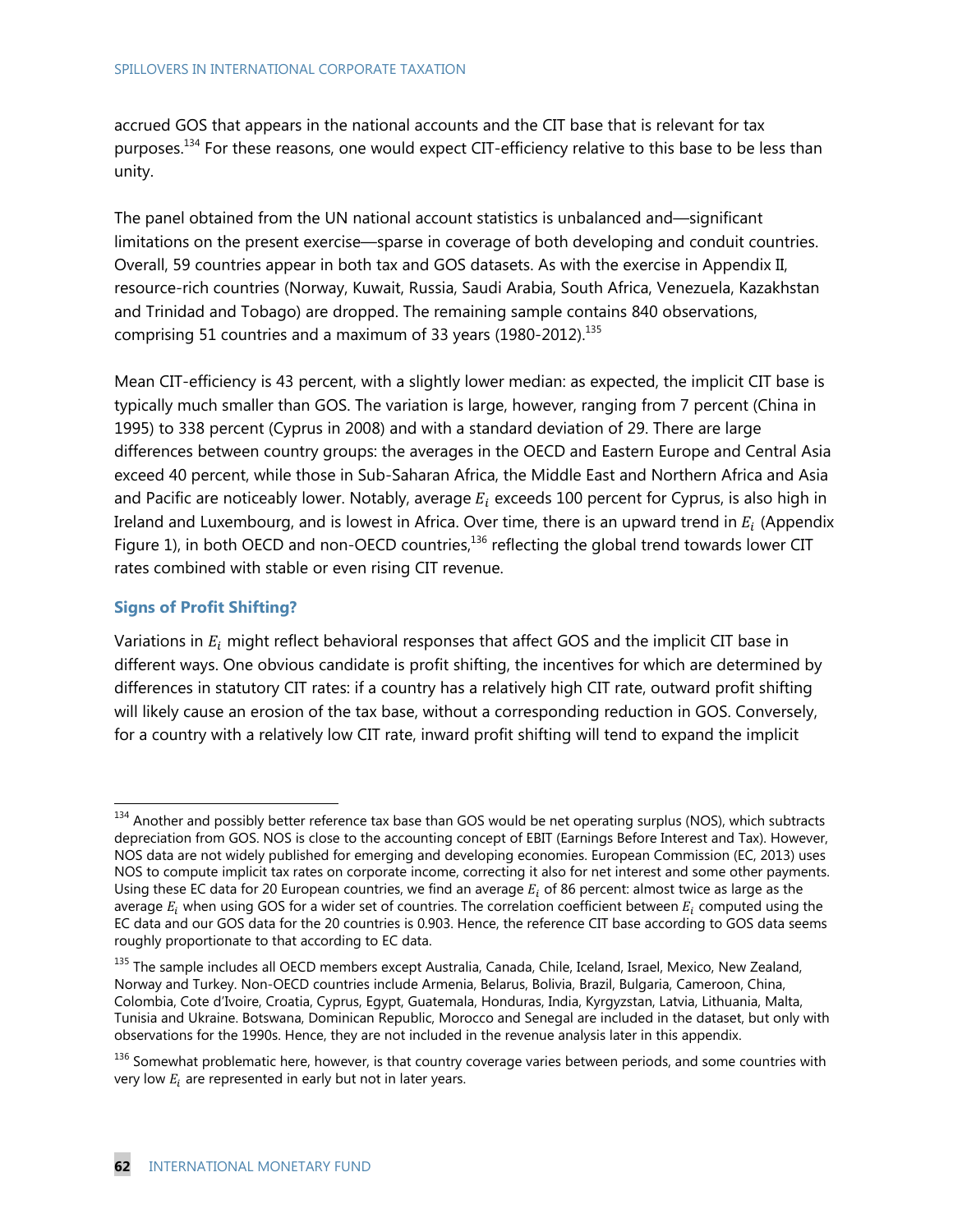

base.<sup>137</sup> Thus profit shifting would be expected to induce a negative correlation between  $E_i$  and  $\tau_i$ .<sup>138</sup> To explore this, we regress  $E_i$  as the dependent variable on  $\tau_i$ , controlling for time<sup>139</sup> and country fixed effects.<sup>140</sup>

The results, presented in Appendix Table 6, point to strongly significant effects. Column (1) suggests an intercept at 85.1 percent and a slope coefficient on the tax rate of –1.2: this implies that a country with a CIT rate of 10 percent would have, on average, CIT-efficiency  $E_i$  of 73 percent. Column (2) suggests that the relationship is convex: predicted efficiency  $E_i$  is now 104 percent in a country with a CIT rate of 10 percent. The last two columns imply that tax rates have a much larger impact on CIT efficiency in the 26 non-OECD countries, with a coefficient more than three times as large as for the 25 OECD countries. Overall, the results point to a strong negative relationship between  $E_i$  and  $\tau_i$ ,

 $137$  To the extent that MNEs manipulate transfer prices that overstate or understate the economic value of transactions, this will lead to changes in both tax bases and GOS (and thus GDP); see for example UN (2011). The numbers presented here would on this account underestimate the degree of profit shifting.

<sup>&</sup>lt;sup>138</sup> A negative correlation between  $E_i$  and  $\tau_i$  may also reflect a positive correlation between CIT rates and tax incentives: as the evidence noted above suggests may be the case, countries might, for instance, use either use low tax rates or generous tax incentives to attract tax bases, or in response to lobbying pressures, but not both.

<sup>&</sup>lt;sup>139</sup> This, of course, will control for common but not idiosyncratic macro shocks.

 $140$  This, it should be stressed, is quite different from the analysis of 'own rate' effects in Appendix III: there, the dependent variable is a proxy to the base itself; here it is the ratio of the actual base to a reference base.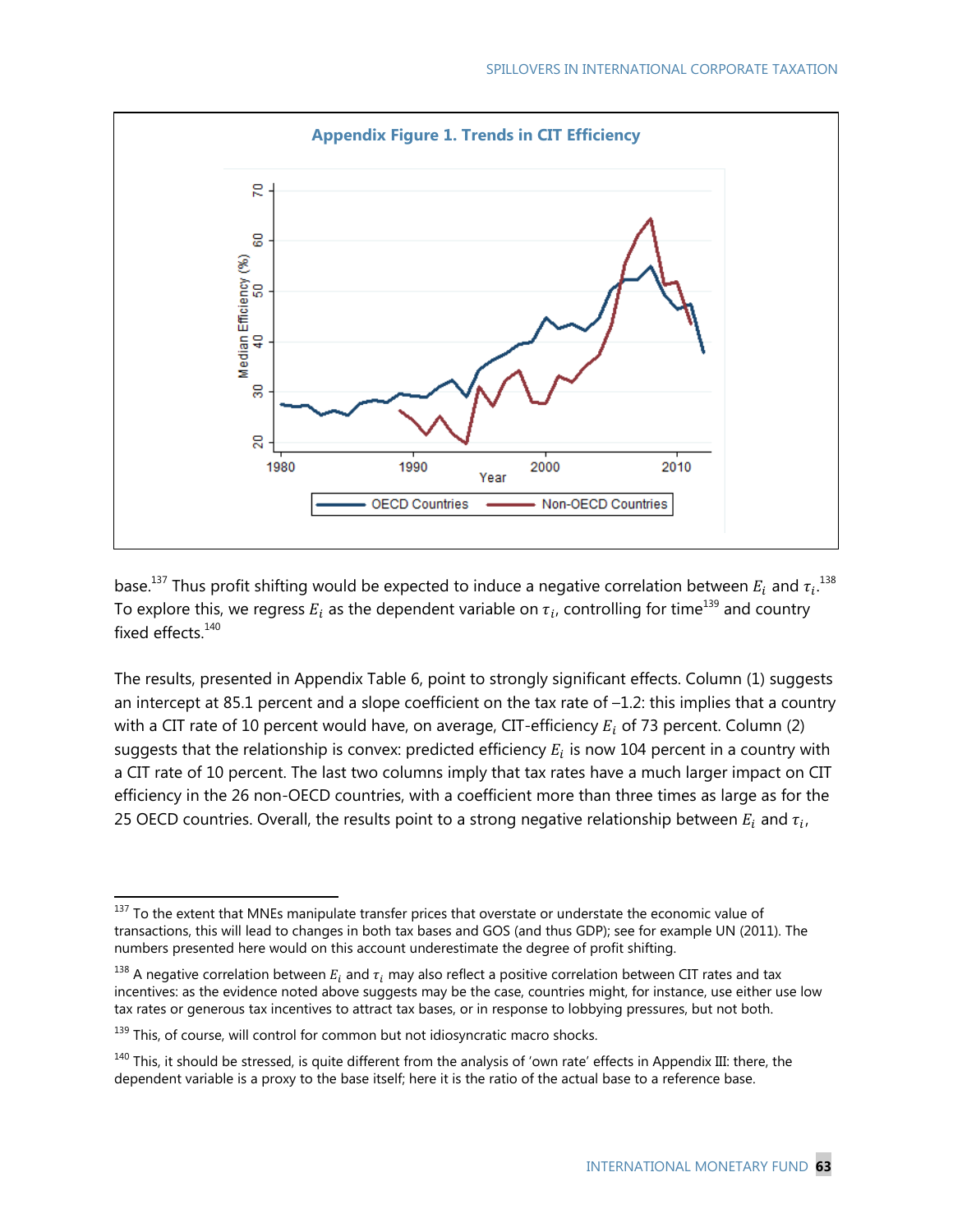|                    |          |            | <b>OECD</b> | Non-OECD |
|--------------------|----------|------------|-------------|----------|
|                    | linear   | non-linear | linear      | linear   |
| Constant           | 85.1     | 153.1      | 60.7        | 136.6    |
|                    | (8.3)    | (3.3)      | (6.9)       | (3.9)    |
| CIT rate           | $-1.2$   | $-5.5$     | $-0.7$      | $-2.4$   |
|                    | $(-9.4)$ | $(-6.8)$   | $(-7.4)$    | $(-7.4)$ |
| CIT rate squared   |          | 0.06       |             |          |
|                    |          | (5.9)      |             |          |
| Adj R <sub>2</sub> | 0.73     | 0.77       | 0.69        | 0.80     |
| No. observations   | 840      | 840        | 558         | 282      |

/1 t-values in parentheses, based on heteroskedasticity-robust standard errors. All regressions include time and country fixed effects.

suggestive of strong profit shifting, and—as with the analysis of spillover effects in Appendix III again suggesting the effect to be particularly marked for developing countries.

#### **Revenue implications**

Profit shifting from high to low-tax countries reduces revenue in the former and increases it in the latter—but with an overall revenue loss, since the shifting occurs precisely to reduce total tax paid. The data on GOS can be used to give a sense of where, and how large, are the underlying gains and losses. These calculations suffer from a number of limitations, stressed later.

Computing for each country the product of its CIT rate and its GOS, multiplied by the average CIT efficiency,  $\bar{E}$ —as a crude but practical way of allowing for base erosion (or expansion) from sources other than profit shifting—gives a rough proxy for the CIT revenue it would receive in the absence of income shifting—or, somewhat more precisely, if CIT were effectively levied on a source basis. Revenue without profit shifting  $(R_i^*)$  is thus approximated by

$$
R_i^* = \tau_i G_i \overline{E}
$$
 (2)

where  $\bar{E}$  is calculated as a weighted average of countries' CIT-efficiencies,  $\bar{E} = \sum \omega_i E_i$ , the weighting

being by GOS:  $\omega_i = \frac{G_i}{\sum G_s}$ . If—a somewhat heroic assumption—profit shifting is the only source of

cross-country variation in CIT-efficiency, the difference between the simulated and the actual CIT revenue for each country could then be interpreted as a rough measure of the revenue gain (or loss, if negative) from profit shifting: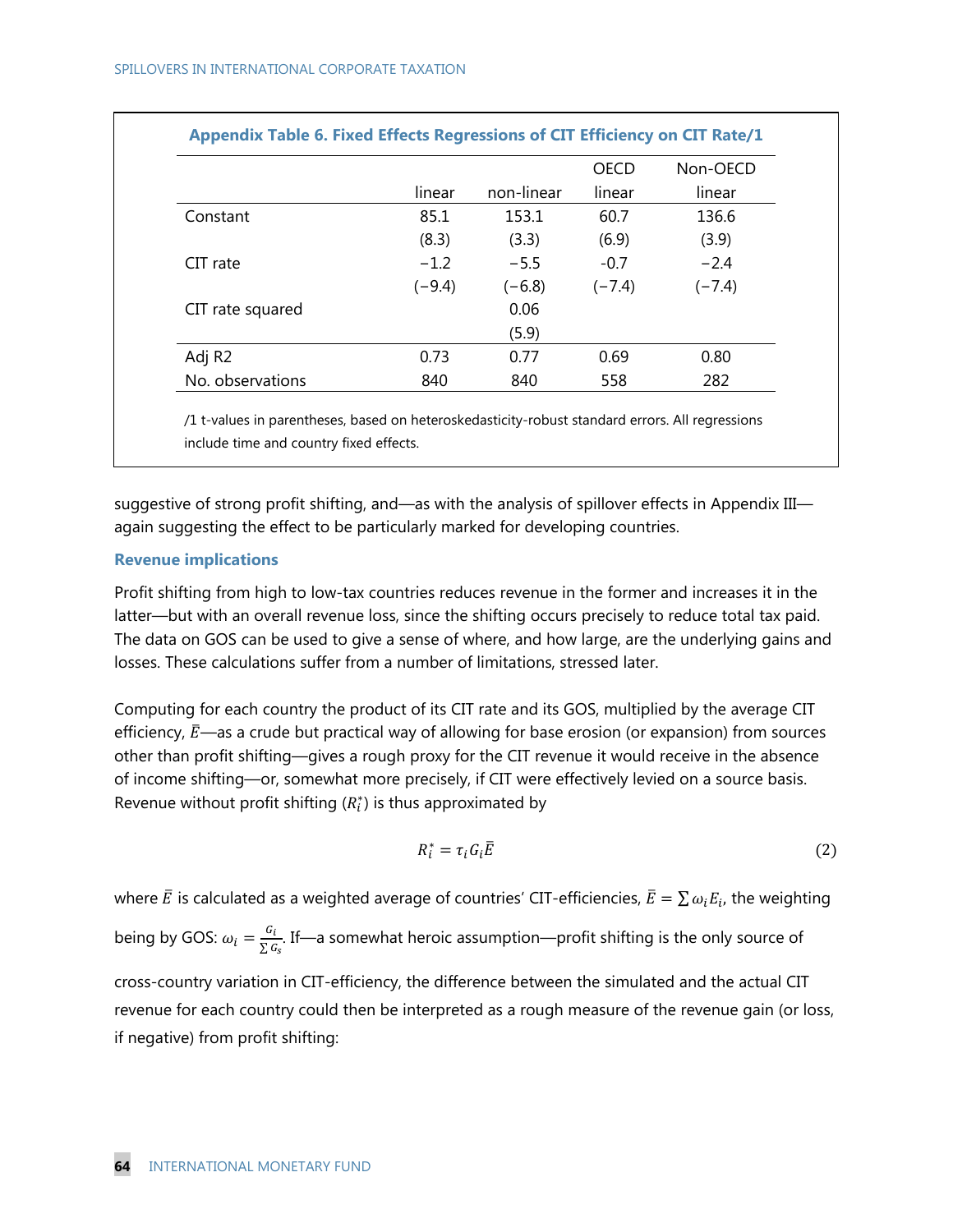$$
\Delta_i = R_i - R_i^* = \tau_i G_i (E_i - \overline{E}). \tag{3}
$$

which is positive if a country's CIT-efficiency exceeds the weighted average, and negative otherwise. This can be written as:

$$
\Delta_i = \tau_i \left( \frac{(R_i/\tau_i)}{\sum (R_s/G_s)} - \left( \frac{G_i}{\sum G_s} \right) \right) \left( \sum_k \left( \frac{R_k}{\tau_k} \right) \right),\tag{4}
$$

so that Δ is positive if and only if country *i'*s share of the world's implicit CIT base exceeds its share of the world's GOS. Using (4), one would expect aggregate revenue to decline as a result of profit shifting so long as higher tax countries tend to have a larger excess of their share in the sample's aggregate GOS over that in the sample's aggregate implicit tax base—which is as the regressions in Appendix Table 6 tend to suggest.

For the calculations, we use data between 2001 and 2012 to reflect only the more recent period. Appendix Figure 2 shows the average CIT efficiency per country during this period, ranked from low to high. The GOS-weighted average is 43 percent. Revenue in the absence of apparent profit shifting,  $R_i^*$ , and the associated revenue effect,  $\Delta_i$ , are computed as in (2) and (3), respectively. This gives the results described in the text.

#### **Qualifications**

These calculations are, of course, highly speculative as they rely on a number of assumptions. For instance, as is clear from (3), it attributes to profit shifting all cross-country variation in CIT-efficiency in the sample. To the extent that such variation reflects differences in the prevalence of incentives that are themselves a strategic response to the tax policies of others, it can be seen as capturing base erosion from international tax competition. But variations in CIT-efficiency may also reflect such unrelated features as differences in compliance and enforcement. Moreover, the approach can capture only profit shifting between countries in the sample—which in the present case excludes the 'haven' countries which the analysis in the preceding appendix suggests are an especially important source of spillovers.

To illustrate the importance of assumptions in the calculations above, let us expand the definition of the tax base by explicitly distinguishing three elements: (i) profit shifting within the group of countries in the sample,  $A_i$ ; (ii) profit shifting vis-à-vis countries not included in the sample (such as 'havens'), denoted by  $C_i$ ; (iii) exemptions, incentives or compliance gaps, denoted by  $H_i$ . Actual CIT revenue can then be written as:

$$
R_i = \tau_i (G_i - A_i - C_i - H_i) \tag{5}
$$

Since  $A_i$  is pure profit shifting, any reallocation within the group of countries in the sample is a zero sum game:  $\sum_i A_i = 0$ . Using this, we derive: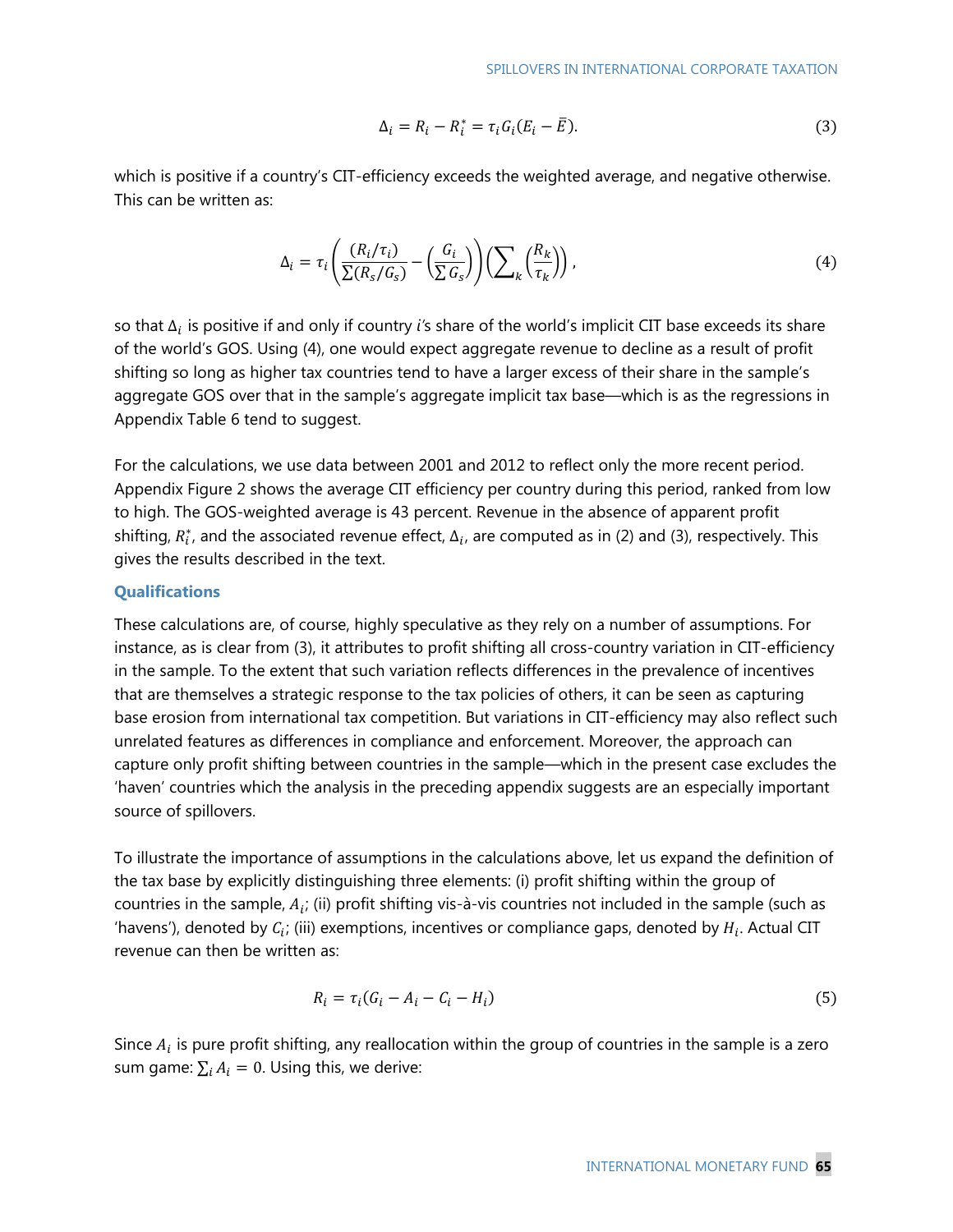$$
R_i^* = \tau_i \left( G_i - \frac{G_i}{\sum G_s} \sum (C_i - H_i) \right) \tag{6}
$$

so that:

$$
\Delta_i = \underbrace{-\tau_i A_i - \tau_i C_i}_{True\ loss} + \tau_i G_i \left( \underbrace{\sum H_j}_{Miss tatement\ of\ loss} - \frac{H_i}{G_i} + \frac{\sum C_j}{\sum G_j} \right)
$$
\n(7)

Expression (7) shows that  $\Delta_i$  represents the true revenue effect of profit shifting for country *i* shifting only if the last term on the right-hand side between brackets is zero. This is the case if (i) base effects due to exemptions, incentives and compliance gaps are proportional to the GOS share for all countries, (ii) there is no profit shifting from the sample countries to the rest of the world. Conversely,  $\Delta_i$  overestimates the gain from profit shifting (or underestimates the loss) if a country has more exemptions or compliance problems relative to its GOS compared to the sample average, or if the group of countries in the sample together lose profits to third countries.

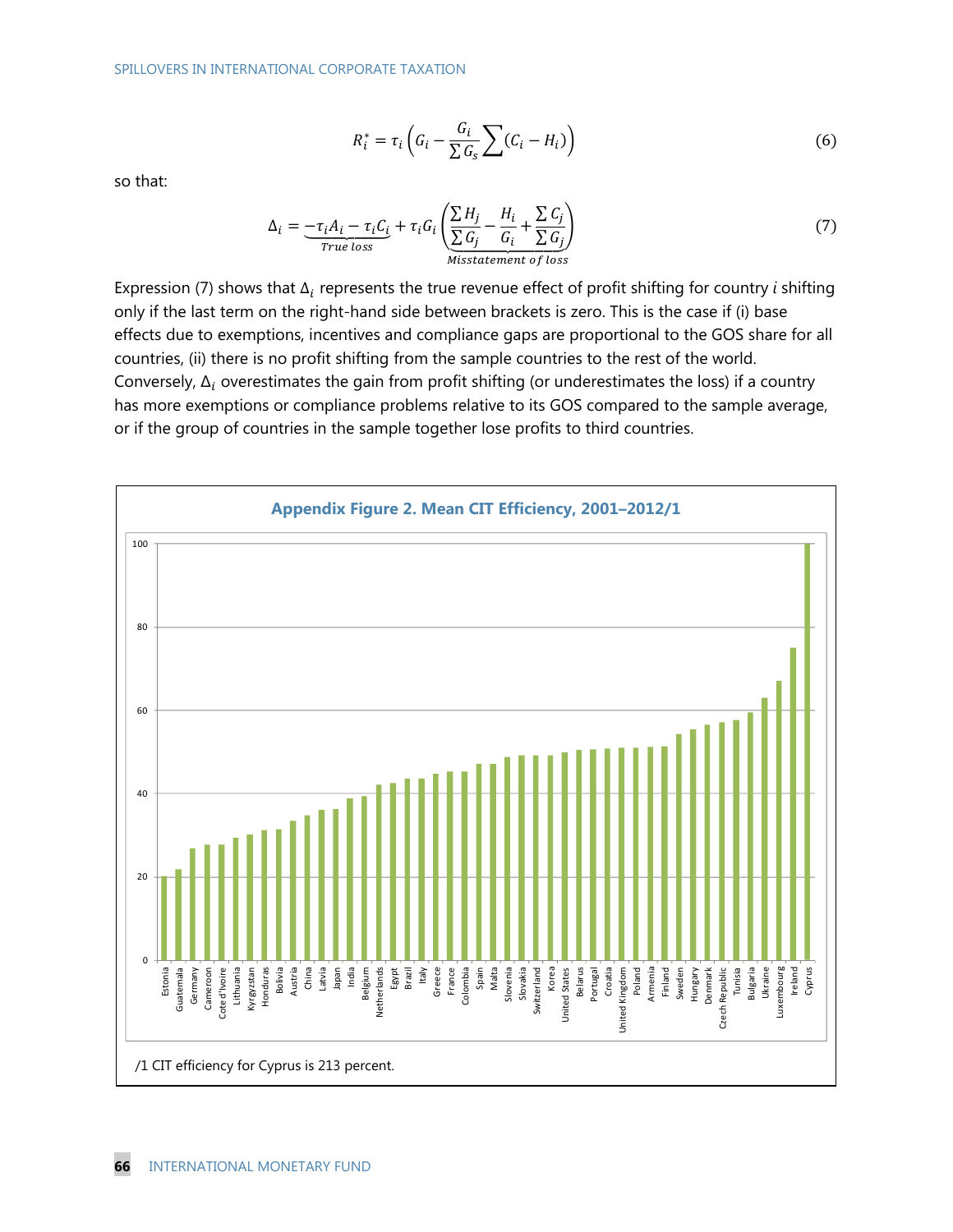## **Appendix V. Tax Treaties and Withholding Tax Rates—Evidence**

#### **Investment and tax treaties**

-

Studies of the impact of BTTs on FDI using bilateral country-level data show mixed results. Four find either no or a negative impact (Blonigen and Davies, 2004 and 2005; Egger and others, 2006; Louis and Rousslang, 2008). These studies are largely confined to FDI to/from OECD countries. Two studies find some positive impact for subsets of countries: Millimet and Kumas (2007) find a positive impact of treaties for countries with low initial FDI levels (but a negative impact for countries with a high initial level), and Neumayer (2007) finds a positive impact on U.S. outbound FDI only for middle-income countries. Two studies show a positive impact of treaties on FDI: for a broad dataset of 155 countries, Di Giovanni (2005) finds a positive impact on mergers and acquisitions. Barthel and others (2010), analyzing a dataset of 105 countries, find a positive impact of treaties on FDI stocks, particularly for middle-income countries.

Use of microdata alleviates concerns about reverse causality, since firms are likely to take the existence (or not) of a treaty as exogenous. Davies and others (2009), using firm-level data on Swedish corporations, find that treaties raise the probability of entry into a country by 17 percent relative to the sample average, but, conditional on presence, have little impact on investment. Egger and Merlo (2011) find similar results from firm-level data from Germany: controlling for the host country tax rate, the presence of treaty increases the probability of entry by 58 percent relative to the sample mean.

These and other studies that aim to capture the impact of BTTs solely through a dummy variable for their presence risk confounding positive and negative effects. Most BTTs contain both elements that may encourage FDI (such as reduced WHTs and clarity of liability) and elements that could discourage it (such as commitment to information exchange), so either—or neither—effect may dominate for a given sample. A recent study by Blonigen and others (2011) analyzing U.S. firm-level data attempts to separate positive and negative treaty effects by interacting the treaty dummy with industry effects capturing the extent to which firms in a particular sector are likely to experience heavier enforcement due to EOI.<sup>141</sup> Controlling in this way for the effect of EOI, they find that the presence of a tax treaty increases average foreign affiliate sales by 45 percent, while the interacted term capturing EOI reduces them by 28 percent.<sup>142</sup> Failing to separate the incentive and disincentive effects of BTTs thus biases the coefficient on a treaty dummy toward zero. Netting the two effects against each other, the authors also find that presence of a BTT roughly doubles the entry rate of new foreign affiliates.

 $141$  Measured as the proportion of industry inputs that are homogeneous goods with readily ascertainable arm's length prices (45 percent, on average): a proxy for vulnerability to audit resulting from EOI.

<sup>&</sup>lt;sup>142</sup> Emerging evidence with TIEAs also points to potentially powerful effects from EOI: Johannesen and Zucman (2014) find a relocation of bank deposits from signatories to non-signatories.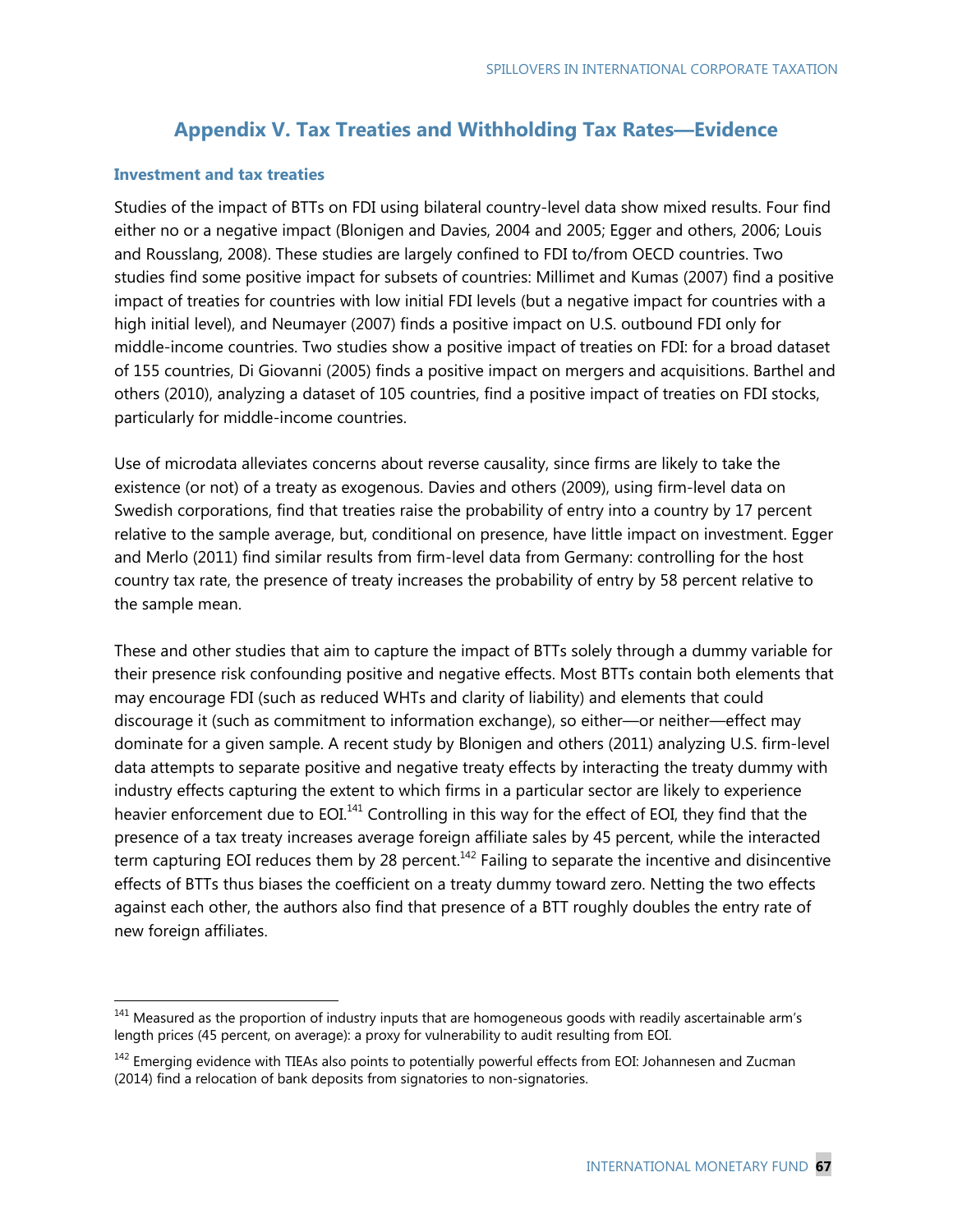#### SPILLOVERS IN INTERNATIONAL CORPORATE TAXATION

There is evidence that 'tax sparing' provisions of BTTs have encouraged FDI. Such provisions grant to MNEs that benefit from source country tax incentives a credit against residence country tax equal to the source country tax saved as a result of those incentives: this preserves the value to the investor of host country tax incentives, which would otherwise be negated when the parent country has a worldwide tax regime.<sup>143</sup> Both Hines (1998) and Azémar and Delios (2007) find that tax sparing has a positive impact on Japanese outward FDI flows. Similarly, Davies and others (2009), studying Swedish firm-level data, show that, controlling for the presence of a BTT, inclusion of a tax sparing agreement increases affiliate production, sales and exports (but not entry). With the trend towards territorial taxation, discussed in the text, tax sparing becomes less germane—but the evidence is instructive on what that trend might itself mean.

Studies of the impact of WHTs on FDI, which typically do not control for other treaty factors, again find mixed results. Egger and others (2006) find that the outbound FDI of OECD countries is negatively related to source country dividend withholding taxes, controlling separately for CIT rates and depreciation allowances. Similarly, Egger and others (2009) find, for the same dataset, that bilateral cross-border tax rates incorporating WHTs have a negative effect on FDI, controlling for home and host country CIT rates, which have a positive influence.<sup>144</sup> Conversely, a study by Barrios and others (2012) using data on European MNEs finds that, while the overall cross-border corporate tax regime influences MNE subsidiary location, dividend WHTs exert no independent influence when separated from home and host country CIT effects. Similarly, Huizinga and others (2008) find for the same database that, while the overall cross-border tax regime influences MNE financing in the expected manner—higher taxation of dividends relative to interest correlates with a greater share of debt finance—interest and dividend WHTs have no independent effect on financing when isolated from CIT effects.<sup>145</sup> By contrast, Arena and Roper (2010), examining marginal debt issuance decisions for MNEs based in 29 countries, find that a low ratio of interest to dividend WHTs results in a higher leverage ratio for foreign subsidiaries. The importance of WHTs thus remains unclear, presumably because they often merely shift revenue from source to residence countries without lowering the overall tax rate.

### **Trends in Withholding Tax Rates**

Like CIT rates, both domestic law and treaty WHT rates have trended downward over the past decades (Appendix Table 7), suggesting that they have been subject to a similar process of tax competition. Since the early 1980s, tax treaty WHT rates on portfolio dividends, interest and royalties have on average fallen by about 30 percent, while the average rate on participating dividends has fallen almost 50 percent. Key drivers of this process among OECD countries have been

<sup>&</sup>lt;sup>143</sup> The U.S. has never offered tax sparing.

<sup>&</sup>lt;sup>144</sup> The authors attribute the positive coefficient on residence and source CIT rates to the burden they place on domestic competitors of MNEs in both countries.

<sup>&</sup>lt;sup>145</sup> Also, the allocation of debt among parent and subsidiaries depends not just on residence vs. source taxes, but on the full profile of taxation across all entities within the MNE. However, the authors find that taxes do not exert much influence on MNE leverage overall.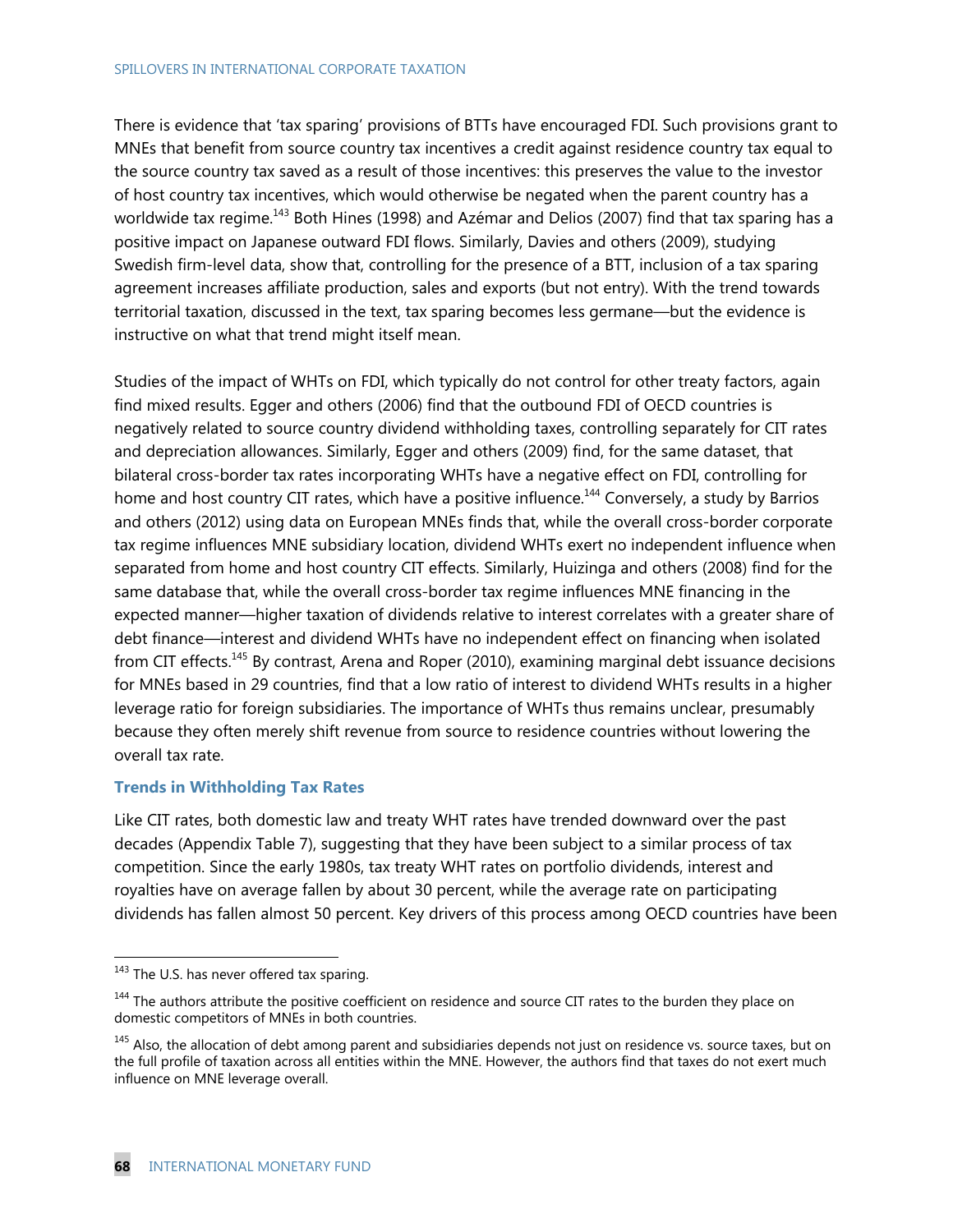|                   |          | Participating                   |          |         |               |
|-------------------|----------|---------------------------------|----------|---------|---------------|
| Time Period       | Dividend | Dividend                        | Interest | Royalty |               |
| Year              |          | Average Domestic Law WHT Rates  |          |         | No. Countries |
| 2000              | 15.2     | 14.1                            | 15.1     | 17.2    | 107           |
| 2013              | 13.1     | 10.7                            | 14.0     | 15.7    | 179           |
| <b>Treaty Age</b> |          | <b>Average Treaty WHT Rates</b> |          |         | No. Treaties  |
| 0-5 years         | 10.1     | 5.6                             | 7.9      | 8       | 533           |
| 5-10 years        | 11.7     | 6.9                             | 9.1      | 9.3     | 635           |
| $10-20$ years     | 12.4     | 8.1                             | 9.6      | 9.8     | 1554          |
| 20-30 years       | 14.2     | 11.2                            | 10.8     | 11.5    | 529           |
| >30 years         | 14.6     | 11.1                            | 11.7     | 11.3    | 328           |

EU directives<sup>146</sup> eliminating intra-EU taxes on parent-subsidiary dividends and reducing WHTs on interest and royalty payments to a maximum of 10 percent.

<sup>146 2003/123/</sup>EC and 2003/49/EC.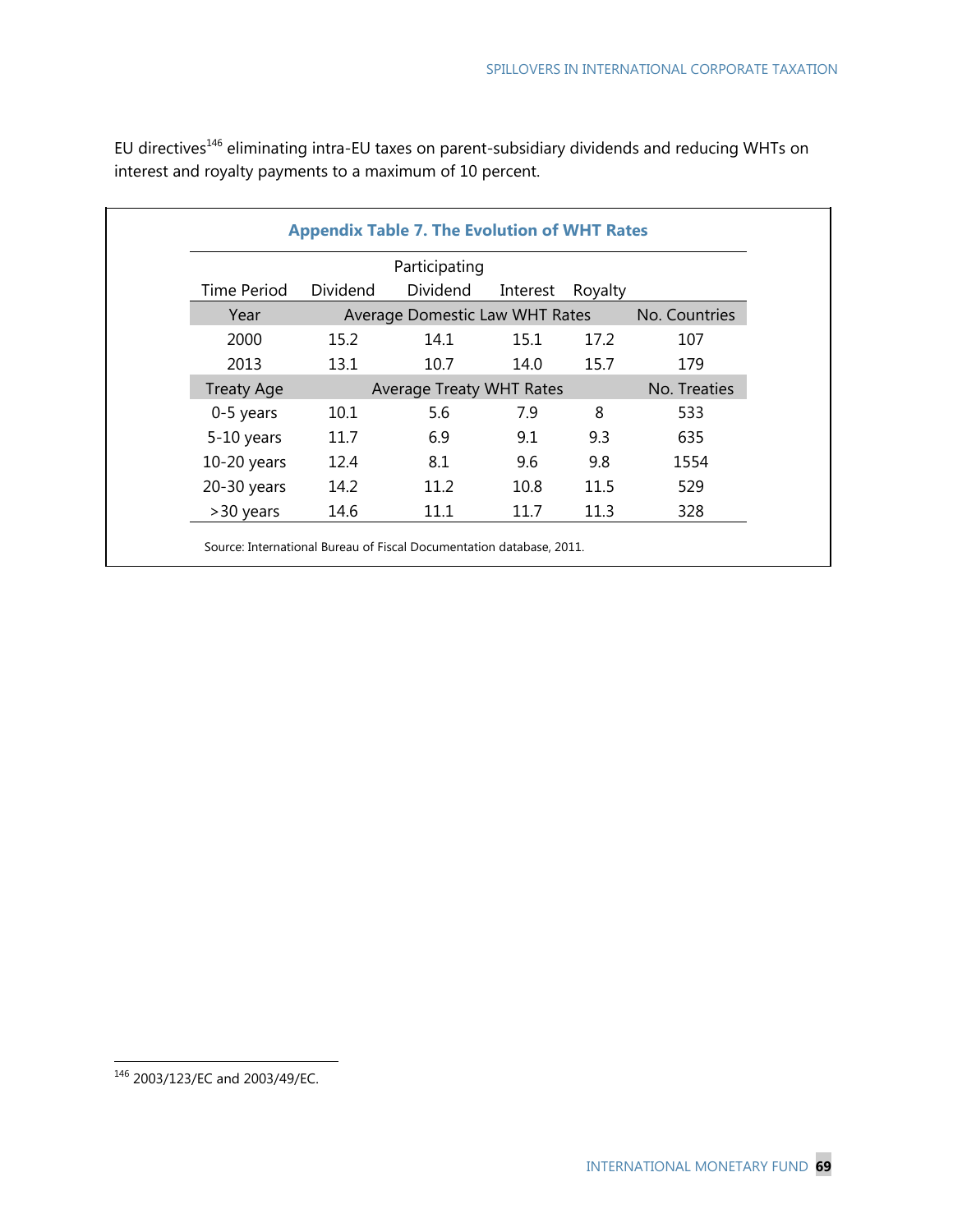## **Appendix VI. Gains on Transfers of Interest**

#### **Recent Examples**

There are several recent cases of significant gains on indirect transfers of interest<sup>147</sup> being untaxed (or with tax disputed) where the underlying assets are located. These often relate to mining or petroleum rights, but cases are not restricted to these sectors. Appendix Box 1 provides some examples. Importantly, even though in these examples tax may not have been paid in the country in which the underlying assets are located, it is possible that tax on the transaction could be payable elsewhere (such as in the country in which the share transaction took place).

#### **Appendix Box 1. Examples of Gains on Indirect Transfers of Interests**

**India:** The high profile Vodafone case involved the sale of a 66.9 percent interest in an Indian telecom company in 2010. The interest was held through a chain of offshore entities, but the transaction was effected by the sale of a single share in a Cayman Islands company. The Indian tax authorities sought withholding tax for the gain on the transaction, arguing that the offshore transaction was effectively the sale of rights (i.e., an asset) located in India and the offshore transaction was simply a way of facilitating that transaction. The tax in dispute is \$2.2 billion. After a series of court cases the Indian Supreme Court ruled in favor of the taxpayer, but the government responded by proposing a retrospective amendment to clarify that such gains should be taxable. Negotiations are ongoing to settle the dispute.

**Mauritania:** A Canadian company effectively acquired an interest in a large gold mining project from another Canadian company via a transaction in the Bahamas in 2010, with a potential capital gain of \$4 billion. No tax was collected on the transaction in Mauritania.

**Mozambique:** In 2011 a change in ownership of mining projects in Mozambique was achieved through the sale, on the Australian stock market, of shares in the mining company holding interests in the projects. The value of the transaction was around \$4 billion. No tax was collected on the transaction in Mozambique. In the case of the sales of shares in the exploration concessions in the Rovuma basin, the authorities have collected \$1.1 billion in capital gains taxes in 2013–14. Changes were made to the tax code, on January 1, 2014, to ensure taxation of capital gains resulting from a direct or indirect transfer between non-residents of assets located in Mozambique.

 $147$  While the concern here is with indirect transfers, it is possible that the direct transfer of an asset between two non-residents may not be taxable in the country where the asset is located, because it is specifically non-taxable under domestic laws or due to a tax treaty—something countries would be well-advised to address.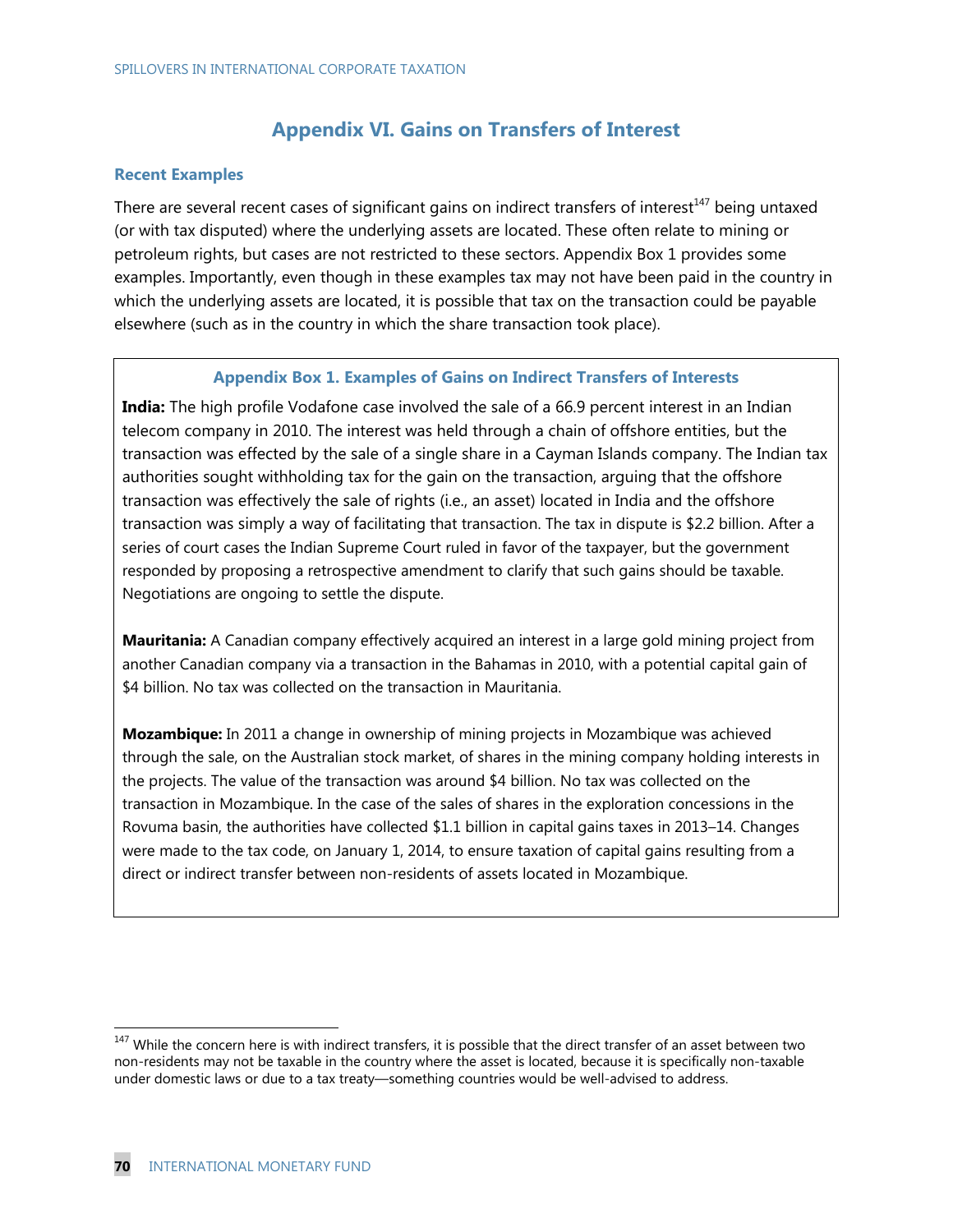#### **Possible Responses**

-

An initial step is to ensure that domestic tax laws provide that direct and indirect disposals of immovable property (which should be defined widely enough to cover mining and petroleum rights) are taxable under the capital gains tax regime.<sup>148</sup> Such provisions would appropriately cover only significant changes of ownership (of, say, at least 10 percent), to avoid having to identify small transactions. The rules also need to cover any kind of interest in an entity, not just shares. For example, South Africa has a 'look through' provision that specifies that if more than 80 percent of a company's (or trust's) assets consist of mineral rights (treated as immovable property), then disposals of the company's shares (trust interests) are treated as disposal of the mineral right itself. If the gain is made by a non-resident, it is taxable as a South African sourced gain. In applying such an approach, the tax treatment for the purchaser needs to be considered (for example, whether the purchaser is entitled to write-off of the purchase price if the transaction is a deemed sale/purchase of a right). Tax treaties can also support the domestic law by ensuring that the country in which the assets are located retains the taxing right for those transactions. Both the UN and the OECD Model Conventions have such a provision, where at least 50 percent of the underlying assets are immovable property. However, the UN Model covers shares and interests in other entities, while the OECD Convention is limited to share transactions.

The challenge of discovering the offshore transactions and collecting the tax can be addressed by requiring that relevant regulatory authorities (such as the mining or petroleum agency, telecommunications authority, foreign investment authority) be advised of significant changes in indirect ownership, with this information shared with the revenue authority. The exchange of tax information under tax treaties and TIEAs can also help in obtaining information about such transactions. Once identified, there are a number of ways of collecting the tax (consideration of tax treaties and avoiding double taxation needing to be taken into account in making the choice):

- Imposing a withholding tax on the transaction to be withheld by the seller—this is the approach used in India, for example;
- Treating the resident company as the agent of the non-resident, so that they will be liable if the tax is not paid by the non-resident;
- Deeming the resident company to have made the transfer (that is, disposed of and reacquired the asset), so that it is liable for the tax; or
- Making regulatory approval for the transfer conditional on payment of the tax—with the threat, for example, of withdrawing the underlying license.

 $148$  An alternative approach is to specify that gains on certain licenses and rights (such as, mining, telecoms, logging), in addition to immovable property, will be taxed.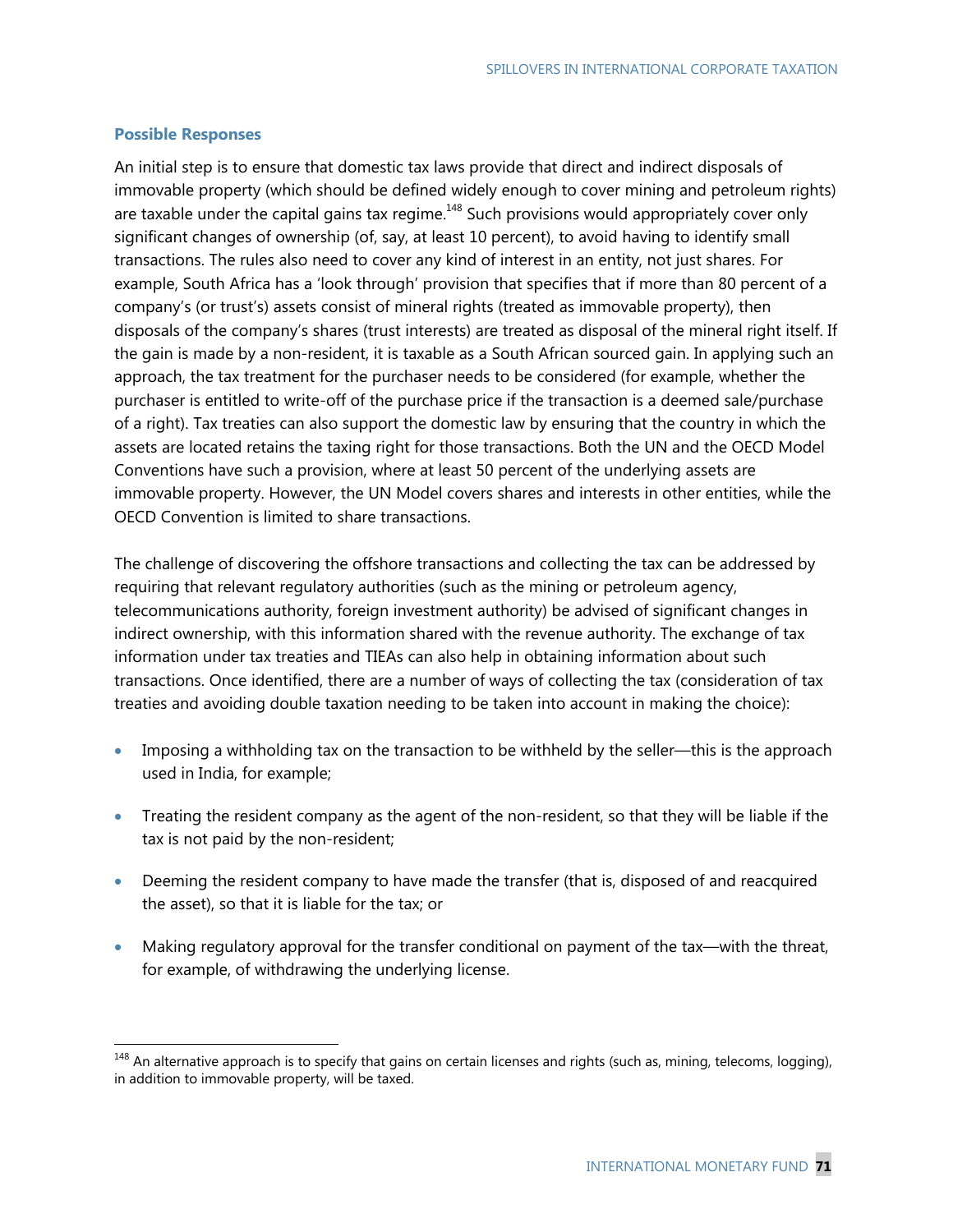## **Appendix VII. Guiding Principles for International Tax Design**

One of the most fundamental principles of optimal tax design, set out in Diamond and Mirrlees (1971), is the desirability of production efficiency: the proposition that, given sufficient tax instruments, any Pareto-efficient tax system will have the feature that aggregate production is maximized. There are many qualifications to this even in a purely domestic setting (it presumes, for instance, competitive behavior) and still more in international ones (because of spillover effects between national revenues).<sup>149</sup> The principle has proved useful in other contexts, nonetheless, and is the natural starting point for international tax matters. While it can be applied from both national and collective perspectives, we focus here on the latter.

The difficulty is deciding exactly what production efficiency requires. One dimension is the requirement that investors resident in any location earn the same before-tax return wherever they invest—otherwise aggregate output could be increased by reducing investment where it earns the lower return and increasing it where it earns higher. This condition—*capital export neutrality* (CEN) points towards residence-based taxation: investors then face the same tax treatment wherever they invest and so, in maximizing their net income by equating after-tax returns on those investments, will be led to equate pre-tax returns (Musgrave, 1969). But there are other dimensions too. *Capital import neutrality* (CIN) is the requirement that all investments within a country earn the same pretax return—without which aggregate output could again be increased by reshuffling investments. And this condition points, in contrast, to territorial taxation. And *capital ownership neutrality* (CON) is the condition that the ownership—and hence, presumptively, the productivity—of assets not be affected by taxation;<sup>150</sup> a condition that is well-tuned to the importance of mergers and acquisitions within FDI (noted in the text), but to the extent that assets are location-specific, will often have the same implications as CIN.

These neutrality conditions conflict with each other, in the sense that meeting all generally requires fully harmonized tax systems. And very few results are available on efficient design when that cannot be achieved, or there are other constraints on tax-setting.<sup>151</sup> Still more fundamentally, however, the concepts of CEN and CIN rest on notions of residence and source whose slipperiness, as discussed in the text, is at the root of the difficulties in current international tax arrangements; and CON, while more sensitive to the realities of modern corporate investment behavior and a step towards a framework that recognizes the importance of intangibles, places a stress on ownership as a determinant of productivity that has not won professional consensus—it is not clear, for instance, that one might not just as plausibly stress management or creativity more generally. Reflecting their limitations, these neutrality conditions—which, it should also be noted, do not in themselves dictate

-

<sup>&</sup>lt;sup>149</sup> Keen and Wildasin (2004).

<sup>&</sup>lt;sup>150</sup> Desai and Hines (2003).

<sup>&</sup>lt;sup>151</sup> For instance, Keen and Piekkola (1997) consider the case in which rents cannot be fully taxed (so that the Diamond-Mirrlees results fails) and show that CEN and CIN are optimal in (respectively) the extreme cases in which savings in each country or the demand for capital in each country are fixed.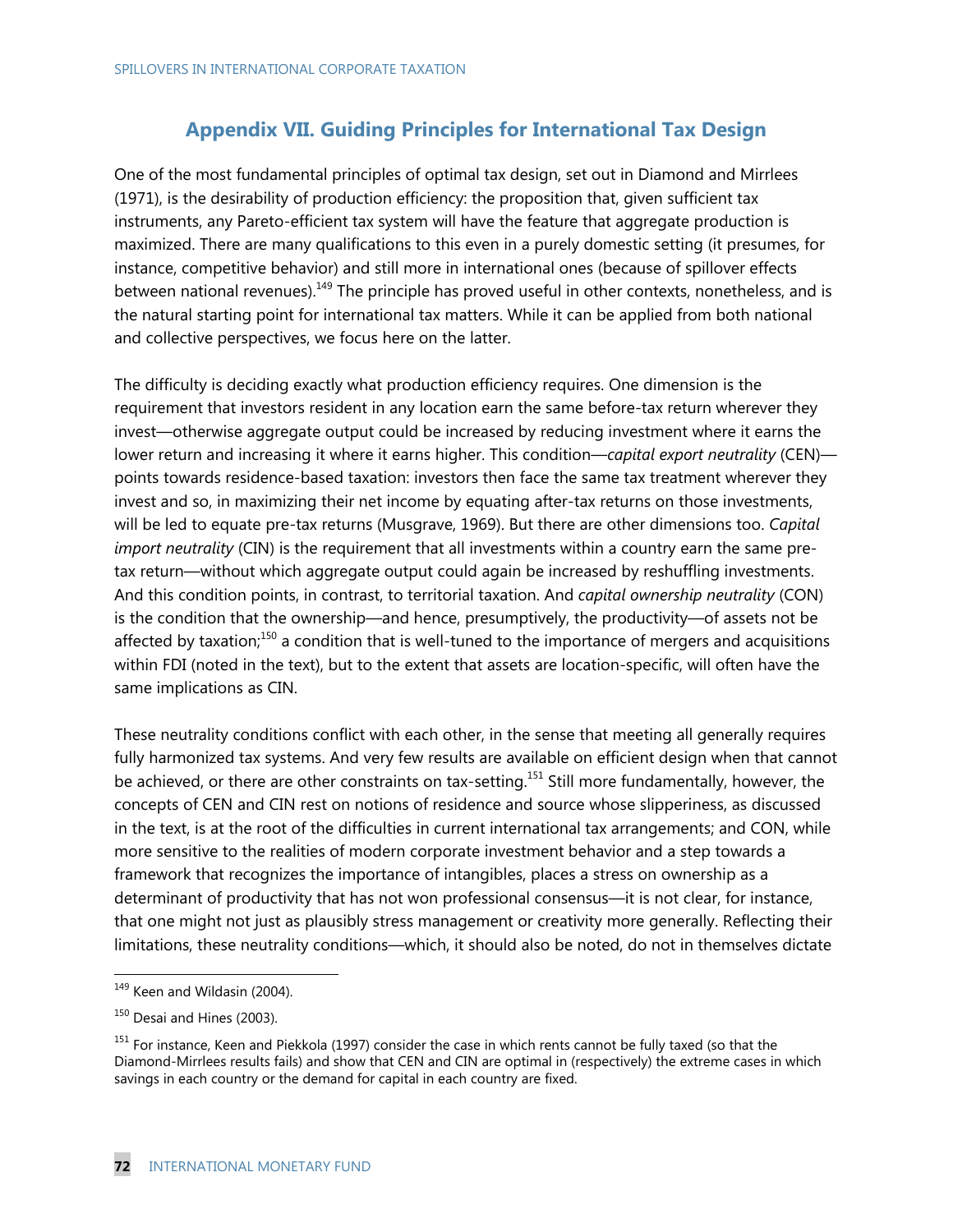which country should receive the revenues<sup>152</sup>—provide only limited guidance in navigating the issues addressed in this paper, and indeed are rarely invoked in policy discussions.

-

 $152$  For instance, CEN could be achieved either by having only the residence country levy and collect tax or by having both residence and source levy tax, with the former giving a credit (and potentially a refund) for the tax charged by the latter (along the lines of worldwide taxation as discussed in the previous subsection)—or by many other permutations.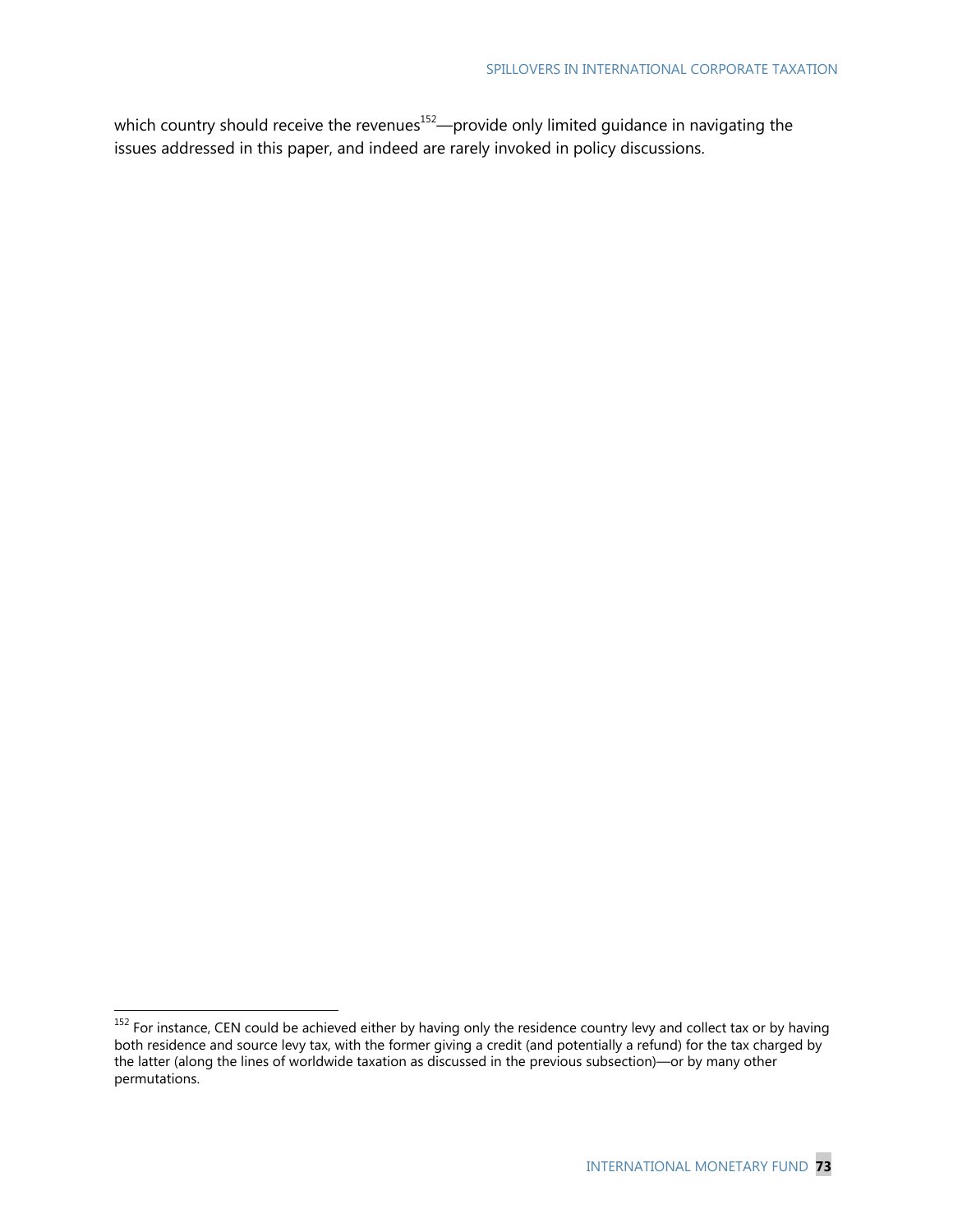## **Appendix VIII. Formula Apportionment: Details Underlying Figure 4**

The calculations begin with the net incomes of U.S. parents and Majority Owned Foreign Affiliates (MOFAs) by country of affiliate (Table 10.2), taken from Bureau of Economic Affairs data (Barefoot, 2012), Tables 8.2 and 10.2. These are adjusted by the average effective corporate income tax rate in the respective country—taken from Hassett and Mathur (2011), PWC (2011), Chen and Mintz (2011) and Markle and Shackelford (2012)—to obtain estimates of taxable income. The average effective tax rate for global taxable income is weighted according to countries' GDP. Country shares of U.S. MNEs' sales, assets, compensation of employees and number of employees are obtained from the same tables, adding totals for U.S. parents and MOFAs in all countries. Shares of each apportionment key are applied to global taxable income to derive changes in taxable income.

Appendix Table 8 shows the country-specific estimates underlying Figure 4. Broadly, a country gains from FA on the basis of some factor if its share in the global total of that factor exceeds its share in the net income of US MNEs. That Italy, for instance, gains under all factors reflects the very low share of US MNEs net income reported there: about 0.16 percent. Whether that reflects inherently low profitability or particularly aggressive outward profit shifting cannot be determined from these data.

Appendix Table 8 shows the country-specific estimates underlying Figure 4.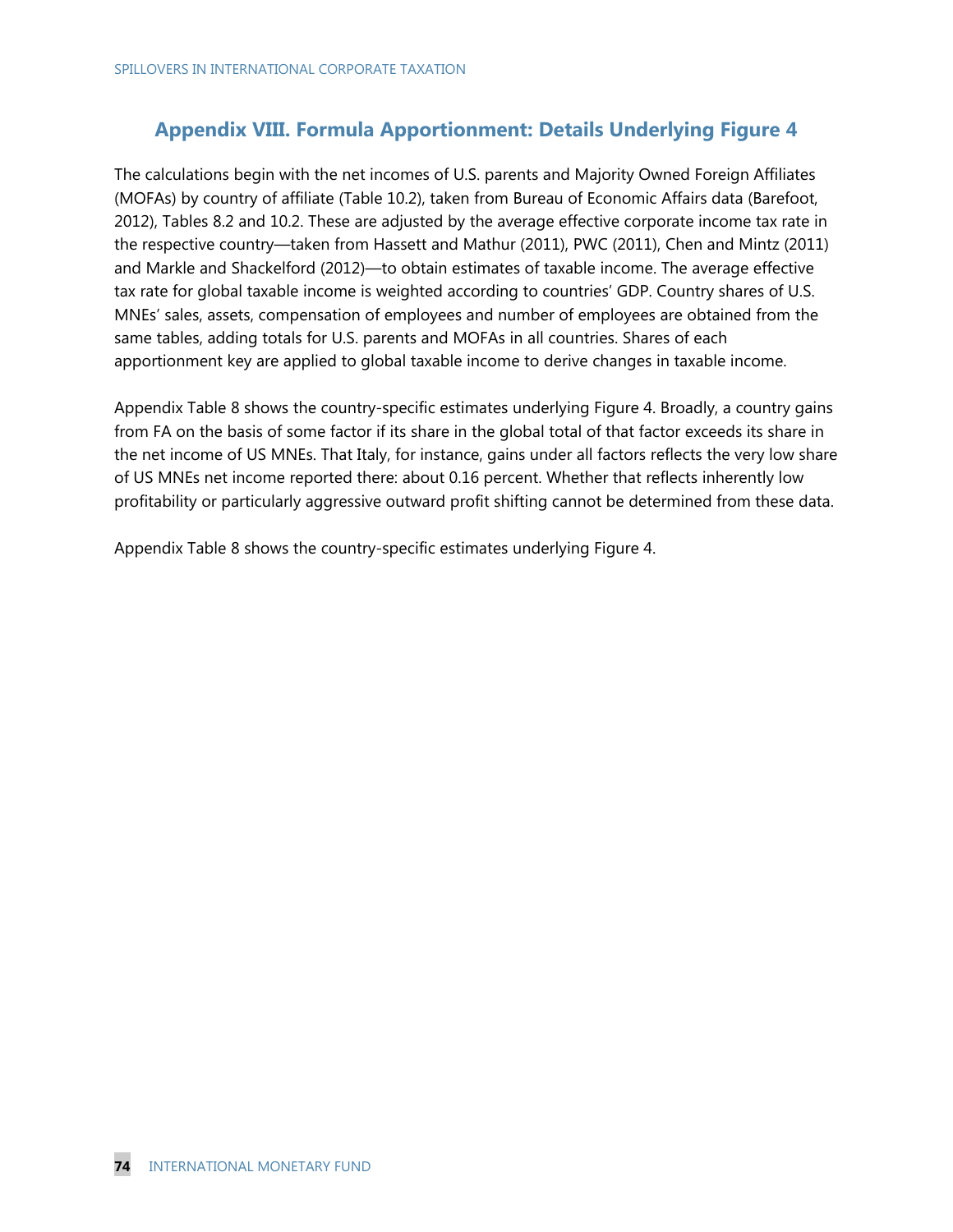|                             | <b>Sales</b> |         | <b>Assets Compensation Employment</b> |         |
|-----------------------------|--------------|---------|---------------------------------------|---------|
| Advanced economies          |              |         |                                       |         |
| US                          | 35.4         | 24.3    | 58.9                                  | 39.3    |
| Australia                   | $-8.9$       | 9.7     | 14.9                                  | $-3.7$  |
| Belgium                     | 3.8          | $-27.4$ | $-45.6$                               | $-59.7$ |
| Canada                      | 4.4          | $-34.5$ | $-25.5$                               | $-13.3$ |
| France                      | 220.6        | 79.4    | 273.4                                 | 277.1   |
| Germany                     | 276.3        | 138.9   | 313.5                                 | 222.7   |
| Italy                       | 383.3        | 105.3   | 315.7                                 | 291.7   |
| Japan                       | 166.4        | 213.5   | 117.4                                 | 50.0    |
| Korea                       | 116.3        | 61.6    | 49.2                                  | 102.4   |
| Spain                       | $-19.3$      | $-46.2$ | $-27.1$                               | $-25.7$ |
| UK                          | $-13.9$      | 101.3   | $-21.3$                               | $-24.0$ |
| <b>GDP-weighted average</b> | 33.8         | 28.4    | 49.4                                  | 32.6    |
|                             |              |         |                                       |         |
| Emerging markets and        |              |         |                                       |         |
| developing countries        |              |         |                                       |         |
| <b>Brazil</b>               | 28.6         | $-44.9$ | $-4.3$                                | 84.8    |
| Chile                       | $-21.6$      | $-40.3$ | $-45.0$                               | 33.1    |
| China                       | 50.7         | $-43.5$ | $-15.1$                               | 299.7   |
| Colombia                    | 27.6         | $-57.8$ | $-16.5$                               | 81.1    |
| Egypt                       | $-34.2$      | $-68.0$ | $-77.4$                               | $-38.2$ |
| India                       | 34.0         | $-26.2$ | 76.3                                  | 601.6   |
| Malaysia                    | 5.6          | $-64.6$ | $-62.2$                               | 34.7    |
| Mexico                      | 38.7         | $-26.8$ | $-16.1$                               | 233.9   |
| Peru                        | $-37.6$      | $-63.0$ | $-66.5$                               | $-17.2$ |
| Philippines                 | 19.4         | $-44.4$ | $-21.2$                               | 358.2   |
| South Africa                | 134.6        | $-13.5$ | 75.3                                  | 162.2   |
| Thailand                    | 32.0         | $-63.2$ | $-54.0$                               | 99.4    |
| <b>GDP-weighted average</b> | 28.1         | $-43$   | $-17.5$                               | 182.3   |
| Conduits'                   |              |         |                                       |         |
| Bermuda                     | $-92.6$      | $-52.4$ | $-99.5$                               | $-99.7$ |
| Ireland                     | $-60.8$      | $-61.4$ | $-92.3$                               | $-93.5$ |
| Luxemburg                   | $-96.3$      | $-47.9$ | $-98.7$                               | $-99.1$ |
| Netherlands                 | $-83.4$      | $-57.9$ | $-90.5$                               | $-92.1$ |
| Singapore                   | 34.1         | $-38.8$ | $-73.9$                               | $-70.2$ |
| Switzerland                 | $-28.9$      | $-53.9$ | $-81.1$                               | $-89.5$ |
| <b>GDP-weighted average</b> | $-71.0$      | $-54.2$ | $-91.9$                               | $-93.3$ |

## **Appendix Table 8. Reallocation of Taxable Income from Alternative Factors, U.S. MNEs**

Source: Staff calculations based on Bureau of Economic Analysis.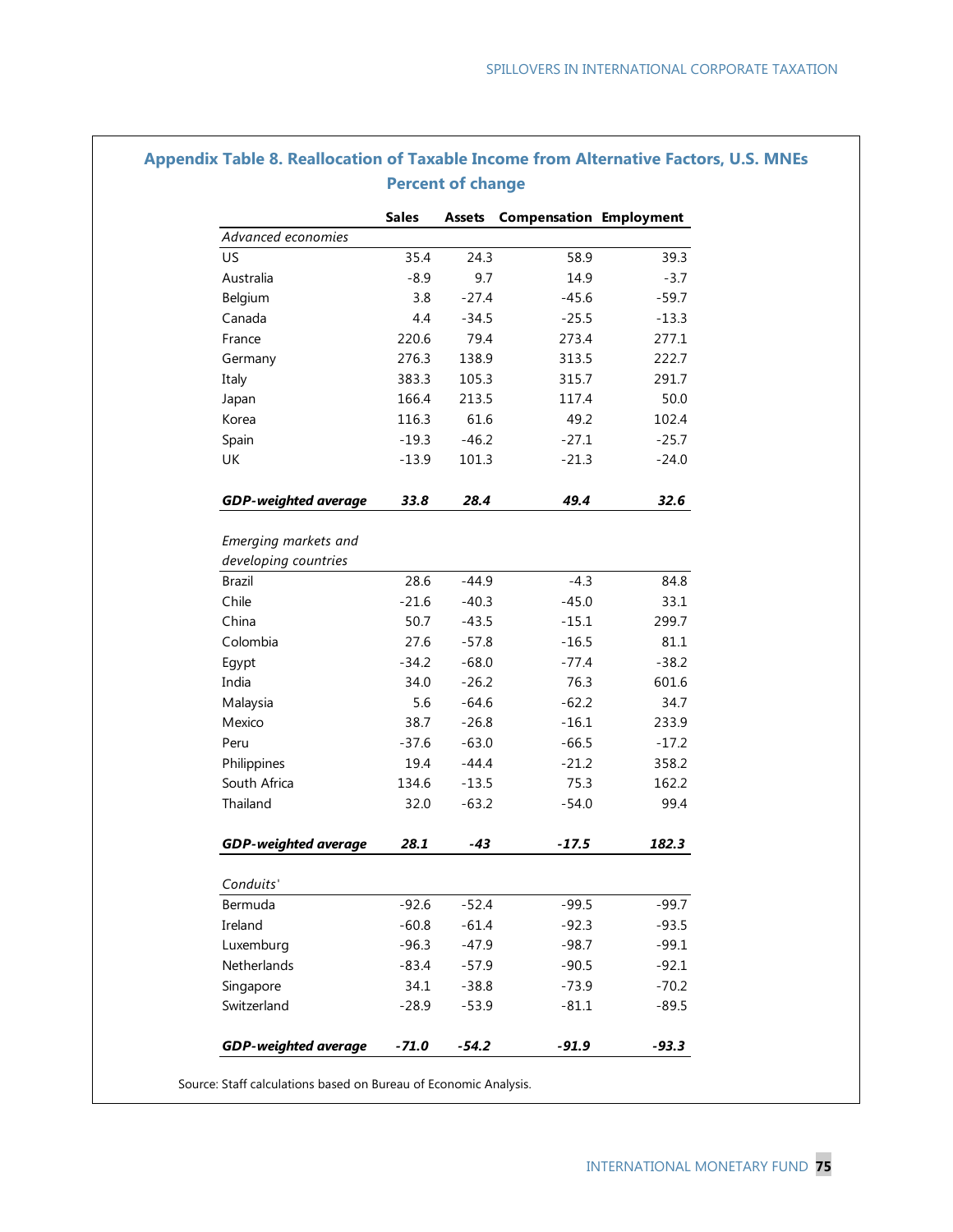## **References**

- Abbas, S. M. Ali, and Alexander Klemm, 2013, "A partial race to the bottom: corporate tax developments in emerging and developing economies," *International Tax and Public Finance*, Vol. 20 (August), pp. 596–617.
- ActionAid, 2010, "Calling Time: Why SABMiller should stop dodging taxes in Africa,*"* November 28, 2010. Available via the Internet: https://www.actionaid.org.uk/sites/default/files/doc\_lib/calling\_time\_on\_tax\_avoidance.pdf
- Altshuler, Rosanne, and Harry Grubert, 2009, "Formula Apportionment? Is it better than the current system and are there better alternatives?" *National Tax Journal*, Vol. 63 (December), pp. 1145–84.
- ———, 2008, "Corporate Taxes in the World Economy," in *Fundamental Tax Reform: Issues, Choices, and Implications,* ed. by John W. Diamond and George R. Zodrow (Cambridge, MIT Press).
- ———, 2006, "Governments and Multinational Corporations in the Race to the Bottom," *Tax Notes International*, Vol. 41 (February), pp. 459–74.
- Arena, Matteo, and Andrew Roper, 2010, "The Effect of Taxes on Multinational Debt Location," *Journal of Corporate Finance*, Vol. 16 (December), pp. 637–54.
- Arellano, Manuel and Stephen Bond, 1991, "Some Tests of Specification for Panel Data: Monte Carlo Evidence and an Application to Employment Equations," *The Review of Economic Studies,* Vol. 58 (April), pp. 277–97.
- Auerbach, Alan, and Michael Devereux, 2013, "Consumption and Cash Flow Taxes in an International Setting," NBER Working Paper 19579 (Cambridge: National Bureau of Economic Research, Inc.).
- ———, and Helen Simpson, 2010, "Taxing Corporate Income" in *Dimensions of Tax Design: the Mirrlees Review*, ed. by James Mirrlees and other, (Oxford: Oxford University Press).
- Avi-Yonah, Reuven, and Ilan Benshalom, 2010, "Formulary Apportionment Myths and Prospects," Law & Economics Working Paper 28 (University of Michigan Law School).
- Avi-Yonah, Reuven, Kimberly A. Clausing, and Michael C. Durst, 2009, "Allocating Business Profits for Tax Purposes: A Proposal to Adopt a Formulary Profit Split," *Florida Tax Review*, Vol. 9 (5), pp. 497–553.
- Azémar, Céline and Andrew Delios, 2007, "The Tax Sparing Provision Influence: A Credit versus Exempt Investors Analysis" (Glasgow: University of Glasgow).
- Barefoot, B. Kevin, 2012, "U.S. Multinational Companies, Operations of U.S. Parents and their Foreign Affiliates in 2010," *Survey of Current Business*, (November) pp. 51–74.
- Barrios, Salvador, Harry Huizinga, Luc Laeven, and Gaetan Nicodème, 2012, "International Taxation and Multinational Firm Location Decisions," *Journal of Public Economics*, Vol. 96 (December), pp. 946–58.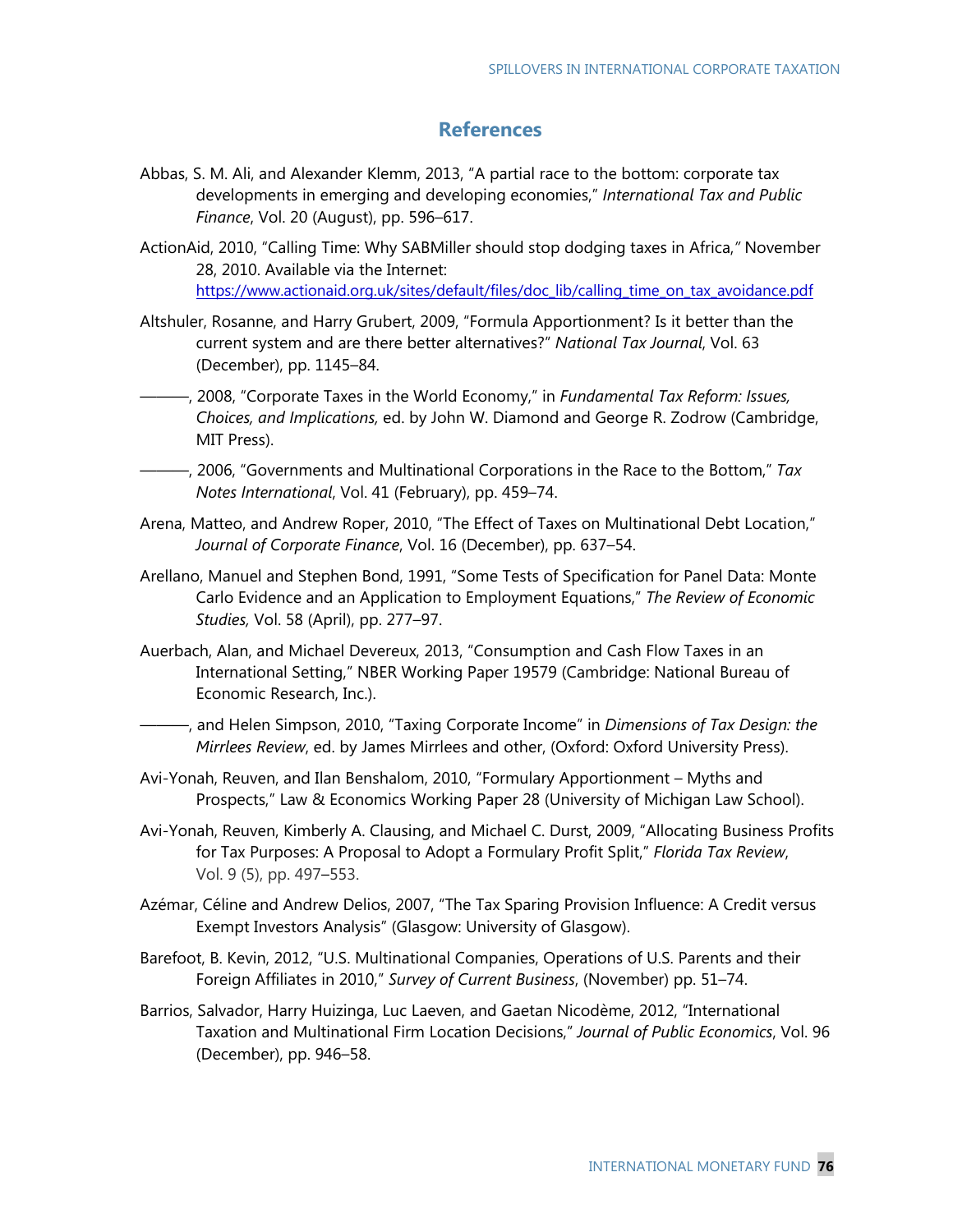- Barthel, Fabian, Matthias Busse, and Eric Neumayer, 2010, "The Impact of Double Taxation Treaties on Foreign Direct Investment: Evidence from large Dyadic Panel Data," *Contemporary Economic Polic*y, Vol. 28 (July), pp. 366–77.
- Benedek, Dora, Ernesto Crivelli, Sanjeev Gupta, and Priscilla Muthoora, 2014, "Foreign aid and revenue: Still a crowding-out effect?" *FinanzArchiv: Public Finance Analysis*, Vol. 70 (March), pp. 67–96.
- Bennett, Mary, Michael Devereux, Judith Freedman, Martin Hearson, Chris Lenon, Glen Loutzenhiser, David McNair, William Morris, Richard Parry, Douglas A. Shackelford, Roberto Schatan, and Susan Symons, 2011, "*Transparency in Reporting Financial Data by Multinational Corporations"* (Oxford: Oxford University Center for Business Taxation). Available via the Internet:

http://www.sbs.ox.ac.uk/sites/default/files/Business\_Taxation/Docs/Publications/Reports/t ransparency-in-reporting-financial-data-by-multinational-corporations-july-2011.pdf

- Bettendorf, Leon, Michael Devereux, Albert van der Horst, Simon Loretz and Ruud A. de Mooij, Corporate Tax Harmonization in the EU, 2010, *Economic Policy*, Vol. 25, pp. 537–90.
- Blonigen, Bruce, and Ronald Davies, 2005, "Do Bilateral Tax Treaties Promote Foreign Direct Investment?" in *Handbook of International Trade, Economic and Legal Analyses of Trade Policy and Institutions, Volume II*, ed. by Eun Kwan Choi and James Hartigan, (London, Blackwell).
- ———, 2004, "The Effects of Bilateral Tax Treaties on U.S. FDI Activity," *International Tax and Public Finance*, Vol. 11 (September), pp. 601–22.
- Blonigen, Bruce, Lindsay Oldenski, and Nicholas Sly, 2011, "Separating the Opposing Effects of Bilateral Tax Treaties," NBER Working Paper 17480 (Cambridge: National Bureau of Economic Research, Inc.).
- Blouin, Jennifer, Harry Huizinga, Luc Laeven, and Gaetan Nicodeme, 2014, "Thin Capitalization Rules and Multinational Firm Capital Structure", IMF Working Paper no. 14/12 (Washington: International Monetary Fund). Available via the Internet: http://www.imf.org/external/pubs/ft/wp/2014/wp1412.pdf
- Blumenthal, Marsha, and Joel Slemrod, 1995, "The compliance cost of taxing foreign source income: its magnitude, determinants and policy implications," *International Tax and Public Finance*, Vol. 2 (February), pp. 37–53.
- Blundell, Richard, and Stephen Bond, 1998, "Initial Conditions and Moment Restrictions in Dynamic Panel Data Models," *Journal of Econometrics*, Vol. 87 (August), pp. 115–43.
- Brennan, Geoffrey, and James M. Buchanan, 1980, *The Power to Tax: Analytical Foundations of a Fiscal Constitution* (Cambridge: Cambridge University Press).
- Burns, Lee, Honoré Le Leuch, and Emil Sunley, (Forthcoming in 2014), "Transfer of an interest in a mining or petroleum right," in *Resources without Borders,* ed. by Philip Daniel, Michael Keen, Artur Swistak, and Victor Thuronyi (Washington: International Monetary Fund).
- Chen, Duanjie and Jack Mintz, 2011, "New estimates of Effective Corporate Tax Rates on Business Investment," *CATO Institute Tax & Budget Bulletin*, No. 64. Available via the Internet: http://www.cato.org/pubs/tbb/tbb\_64.pdf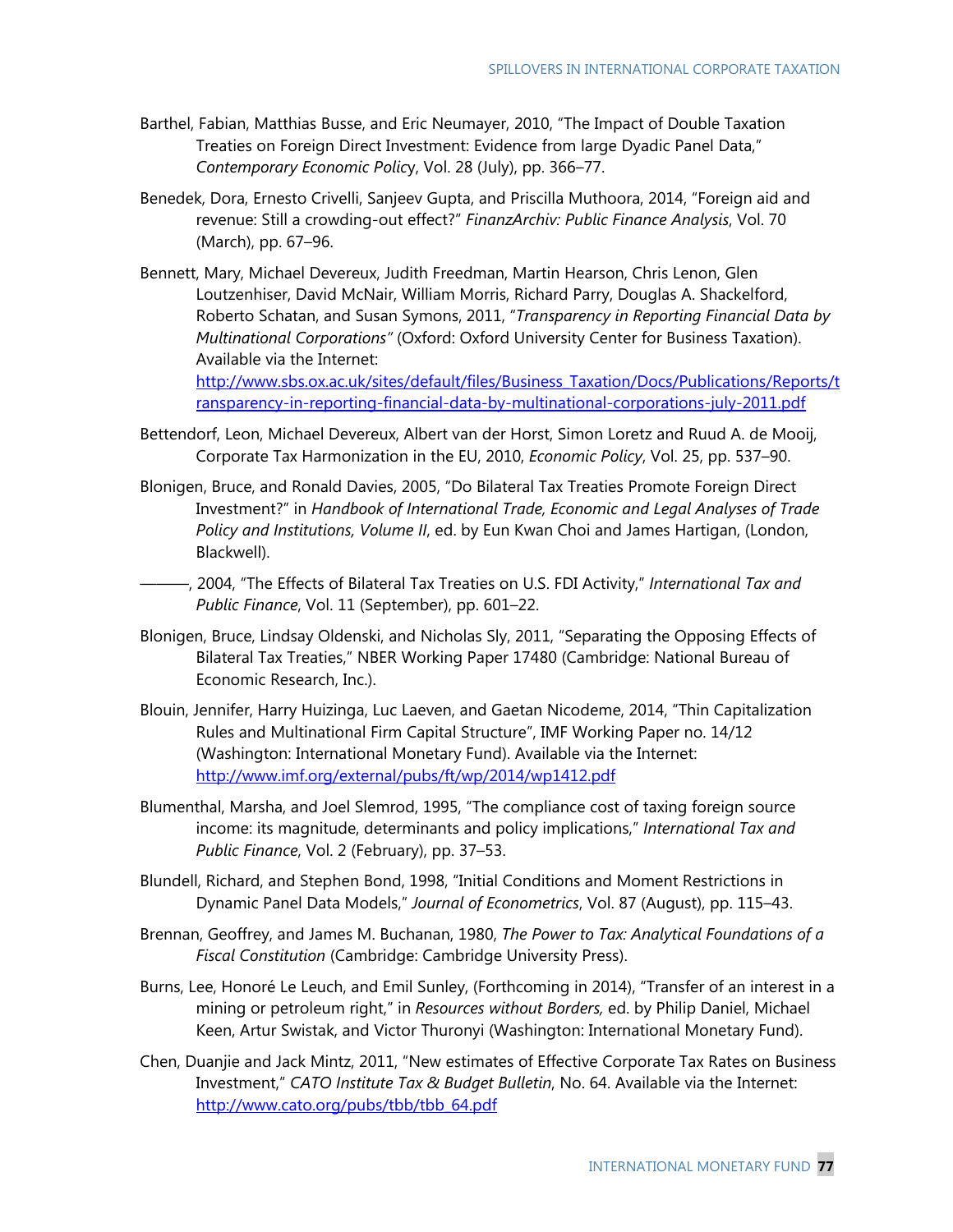- Christian Aid, "Death and Taxes: The True Toll of Tax Dodging,*"* May 2008. Available via the Internet: http://christianaid.org.uk/images/deathandtaxes.pdf
- Clausing, Kimberly A., 2009, "Multinational Firm Tax Avoidance and Tax Policy," *National Tax Journal,* Vol. 62 (December), pp. 703–25.
	- ———, 2003, "Tax**-**Motivated Transfer Pricing and U.S. Intrafirm Trade Prices," *Journal of Public Economics*, Vol. 87 (September), pp. 2207–23.
- Coase, Ronald H., 1937, "The Nature of the Firm," *Economica*, Vol. 4 (November), pp. 386–405.
- Crivelli, Ernesto, and Sanjeev Gupta, 2014, "Resource Blessing, Revenue Curse? Domestic Revenue Effort in Resource-Rich Countries," IMF Working Paper 14/5 (Washington: International Monetary Fund).
- Davies, Ronald, Pehr-Johan Norback, and Ayca Tekin-Koru, 2009, "The Effect of Tax Treaties on Multinational Firms: New Evidence from Microdata," *The World Economy*, Vol. 32 (January), pp. 77–110.
- De Meza, David, Ben Lockwood, and Gareth Myles, 1994, "When are origin and destination regimes equivalent?" *International Tax and Public Financ*e, Vol. 1 (1), pp. 5–24.
- De Mooij, Ruud A., 2011, "The Tax Elasticity of Corporate Debt: A Synthesis of Size and Variations," IMF Working Paper 11/95 (Washington: International Monetary Fund). Available via the Internet: http://www.imf.org/external/pubs/ft/wp/2011/wp1195.pdf
- ———, 2012, "Tax Biases to Debt Finance: Assessing the Problem, Finding Solutions," *Fiscal Studies,* Vol. 33 (December), pp 489–512.
- ———, and Sjef Ederveen, 2008, "Corporate Tax Elasticities: A Reader's Guide to Empirical Findings," *Oxford Review of Economic Policy*, Vol. 24 (4), pp. 680–97.
- ———, 2003, "Taxation and Foreign Direct Investment: A Synthesis of Empirical Research," *International Tax and Public Finance*, Vol. 10 (November), pp. 673–93.
- De Mooij, Ruud A., and Hendrik Vrijburg, 2010, "Enhanced Cooperation in an Asymmetric Model of Tax Competition," Working Papers 102, Oxford University Centre for Business Taxation.
- Desai, Mihir, C. Fritz Foley, and James R. Hines Jr., 2006, "The Demand for Tax Haven Operations," *Journal of Public Economics*, Vol. 90 (February), pp. 513–31.
- Desai, Mihir A., and James R. Hines Jr., 2003, "Evaluating International Tax Reform," *National Tax Journal*, Vol. 56 (September), pp. 409–40.
- Dethier, Jean-Jacques, and Thierry Madies, 2010, "Fiscal Competition in Developing Countries: A Survey of the Theoretical and Empirical Literature," World Bank Policy Research Working Paper 5311 (Washington: World Bank).
- Devereux, Michael and Rachel Griffith, 1998, "Taxes and the Location of Production: Evidence from a Panel of U.S. Multinationals," *Journal of Public Economics*, Vol. 68 (June), pp. 335– 67.
- Devereux, Michael, Ben Lockwood, and Michaela Redoano, 2008, "Do Countries Compete Over Corporate Tax Rates?" *Journal of Public Economics*, Vol. 92 (June), pp. 1210–35.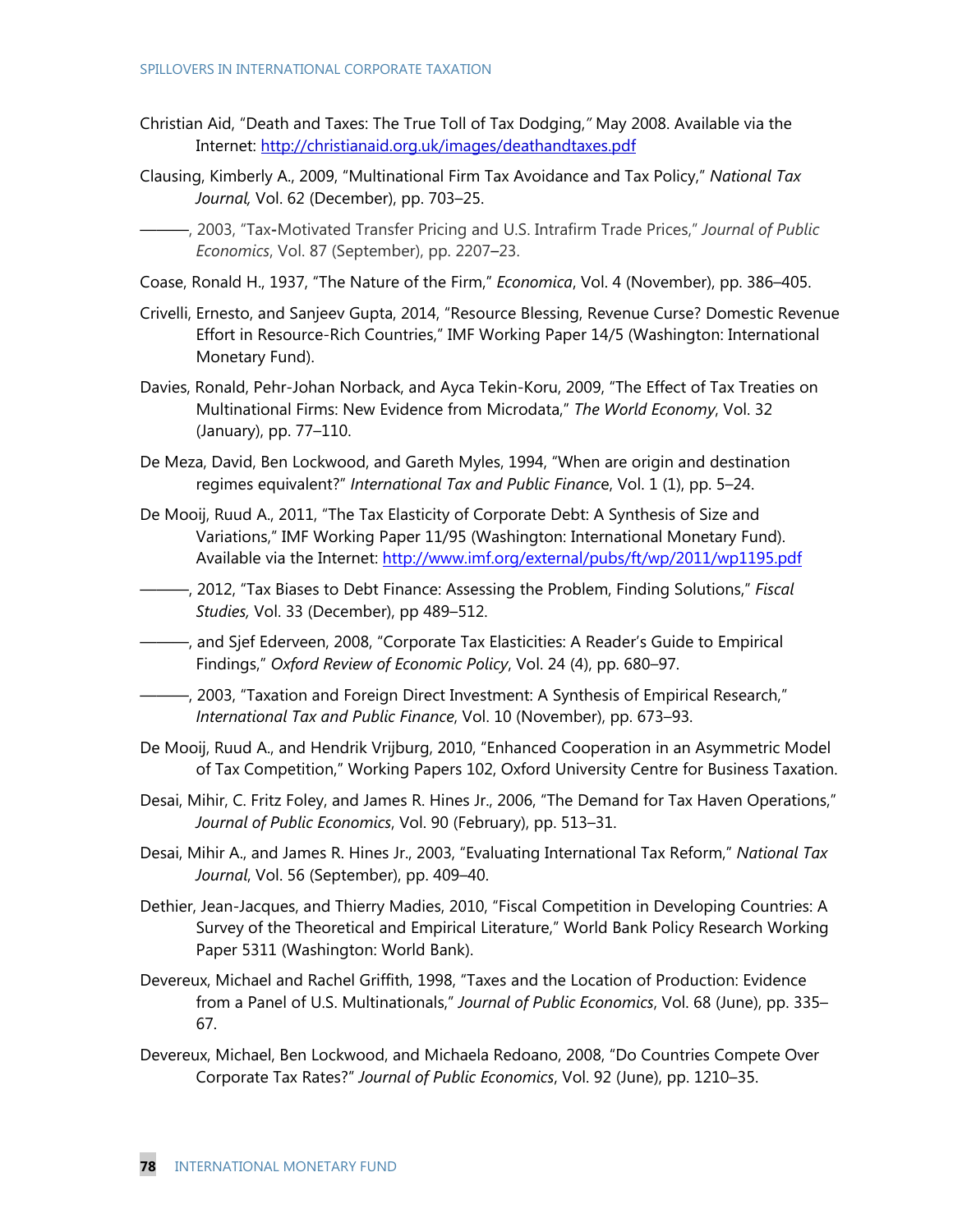- Devereux, Michael, and Simon Loretz, 2008, "The Effects of EU Formula Apportionment on Corporate Tax Revenues," *Fiscal Studies*, Vol. 29, pp. 1–33.
- Dharmapala, Dhammika, 2014, "What Do We Know About Base Erosion and Profit Shifting? A Review of the Empirical Literature," Illinois Public Law and Legal Theory Research Papers Series No. 14-23 (Champaign: University of Illinois College of Law).
- ———, C. Fritz Foley, and Kristin J. Forbes, 2011, "Watch What I Do, Not What I Say: the Unintended Consequences of the Homeland Investment Act," *Journal of Finance*, Vol. 66 (June), pp. 753–87.
- Di Giovanni, Julian, 2005, "What Drives Capital Flows? The Case of Cross-Border M&A Activity and Financial Deepening," *Journal of International Economics*, Vol. 65 (January), pp. 127– 49.
- Diamond, Peter, and James A. Mirrlees, 1971, "Optimal Taxation and Public Production I: Production Efficiency," *American Economic Review*, Vol. 61 (March), pp. 8–27.
- Dischinger, Mathias, and Nadine Riedel, 2011, "Corporate Taxes and the Location of Intangible Assets within Multinational Firms," *Journal of Public Economics,* Vol. 95 (August), pp. 691– 707.
- Durst, Michael C., 2010, "It's Not Just Academic: The OECD Should Revaluate Transfer Pricing Laws," *Tax Notes International*, January 18, 2010, pp. 247–56.
- $-$ , 2013, Tax Management Transfer Pricing Report, The Bureau of National Affairs.
- Easson, Alex, 2000, "Do we still need tax treaties?" Bulletin for International Fiscal Documentation, pp. 619–25 (Amsterdam: International Bureau of Fiscal Documentation).
- Ebrill, Liam, Jean-Paul Bodin, Michael Keen, and Victoria Summers, 2001, *The Modern VAT*  (Washington: International Monetary Fund).
- Egger, Peter, and Valeria Merlo, 2011, "Statutory Corporate Tax Rates and Double-Taxation Treaties as Determinants of Multinational Firm Activity," *FinanzArchiv: Public Finance Analysis*, Vol. 67 (June), pp. 145–170.
- ———, Martin Ruf, and Georg Wamser, 2012, "Consequences of the New U.K. Tax Exemption System: Evidence from Micro-Level Data," CESifo Working Paper No. 3942 (Munich: CESifo).
- Egger, Peter, Simon Loretz, Michael Pfaffmayr, and Hannes Winner, 2009, "Bilateral Effective Tax Rates and Foreign Direct Investment," *International Tax and Public Finance*, Vol. 16 (December), pp. 822–849.
- ———, 2006, "Corporate Taxation and Multinational Activity," CESifo Working Paper No. 1773 (Munich: CESifo).
- European Commission, 2013, "Taxation Trends in the European Union," *Eurostat Statistical Books* (Luxembourg: Publications Office of the European Union). Available via the Internet: http://epp.eurostat.ec.europa.eu/cache/ITY\_OFFPUB/KS-DU-13-001/EN/KS-DU-13-001- EN.PDF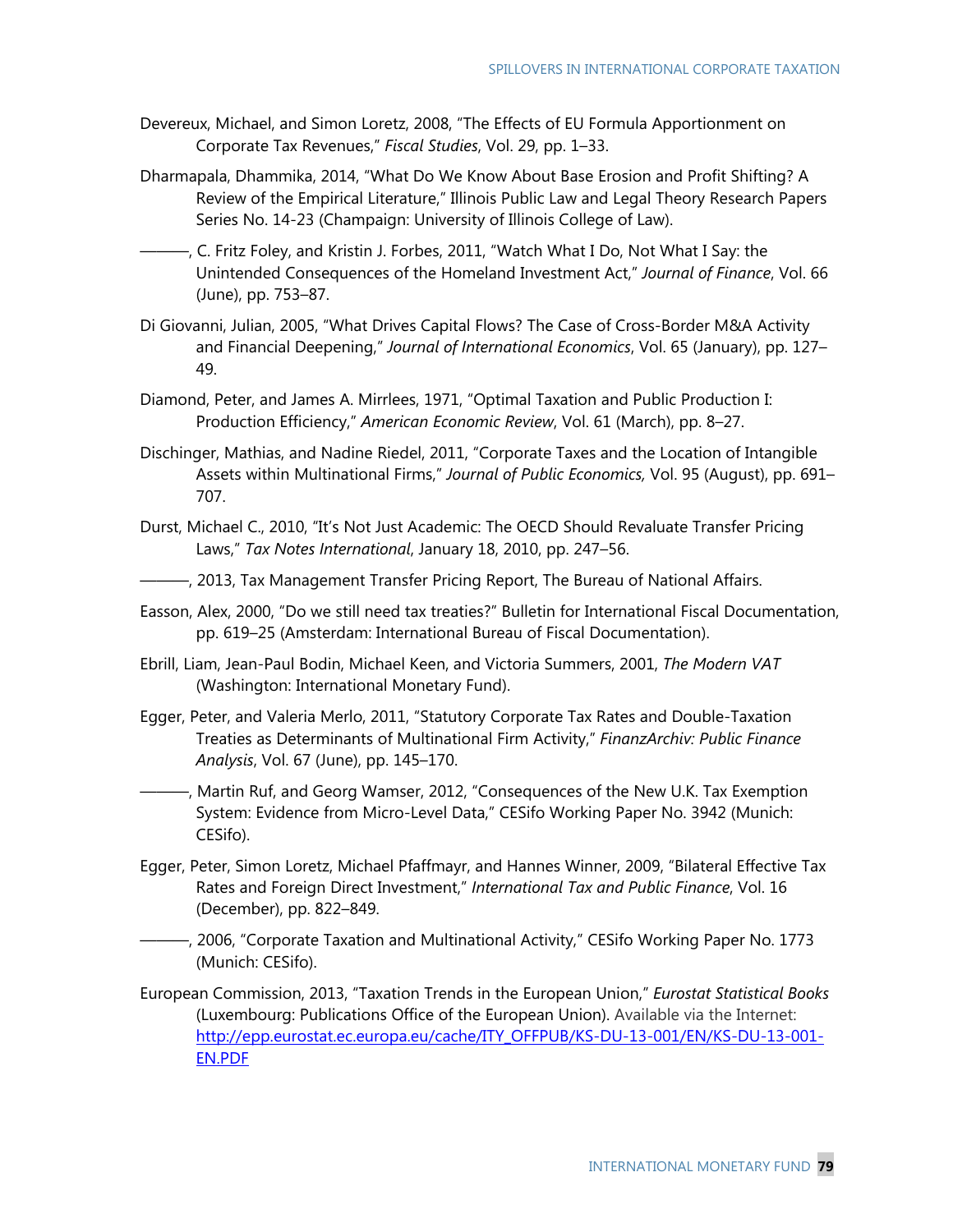- ———, 2012, "Commission recommendation of 6.12.2012 on Aggressive Tax Planning," (Luxembourg: Publications Office of the European Union). Available via the Internet: http://ec.europa.eu/taxation\_customs/resources/documents/taxation/tax\_fraud\_evasion/c \_2012\_8806\_en.pdf.
- ———, 2011, "Proposal for a Council Directive on a Common Consolidated Corporate Tax Base (CCCTB)," (Luxembourg: Publications Office of the European Union). Available via the Internet:

http://ec.europa.eu/taxation\_customs/resources/documents/taxation/company\_tax/com mon tax base/com 2011 121 en.pdf

- Evers, Lisa, Helen Miller, and Christoph Spengel, 2013, "Intellectual Property Box Regimes: Effective Tax Rates and Tax Policy Considerations," Centre for European Economic Research Discussion Paper No. 13-070 (Mannheim: Zentrum für Europäische Wirtschaftforschung GmbH).
- Feld, Lars P., Martin Ruf, Uwe Scheuering, Ulrich Schreiber, and Johannes Voget, 2013, "Effects of Territorial and Worldwide Corporation Tax Systems on Outbound M&As," CESifo Working Paper No. 4455 (Munich: CESifo).
- Fuest, Clemens, and Nadine Riedel, 2009, "Tax evasion, tax avoidance and tax expenditures in developing countries: A review of the literature," Report prepared for the U.K. Department for International Development (DFID), (Oxford: Oxford University Centre for Business Taxation).

-Shafik Hebous, and Nadine Riedel, 2011, "International debt shifting and multinational firms in developing economies," *Economics Letters*, Vol. 113 (November), pp. 135–8.

- G-20, 2013, "Communiqué," Meeting of Finance Ministers and Central Bank Governors, Moscow. Available via the Internet: https://www.mof.go.jp/english/international\_policy/convention/g20/130720.htm
- Gordon, Roger H., 1992, "Can Capital Income Taxes Survive in Open Economies?" *Journal of Finance,* Vol. 47 (July), pp. 1159–80.

———, and John D. Wilson, 1986, "An examination of multijurisdictional taxation under formula apportionment," *Econometrica*, Vol. 54 (November), pp. 1357–73.

- Gravelle, Jane G., 2013, "Tax Havens: International Tax Avoidance and Evasion," Congressional Research Service Report for Congress (Washington: Congressional Research Service).
- ———, 2003, "Intangible Income, Intercompany Transactions, Income Shifting, and the Choice of Location," *National Tax Journal*, Vol. 56 (March), pp. 221–42.
- Grubert, Harry, 2001, "Enacting Dividend Exemption and Tax Revenue," *National Tax Journal*, Vol. 54 (December), pp. 811–27.
- Gu, Grace W., Ruud de Mooij and Tigran Poghosyan, Forthcoming in 2014, "Taxation and Leverage in International Banking," *International Tax and Public Finance*.
- Hartman, David, 1985, "Tax Policy and Foreign Direct Investment," *Journal of Public Economics*, Vol. 26 (February), pp. 107–21.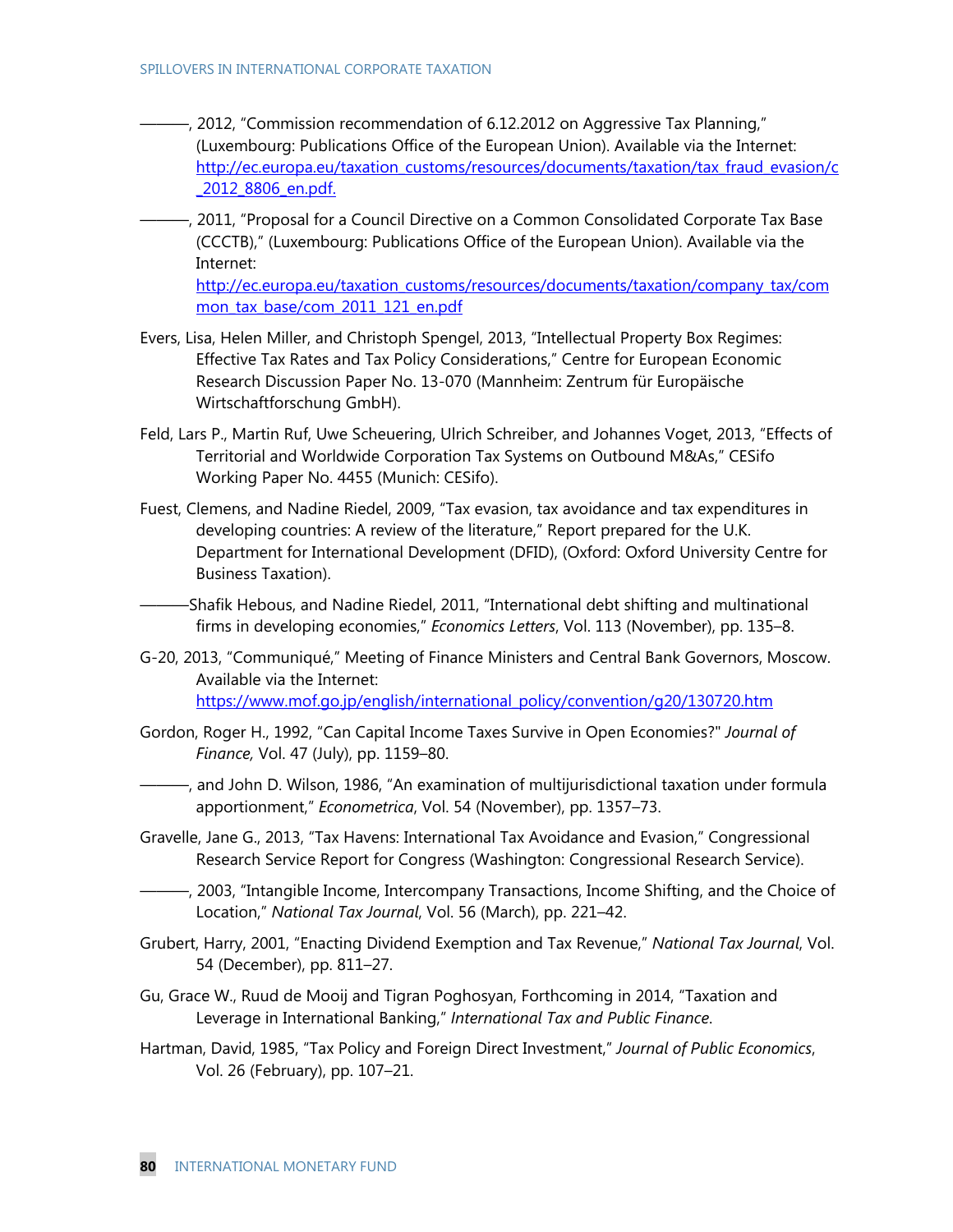- Hasegawa, Makoto, and Kozo Kiyota, 2013, "The Effect of Moving to a Territorial Tax System on Profit Repatriations: Evidence from Japan," Research Institute of Economy, Trade and Industry discussion paper series 13-E-047 (Tokyo: Research Institute of Economy, Trade and Industry).
- Hassett, Kevin, and Aparna Mathur, 2011, "Report Card on Effective Corporate Tax Rates: United States Gets an F," *American Enterprise Institute, Tax Policy Outlook,* No. 1. Available via the Internet: http://www.aei.org/files/2011/02/09/TPO-2011-01-g.pdf
- Heckemeyer, Jost H., and Michael Overesch, 2013, "Multinationals' profit response to tax differentials: Effect size and shifting channels," Centre for European Economic Research Discussion Paper No. 13-045 (Mannheim: Zentrum für Europäische Wirtschaftforschung GmbH).
- Hines Jr., James R., 1998, "'Tax Sparing' and Direct Investment in Developing Countries," NBER Working Paper No. 6728 (Cambridge: National Bureau of Economic Research, Inc.).
- Hong, Qing, and Michael Smart, 2010, "In Praise of Tax Havens: International Tax Planning and Foreign Direct Investment," *European Economic Review*, Vol. 54 (January), pp. 82–95.
- Huizinga, Harry, and Johannes Voget, 2009, "International Taxation and the Direction and Volume of Cross-border M&As," *Journal of Finance*, Vol. 64 (June), pp. 1217–49.
- Huizinga, Harry, Luc Laeven, and Gaetan Nicodème, 2008, "Capital Structure and International Debt Shifting," *Journal of Financial Economics*, Vol. 88 (April), pp. 80–118.
- International Monetary Fund, 2013a, "Issues in International Taxation and the Role of the IMF" (Washington: International Monetary Fund). Available via the Internet: http://www.imf.org/external/np/pp/eng/2013/062813.pdf
- ———*Fiscal Monitor*, October 2013b, Taxing Times (Washington: International Monetary Fund). Available via the Internet: http://www.imf.org/external/pubs/ft/fm/2013/02/pdf/fm1302.pdf
- ———, 2013c, "United States: Article IV Consultation Staff Report," IMF Country Report No. 13/236 (Washington: International Monetary Fund). Available via the Internet: http://www.imf.org/external/pubs/ft/scr/2013/cr13236.pdf
- ———, 2012a, "Fiscal Regimes for Extractive Industries: Design and Implementation" (Washington: International Monetary Fund). Available via the internet: http://www.imf.org/external/np/pp/eng/2012/081512.pdf
- ———, 2012b, "Mongolia: Technical Assistance Report—Safeguarding Domestic Revenue—A Mongolian DTA Model," IMF Staff Country Report No. 12/306 (Washington: International Monetary Fund). Available via the Internet: http://www.imf.org/external/pubs/ft/scr/2012/cr12306.pdf
- ———, 2011, "Revenue Mobilization in Developing Countries" (Washington: International Monetary Fund). Available via the Internet http://www.imf.org/external/np/pp/eng/2011/030811.pdf
	- ———, 2010, "From Stimulus to Consolidation" (Washington : International Monetary Fund). Available via the Internet: www.imf.org/external/np/pp/eng/2010/043010a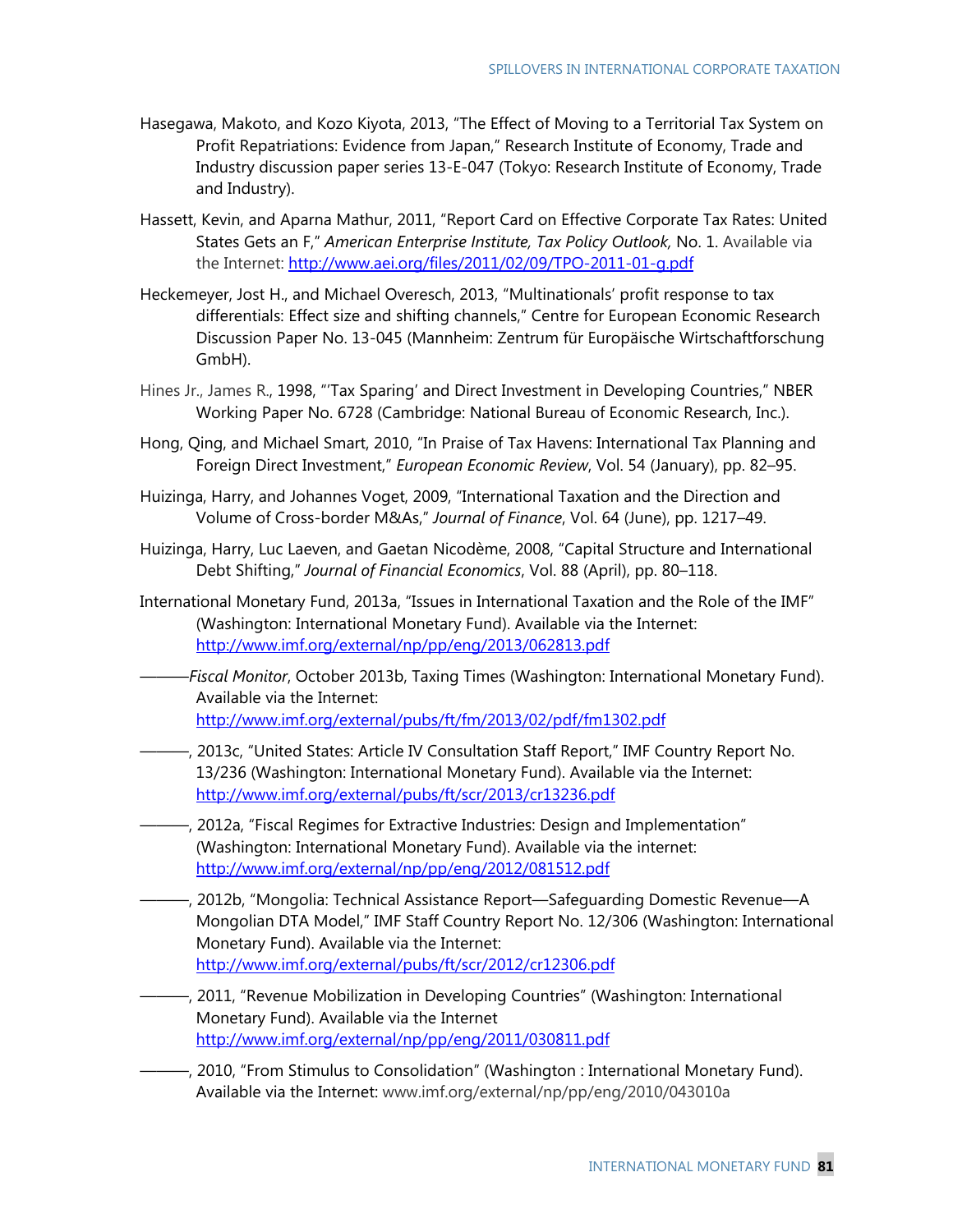- ———, 2009, "Debt Bias and Other Distortions: Crisis-Related Issues in Tax Policy" (Washington: International Monetary Fund). Available via the Internet: https://www.imf.org/external/np/pp/eng/2009/061209.pdf
- ———, Organisation for Economic Co-operation and Development, United Nations and World Bank, 2010, "Supporting the Development of More Effective Tax Systems: A Report to the G-20 Development Working Group." Available via the Internet: www.imf.org/external/np/g20/pdf/110311
- Johannesen, Niels, and Gabriel Zucman, 2014, "The End of Bank Secrecy? An Evaluation of the G20 Tax Haven Crackdown," *American Economic Journal: Economic Policy*, Vol. 6 (February), pp. 65–91.
- Karkinsky, Tom, and Nadine Riedel, 2012, "Corporate Taxation and the Choice of Patent Location within Multinational Firms," *Journal of International Economics*, Vol. 88 (September), pp. 176–85.
- Keen, Michael, 2001, "Preferential Regimes can make Tax Competition Less Harmful," *National Tax Journal*, Vol. 54 (December), pp. 757–62.
- ———, and Kai Konrad, 2013, "The Theory of International Tax Competition and Coordination," in *Handbook of Public Economics*, ed. by Alan Auerbach, Raj Chetty, Martin Feldstein, and Emmanuel Saez, Vol. 5 (June), pp. 257–328 (Amsterdam: North Holland).
- Keen, Michael, and Mario Mansour, 2010, "Revenue mobilization in sub-Saharan Africa— Challenges from Globalization II: Corporate Taxation," *Development Policy* Review, Vol. 28 (September), pp. 573–96.
- Keen, Michael, and Murtaza Syed, 2006, "Domestic Taxes and International Trade: Some Evidence," IMF Working Paper 06/47 (Washington: International Monetary Fund). Available via the Internet: http://www.imf.org/external/pubs/ft/wp/2006/wp0647.pdf
- Keen, Michael, and Hannu Piekkola, 1997, "Simple rules for the optimal taxation of international capital income," *Scandinavian Journal of Economics*, Vol. 99 (September), pp. 447–61.
- Keen, Michael, and David Wildasin, 2004, "Pareto-efficient International Taxation," *American Economic Review*, Vol. 94 (March), pp. 259–75.
- Kleinbard, Edward D., 2011, "Stateless Income," *Florida Tax Review,* Vol. 11 (November), pp. 699.
- Klemm, Alexander, and Stefan van Parys, 2012, "Empirical Evidence on the Effects of Tax Incentives," *International Tax and Public Finance*, Vol. 19 (June), pp. 393–423.
- Konrad, Kai. A., and Guttorm Schjelderup, 1999, "Fortress Building in Global Tax Competition," *Journal of Urban Economics,* Vol. 46 (July), pp. 156–67.
- KPMG International, 2013, *Global Transfer Pricing Review (KPMG International Cooperative).*
- Krever, Rick, 2010, "Tax Treaties and the Taxation of non-residents' Capital Gains", in *Globalization and its Tax Discontents: Tax Policy and International Investments, ed. by*  Arthur Cockfield, (Toronto: University of Toronto Press).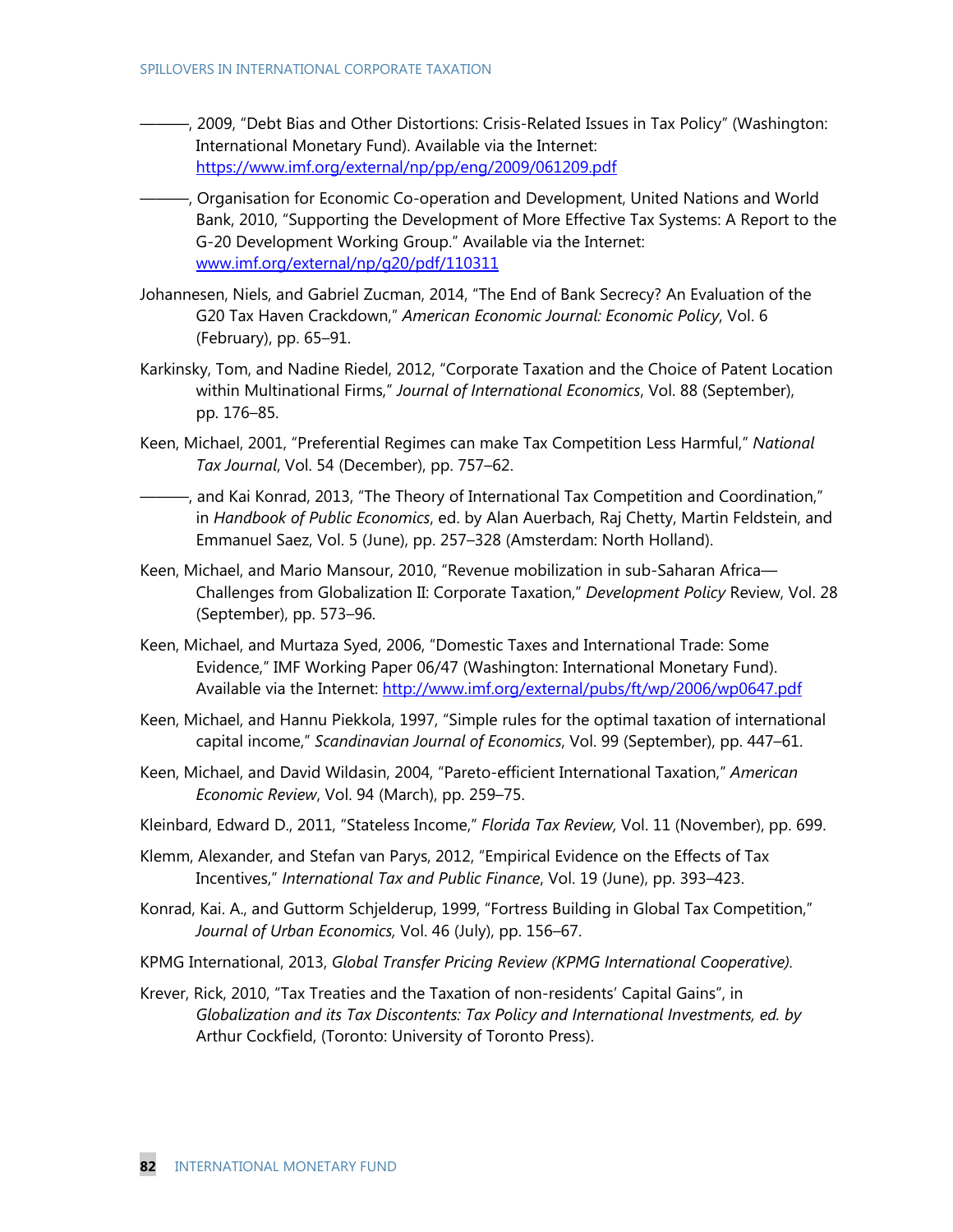- Lang, Michael and Jeffrey Owens, 2014, "The Role of Tax Treaties in Facilitating Development and Protecting the Tax Base," WU International Taxation Research Paper Series, Np.2014-03 (Vienna: University of Economics and Business).
- Lennard, Michael, 2009, "The UN Model Tax Convention as Compared with the OECD Model Tax Convention—Current Points of Difference and Recent Developments," *Asia-Pacific Tax Bulletin*, Vol. 29 (February), pp. 4–11.
- ——— and Armando Yaffar, 2012, "An Introduction to the Updated UN Model (2011)," *Bulletin for International Taxation¸* Vol. 66 (November) pp. 590–97.
- Leibrecht, Markus, and Claudia Hochgatterer, 2012, "Tax Competition as a Cause of Falling Corporate Income Tax Rates: A Survey of Empirical Literature," *Journal of Economic Surveys*, Vol. 26 (September), pp. 616–48.
- Louis, Henry, and Don Rousslang, 2008, "Host-Country Governance, Tax Treaties and U.S. Direct Investment Abroad," *International Tax and Public Finance*, Vol. 15 (June), pp. 256–73.
- Maffini, Girogia, 2012, 2009, "Tax Haven Activities and the Tax Liabilities of Multinational Groups," Centre for Business Taxation WP 09/25 (Oxford: Oxford University).
- Mansour, Mario, and Grégoire Rota Graziosi, 2012, "Coordination Fiscale dans l'Union Économique et Monétaire Ouest-Africaine (Tax Coordination in the West African Economic and Monetary Union)," *Revue d'économie de développement*, Vol. 26 (March), pp. 9–34.
- Markle, Kevin S., and Douglas Shackelford, 2012, "Cross-country comparisons of corporate income taxes," *National Tax Journal*, Vol. 65 (September), pp. 493–528.
- Marples, Donald J., and Jane G. Gravelle, 2011, "Tax Cuts on Repatriation Earnings as Economic Stimulus: An Economic Analysis," Congressional Research Service Report for Congress (Washington: Congressional Research Service).
- Matheson, Thornton, Victoria Perry, and Chandara Veung, 2013, "Territorial vs. Worldwide Corporate Taxation: Implications for Developing Countries," IMF Working Paper 13/205 (Washington: International Monetary Fund).
- McGauran, Kattrin, 2013, "Should the Netherlands Sign Tax Treaties with Developing Countries?" *Stichting Onderzoek Multinationale Ondernemingen* (Amsterdam: SOMO).
- Mendoza, Enrique G., Assaf Razin, and Linda Tesar, 1994, "Effective Tax Rates in Macroeconomics: Cross-Country Estimates of Tax Rates on Factor Incomes and Consumption,*" Journal of Monetary Economics*, Vol. 34 (December), pp. 297–323.
- Millimet, Daniel, and Abdullah Kumas, 2007, "Reassessing the Effects of Bilateral Tax Treaties on U.S. FDI Activity" (Dallas: Southern Methodist University).
- Mintz Jack, and Alfons, Weichenrieder, 2010, *The Indirect Side of Direct Investment* (Cambridge: MIT Press).
- Mullins, Peter, 2010, "International Tax Issues for the Resources Sector," in *The Taxation of Petroleum and Minerals: Principles, Problems, and Practice*, ed. by Philip Daniel, Michael Keen, and Charles McPherson (Abingdon: Routledge).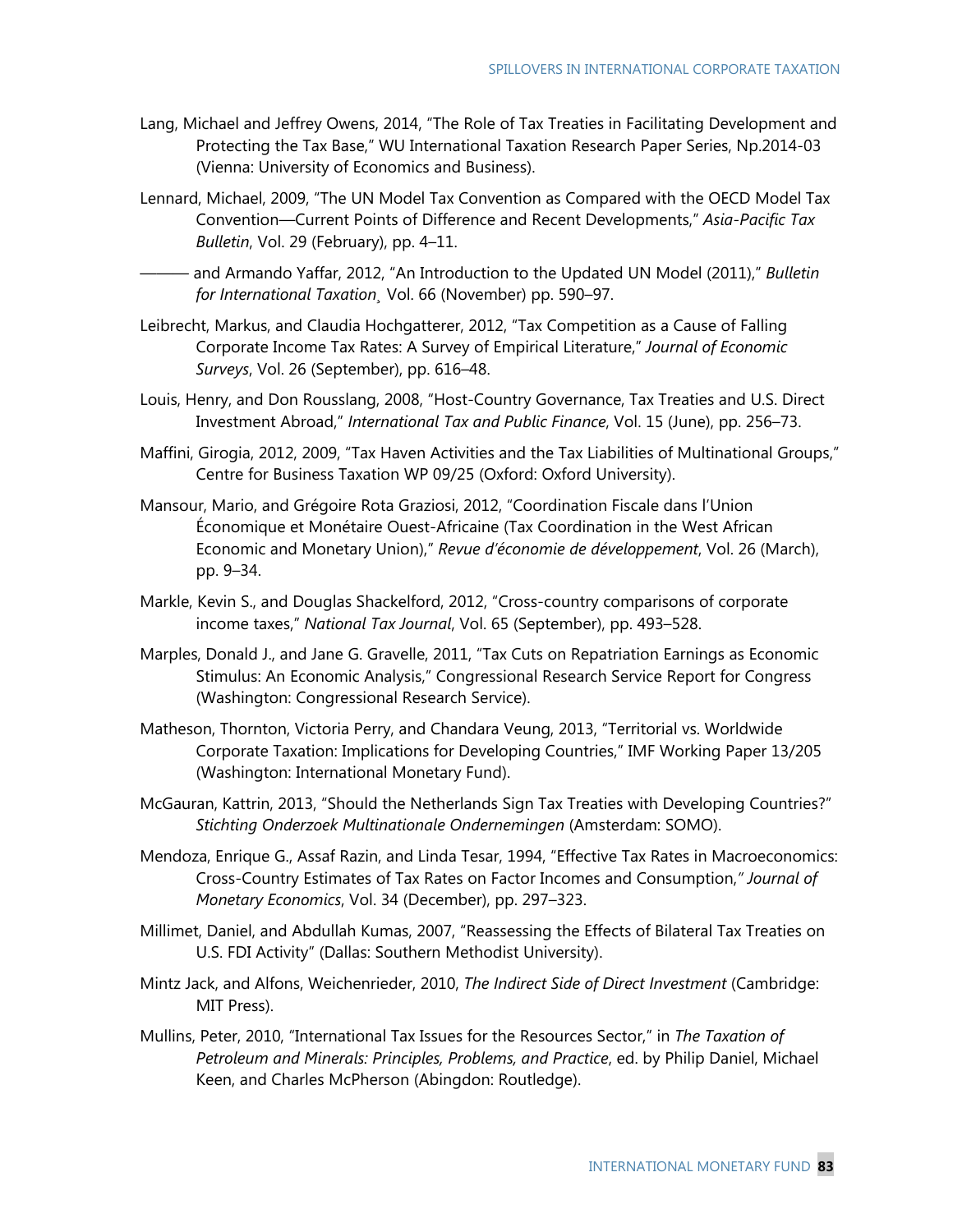- ———, 2006, "Moving to territoriality? Implications for the U.S. and the Rest of the World," *Tax Notes International,* Vol. 43 (September), pp. 839–53.
- Musgrave, Peggy B., 1969, "United States Taxation of Foreign Investment Income: Issues and Arguments," International Tax Program (Cambridge, Massachusetts: Law School of Harvard University).
- Neumayer, Eric, 2007, "Do Double Taxation Treaties Increase Foreign Direct Investment to Developing Countries?" *Journal of Development Studies*, Vol. 43 (November), pp. 1501–19.
- Nielsen, Søren Bo, Pascalis Raimondos-Møller, and Guttorm Schjelderup, 2010, "Company taxation and tax spillovers: Separate accounting versus formula apportionment," *European Economic Review,* Vol. 54 (January), pp. 121–32.
- Organisation for Economic Co-operation and Development, 2013a*, Action Plan on Base Erosion and Profit Shifting* (Paris: OECD Publishing). Available via the Internet: http://www.oecd.org/ctp/BEPSActionPlan.pdf
- ———, 2013b, *Addressing Base Erosion and Profit Shifting* (Paris: OECD Publishing). Available via the Internet: http://dx.doi.org/10.1787/9789264192744-en
- ———, 2014a, *Transfer Pricing Comparability Data and Developing Countries* (Paris: OECD Publishing). Available via the Internet: http://www.oecd.org/ctp/transfer-pricing/transferpricing-comparability-data-developing-countries.htm
- ———, 2014b, *Discussion Draft on Transfer Pricing Documentation and CbC Reporting* (Paris: OECD Publishing). Available via the Internet: http://www.oecd.org/ctp/transferpricing/discussion-draft-transfer-pricing-documentation.pdf
- ———, 2014c, *BEPS Action 6: Preventing the Granting of Treaty Benefits in Inappropriate Circumstances (*Paris: OECD Publishing). Available via the Internet: http://www.oecd.org/ctp/treaties/treaty-abuse-discussion-draft-march-2014.pdf
- ——— , 2014d, *BEPS Action 1: Address the Challenges of the Digital Economy* (Paris: OECD Publishing). Available via the internet: http://www.oecd.org/ctp/tax-challenges-digitaleconomy-discussion-draft-march-2014.pdf
- ———, 2005, *"Treaty Rules and E-Commerce: Taxing Business Profits in the New Economy,"* OECD Business Profits Technical Advisory Group (Paris: OECD Publishing).
- Parry, Ian, 2003, "How Large are the Welfare Costs of Tax Competition?" *Journal of Urban Economics,* Vol. 54 (July), pp. 39–60.
- PricewaterhouseCoopers LLP, 2011, "Global Effective Tax Rates*."* Available via the Internet: http://businessroundtable.org/sites/default/files/Effective Tax Rate Study.pdf.
- Schatan, Roberto, 2012, "Tax-Minimizing Strategies and the Arm's Length Principle," *Tax Notes International*, Vol. 65 (January 9) pp. 121–26.
- Sinn, Hans-Werner, 1985, "Why Taxes Matter: Reagan's Accelerated Cost Recovery System and the U.S. Trade Deficit," *Economic Policy*, pp. 239–50.
- Sørensen, Peter Birch, 2004, International tax coordination: regionalism versus globalism, Journal *of Public Economics*, Vol. 88, pp. 1187–1214.